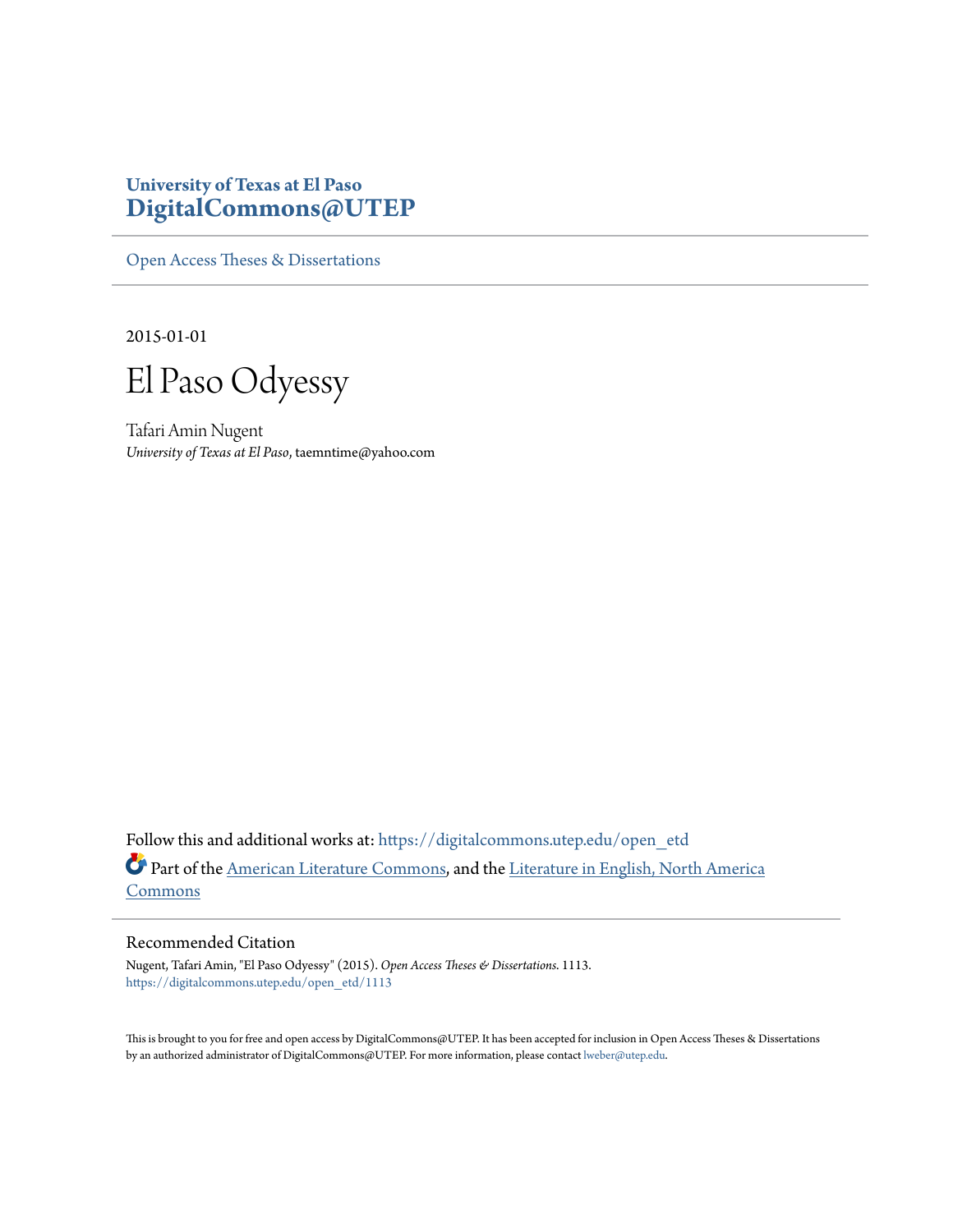El Paso Odyssey

# TAFARI NUGENT Department of Creative Writing

APPROVED:

Lex Williford Chair

Jeffery Sirkin Ph.D.

Esther Al-Tabaa MA

Charles Amber, Ph.D. Dean of the Graduate School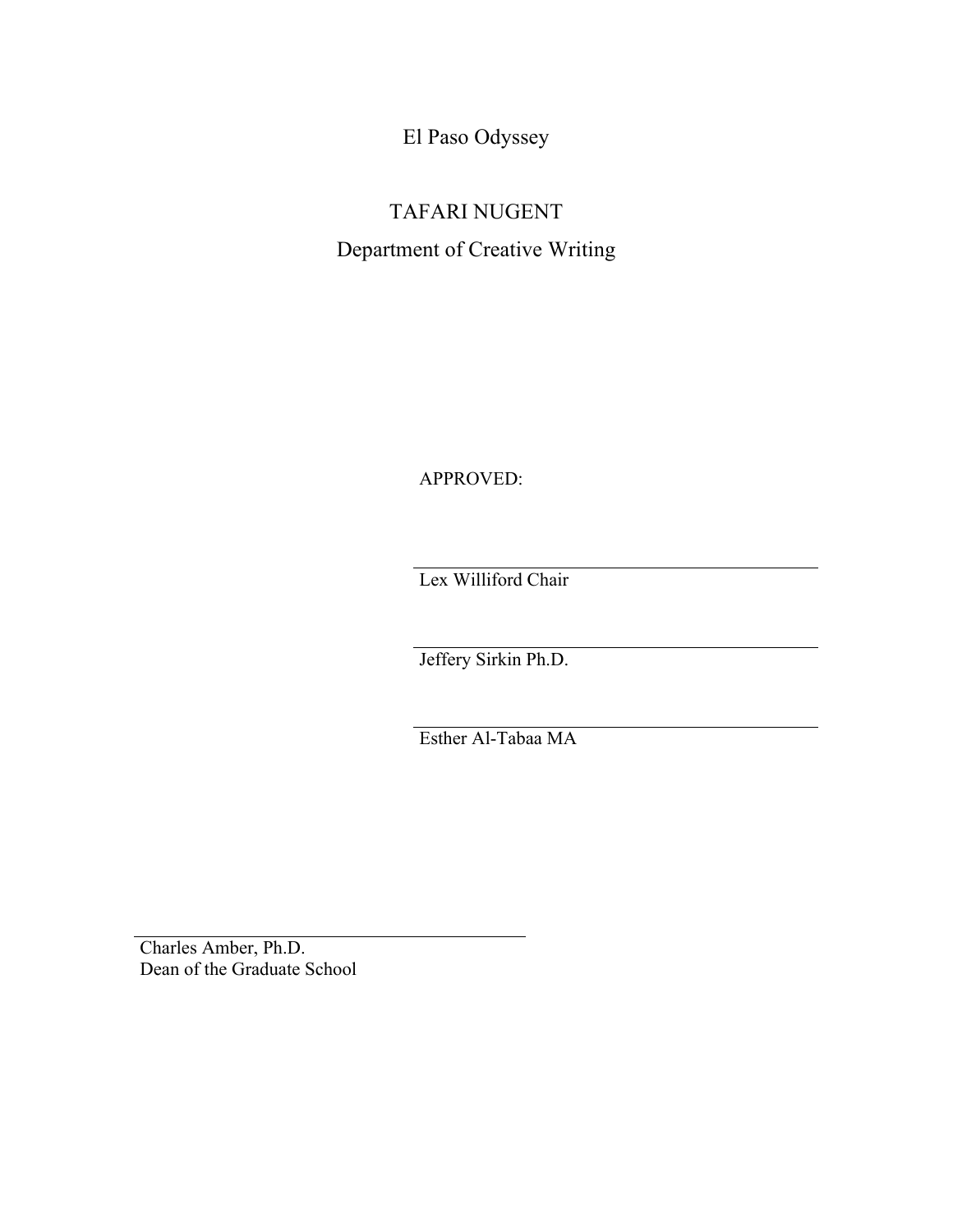## COPYRIGHT **©**

by

T.A. Nugent

2015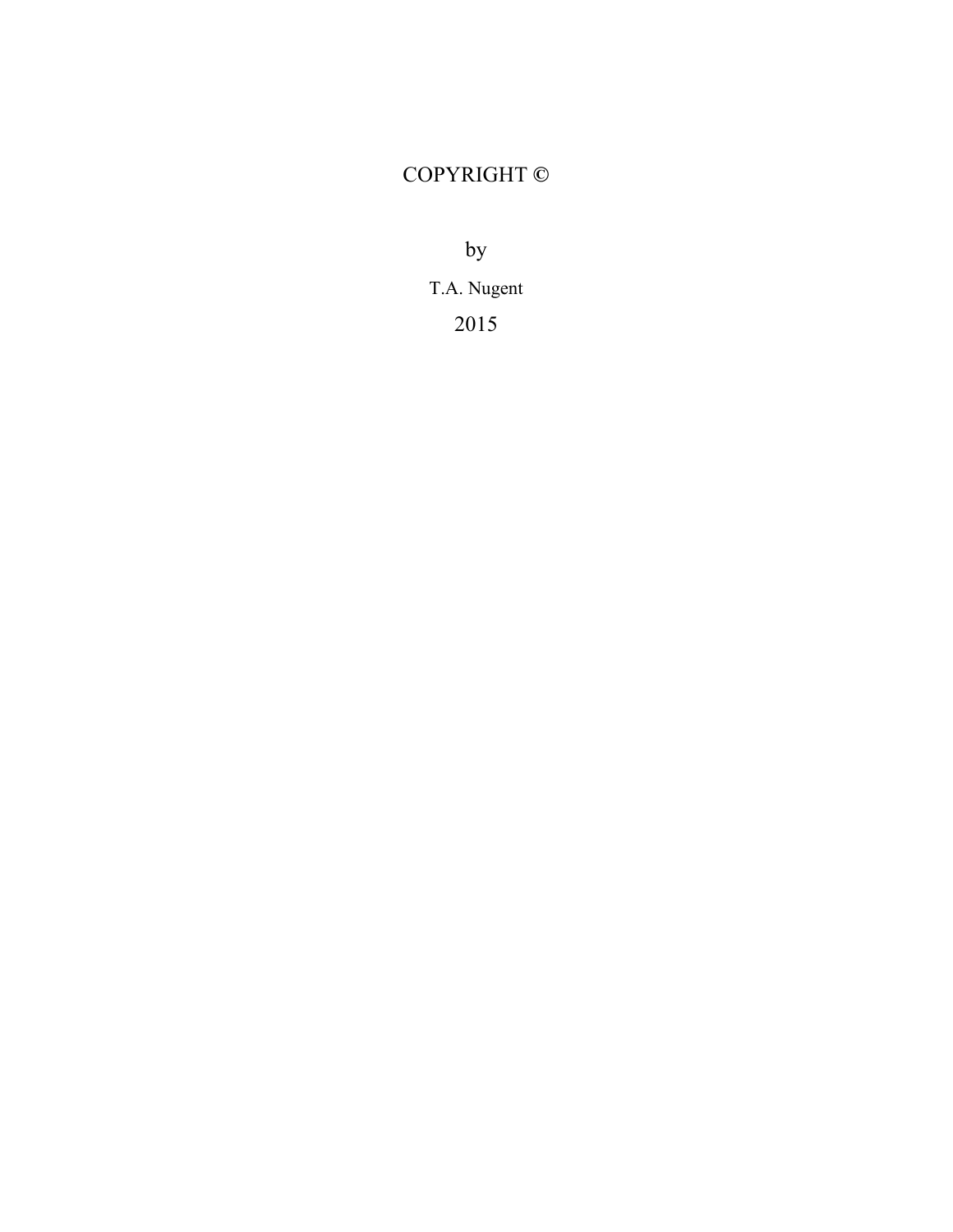An El Paso Odyssey

by

## TAFARI A. N UGENT, BA Creative Writing

Thesis

Presented to the Faculty of the Graduate School of The University of Texas at El Paso in Partial Fulfillment of the Requirements for the Degree of

#### MASTER OF FINE ARTS

Department of Creative Writing THE UNIVERSITY OF TEXAS AT EL PASO MAY 2015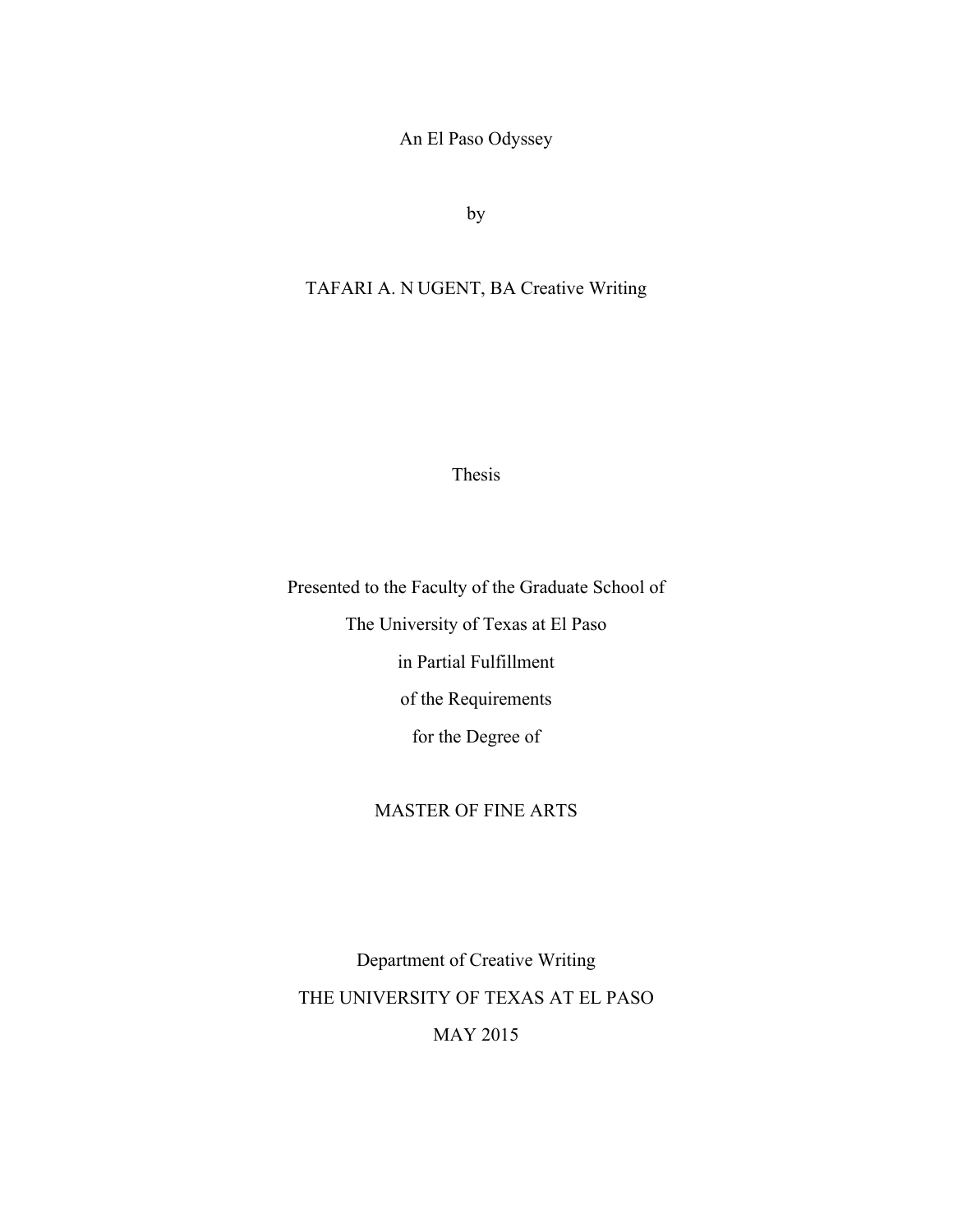| 23 |
|----|
|    |
|    |
|    |
|    |
|    |
|    |
|    |
|    |
|    |
|    |

## Table of Contents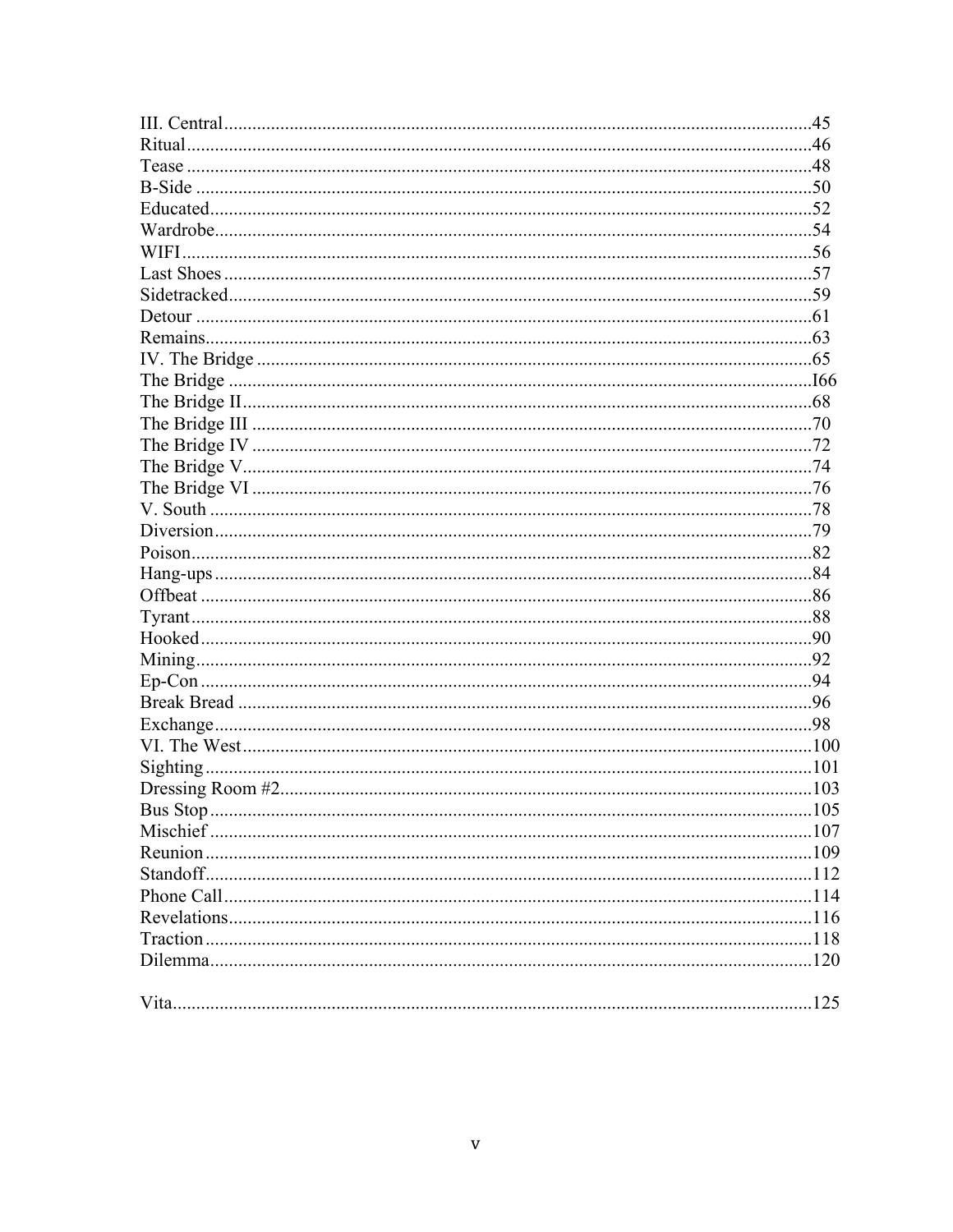#### Introduction

I've always associated authority with oppression. Yet through reading a variety of texts, I've come to understand that one need not fear, fight against or eradicate authority. One must fear only the abuse, and misuse of authority; power doesn't corrupt so much as the belief that one's power gives one the right to dictate correctness, which corrupts.

Realism is defined as the quality or fact of representing a person, thing, or situation accurately or in a way that is true to life. (Merriam Dictionary) *El Paso Odyssey* is an experiment using ideas based upon these principles of Realism written with the idea that the novel for the author is a tool to report only what happens in a given situation, without comment or judgment. This thesis is a thought experiment in removing narrator and narrative altogether; the narrator the guiding consciousness within a text, usually frames the context of the setting within a story. I am attempting to create a framework within narration, which essentially relies on either no specific point of view or multiple viewpoints depending how one reads the stories.

I've removed the narrator from *El Paso Odyssey* to allow characters to tell their own stories indirectly, without the artifice of narration. This thesis takes Flaubert's notion that "the author, in his work, must be like God in the Universe, present everywhere and visible nowhere" (The Letters of Gustav Flaubert, 1830-1857) to the next step, based upon the idea that overt narration is an unnecessary layer of story telling a tool potentially yet not exclusively used to restrict and instruct readers how they should act, react to, feel, or experience a narrative. To remove removing the overt narrator is to trust the readers to make more connections on their own and to consider character and story more carefully without the context of an intrusive narrative point of view.

vi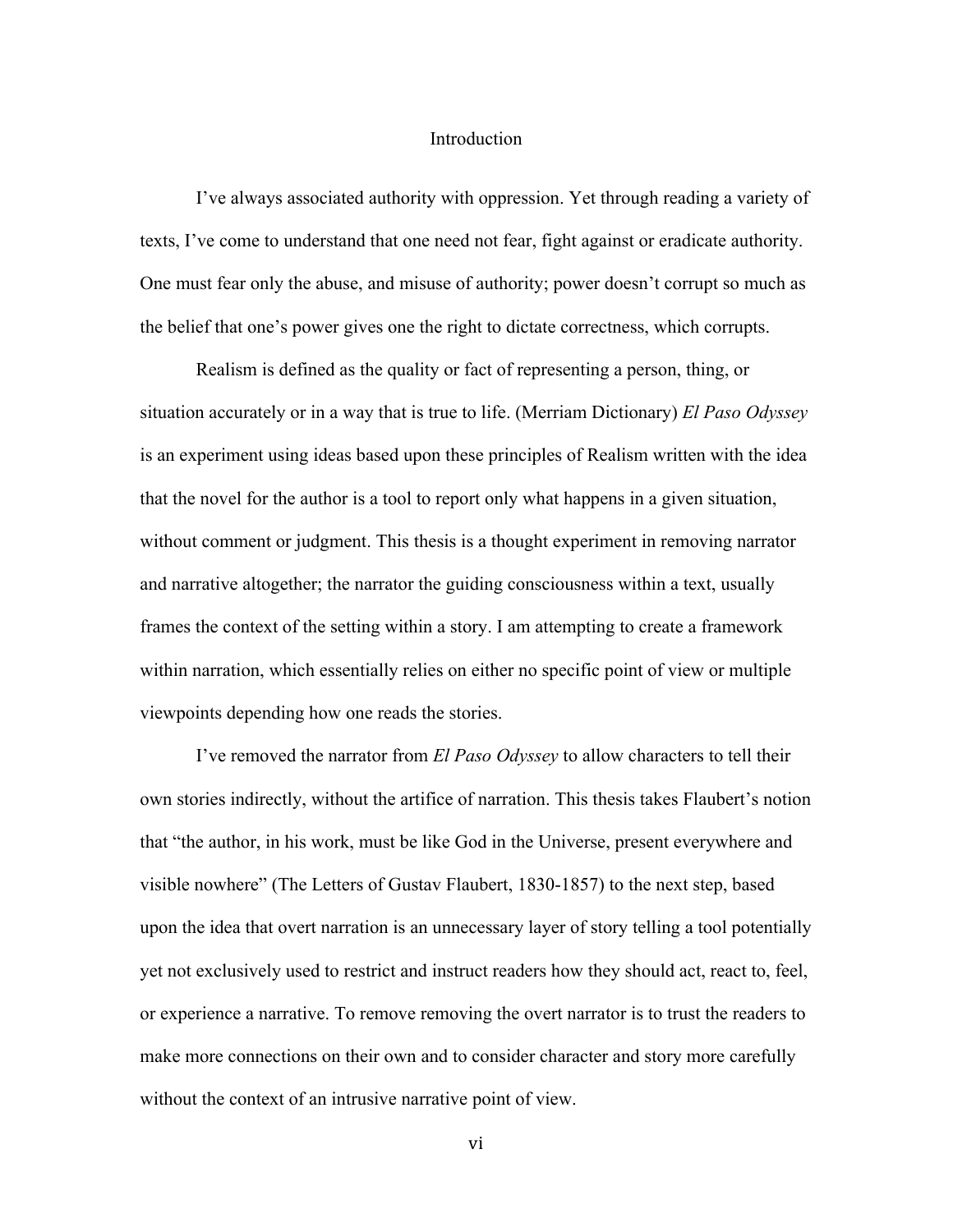#### The Absence Of Narration

Several issues arise with the removal of the overt narrator the most important being a lack of authorial-directed context; the narrator gives the reader a sense of context, and continuity within any given text. Because I've removed the narrator the only context of the story is one in which the reader must infer from the dialogue. Traditionally, the narrator clarifies context, revealing the narrative circumstances and setting for an event. By showing the reader only through direct dialogue and monologue, I've created a strictly implicit context directly linked to only what each character says, how each character views of the world, both physically and mentally and how the reader must read a particular situation. The voices of the characters alone guide the reader on who, what, when, where, why and how every situation within the text and context unfolds.

Allowing the reader direct access to all characters without the extra filter of narration and thought compels readers to read each persona's point of view carefully to follow the trajectory of the plot. Without narration the reader has only the tone and the language each character speaks to understand not just what's happening but also why, each character's underlying motivation.

Removing overt narration from *El Paso Odyssey* I hope to create a framework in which the reader experiences little to no dilation of time within the text between what characters say and the implied action which connects to that dialogue. These vignettes rely on the reader's interpretation of causality; events occur as the reader gleans the implied missing information. What ensues is a pattern of cause and effect, implicit action followed by an implicit reaction, which helps to create a pattern of reading, thus helping the creation of a plot without overt—and potentially oppressive narration.

vii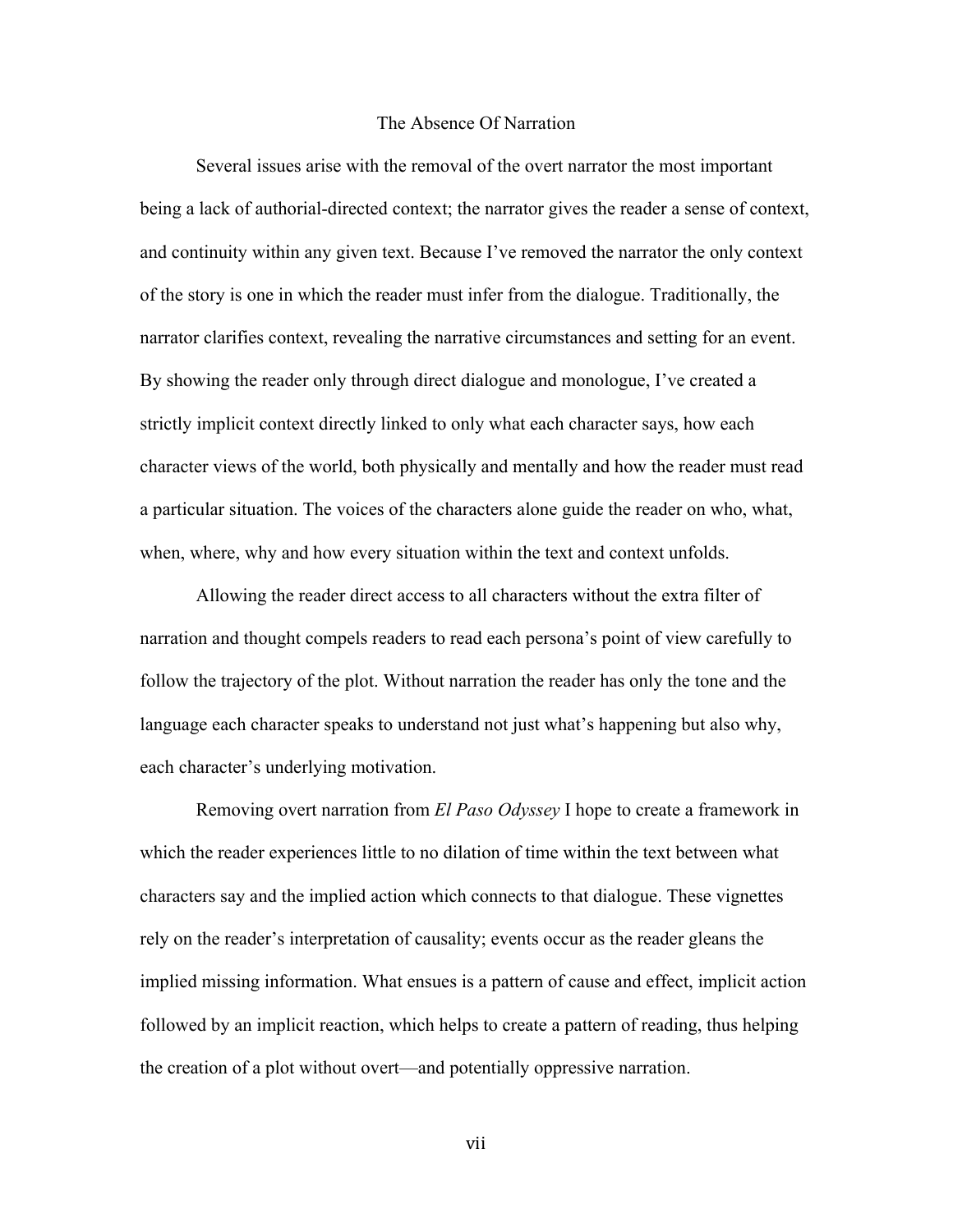Instead of having a narrator focused on creating a contextual narrative, backstory, exposition and so on, the action is revealed only through the statements of the characters acting out an implicit action. This process is purposeful, navigated by a limited amount of language, a kind of extreme minimalism, orated by a multitude of personas to further reflect an implied reality.

Without an overt narrator within the text the reader must consider each character judging (or not judging) each on his or her own merits, or as a collective in a number of combinations, all attempting to suggest different readings of the text. By removing the narrator, I have not allowed secondary reflections about a character's actions to interfere with the reading of each narrativeless story. The reader must infer each action and reaction as implied events occurring within the text, thus creating a potentially new level of audience participation without a mediating buffer between the narrator and the reader.

For me, attempting to create a framework that pushes the characters into the position of telling a story as the character views it is a deliberate choice, deeply rooted in a socio-political belief that each individual must be empowered to have the ability to be heard. A text like *El Paso Odyssey* not only attempts to give an accurate reflection of everyday American life within a particular timeframe but, also attempts to give characters the ability to speak for themselves. The audience must judge and interpret the authenticity and accuracy of the language throughout the text and if the veracity of the dialogue rings true, the narrative story has succeeded on some level.

My inability to gauge the veracity of the language used within the thesis is in part due to my not being a part of each of the groups depicted within the text, so I had to research ways of authenticating the language. One can only imitate in depicting multiple

viii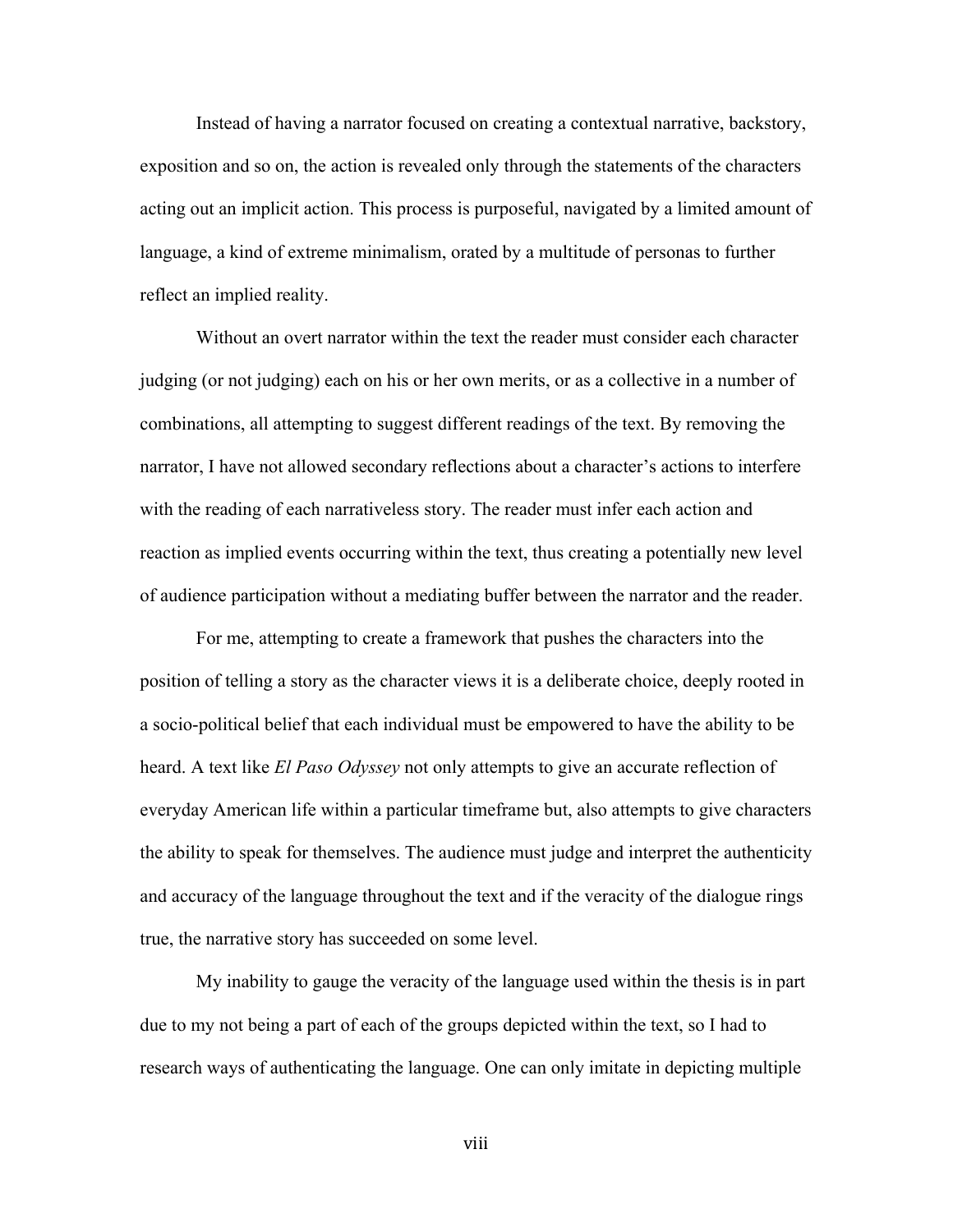cultures, and multiple perspectives within these cultures with the potential of stereotyping characters but my process of investigating each culture within *El Paso Odyssey* I believe, has revealed a tapestry of characteristics and characters within the thesis, based upon particular cultural views that I've garnered from close observation, listening and surveying numerous opinions from a widely multicultural El Paso.

Originally my desire to remove the narrator from my fiction came from my own experience with oppressive authority, and its potential connection to intrusive narrator or didactic narrator. For me the narrator can wield too much power especially in several canonical narratives I've read, the narrator directing all the actions, the implications of those actions and focusing the attention of the reader on one aspect of a story or another and leading the reader down a certain path, potentially having too much influence upon the reader's interpretation of the text. Conrad's narrator in *Heart of Darkness* is a prime example of the intrusive narrator that I am avoiding.

From what I've read, Ernest Hemingway's, "Hill's Like White Elephants" comes closest to what I'm attempting to do in *El Paso Odyssey,* from the perspective of limiting narration, and allowing characters to speak for themselves. Yet, "Hill's Like White Elephants" features a third person objective narrator, which also acts as a kind of witness influencing the reader's the ability to judge each character through the simple act of description and action.

#### Polyptych Literature

*El Paso Odyssey*'s sectioned into six sections, featuring fifty-three vignettes constructed with a polyptych framework in mind. While the definition of a polyptych's a painting with several panels connecting to a main section, I used the idea to frame a

ix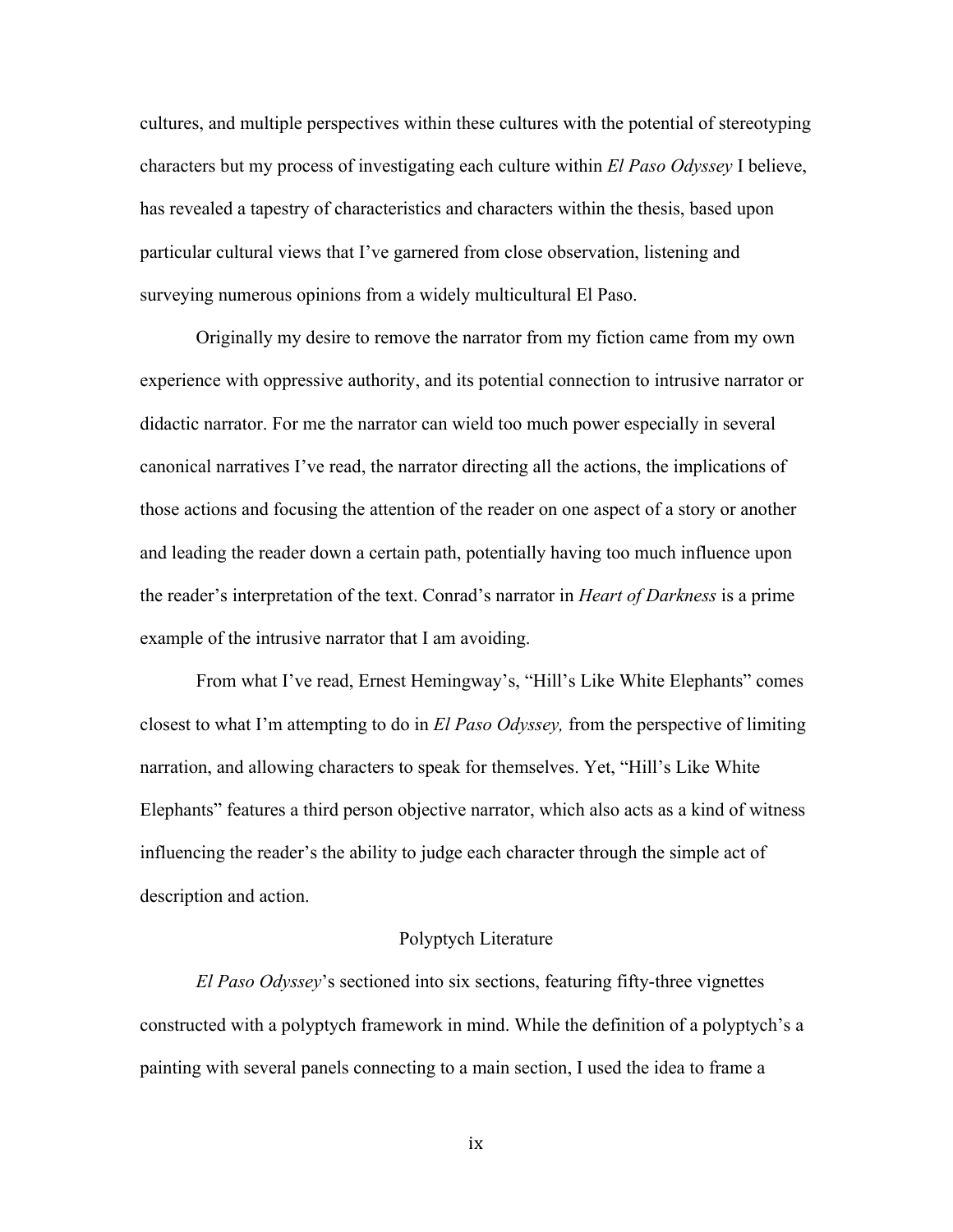setting that puts the voices of the characters on center stage, connecting to ideas centered in the city of El Paso. By this what is implied is that each story, or section can operate on its own merit, giving a taste, or a slice of life in the city of El Paso. In order for the reader to receive a view, which is more complete of El Paso the entire work gives a more varied description.

#### Timeframe

*El Paso Odyssey* begins in the winter of 2012, and ends in the winter of 2014. The text loops backwards in time in each section, but still progress forwards in the overall timeline. The overlapping timelines create a growing wave when plotted on a line chart, the arcs progressing in a forward motion in time. While almost all of the timelines form a forward moving motions there are two sections where this forward motion either stagnates or reverses. Within the fifth section titled South, two vignettes "Poison" and "Hang-ups" feature the same date, this is to give the reader a clear indication that these two stories are overtly linked, in a different way then all other vignettes. The characters are linked in action, but not in dialogue.

Within the sixth section titled West, the final vignette "Dilemma" happens before the penultimate vignette, "Traction". "Traction" occurs in January, which in El Paso is relatively warm, the temperature staying in the range of the high sixties to the low seventies. "Dilemma" occurs in December, during the coldest weather in El Paso, as such there is an underlying dark happening in the story that isn't quite clear.

x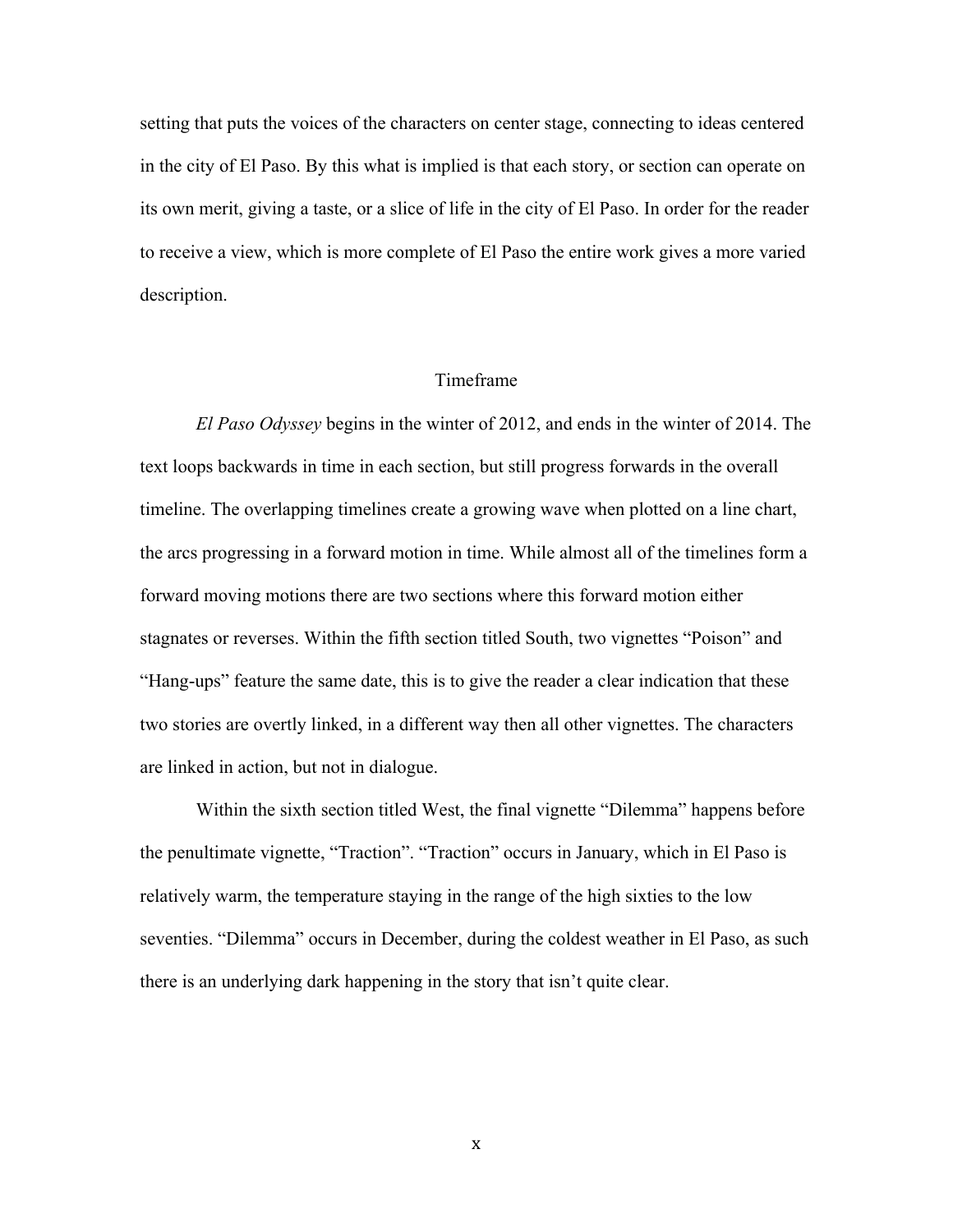#### Mapping

El Paso is a mix: of Chicano pride, military patriotism, Texas passion, African-American Milestones, its streets are paved with history. Each of the sections within *El Paso Odyssey* focuses on shifting socio-eco-political issues, stories focus shifts from traditions based in El Paso, to cultures from outside of El Paso journeying here and learning to adapt to a culture steeped in border history.

*El Paso Odyssey's* vignettes begin in the northeast of El Paso. In the Northeast section vignettes focus on issues tied to family values. A grandmother stands on line waiting to buy treats with her grand daughter in "Waiting", a mother searches for a hair salon with her daughter in "Beautician". The focus in this section is to set a familial tone throughout the work; this section is meant to connect the reader to the deep family ties, which is a large part of what makes El Paso, El Paso.

The second series of vignettes are located in the eastern section of El Paso. Features in this series focus on characters attempting to create some type of change in their lives, or the trappings that keep some characters within the same space, either unable or unwilling to change their circumstances.

The third series of vignettes are located in central El Paso. The Central series attempts to explore issues concerning people keeping traditions alive in the face of an ever-changing landscape. "Remains" examines what are some of the implications of modernization for a city entrenched in history? What is gained and lost is difficult to measure, but it must be measured, or people become lost in this shuffling of events.

The shortest series in *El Paso Odyssey* is "The Bridge". The series focuses on the Paso del Norte entrance that leads into downtown El Paso. I believed this point of

xi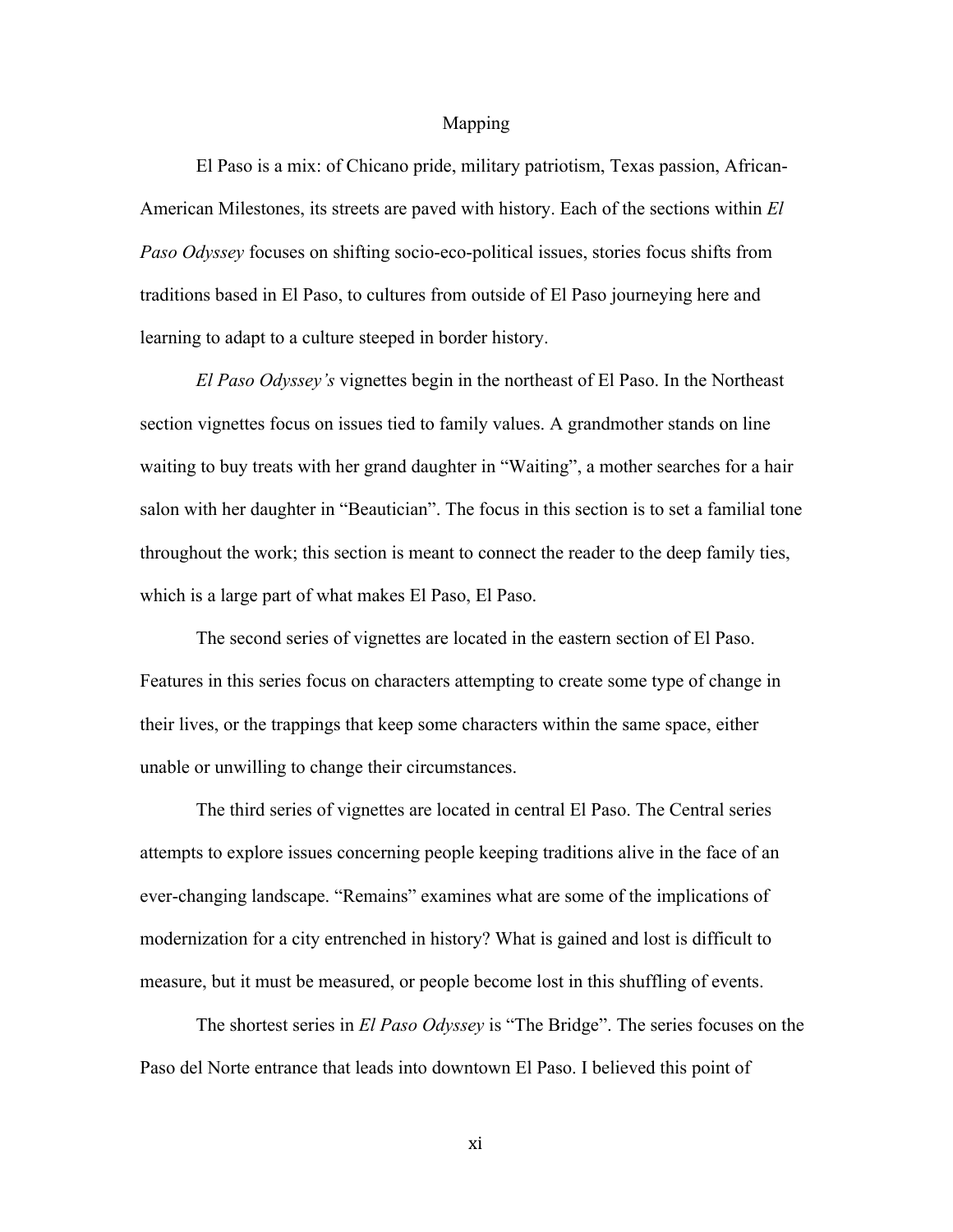entrance would be the best location to include in the text. The series focuses on some of the reasons people cross back and forth between El Paso and Juárez. There are indications in this section of the ties that bind these two cities together, balanced against some of the divisions, which move to divide the populist, "The Bridge III" explores this idea, Julie, a character spoken of, is protesting against protestors who believe foreigners need to stay out of the U.S.A., this is juxtaposed against "The Bridge V", where protestors are setting up to protest the Dream Act.

The penultimate series, The South focuses on issues connecting to modernization, and the influx of money into a small cities economy. This section focuses on the positive and negative aftermath of progress, although similar to the tone of the Central series; the southern series differs in its focus on monetary control, vignettes like "Standoff" that depict different social classes in one family.

The final series, The West focuses on expectations, the culmination there of, as well as the frustration of failure. This series considers what characters do when goals are achieved, and juxtaposes this against character's that will have goals blocked, or have a seemingly insurmountable obstacle placed in the character's path.

#### Literature's Guidance

Several books were used to create *El Paso Odyssey's* framework. The inspiration behind the vignettes length, and ambiguous endings comes from Hemingway's "Hills Like White Elephants" several other texts contributed to the make up of the book. Sherwood Anderson's *Winesburg, Ohio* contributed to the overall format of the book, and ideas of focalization on one location. James Joyce' s, *Dubliners* convinced me a central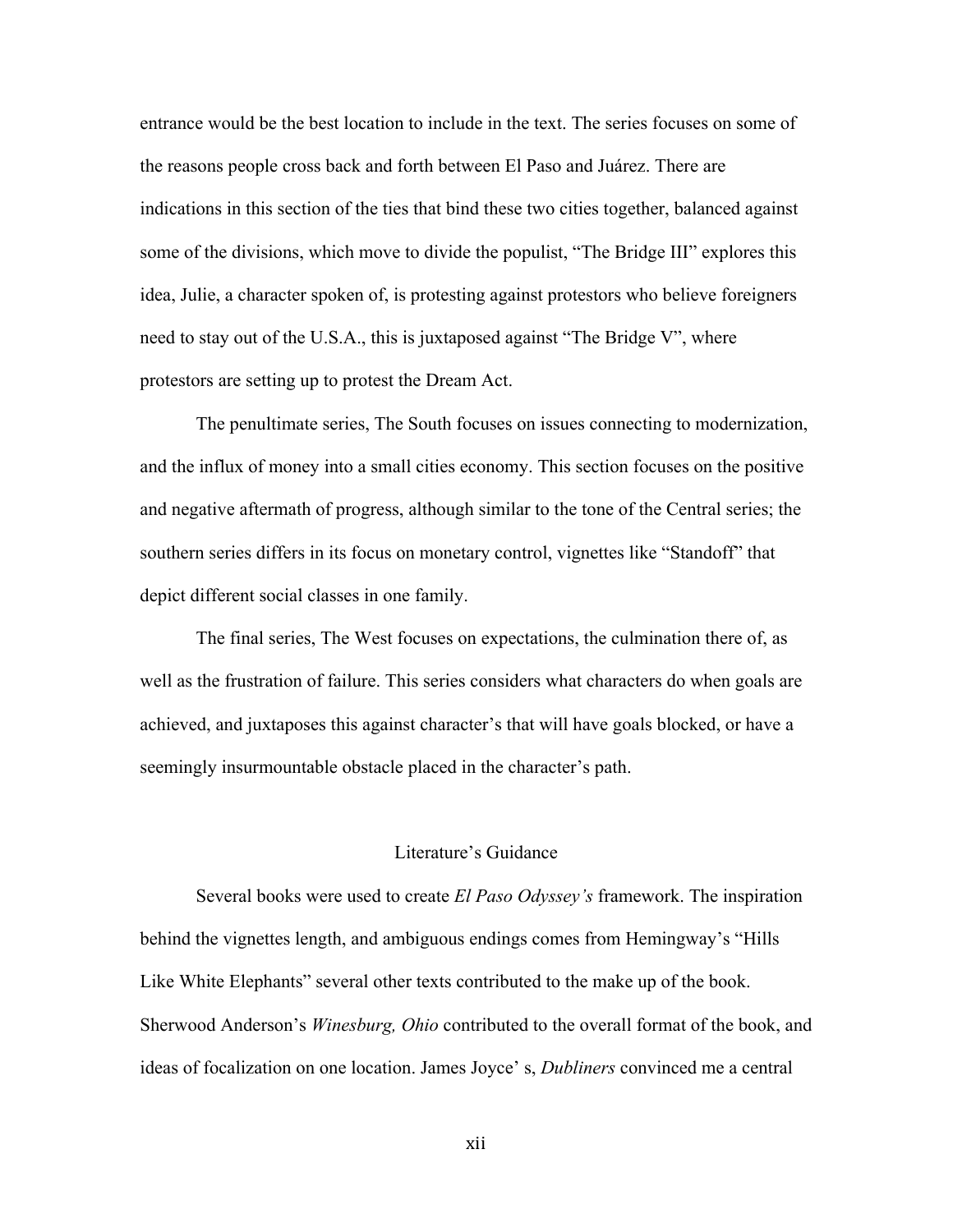character isn't necessary to drive a series of stories in one locale. And finally William Faulkner's *The Sound and the Fury,* which introduced me to ideas on how to better explore the voices of each character*.*

#### Hills Like White Elephants

The idea of eliminating narration was a direct result of reading "Hills Like White Elephant". The use of third person objective narration in "Hills Like White Elephants", which compels the reader to closely interpret the dialogue of each character in order to understand the dynamics of the relationships between the characters acts as a blueprint in *El Paso Odyssey*.

"If I do it you won't ever worry?"

"I won't worry about that because it's perfectly simple."

"Then I'll do it. Because I don't care about me."

"What do you mean?"

"I don't care about me."

"Well, I care about you." (Hills Like White Elephants)

Hemingway's use of a third person objective narrator is pushed forward with the total elimination of the narrator in *El Paso Odyssey*. By totally eliminating the narrator careful consideration was taken by the author to not lose the reader in conversations where there are more then two persons. Markers such as a character's name and the type of relationships that characters share are utilized to help guide the reader through transitions of character's speech.

Can I get a enchilada and two orders of huevos rancheros?

Will there be anything to drink with that?

Lisa, what you want to drink?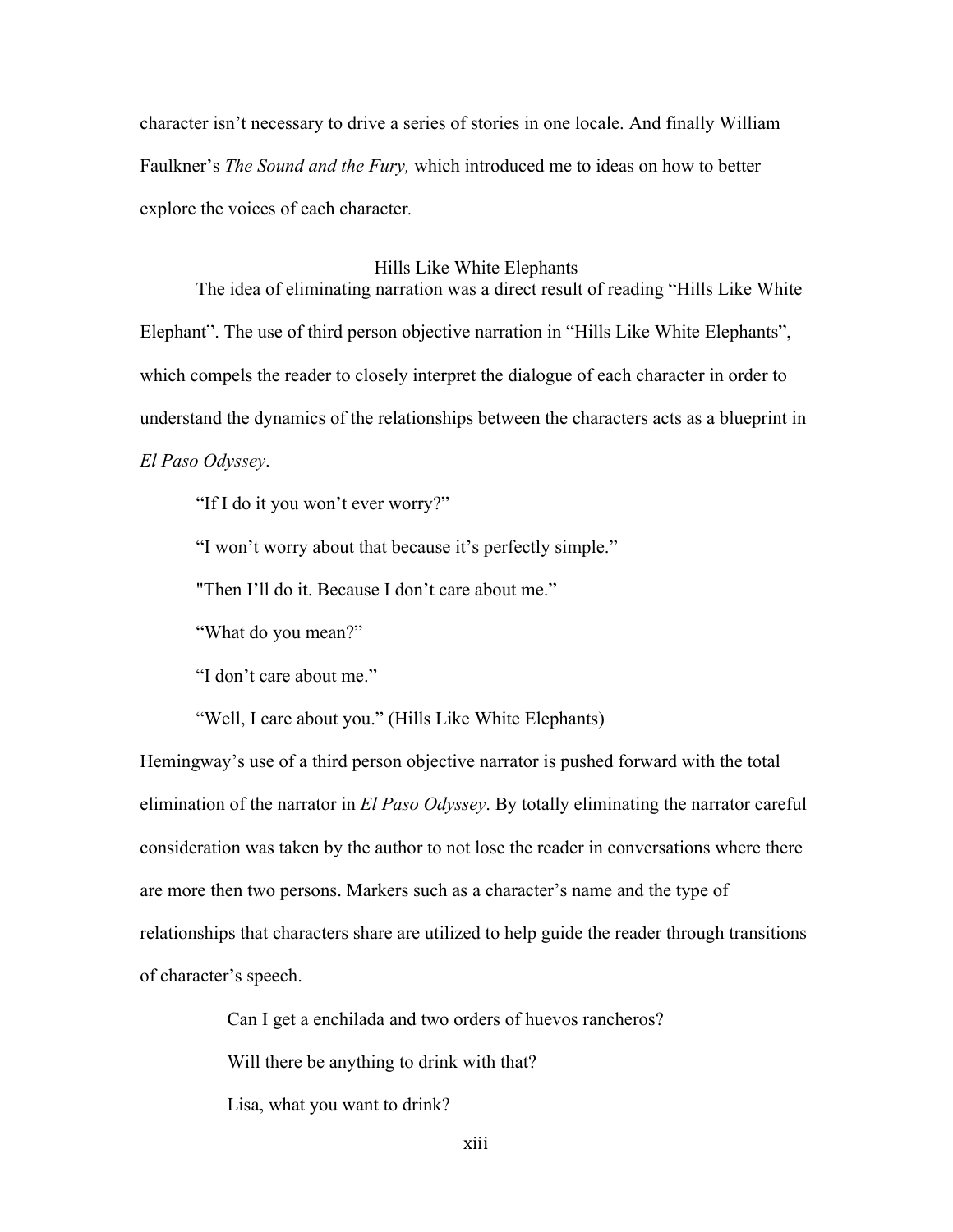Um, ice tea, unsweetened.

Can I get an ice tea, unsweetened, and two large cokes?

What size ice tea? (El Paso Odyssey)

"Hills Like White Elephants"' ambiguous ending is another feature all *El Paso Odyssey* shares. Ending on a question is one of the devices used to propel plots forward in *El Paso Odyssey* the type of questions differs in each vignette.

"Do you feel better?" he asked.

"I feel fine," she said. "There's nothing wrong with me I feel fine." (Hills

Like White Elephants)

In some of the vignettes questions of remaining or leaving El Paso push the plot forward. In other stories questions of marriages taking place, marriages staying together, or should a marriage break apart are posed to the reader.

I thought your home was with me?

I thought it could be, too. At least with other Germans here it was easier, but now. I understand your family's here, but you've got to leave the nest sooner or later. If you don't like it, we can move somewhere else. The company has locations across Europe. We could go to Italy or France. What do you think? (El Paso Odyssey)

The elimination of the narrator, true beginnings, and true endings from *El Paso Odyssey* is meant to open up the interpretation of the dialogue by manipulating the ambiguity of text. The ambiguities of the vignettes are meant to open up conversations about the accuracy of the dialogue, as well as the choices of the characters within. *El Paso Odyssey* is an experiment to see how much information is to little for the reader to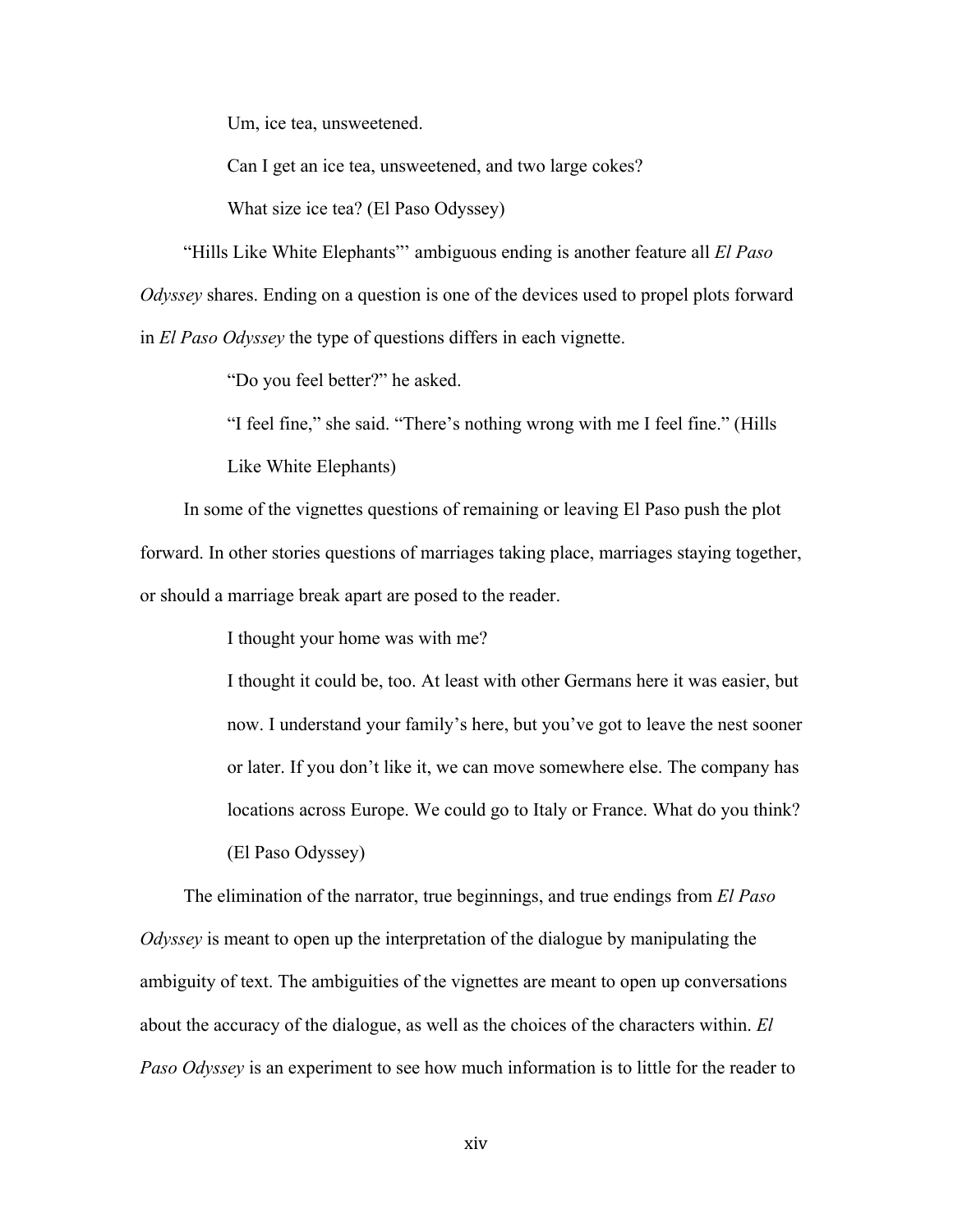construct a plot, as well as the question is dialogue enough to keep an audiences attention, without overt setting?

#### Winesburg, Ohio

Anderson's *Winesburg, Ohio's* use of focalization on a single location was a guiding principle within *El Paso Odyssey*. The major difference with these two texts is the use of a main character. *Winesburg, Ohio* focuses on a main character and a singular protagonist, George Willard.

> Among all the people of Winesburg but one had come close to him. With George Willard, son of Tom Willard, the proprietor of the New Willard House, he had formed something like a friendship. George Willard was the reporter on the Winesburg Eagle and sometimes in the evenings he walked out along the highway to Wing Biddlebaums' house. (Winesburg, Ohio)

*El Paso Odyssey* doesn't have a main character; as well each character is a protagonist within the vignettes. Since there is no main character in *El Paso Odyssey* it allows the reader to form neutral opinions on each character, as well depending on the reader's background opinions of how a story should end will shift.

Using a larger array of characters gave me the ability to explore multiple issues, as opposed to utilizing a singular main character, which forces the development of sub characters such as Anderson's Wing Biddlebaum, (a character used in the introduction of George Willard) in order to drive a plot's development forward, in that a main character needs periphery characters in order to show the artificial growth that such text offers in my opinion.

Another subtle idea borrowed from *Winesburg, Ohio* is the technique of minimal development of plots within the series of vignettes in order to focus on the language and relationship of the characters. In *Winesburg, Ohio* Anderson establishes the idea of

xv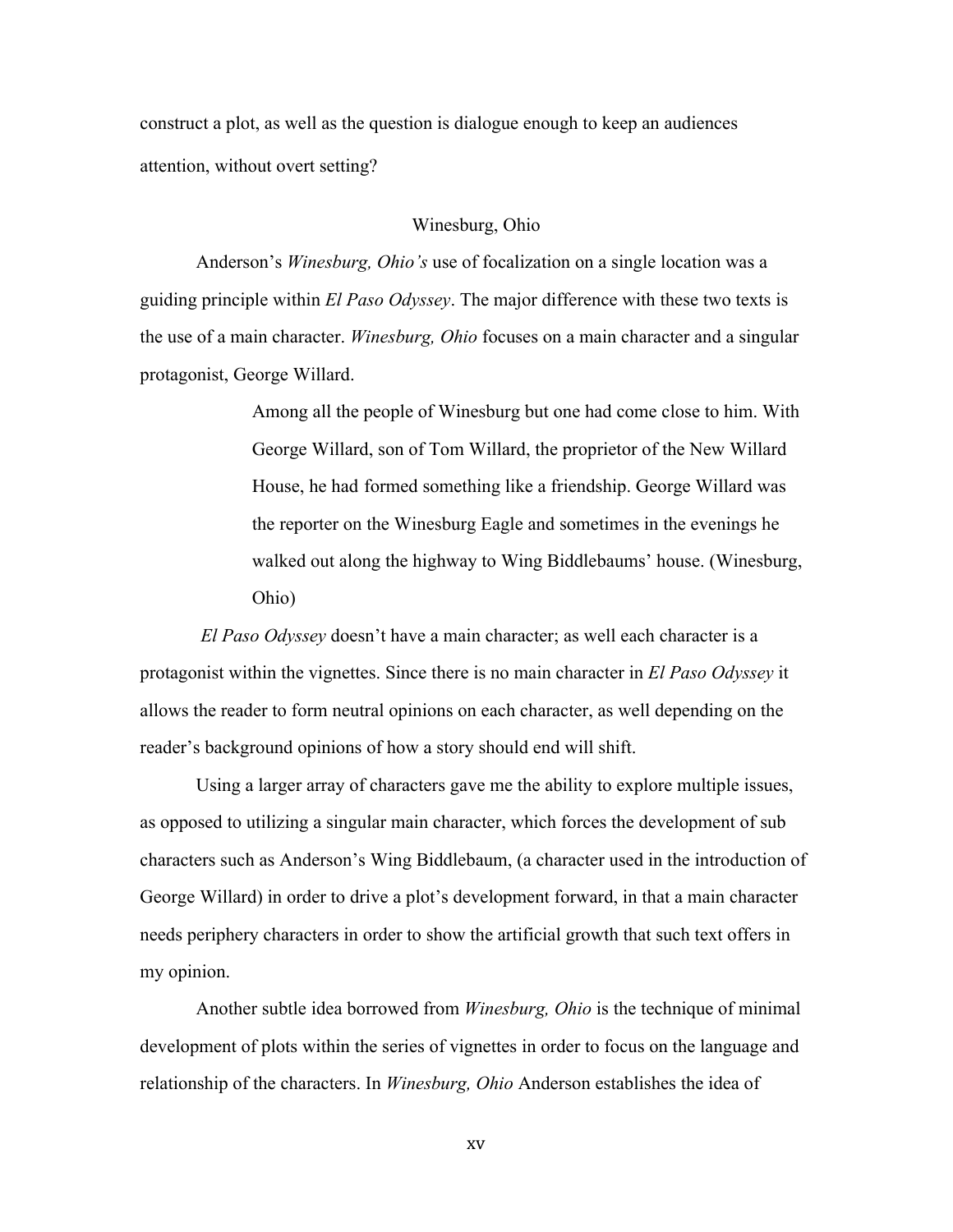grotesque characters in the first story. Anderson begins to reveal certain truths about of each character and then leaves it to the reader to decide which characters are grotesque. In *El Paso Odyssey* each vignette asks the reader to take the side of one character or another, or to remain impartial in judgment, seeing both sides as equally valid.

#### Dubliners

James Joyce's, *Dubliners* showed that focalization on a single locale can be done in a text, without a main protagonist being the principle character driving the plot forward. As well, a text can serve as a tool for an author to perform a form of introspection on a specific locale. Joyce's *Dubliners* carries heavy religious biases focused on ones choice of religion. The opening story of *Dubliners* is "The Sisters", which sets a religious tone for the entire text, for the reader.

> It had always sounded strangely in my ears, like the word gnomon in the Euclid and the word simony in the Catechism. But now it sounded to me like the name of some maleficent and sinful being. (Dubliners)

*El Paso Odyssey* makes a shift from this idea in that the vignettes in general do not carry a religious overtone; only one vignette focus is on the freedom to practice religion, or the choice to not practice religion, the vignette "Mischief".

> I'm not missing another practice. I already missed two for the season, and I don't want to get cut from the team. And so what if he asks? Just because he asks doesn't mean you have to tell him. Just act like you didn't see me.

But I don't like lying to Dad. He always knows when I'm lying anyway. Just come home. You don't know. Maybe he'll let you miss Jumu'ah. Are you kidding me? He didn't even want to think of his daughter on the basketball team. It doesn't matter if it's all girls. (El Paso Odyssey)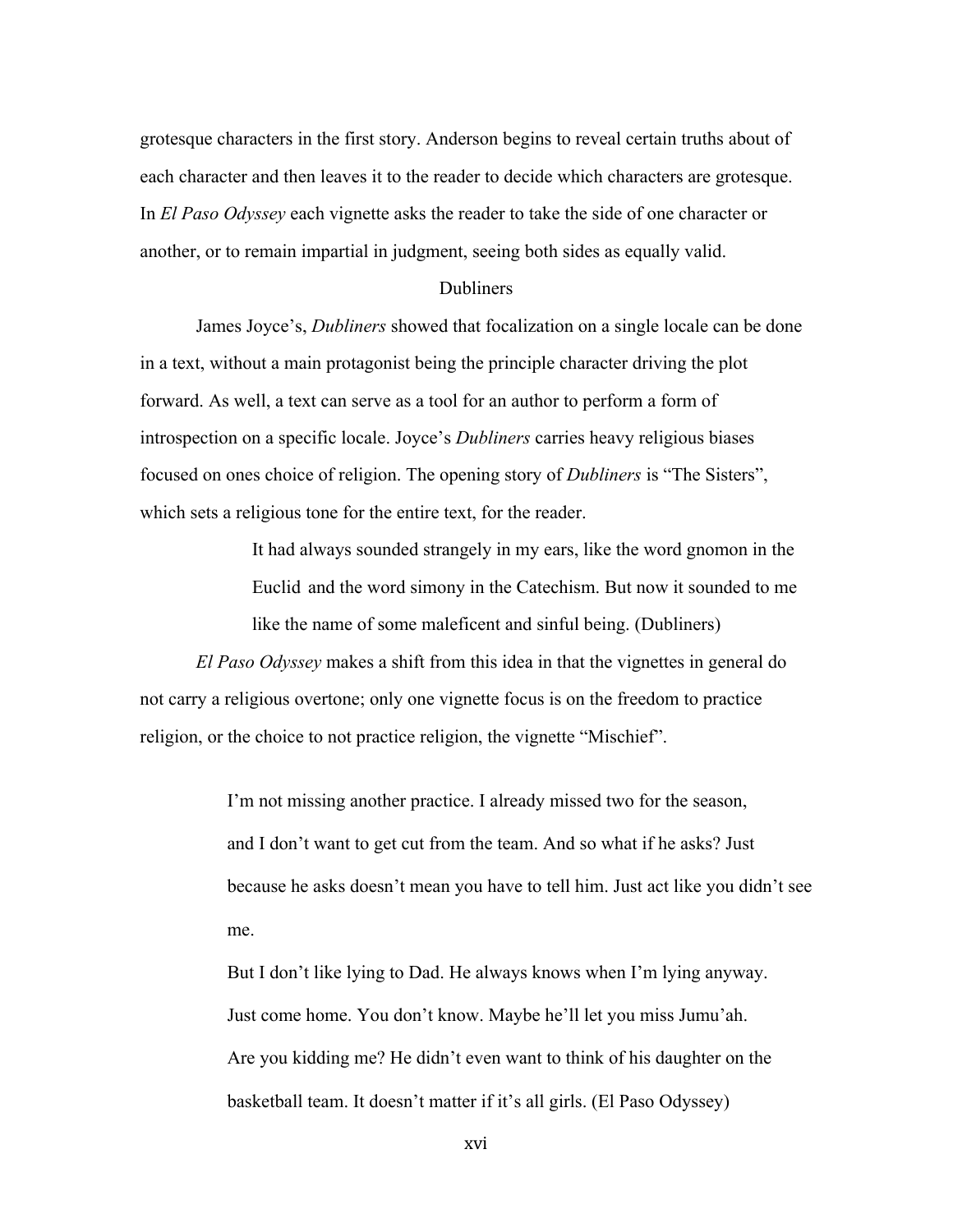*Dubliners'* range of characters age, social class, and ethics was another blueprint I used constructing the characters in *El Paso Odyssey.* The type of language used by characters may repeat in sections of *El Paso Odyssey*, yet the circumstance in the settings always shifts. In certain sections of *El Paso Odyssey* there is an obvious change in the tone of the dialogue to indicate for the reader differing attitudes, as well as social backgrounds between characters. As in *Dubliners* family structure, and challenges to family allegiances' are utilized as the backdrop for sections of vignettes, in *El Paso Odyssey*. The stories used for their connection to family background as blueprints from *Dubliners* were "The Boarding House" in it's idea of a parent changing, or altering a child's behavior, and "Counterparts" in its' exploration of combative family dynamics.

#### The Sound and the Fury

William Faulkner's *The Sound and the Fury* served as a blueprint for using characters that have mental challenges, or an alternative way of thinking. *The Sound and the Fury's* focus on Benjamin Compson as an erratic character, is closer in comparison to what is attempted in *El Paso Odyssey's* vignette titled "Remains" with the character Elijah*.*

> "Caddy got the box and set it on the floor and opened it. It was full of stars. When I was still, they were still. When I moved, they glinted and sparkled. I hushed." (The Sound and Fury)

Nah, man, I'm all right. I ran outta my meds, again, but I'm all right. I just need to wait for the nurse to get back. When Mrs. Shaw gets back everything's going to be all right. Hey, you, you seen Mrs. Shaw today? Hey, bro, how long you say you been off your medication?

xvii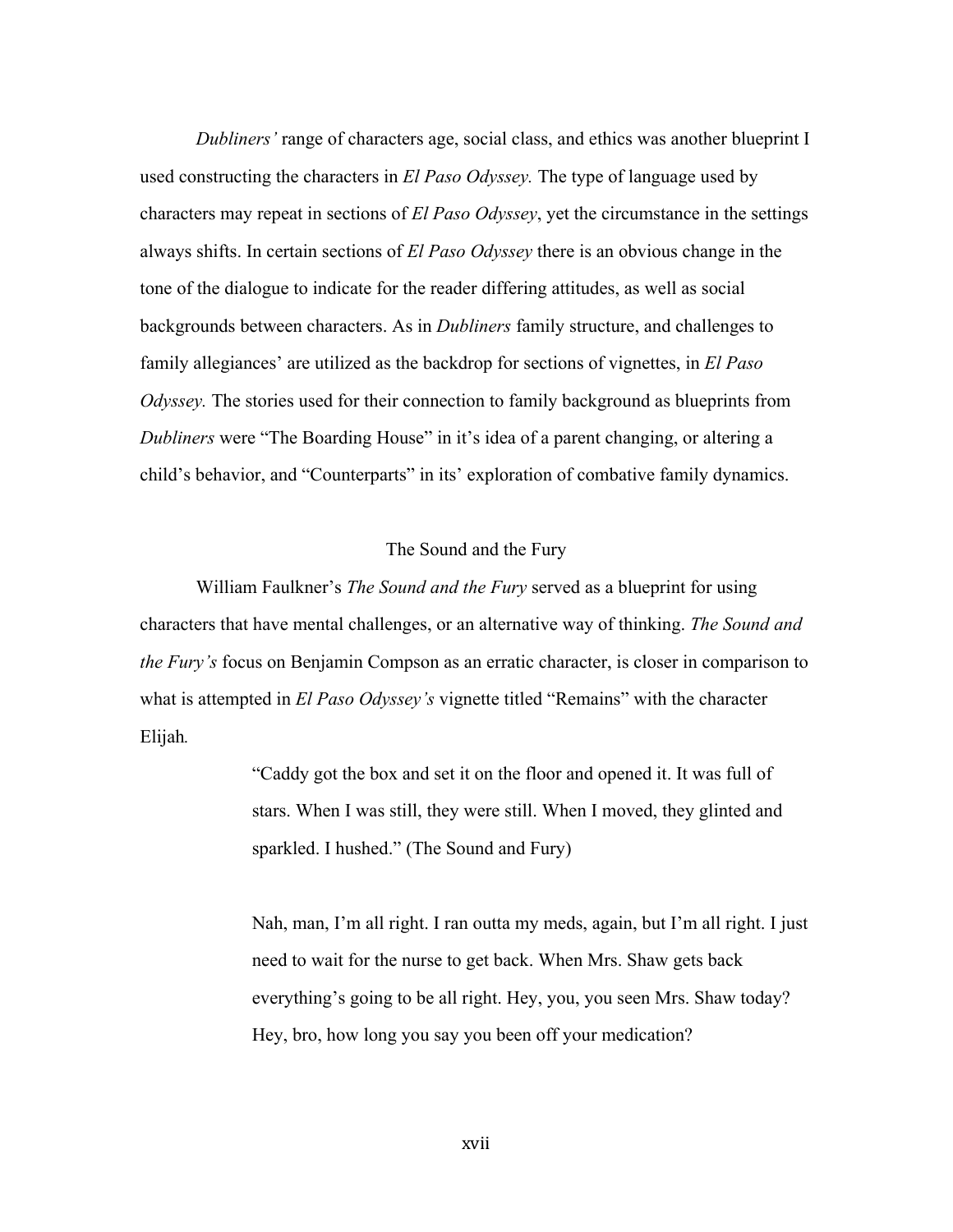What? I ain't off my meds. I just saw Mrs. Shaw. She just gave me my medicine like five minutes ago, with some pizza, and ice cream. You didn't get any ice cream? It was good. (El Paso Odyssey)

While Charlotte Perkins Gilman's "The Yellow Wallpaper" does feature an erratic narrator, it's closer to Joyce's interpretation in Ulysses, Faulkner's interpretation in *The Sound and the Fury* is closer to what I'm attempting in *El Paso Odyssey*.

> There is one marked peculiarity about this paper, a thing nobody seems to notice but myself, and that is that it changes as the light changes. When the sun shoots in through the east window—I always watch for that first long, straight ray—it changes so quickly that I never can quite believe it. That is why I watch it always. (The Yellow Wallpaper)

Joyce's, *Ulysses* use of stream of consciousness differs from Faulkner's in *The Sound and the Fury.* In *Ulysses* Joyce takes out punctuation to highlight steam of consciousness, Faulkner utilizes italics in *The Sound and the Fury* and keeps all punctuation.

> I was a Flower of the mountain yes when I put the rose in my hair like the Andalusian girls used or shall I wear a red yes and how he kissed me under the Moorish wall and I thought well as well him as another and then I asked him with my eyes to ask again yes and then he asked me would I yes to say yes my mountain flower and first I put my arms around him yes and drew him down to me so he could feel my breasts all perfume yes and his heart was going like mad and yes I said yes I will Yes. (Ulysses)

In *El Paso Odyssey* the punctuation has not been removed, and the text has not been set in quotations.

*El Paso Odyssey* features a vignette titled "Hang Ups", which features stream of conscious. The reader follows a young woman before a car strikes her down; the use of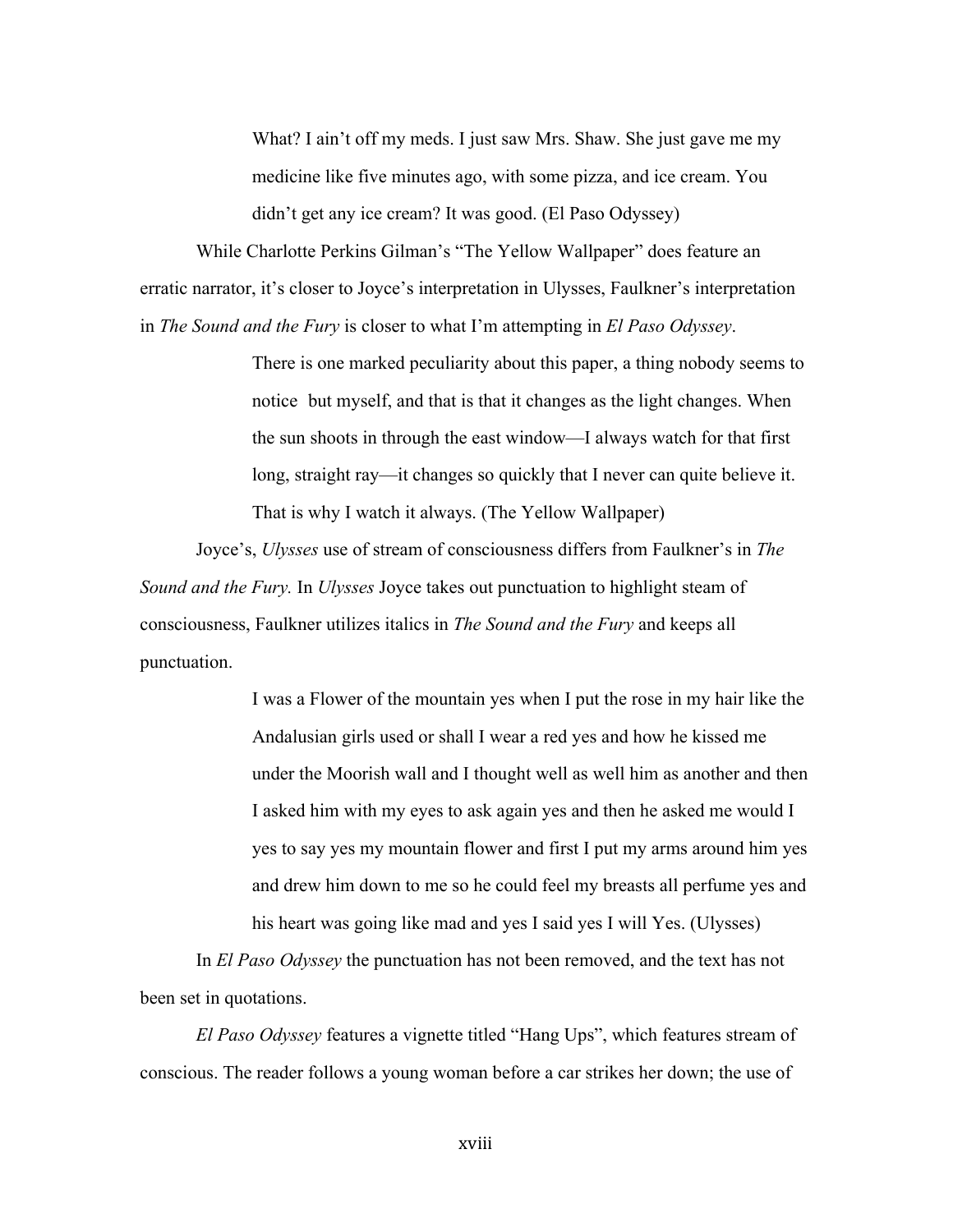stream of consciousness keeps the reader close to the character before she loses consciousness.

> You're probably fucking right now. Fucking asshole, I hate you. I can't wait to see your face when I ring your bell. It's probably one of those gueras you meet at U.T.E.P. You're probably reading her some of your fucking poetry, or some other shit. Let's see that smug look on your face when I tell you I'm pregnant. (El Paso Odyssey)

El Paso Odyssey also features an erratic character, Elijah who's homeless and has stopped taking his medication.

> Nah, man, I'm all right. I ran outta my meds, again, but I'm all right. I just need to wait for the nurse to get back. When Mrs. Shaw gets back everything's going to be all right. Hey, you, you seen Mrs. Shaw today? Hey, bro, how long you say you been off your medication? What? I ain't off my meds. I just saw Mrs. Shaw. She just gave me my medicine like five minutes ago, with some pizza, and ice cream. You didn't get any ice cream? It was good. (El Paso Odyssey)

#### Culmination

My experiment in Realism allowed for a level of introspection into my own life that revealed potholes in the road that need to be fixed. The thesis showed me that I've made certain assumptions in literature that aren't true, for example the authoritarian attitude of literature that I hold is in part due to a limited library, which needs to be changed. This thesis has allowed me the time to examine the fourteen years that I've spent in El Paso it was a pleasure revisiting memories of the time spent thus far. Finding a place in the desert to write down one's thoughts is a paradise for a nomad.

xix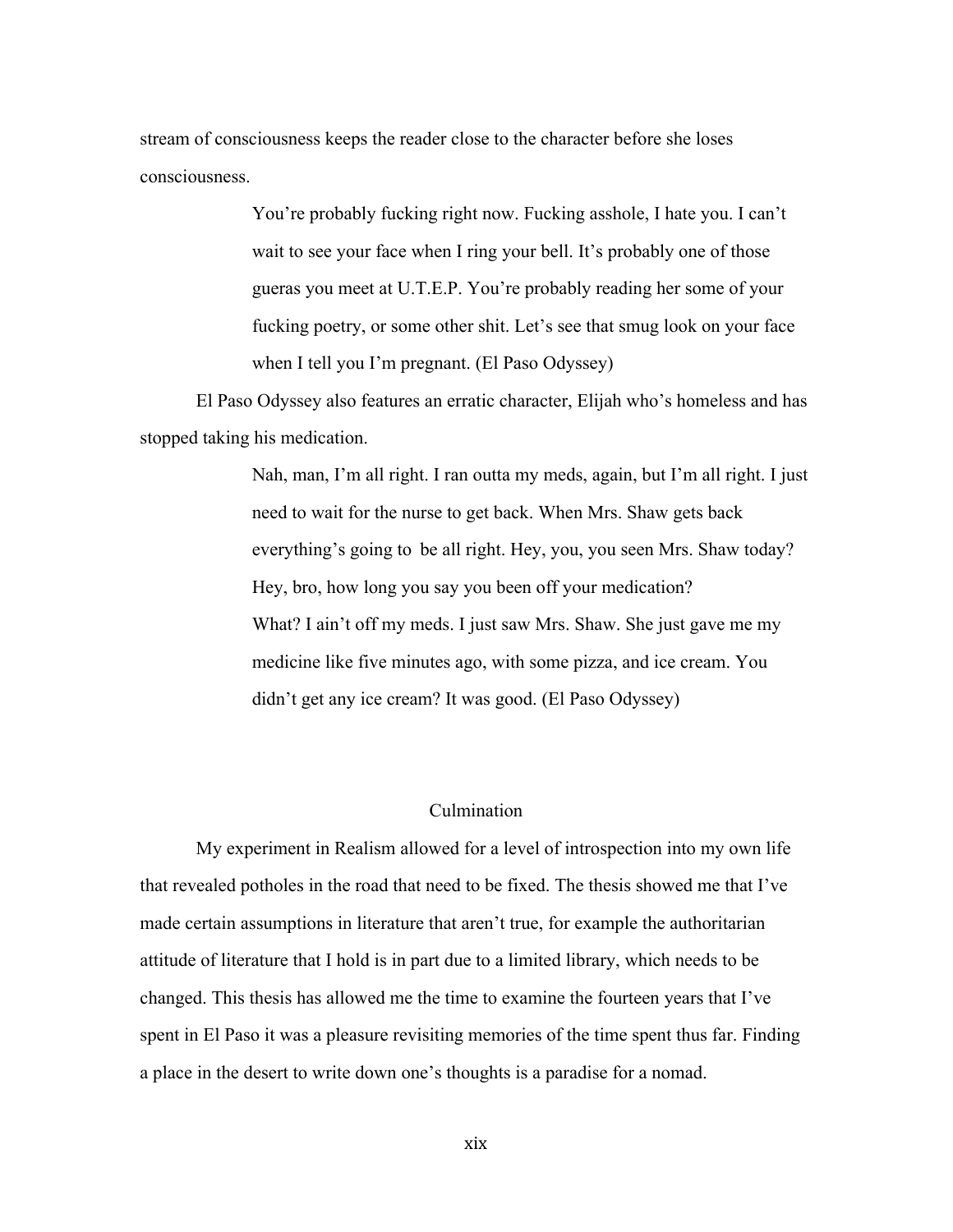### Works Cited

Anderson Sherwood. Winesburg, Ohio. New York: Penguin, 1992. Paperback Faulkner, William. The Sound and the Fury. New York: Vintage, 1990. Paperback

Gilman, Charlotte Perkins. The Yellow Wallpaper. 1982

Hemingway, Ernest. Hills Like White Elephants. 1927

James Joyce, James. Dubliners. New York: Dover, 1991. Paperback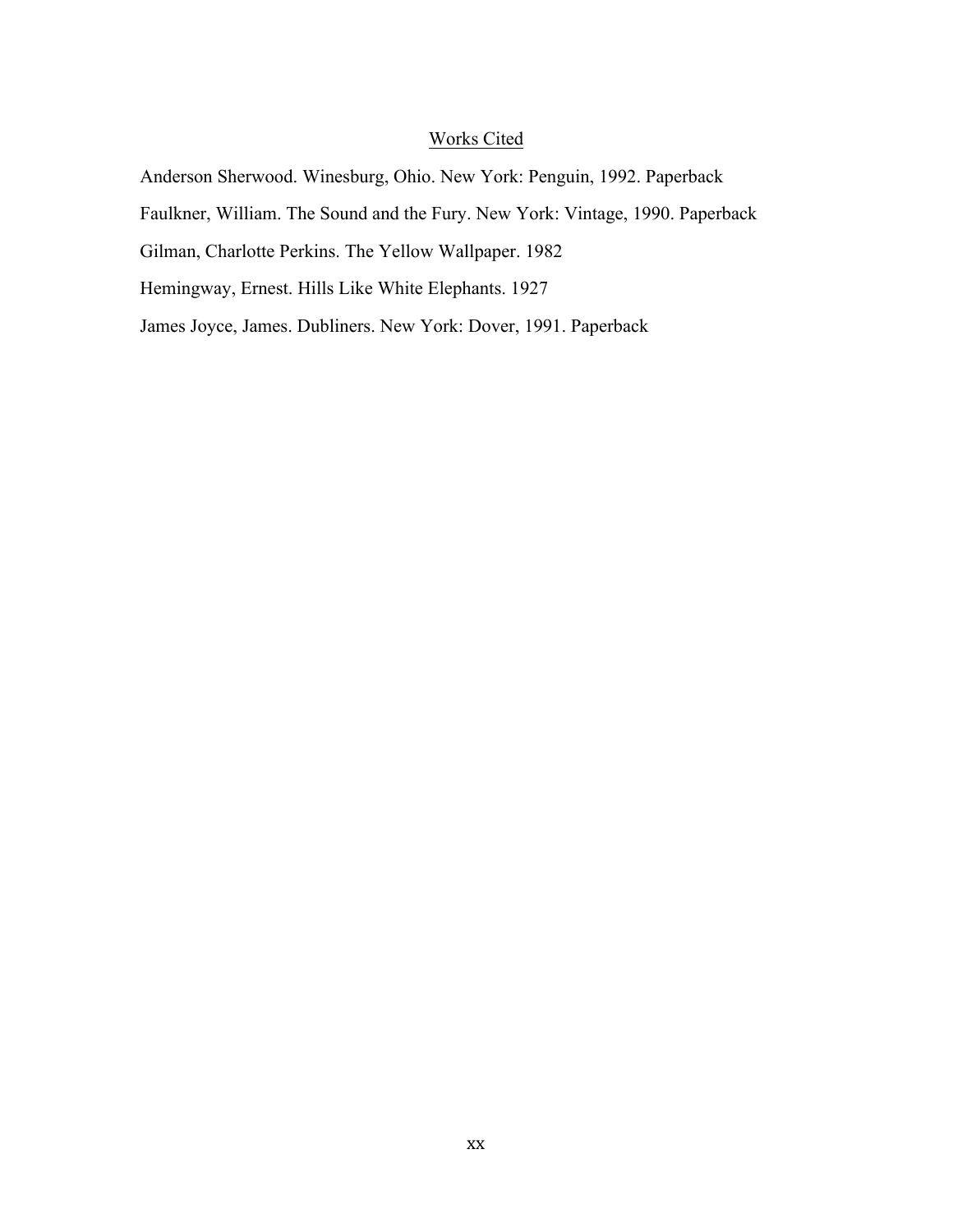El Paso Odyssey

by Tafari Nugent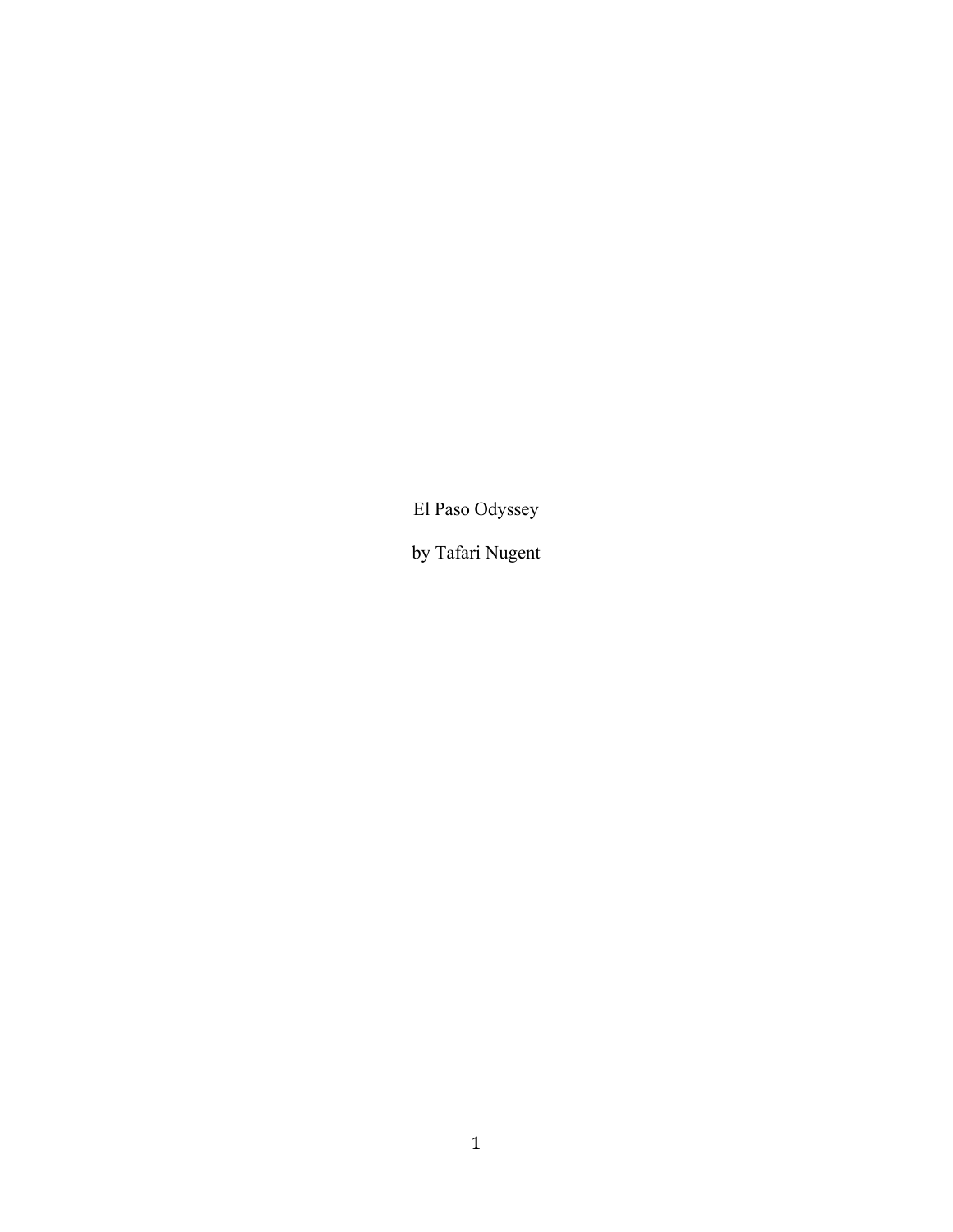# I. Northeast

On The Mountainside, Helicopters fly slowly. The winds have picked up.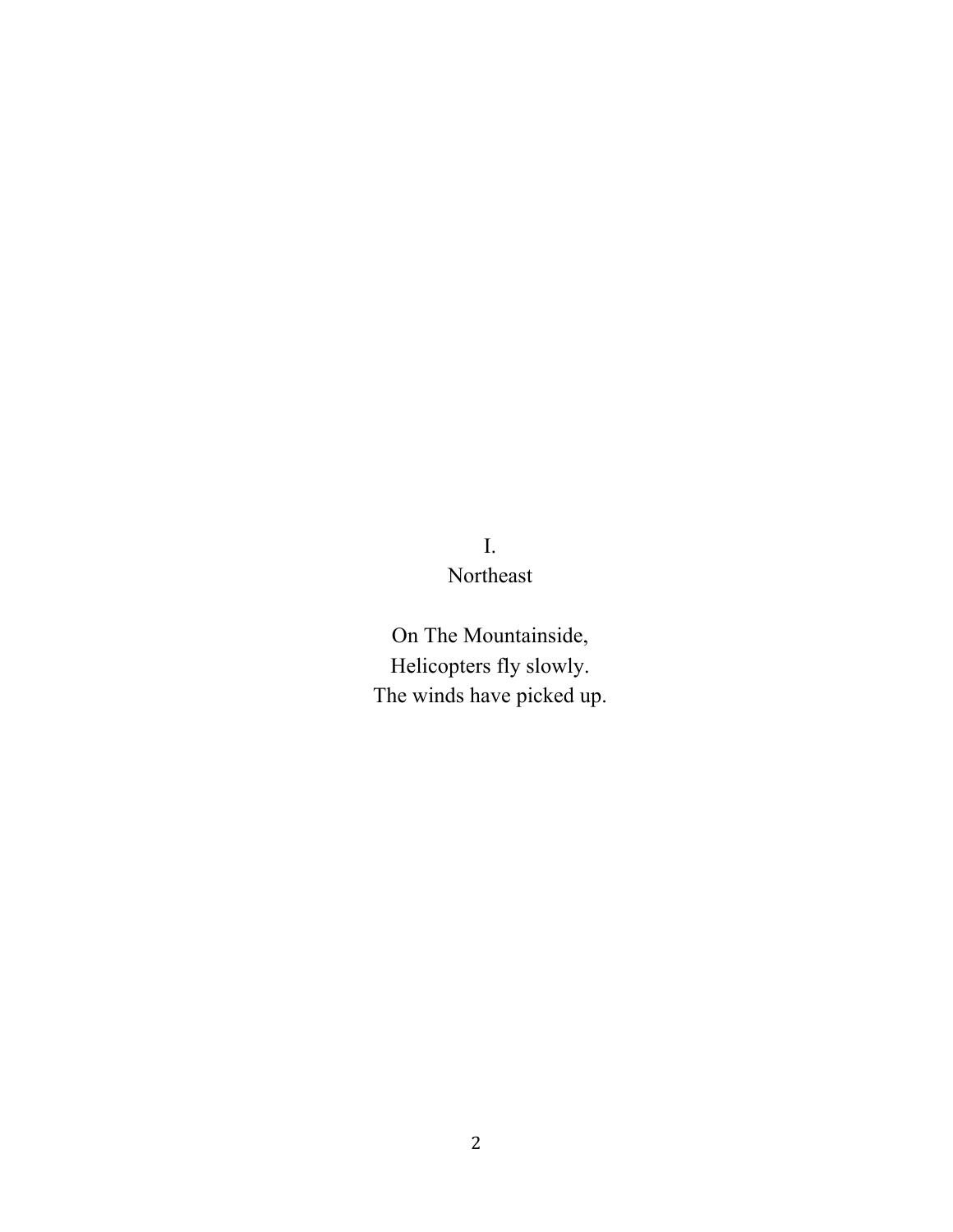#### **Traditions** North Eastern Trans- Mountain December 21, 2012

Why are we going all the way to the North East for a burger?

I'm telling you, Rosco's has the best burgers in El Paso.

They better be good. I'm starving, and you're taking me half way around the world for a burger. I'm kidding, I'm glad you're showing me around El Paso. Practice and the library keep me stuck on campus.

You can't say you lived in El Paso, unless you try a burger from Rosco's. It's sacrilege. When's your next race anyway?

I don't run cross-country. I'm just doing strength training until December. That's when I start racing.

You only run indoor track?

No, I run outdoor too. I hate running outside, in the country. I don't mind running outside on the track, it's different. Running in the woods always makes me feel like I'm in a horror movie.

Wow, so you're trying to get to the Olympics, and stuff. That's cool. I can't wait for midterms to be over. Biology is killing me.

Olympics? I don't know about that. I'll be glad to just reach nationals. This view from the mountain is awesome. You can see the Mexican flag from here.

Yeah, it's one of the biggest flags in the world.

We almost there yet?

We have to get off the mountain. It's like five minutes away, relax.

1.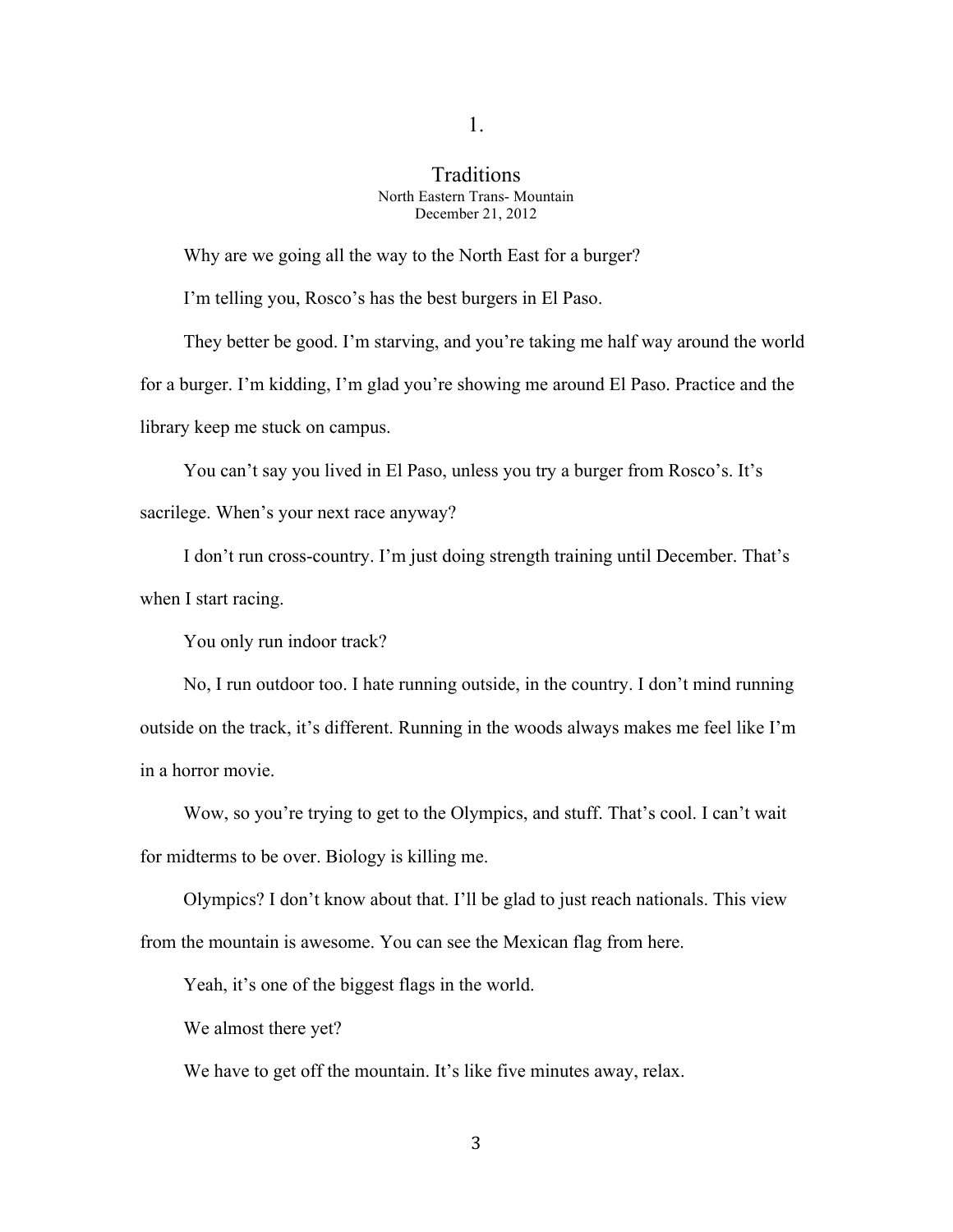I hope there isn't a line I don't want to wait. I just want to get in, and get out.

Well, we should just miss the lunch rush. Hopefully we'll get there before the dinner rush.

It's only 3:45.

They run out of burgers sometimes, so you got to get there in the sweet spot.

Run out of burgers, so we might be going there for nothing?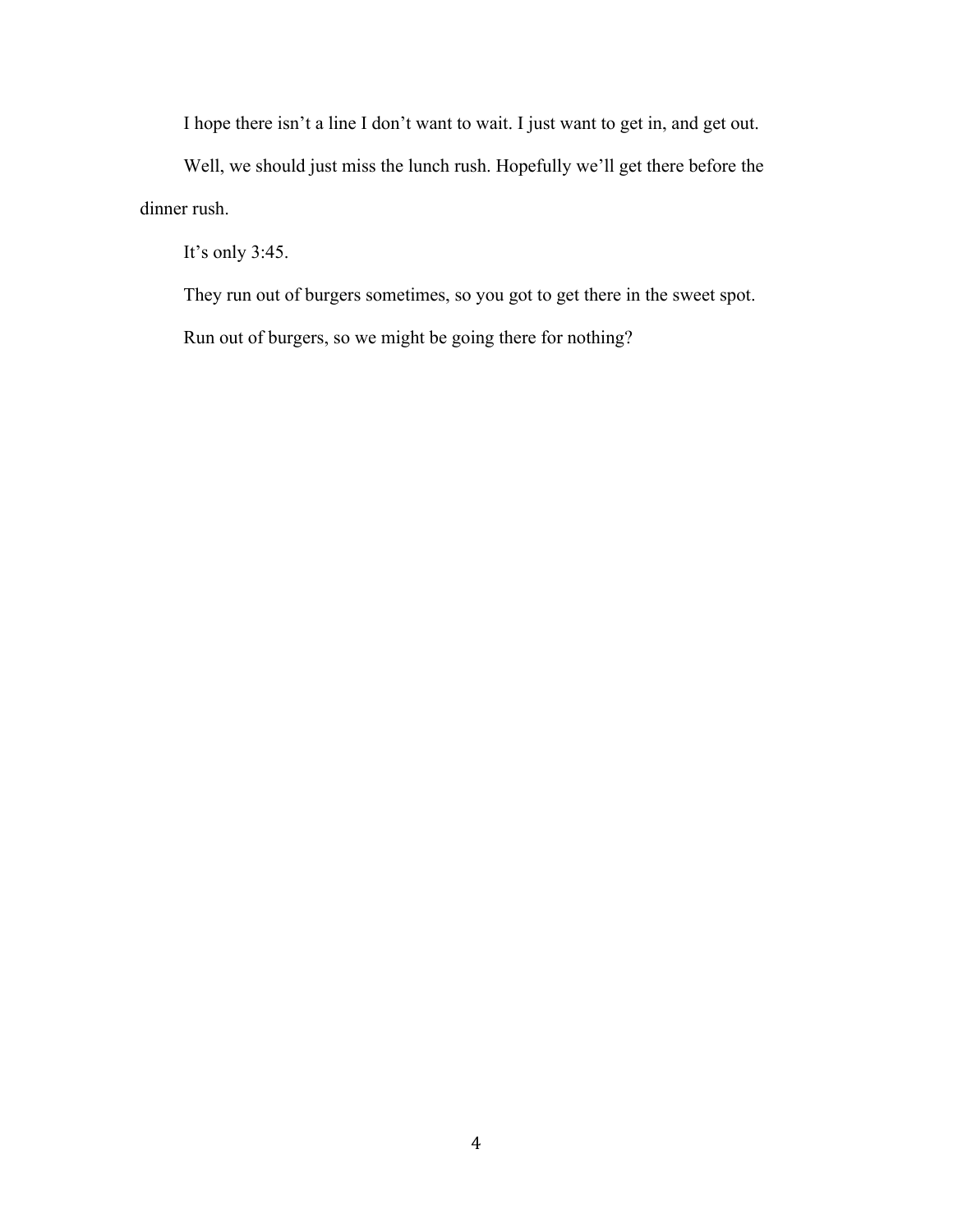#### 2.

#### Flood Gates Chaparral, Tumbleweed Road July 2, 2013

Don't touch that with your bare hands, Katy. There's mold on that board. Lucy, keep your hands out of your face.

Where's the canopy, Esther?

Over near the garage. Watch your step, the floor's not stable at the end of the kitchen.

I just don't see why your grandmother stays out here. Why doesn't she move into El Paso? The services are terrible in Chaparral. This is the third time this year your mother's place has flooded. What's she going to do? I mean it's not like your granddad's around any more. Why's she stay out here?

She feels closer to Pa in the old house. I mean the ladies lived a lot longer then me. Who am I to tell her how to live, or die?

What? She's dying? Oh, no, Esther. I'm so sorry.

We're all dying, Lin. We just hope it comes when were as old and grey as GG. I

don't mean she's dying today, or tomorrow. But she's closer to her time than not.

That's so morbid.Lucy, stop picking stuff up and putting your hands in your face.

Do you want to wait in the car? I swear, that girl's going to be the death of me.

Katy, Lucy, go wait in the car. Katy, ask GG to clean off your hands.

It's not morbid. The way she tells it she's going to outlive all of us. She's already making plans for Katy's college graduation.

But she's not even out of the third grade.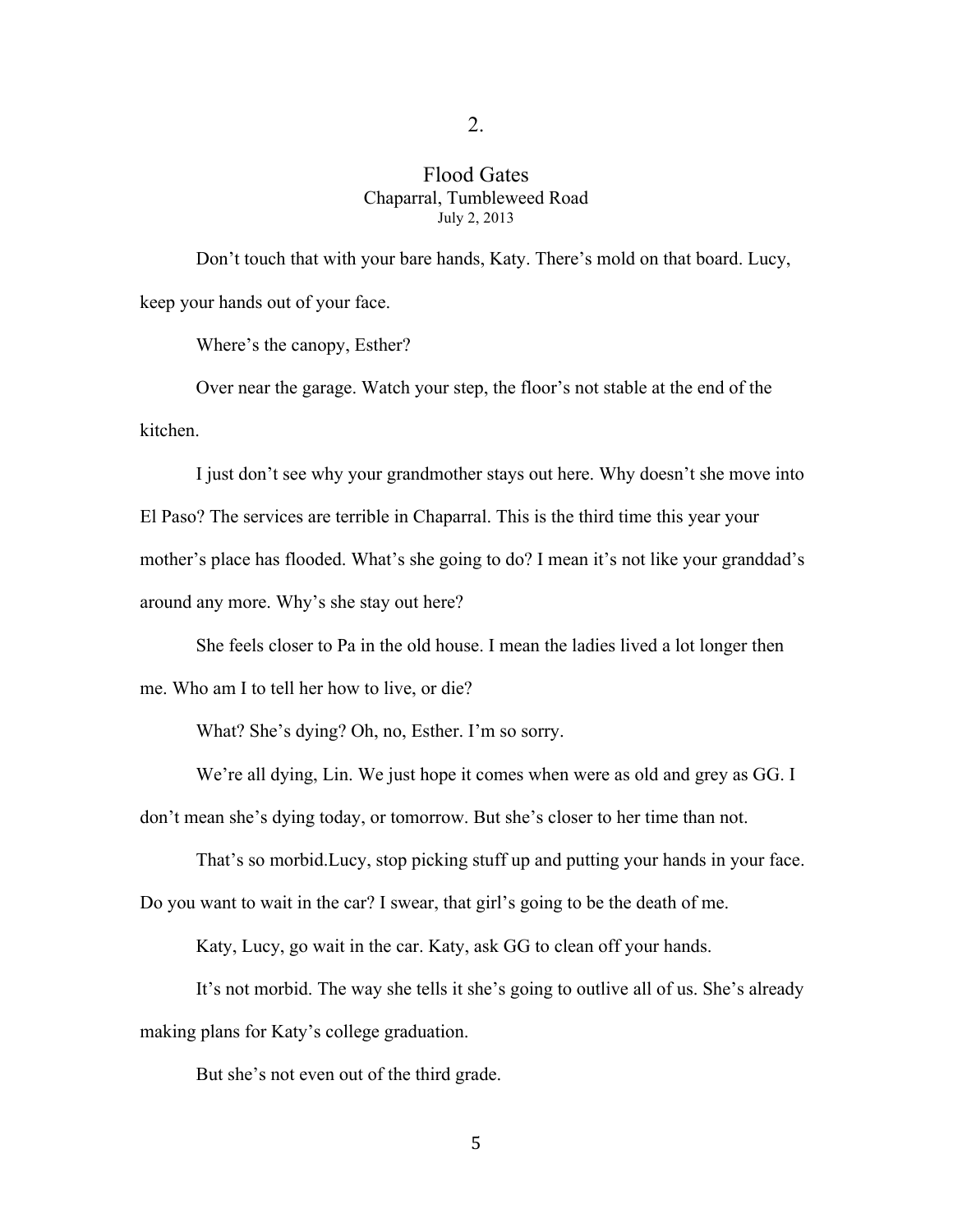You're telling me, that woman. She's a regular spitfire. If I have half the life she led I'd be happy. Help me open this backdoor. The mat's soaked, and it's wedged underneath.

Okay push on three. One, two, three.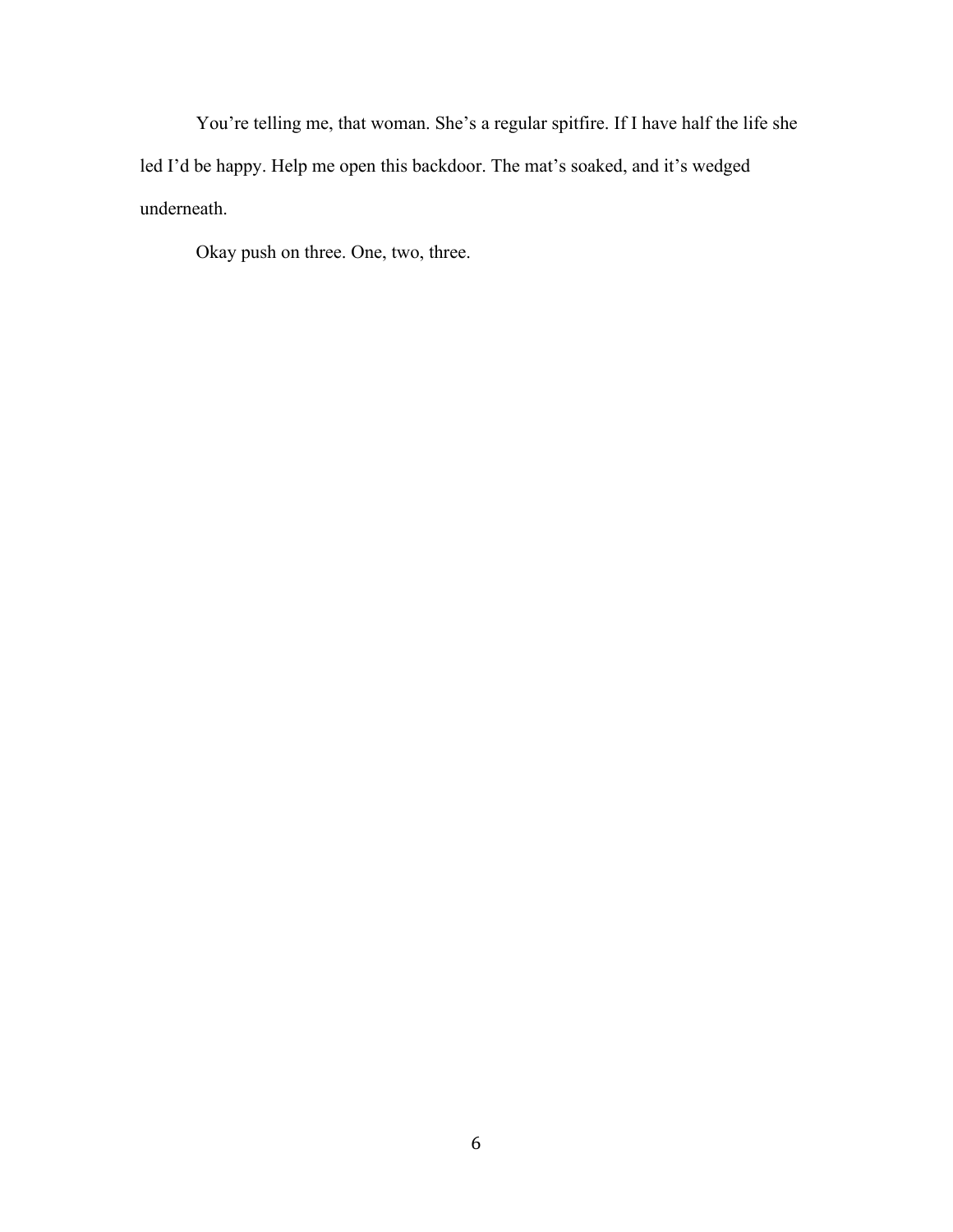## Waiting

Will Ruth Avenue January 6, 2013

I hope they don't run out before we get to the front.

They won't.

How do you know, Abuela? They might. Look at this line. It's down the block. It's always like that. You know that. This isn't the first year you stood in line with me.

I haven't done it since I was a kid. I forgot how long the lines are. How come you don't bake Rosca dey Reyes?

Takes too much time, and I've always gotten it from here. It's good. And I never get the baby Jesus, when I get it from here. I'm not cooking tamales unless I want to.

Oh, Abuela, but I love your tamales.

I know. Everyone does. That doesn't mean I like making them. I cook them because Mom showed me how.

How come you never taught Mom to make them?

I don't know. Your Mom never seemed interested in those things. Your mom's always been in her books, just like you. I didn't want to change that. I like having an educated daughter. It makes me proud. She could be whatever she wants, not just a housewife.

Abuela, you're not just a housewife. I don't see you like that. You're always helping people. You're my idol, Abuela. I wish I had your strength. If it weren't for the care packages you send, I don't know what I'd do sometimes. Whenever I'm short on cash I can sell one of your goodies. People are always asking when you're sending more.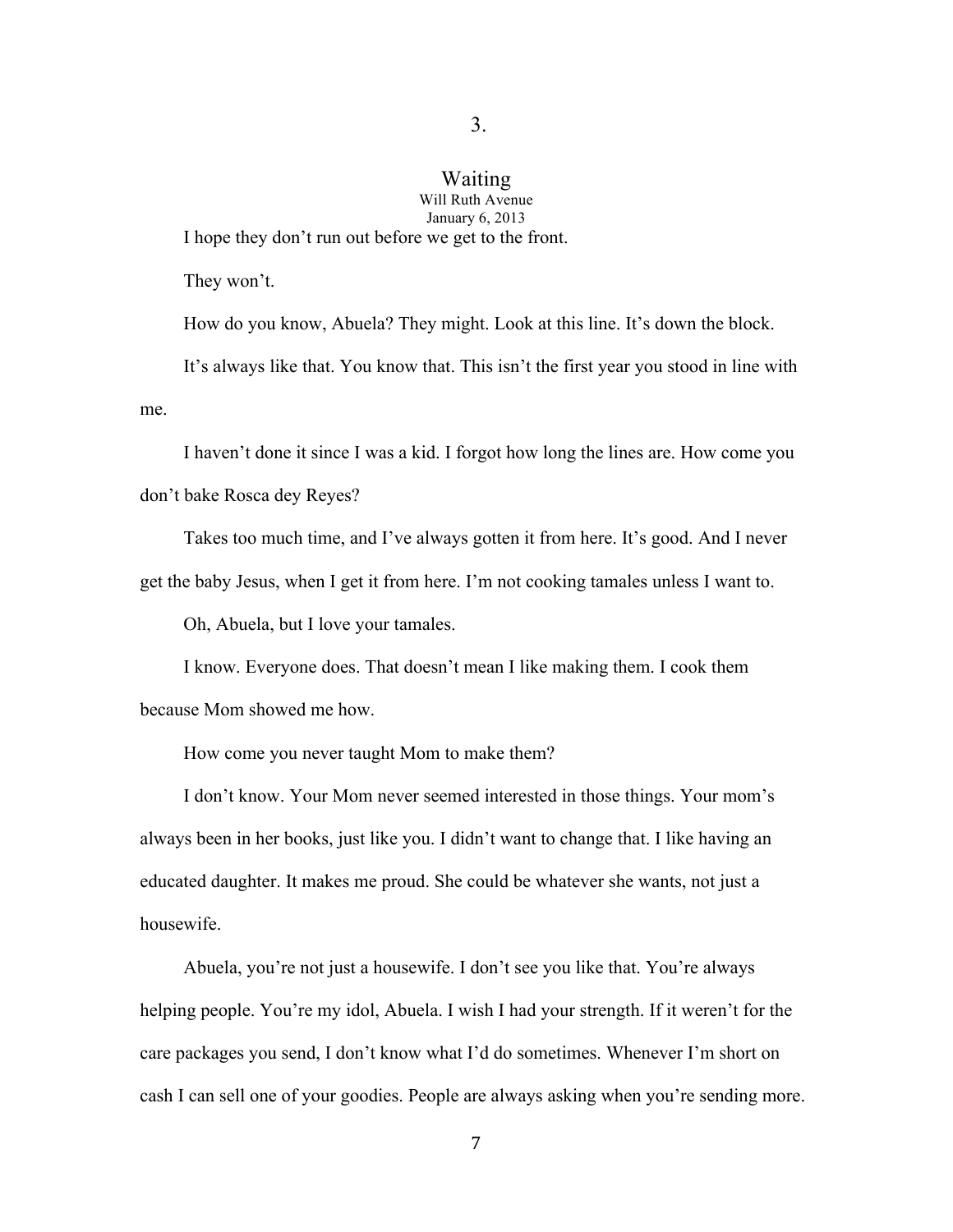Abuela, are you crying?

No, mi'ja. It's just cold. I wish it weren't so windy.

You want my gloves, Abuela?

No, mi'ja, I'll just put my hands in my pockets.

Here, take them. My jacket's super warm, I'm almost sweating. Take my scarf, too.

Aye, no, mi'ja, you keep it. I don't want you catching a cold out here.

Please, Abuela, you'll make me feel bad.

Aye, mi'ja, just the gloves. Keep the scarf, don't open your jacket. Finally, the

line's moving, wait, people are starting to leave. Abuela, I think they're closing the doors.

No, couldn't be. Let's go check.

You sure? We can try somewhere else.

No, I know the baker. Let's go see what's happening.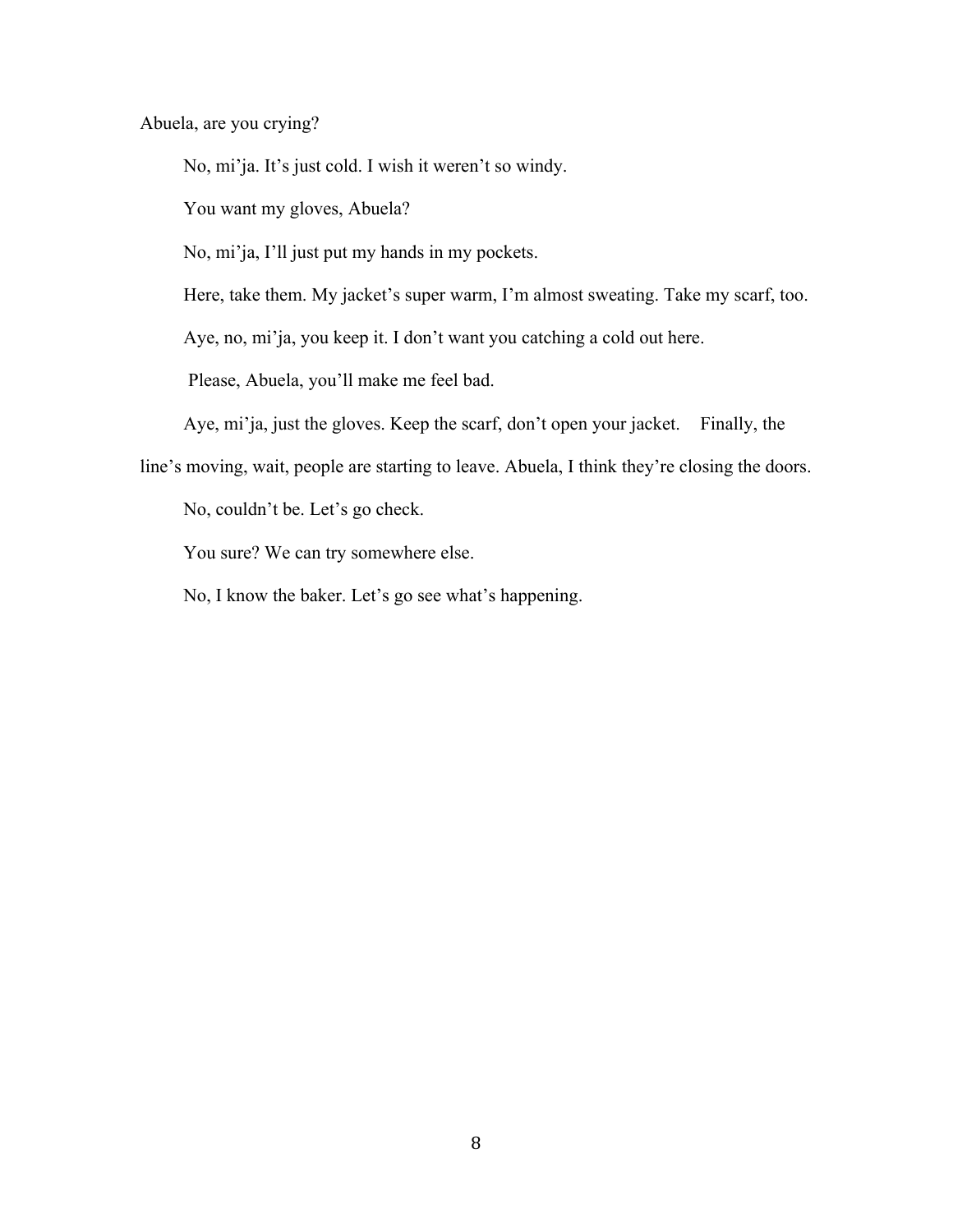4.

#### Amped Up Tropicana Avenue June 17, 2013

Dude, where's my amp?

Ah, sorry, it's still in the car. I'll go get it.

Bro, I don't mind you borrowing my shit, but put it back when you're done. Sorry, man, I was fucked up last night. Luis got a couple of six packs for the session, and you know Oscar had whiskey.

So you drove home like that, and in Mom's car? You're fucking stupid sometimes, bro. You totaled your car, and you still haven't learned. I told you if you need a ride just ask.

Fuck that, I'm not waiting around for my baby brother to get a ride. It's cool man. I know how to avoid the road stops. I was just too fucked up the last time. I don't get like that anymore.

You just said you were drinking last night. That attitude keeps you playing in shit holes in the northeast. None of the good places are willing to let you play anymore. You think you're going to be able to play big stages if no one's willing to give you the time of day?

Oh, you're big shit now. You play Neon Desert and you're some Rock God, what the fuck. Fuck you, bro, maybe I like playing where I play. The crowd actually digs my music. They know where I come from. They feel my music. It's their music. Not some watered down pop shit.

Pop shit? Least labels are looking at us. People'll get to hear my music, not just a couple a snaggletooth groupies, too drunk to move. Metal's over, dude. Get out of the

9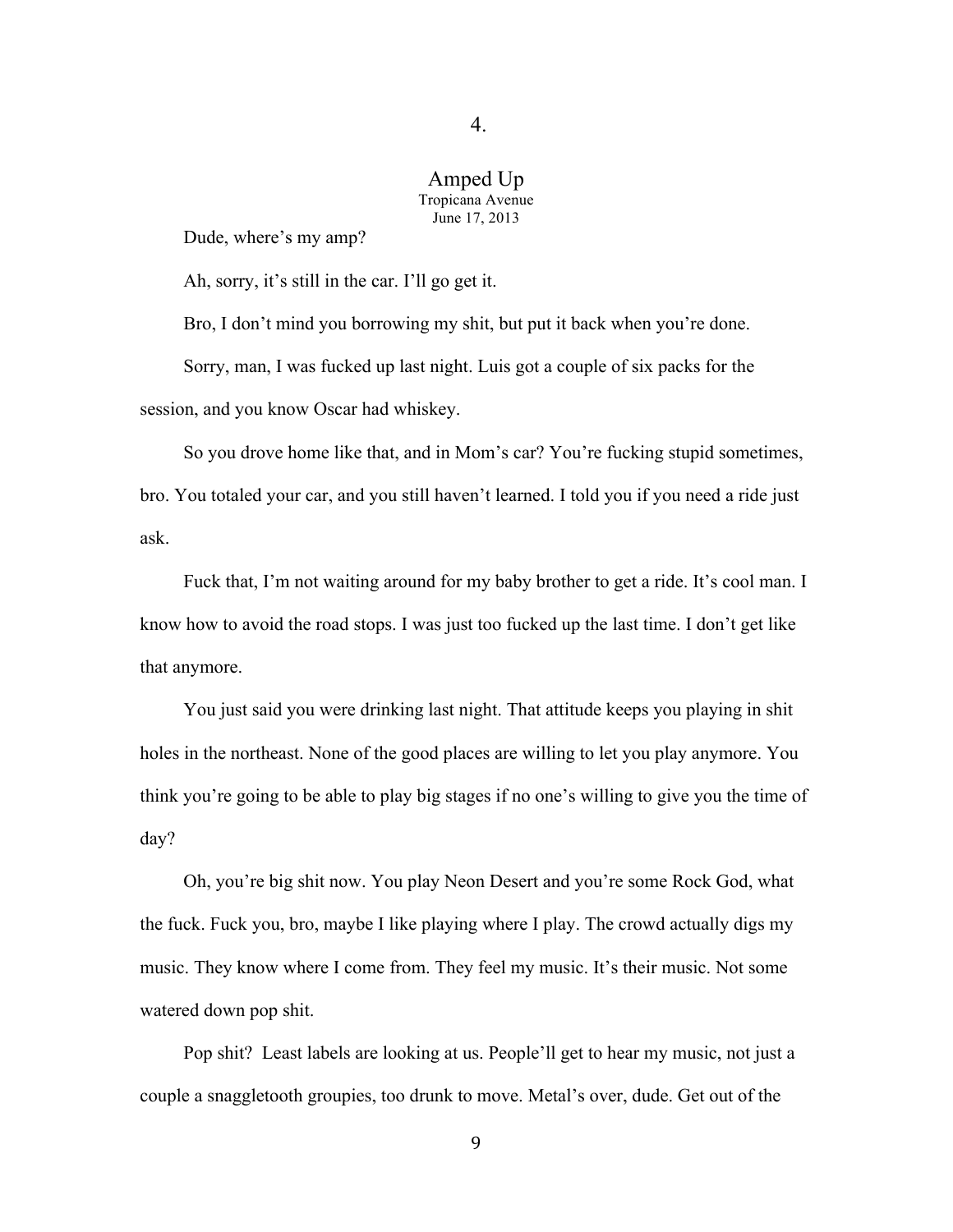Stone Age. And, yeah, we played Neon Desert, so what? It's bad to be popular now?

Come on, bro, you don't remember when you were first learning to play? You didn't care about fame, and fans, and all that bullshit. You just wanted to play, and people were willing to listen. You let them. It was just about your music. What's your music now, dollar signs? That's it.

Look, Greg's band needs a bass player for their show at Tricky. If you're down I can get you the gig. Who knows? It might be permanent. Alfred left to San Diego. They don't think he's coming back. his girl got a sweet job out there. So what, you wanna play some pop music, or are you going to stay in those, shit stains?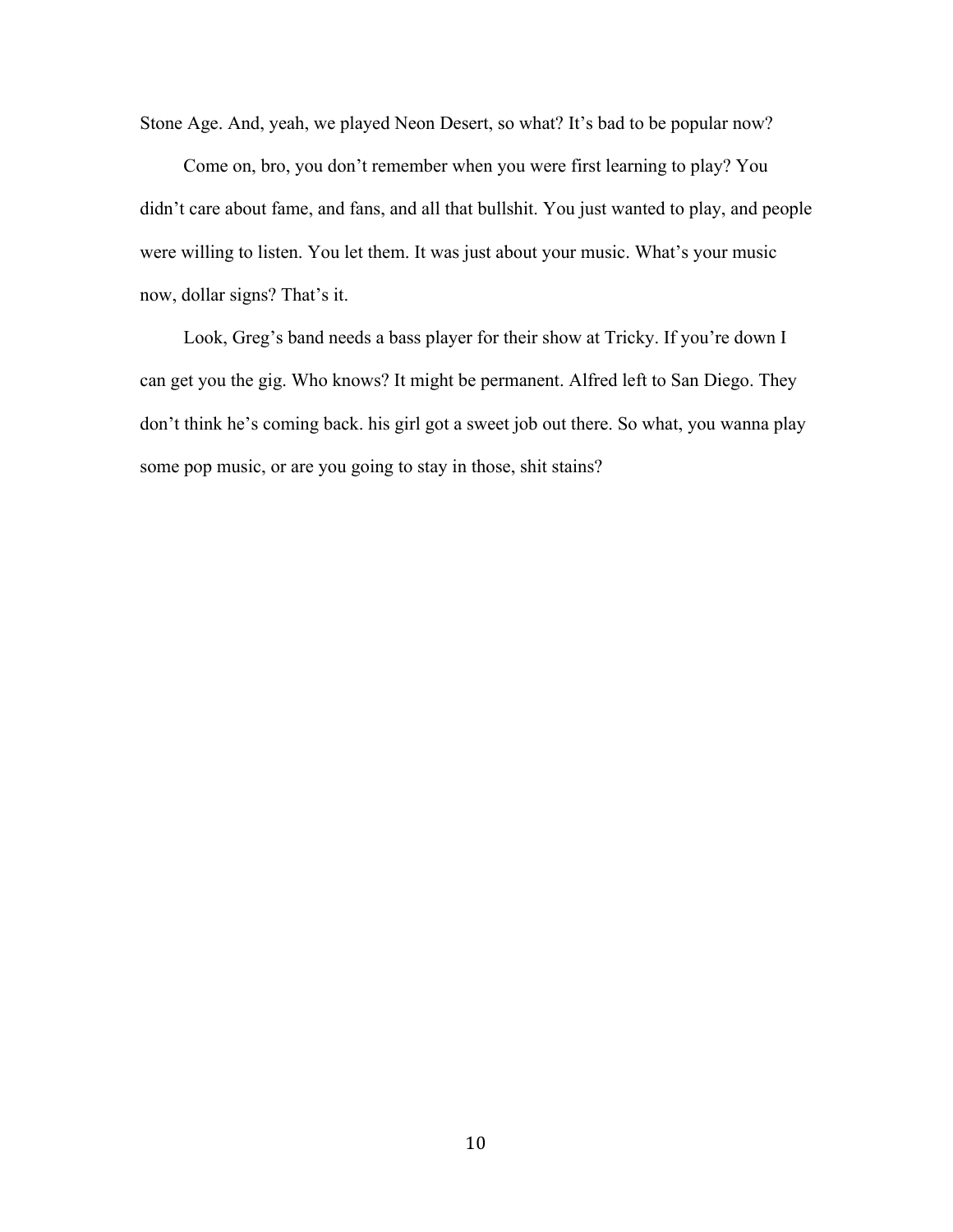### 5.

#### Solo Sanders Avenue July 3, 2013

Yo, you finished your verse yet.

Yeah man, I'm ready to run up the studio, and burn down the track.

Ah shit, let me hear that shit, go ahead spit your verse.

Aight here it goes,

My verbals move at the speed of light hitting thoughts, like a lightning strike Gimme the mic. I'm responsible for it droppin hot tracks, lyrical porn shit bring you more hits, than Barry Bonds without the dope, dopest M. C since I don't know, ever. Any weather rain, wind, sleet, for this music I creep champion sound on the streets. None compete, too small minded bring your crew, I'll divide them. Make em to my minions. You're standing left alone hiding behind your children maybe now you'll listen. El Paso's on the map. Eardrums we'll be killing, representing the North East this is Chilo Dixon.

Oh, shit, bro, that shit was hot. You hear the beat yet?

Nah, not yet, Reggie's bringing the beats to the studio.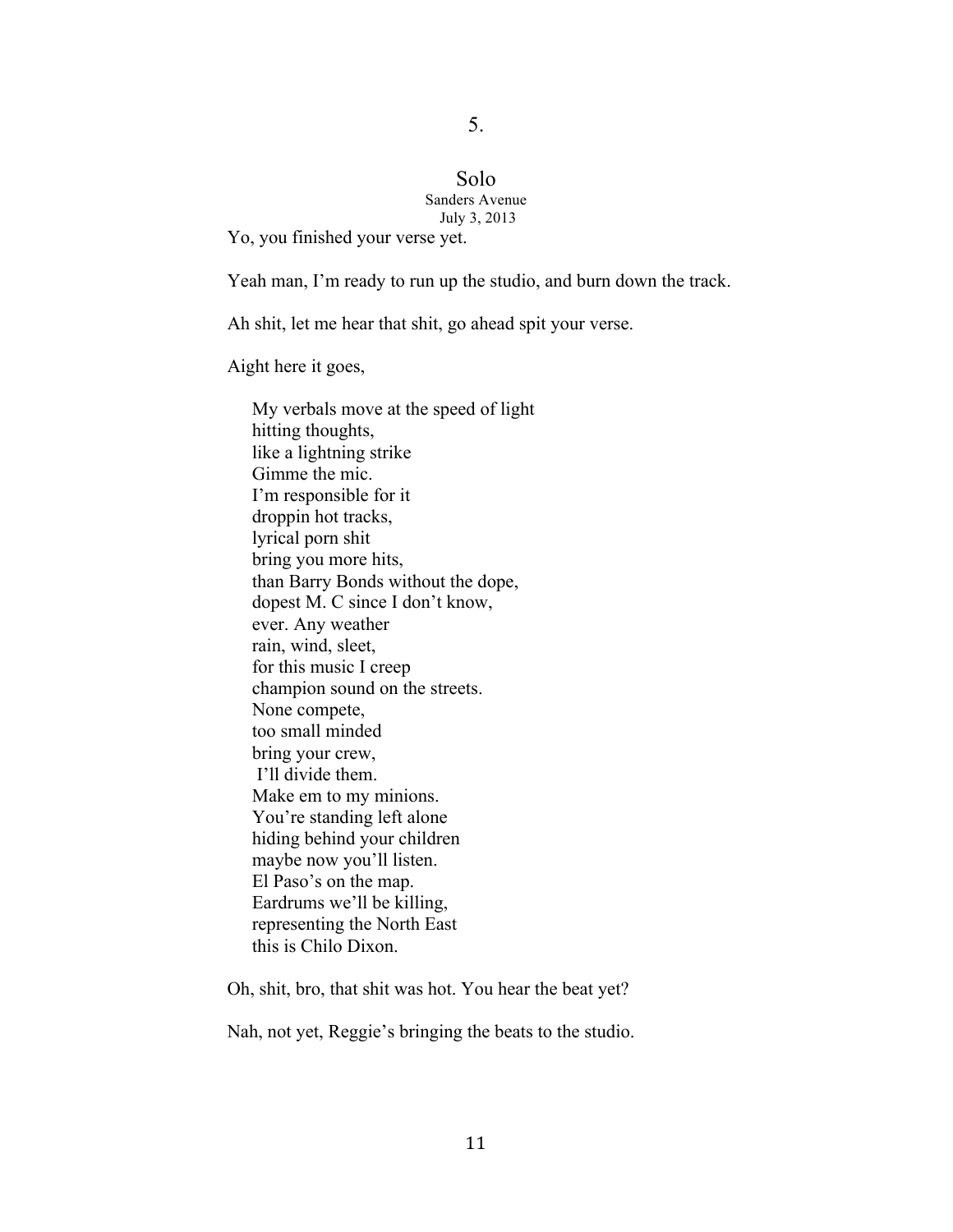Reggie? Reggie's in jail.

What? When'd that happen?

He was spinning at Marco's party, and it got raided.

What, for real? Ah, man, he was already on probation. Man, his P.O. is gonna send him back to prison. Damn, man, that's fucked up. He had all the beats, and it's his homie's studio. He ain't gonna let me go in there for free. He wasn't charging us because of Reggie. What the fuck am I gonna do now?

Damn, bro, that sucks. Maybe he'll work with you. I mean your shit is on fire. I'd put the money in for studio time for that shit.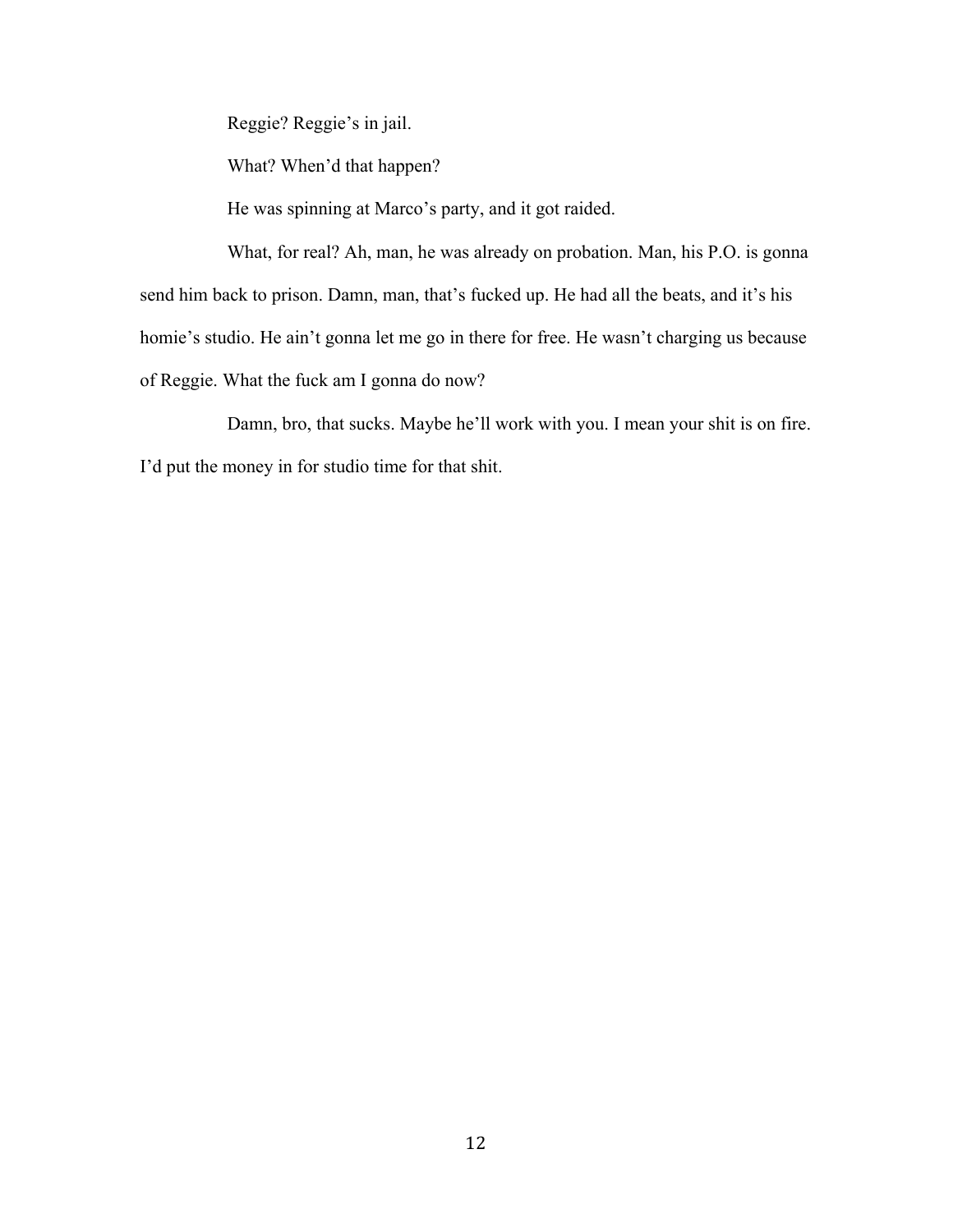6.

#### Need Dyer Street July 16, 2013

Jessica, open the door. Es tu tía.

Okay.

Jessica!

Jennifer, hey! Hi, Tía, como 'stas?

Hey, Jess, that a new shirt?

Yeah, you like it?

I like the flowers. So pretty.

Como te gustaría, Tía?

Si, es muy bonita. Donde esta tu madre?

In her room. I think she's crying again.

Por que? What happened?

Carlos and her were fighting again. I don't think he's coming back this time.

I'm glad. I didn't like Carlos for her.

You two go play in Jessica's room. Jessica, take your birthday gift in there and

open it.

Jennifer, come on. Let's look at my gift. Do you know what it is?

Yup.

Tell me.

It's a surprise, come on.

Elena? It's me, open up. Elena, abra la puerta.

Esta abierto.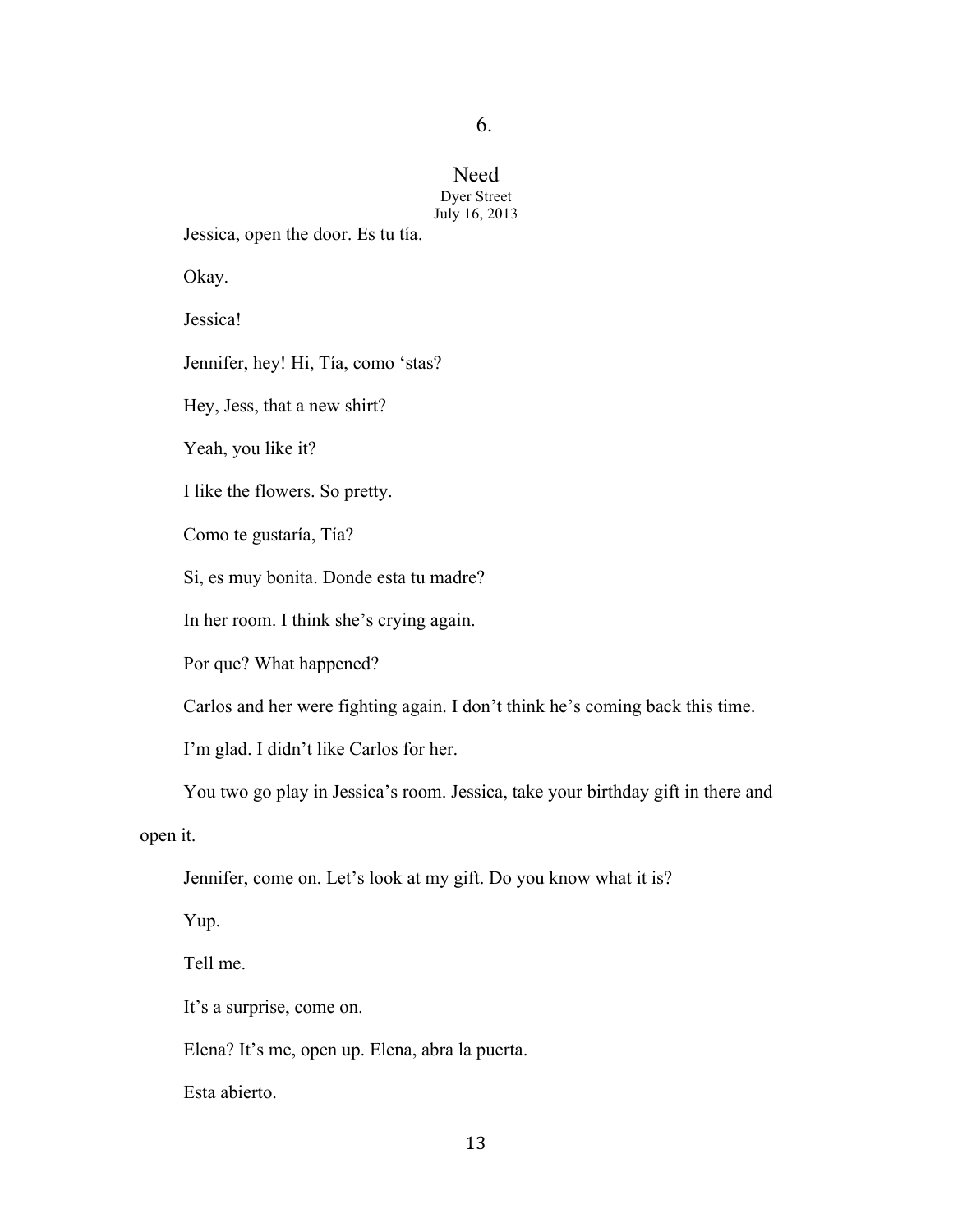Hey, chica, que pasa? Why's it so dark in here? Turn on the light. Open a window. Light hurts my eye.

Your eye? What're you talking about? My god, Letty, what the fuck happened? Was it Mario? That son of bitch, fucking patan! I told you to get rid of him. He just got out, and he's beating you again? Leave his ass in jail this time.

No. It's my fault. He wanted to wake up for work at 6:30, and I got him at 6. I made breakfast, and I thought he wanted to eat, instead of buying food from the truck. I forgot. He was drinking last night. I forgot he always wants extra sleep when he drinks. It's my fault. I should have just let him sleep.

Are you fucking kidding me? How's that your fault? Olvida ese pendejo. He's a convict, he's got a shit job, and he treats you like shit. Why do you take his mess?

I love him, that's why. It's easy for you. You have Adrian. You two been dating since grade school. Ray's in jail. He's not coming out. I'm pregnant. What do you want me to do?

You're pregnant?

I was going to tell you when you brang the food card.

How far along?

Four and a half months.

What? And you didn't tell me. So then you're keeping it?

Well, it's too late now. And. And I love Mario. I wouldn't kill his baby.

You're gonna let him kill you, and that baby?

What should I do then?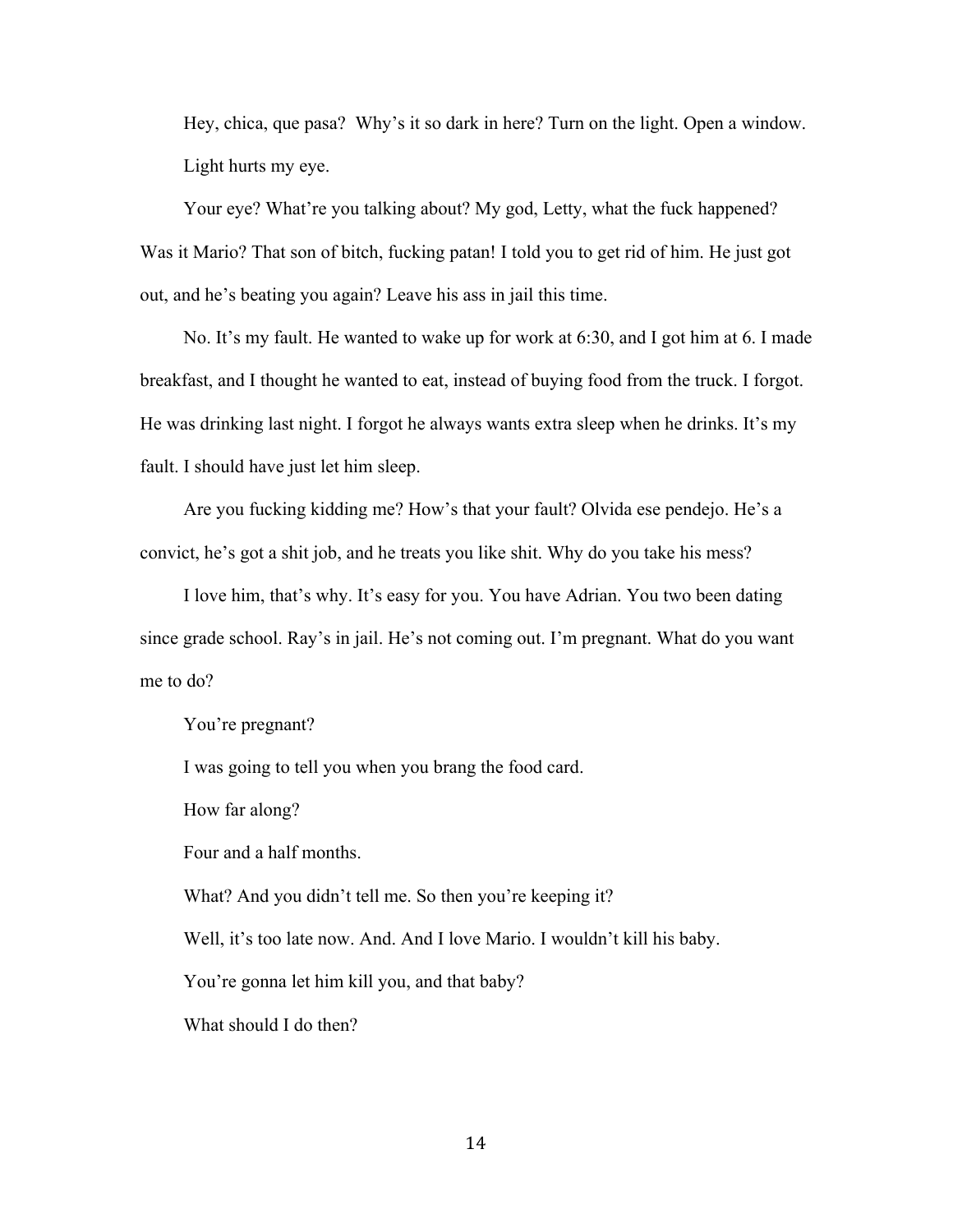7.

## Chico's Tacos Forever Tompkins Road July 28, 2013

Can I get a enchilada and two orders of huevos rancheros?

Will there be anything to drink with that?

Lisa, what you want to drink?

Um, ice tea, unsweetened.

Can I get an ice tea, unsweetened, and two large cokes?

What size ice tea?

Just make it large.

To stay, or to go?

To go.

That'll be twelve eighty-nine. Out of twenty. Six eleven's your change. Thank you.

Please come again.

Thank you.

How long's it gonna be?

Not that long, chill out.

I'm fucking dying. Why'd you let me drink so much?

Let you? I told you stop after the second shot.

But they were so good. Did you see Jeanette at the bar? I thought she was pregnant

again.

That bitch is stupid. She's always drinking. You registered for the fall classes?

I'm taking all my classes at Valle Verde this year.

What, why? You gonna leave me alone?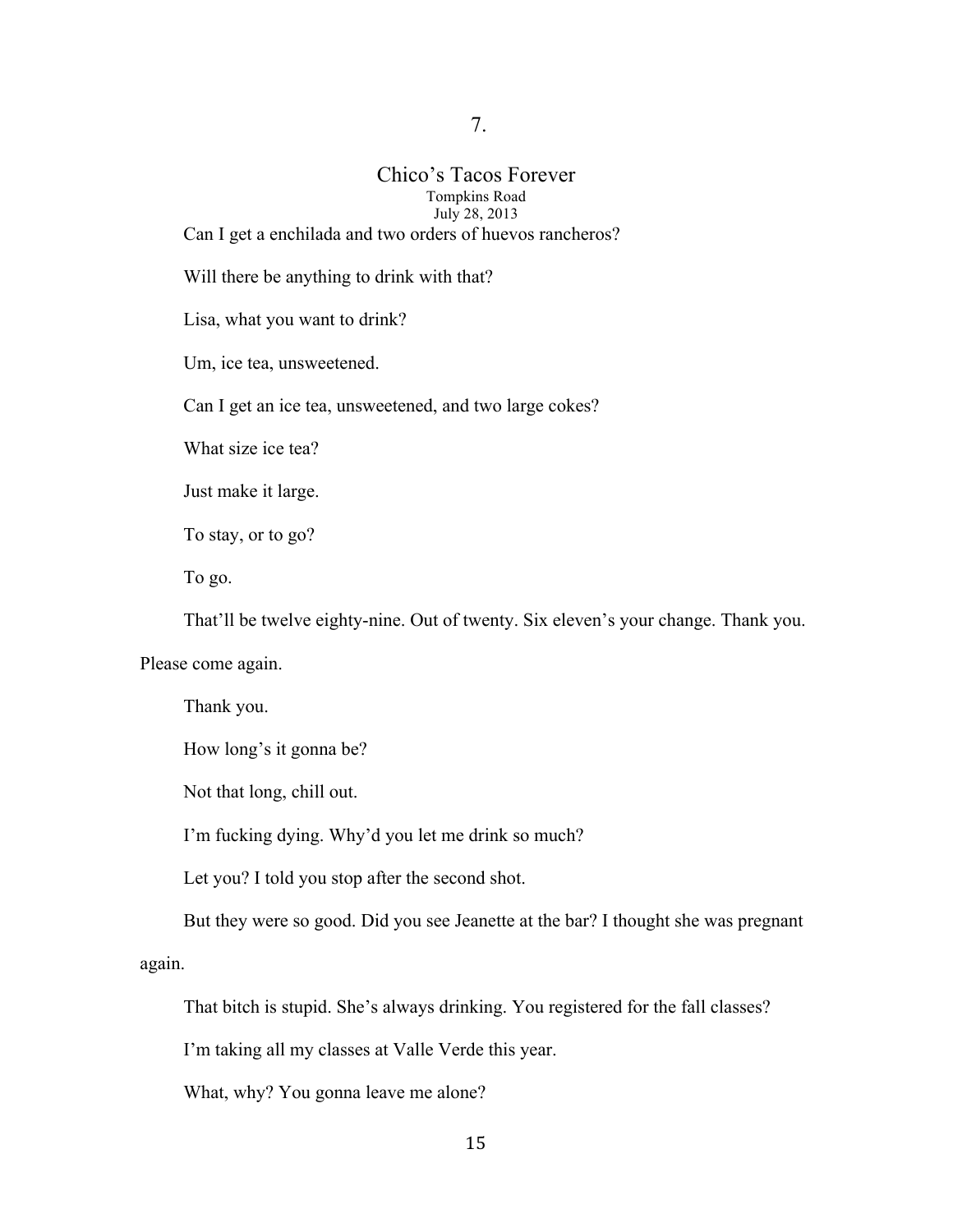Why don't you take classes at Valle Verde?

Trans-mountain's closer to my house. I just have to cross over the mountain. It takes less then fifteen minutes.

But Valle Verde has more classes, and I think the campus is better. I'd pick you up if you went. You wouldn't have to take the bus, or anything.

I already picked my classes. Maybe in January. My stomach, is the food ready? Let me check.

Hey, Sasha, what's up?

Oh, hey, Dennis, hey, Francine, I didn't see you guys. Having a night out with your lady, Denny?

Yeah, my sister's watching the kids. You seen Lucy lately? I'm trying to go out to Hueco Tanks this weekend.

No, but I think my brother still has some D.M.T. Left. You should hit him up.

Símon. How's school going, you graduate yet?

Not yet, next Spring. How's Crystal?

She's cool. Just had another son.

I got to go see her. Tell her I said hi.

For sure, stay safe, Shasha.

I hate when you guys call me that. I haven't heard that since Hector got locked up.

Shit, how is your brother?

He's okay. I haven't been to see him in a while. I've been busy trying to help Mom take care of my little brothers and sister.

That's cool, but don't forget about your big brother, I know he's crazy, but he's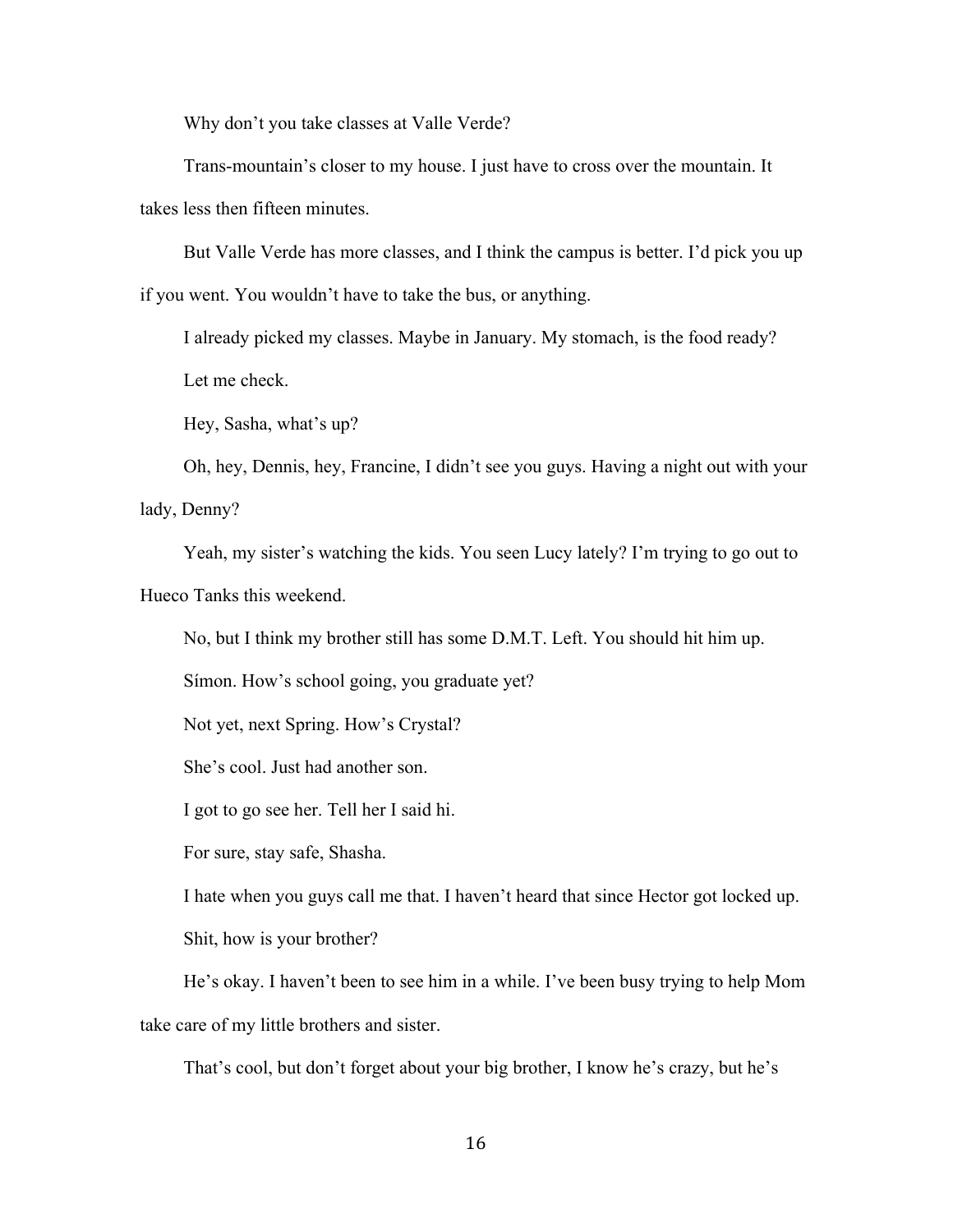your brother. You know he always used to look out for you. He always made sure you stayed outta trouble, and kept all them young niggas out your pants. Don't turn your back on him.

Never that. I still write him. I just haven't been able to get out there. It's way out on Montana, but I'll try and get out there more often.

Cool, yo, stay up, Shasha.

Later, Denny, bye Fran. Excuse me is my order ready?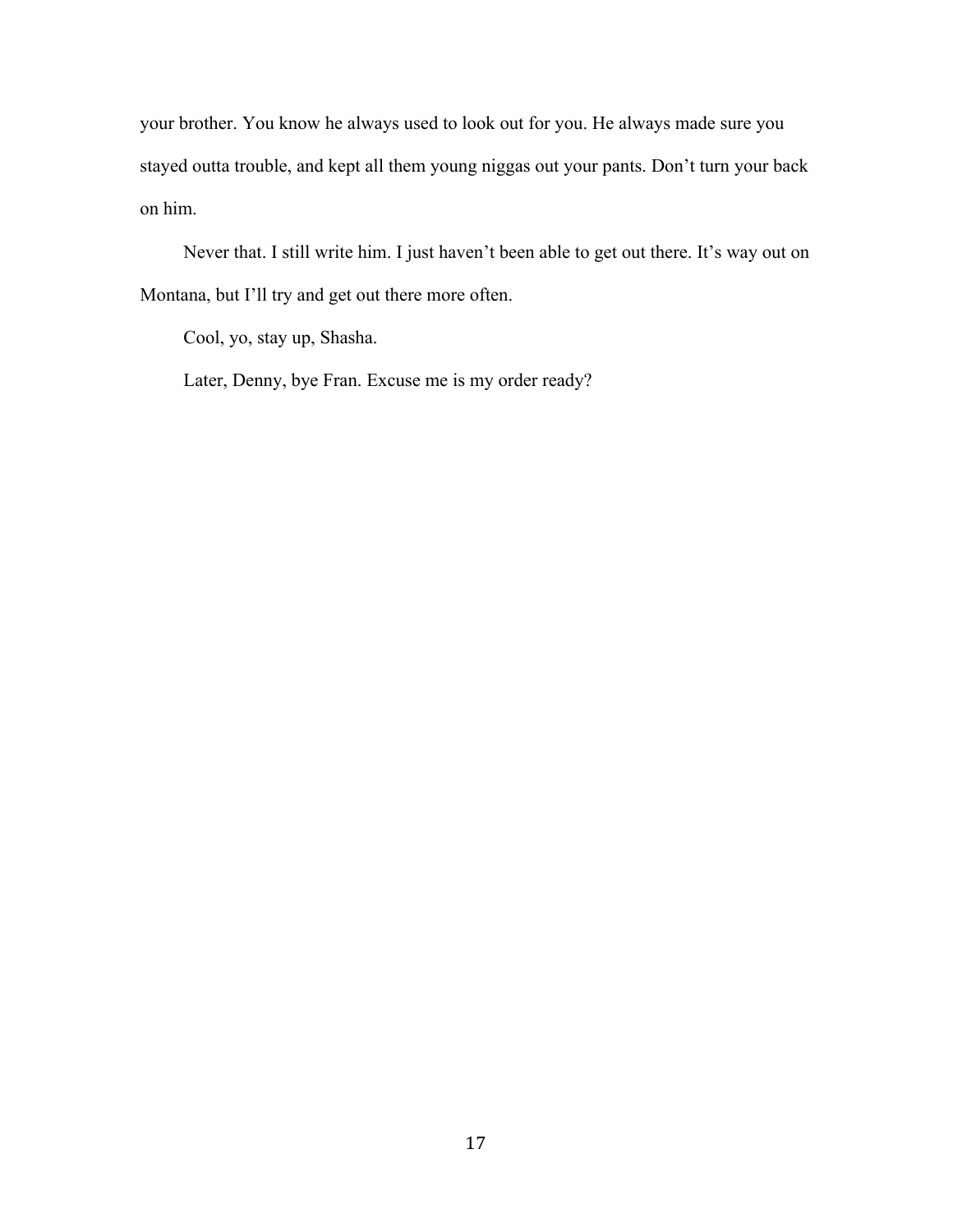#### Beautician Broadus Avenue February 13, 2013

8.

Your aunt told me to just keep driving down Dyer, I'd see a place, and if I didn't we could go to one of her girlfriends. You see any saloons honey?

No, I see a lot a shopping centers Mama. But no hair places.

Well, keep looking.

Mama, on the left, right there, next to the Chinese Restaurant. You see it?

Yeah, baby, I see it.

Looks closed.

The light's on. Let's go check it out. Make sure you lock your door.

Should I bring my jacket?

You know what? Hold on. I might as well go check. No use both of us getting out

the car. Let me just make sure it's open.

I know, girl, but did you see her shoes? Yeah, the strap on the heel, girl, I need a

pair of those. Wait hold on. Someone's coming in. Hello there, can I help you?

Hey, you open? I wasn't sure. Bars on the door make the place look closed.

Yeah, we're open. What you need?

Oh, it's not for me. It's for my daughter. Her sweet sixteen is coming up, and we

just moved here so we needed to find a new hairdresser.

Okay, where is she?

In the car. Hold on.

Hello.

Hey, pretty lady. I hear someone's sweet sixteen is coming up.

18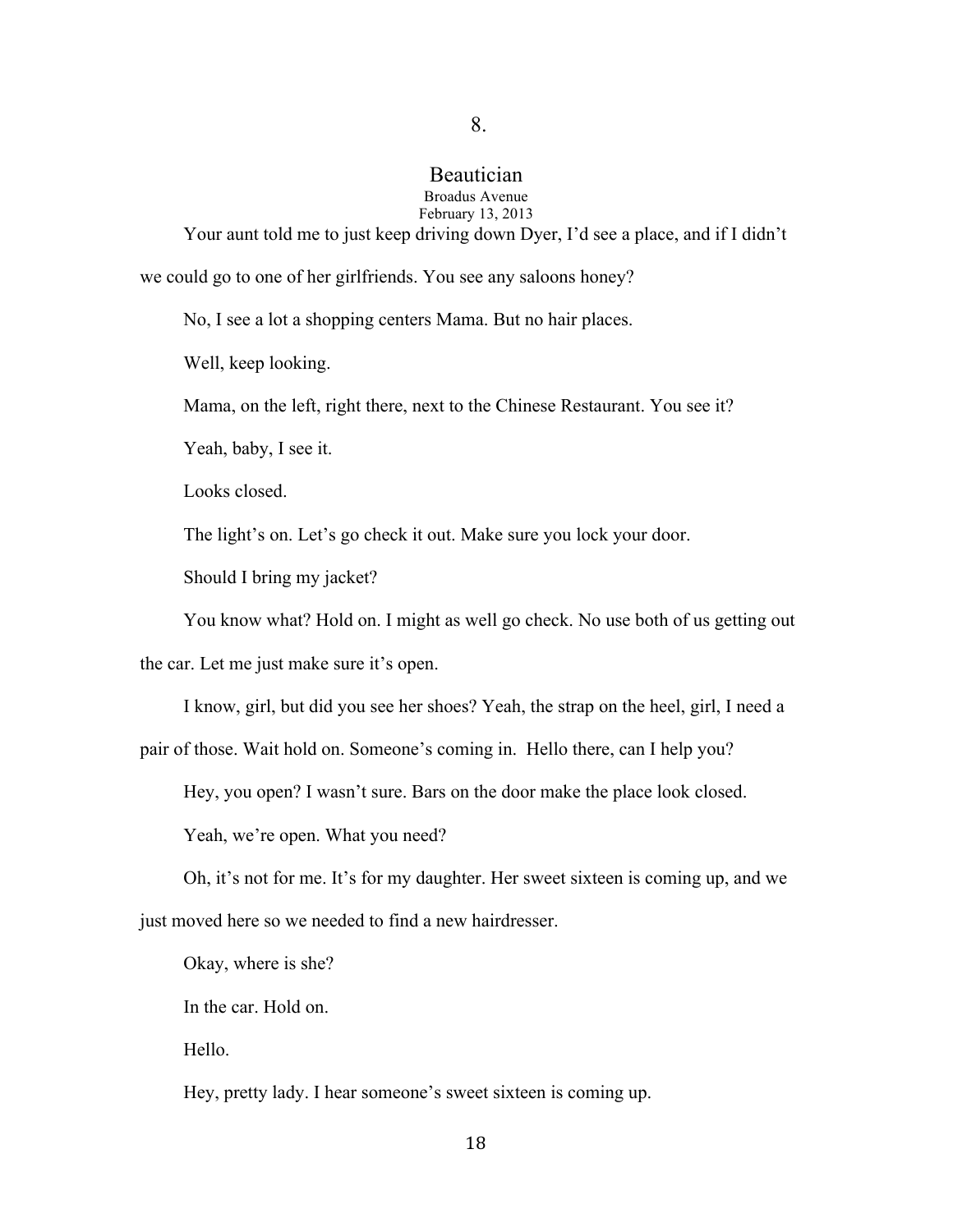Yes, ma'am.

So do you have any designs in mind for your big day? Mmm.

Don't be shy, Sheila. Tell the lady what you were thinking.

You see the new Janelle Monae video?

You want to cut your hair off? But you have such nice hair. Why you want to cut so much of it off? You sure about this?

I figure I'm in a new place. I want to try a new look. Is it okay, Mama?

It's your head, your birthday. Just don't come crying to me when your hair's chopped off.

When you want to do this, little lady? I'm pretty open, as you can see. You want to make an appointment or just walk in, it's up to you.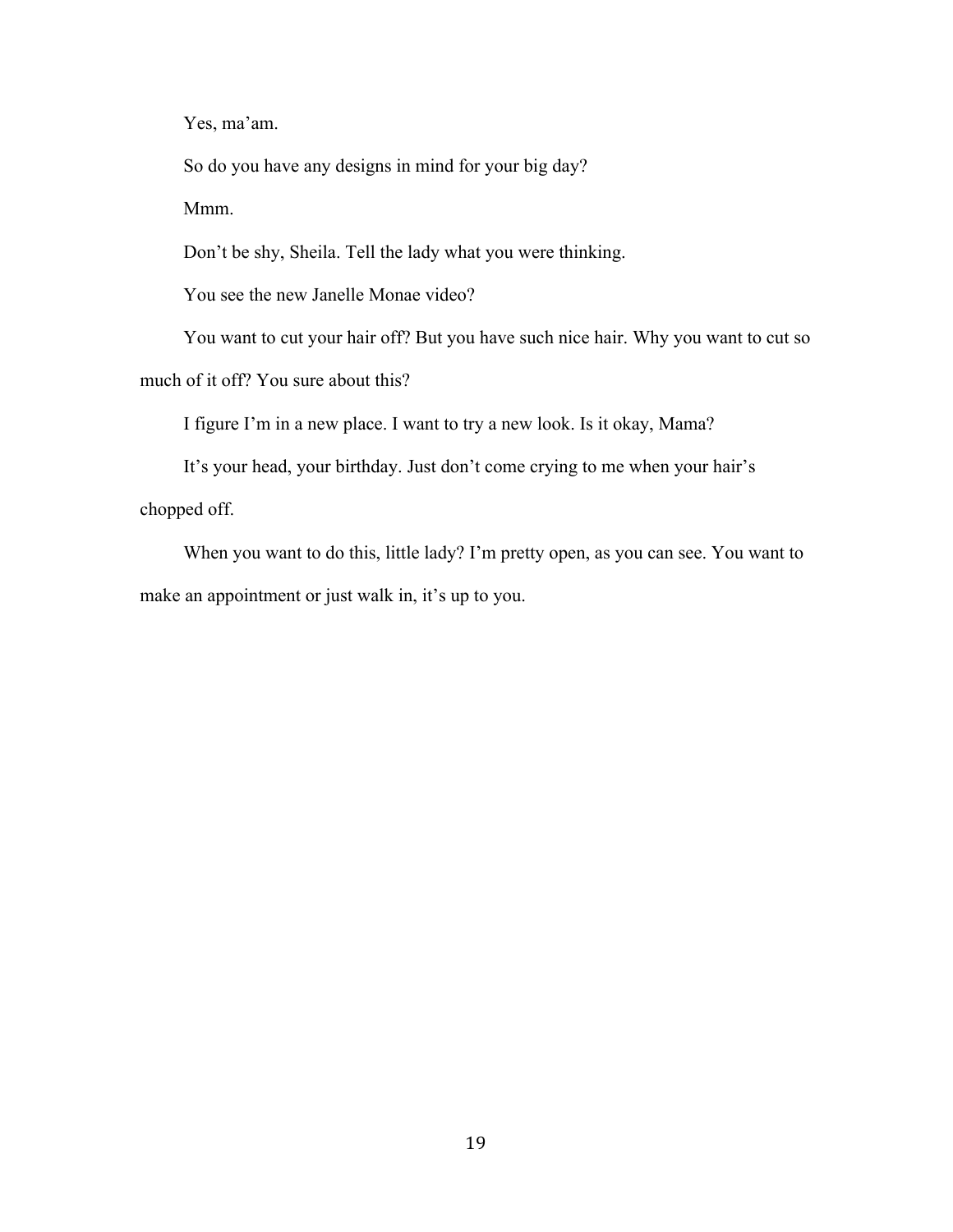#### Leaving Nations Avenue March 9, 2013

So I went by my cousin's. She said they're hiring at her job. I'm thinking of putting in an application, at least until you can find something. I changed some things on your resume. You see it?

What? No. I'll take a look in a minute. Wait, your cousin? What kind of job is it? So now you're going to take your clothes off?

No. It's not like that. They're hiring bartenders. I'm not stripping, or anything like that. It's just bartending. It's not like I'm taking my clothes off.

Are you fucking kidding me? Ich gehe, Ich Haue ab!

Where're you going? What do you mean you're leaving? What'm I supposed to do? You said you'd try. You haven't even looked for work yet. And you're ready to give up? You're going to just leave?

You think it's so easy. Just find work. You're out of school for two years now, and you still can't find a job. Why stay here if there's no work? Now you're working in a titty bar? Not taking off your clothes, please. I know what happens when you work in those places, the types of guys that who're there, they only want one thing.

So what? You think I'll give them what they want? You really think I'm that kind of person? It's just bartending. Why're you being like that?

I can't do this any more. I'm going back to Germany. I already have a job lined up with an Dentsche Airbus. Kommt doch mit mir mit. There's room in my old flat for the both of us. With your degree you'll be able to find work in no time. Gretchen, my cousin, works in your field, she's already offered to help.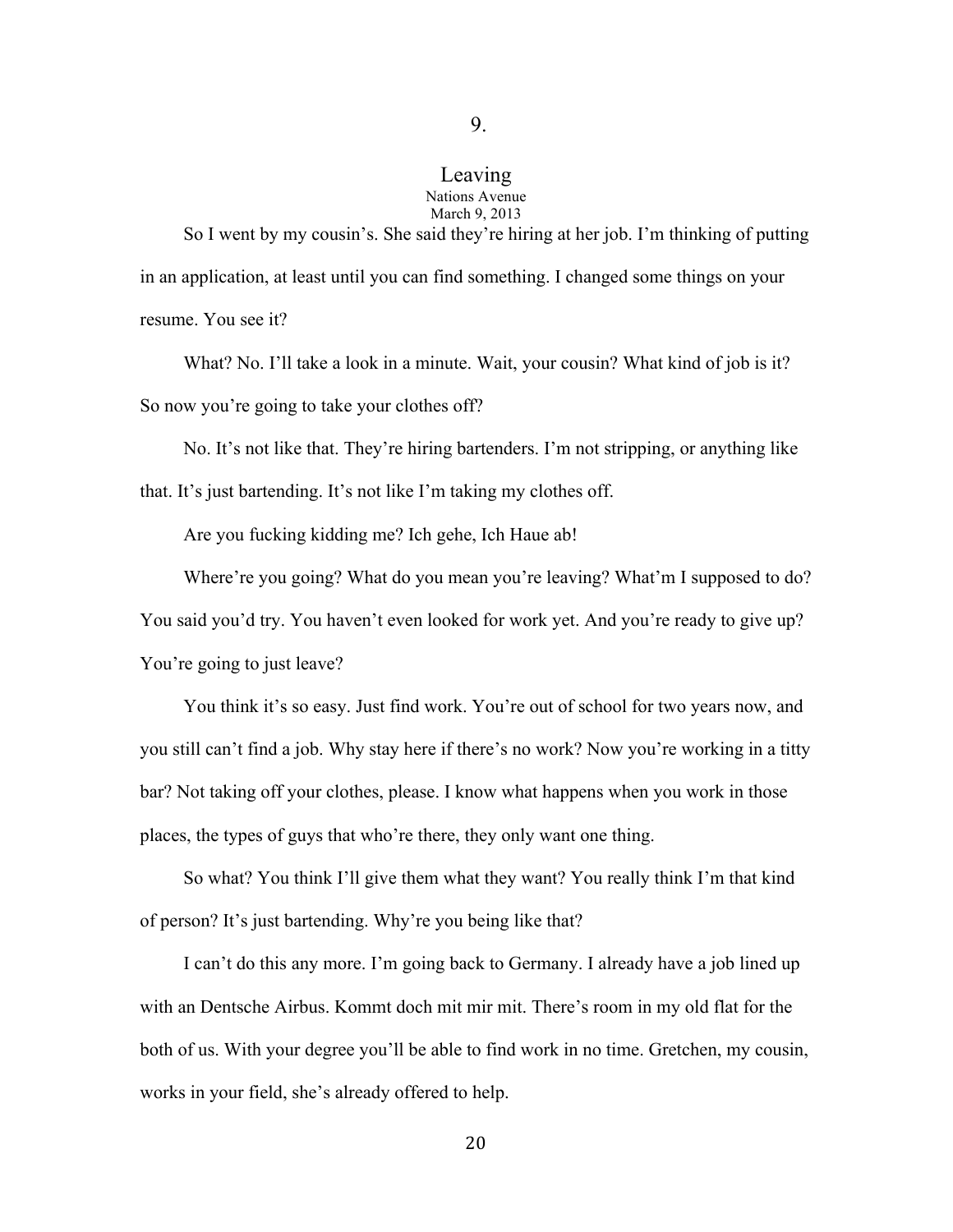Are you serious? Mi idioma aleman no es muy bueno. I couldn't find my way around, even if I tried. You want me to just pick up and leave everything?

Die Möchten uns nicht hier. Since the Lutwaffee left, I have no place here.

You have me. We can make it if we just stay together. I can ask for an extra shift at the bar. I'm sure they're going to hire me.

I don't want you working in a place like that. You worked too hard in school to just bartend at a strip club. You should want more for yourself.

I do it's not forever. It's just for now, until I find something better.

Ich gehe nach hause.

I thought your home was with me?

I thought it could be, too. At least with other Germans here it was easier, but now. I understand your family's here, but you've got to leave the nest sooner or later. If you don't like it, we can move somewhere else. The company has locations across Europe. We could go to Italy or France. What do you think?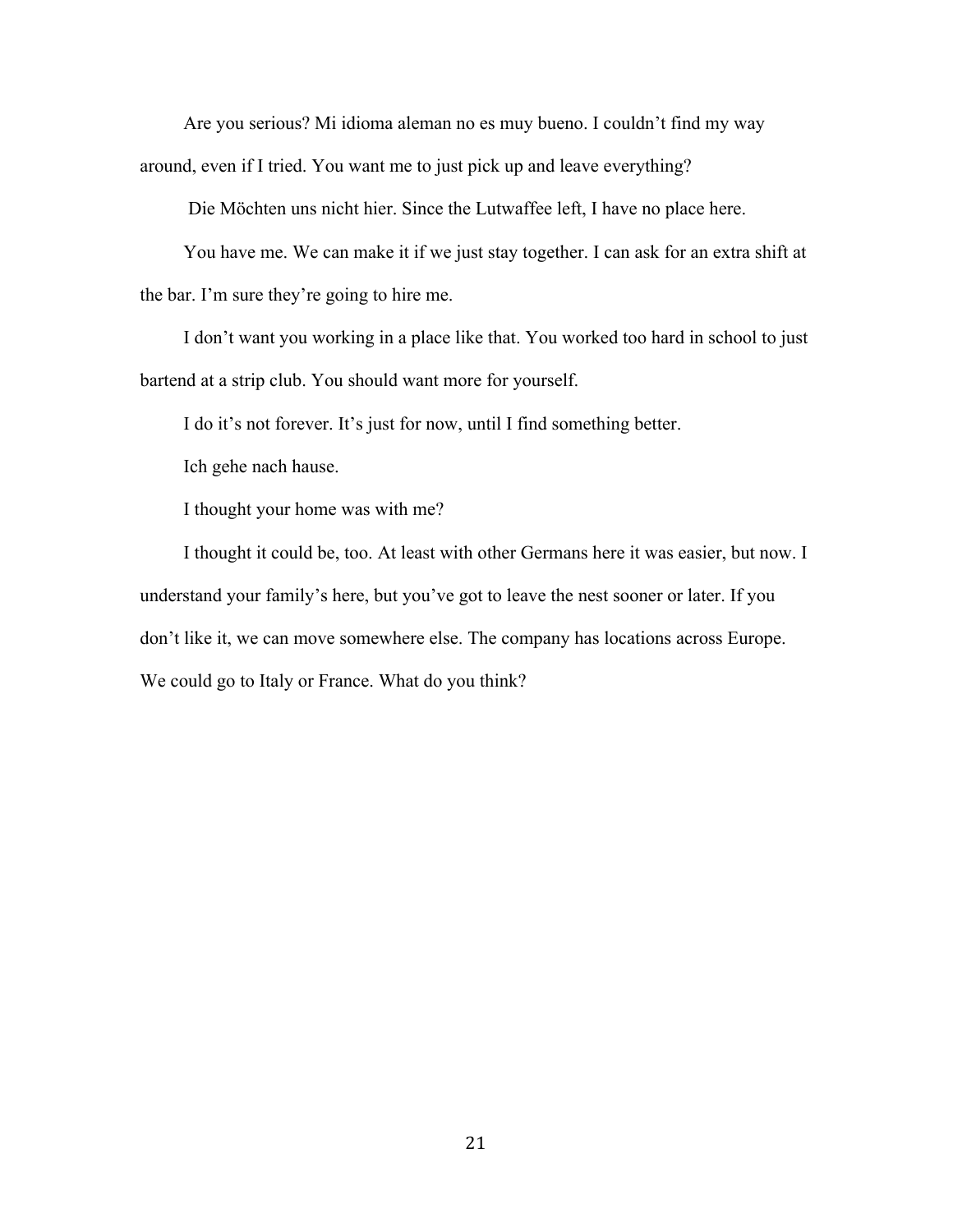## Fine Dining

Fort Boulevard March 23, 2013 Abuela! Abuela, where're you at? Abuela!

Aquí, why're you yelling? I'm in the garden, and make sure you close the front door.

I did. Where's the bag for Mom?

It's on the couch. Take the red one. There's a box next to the bag bring it out here.

Which box?

Next to the bag. There's only one box there. Look for it, mi'ja. Don't be lazy.

I found it. What's in it?

Benga para ca. Don't open it. Just bring it.

Here it is. What is it?

Okay, now you can open it.

It's for me, for real?

What do you think?

What is it?

Aye, mi'ja. I can't wait for you to visit Limón. It's Tortuga, the shell.

A turtle shell? What's it for? Is it a bowl or something?

We used to eat arroz con Tortuga in that, when I was a little girl.

Abuela! That's gross, turtles are endangered. People shouldn't eat them.

You're right. They are in danger, if I have my pot, and some hot water.

Abuela!

Did you see the plantanos on the counter?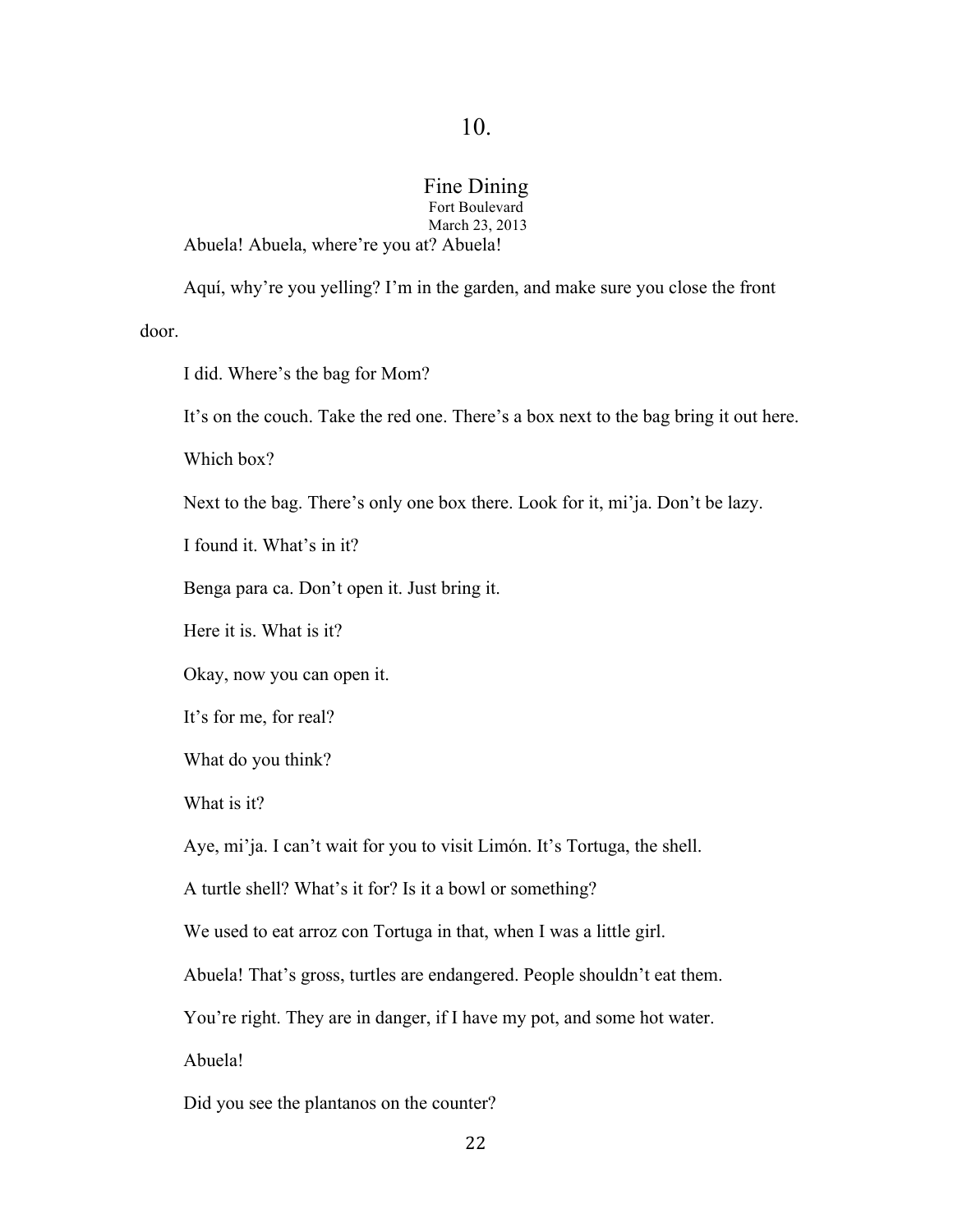II. East The desert opens Its arms to the coyote Traveling at night.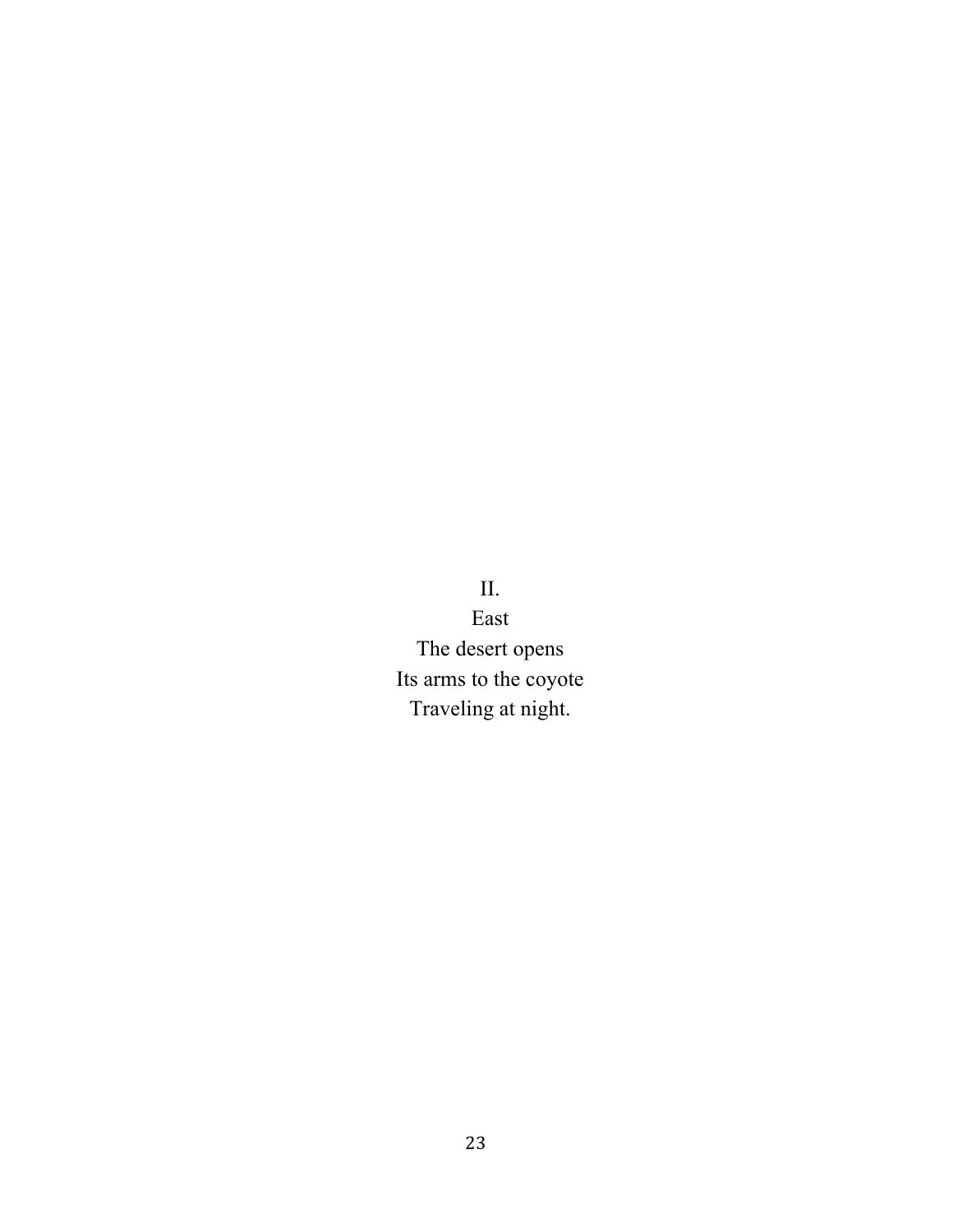## Mailboxes Montwood Drive April 1, 2013

Hola, Vero.

Buen dia, Sylvia. Any good news?

Just bills. How's Jorge doing? Is he getting better?

Aye, Sylvia, he keeps complaining, but he's not taking his medicine. La cabra vieja,

he thinks he knows everything. I tell him, if he wants to get better, he has to take his pills.

You think he listens to me? No.

Just put it in his food. He won't know.

Sylvia, I can't do that. What if he finds out?

Vero, sometimes you make me laugh. So what if he finds out? He's supposed to

take them anyway.

You're right. I'll try it. Oh, my god, did you hear about Norma? I think she's in the hospital.

Was it Felix?

You know it was. He came home drunk again, and she locked him out.

Cabron, what'd he do?

He smashed open the back window. And let himself in.

Pendejo. Is Norma all right?

Norma? Norma's fine, when she saw her door messed up she flipped out. She took the pan that was one the stove and started beating Felix with it. Her daughter stopped her from killing him. You know how Norma is about her house. Felix shouldn't've walked in the house, and not taken his shoes off.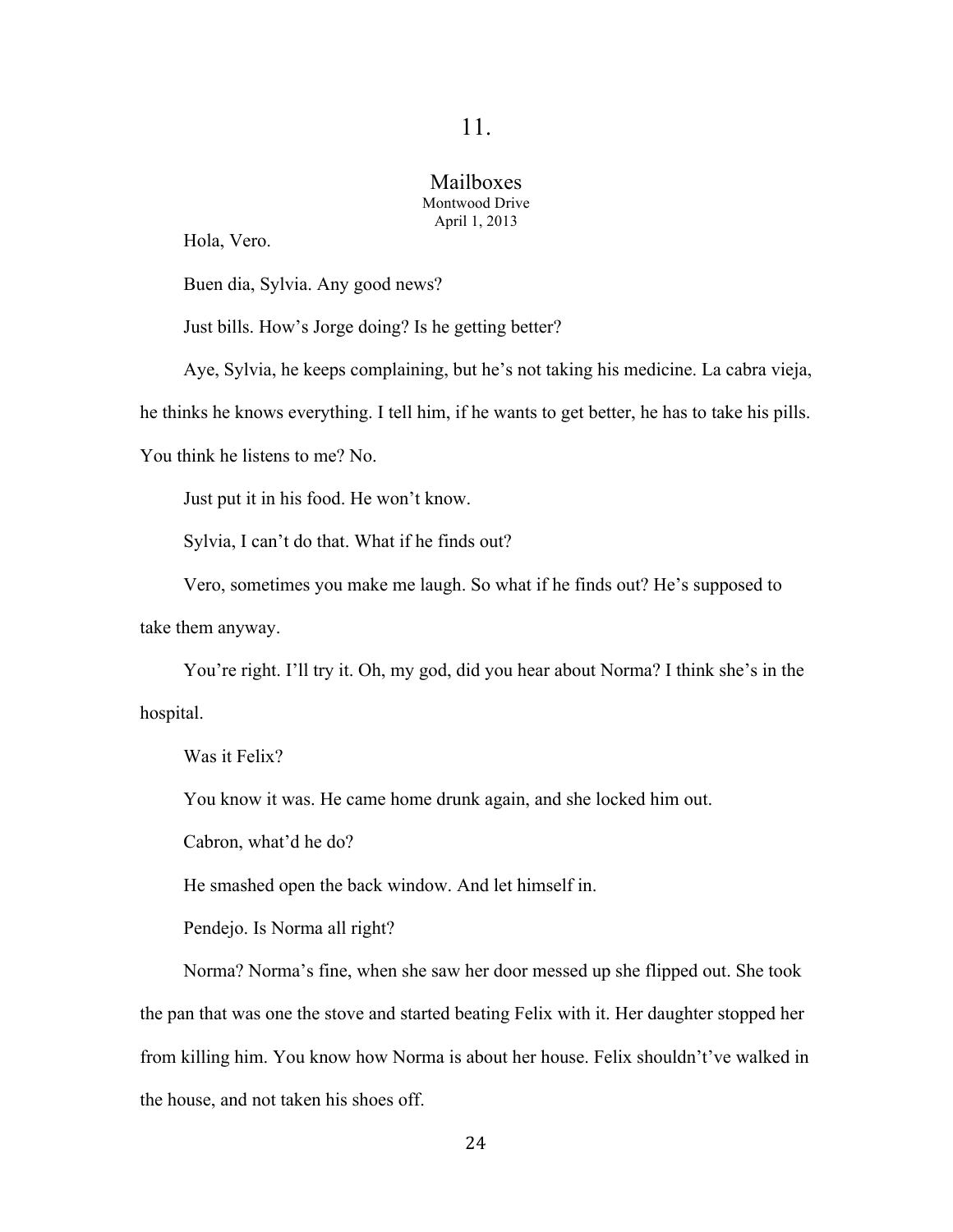Aye, Sylvia did you make that up?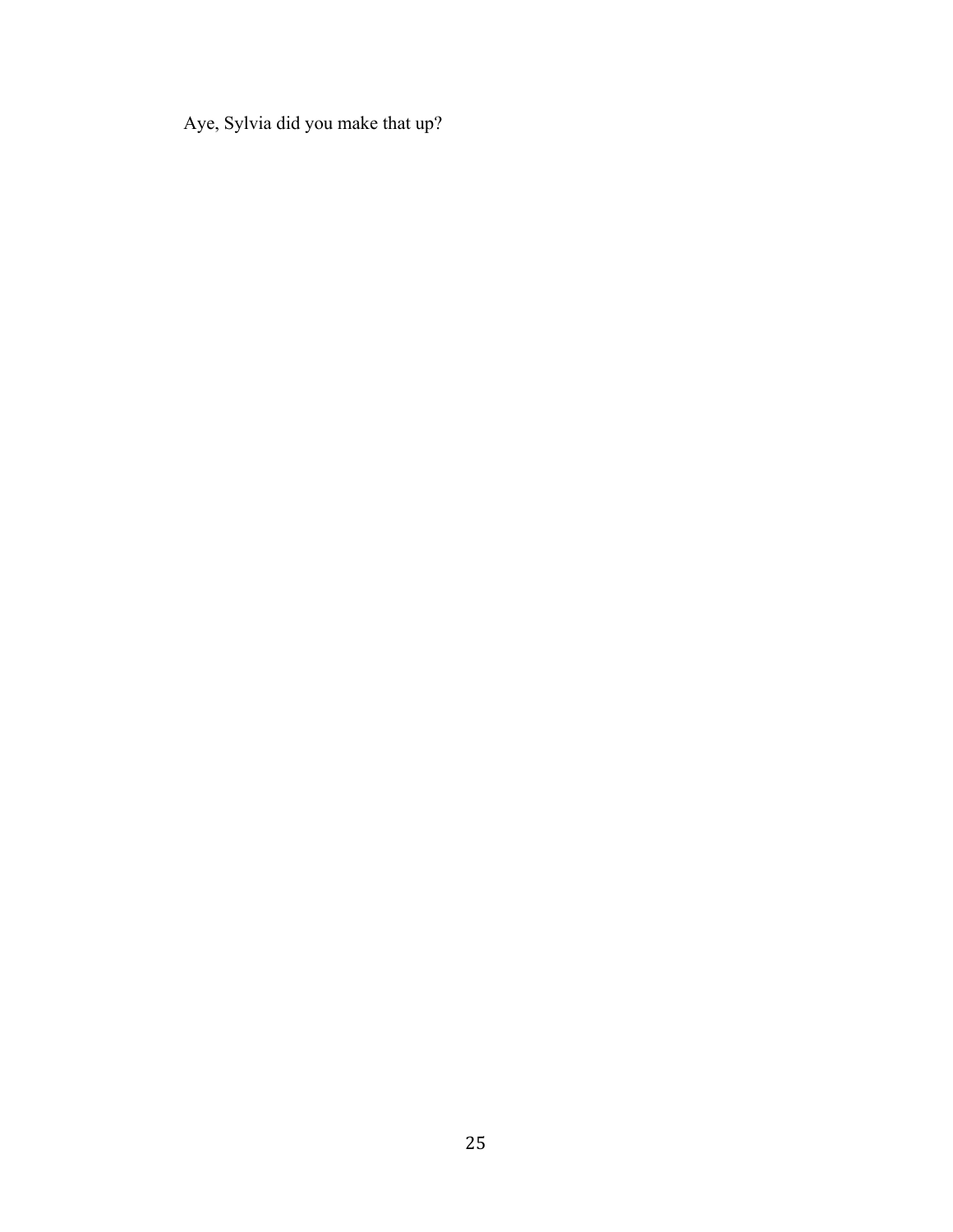### Falsetto Mazatlan Drive April 16, 2013

That's what you're wearing?

Yeah, I like this dress. What's wrong with it? I wore it New Year's last year I forgot I had it.

But you're getting married.

So? It's my wedding. I'll dress how I want to.

But shouldn't you wear white, or something?

Why? It's not like we're really going to be married. I mean his boyfriend's his best man, and we're getting married at city hall. If I was really getting married, like in a church, in front of priest, or something, then I could see me doing the whole white gown and veil thing.

But you're supposed to make it look real, right? If somebody asked me to marry them I'd wear a white dress, and everything, even if it was just for papers. It just seems like the thing to do. You know?

Please, I don't care. I do what I want.

What time you gotta be downtown?

They said the office opens at eight thirty, so we want to be there a little earlier to try and beat the rush.

The rush?

Yeah, lots of people get married at the courthouse. We tried two weeks ago, but it was so crowded. The ladies at the front desk told me just come early and we'd be done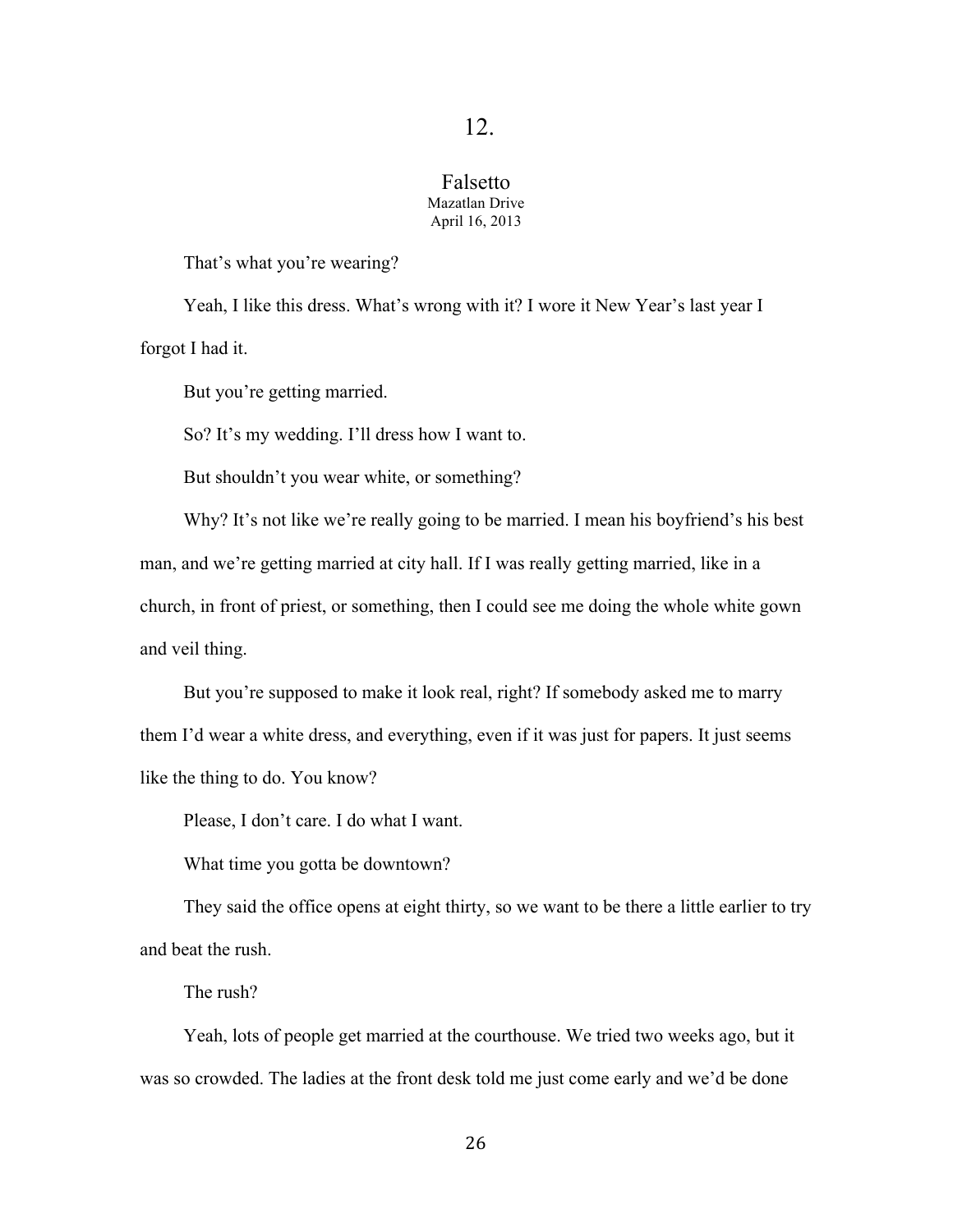before ten. This is the first day I could take off.

So's there a honeymoon?

Yup, a trip to Vera Cruz. He's bringing his boyfriend, and Vickie's coming, too.

What? You should've told me. I would've been in the wedding party.

Yeah, but, would you be scissoring with me in the hot tub?

Ew, bitch, you know I'm strictly dickly. But for a free trip I might be up for some

heavy spooning.

You're so stupid. You gonna lend me those boots this weekend?

You still going to Ruidoso?

I think so, but I want to be ready just in case. I don't want to be getting ready at the last minute.

If you're going to Ruidoso I want to go.

For real? You never go on trips with me.

Yeah, but I'm broke, and I want to get my car fixed before the transmission totally gives out.

We'll see. Let me find out if I'm still going first. I probably will, but let me make sure.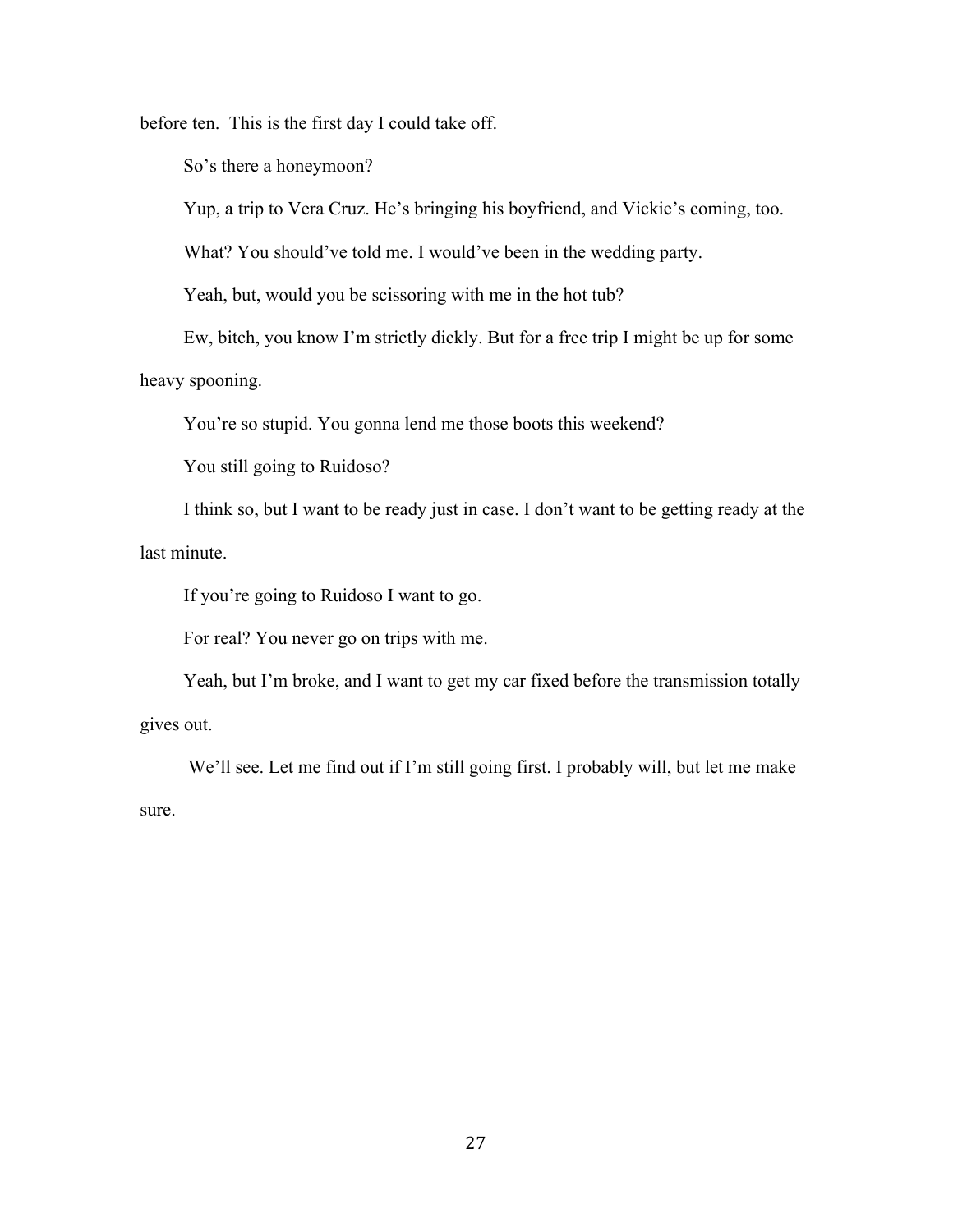### Ignitions Independence Drive September 27, 2013

Just put the blankets on the bed. Thanks, Fabian.

Where you gonna put Manny's bag?

Manny's things are going to stay in the living room for now.

Why's Manny staying with his Dad? I thought he was coming here. I even asked

Mom if I could play my games late with him. She said I could stay up till ten.

It's easier to take him to school from his Grandma's house.

Fabian, take the dog outside to eat.

He already ate.

Then let him go use the bathroom.

But he already went. I was watching him from the back window.

Fabian.

I'm going. Why didn't you just say get out?

Hurry up.

Can I still play my games?

Go ahead. When I come tell you to go to sleep, I don't want any arguments. I want the game off.

Okay.

So, why did you leave Manny with Mario? And, tell me the truth, don't tell me that shit about the schools closer, Elena. I know it's not.

Mario blames me.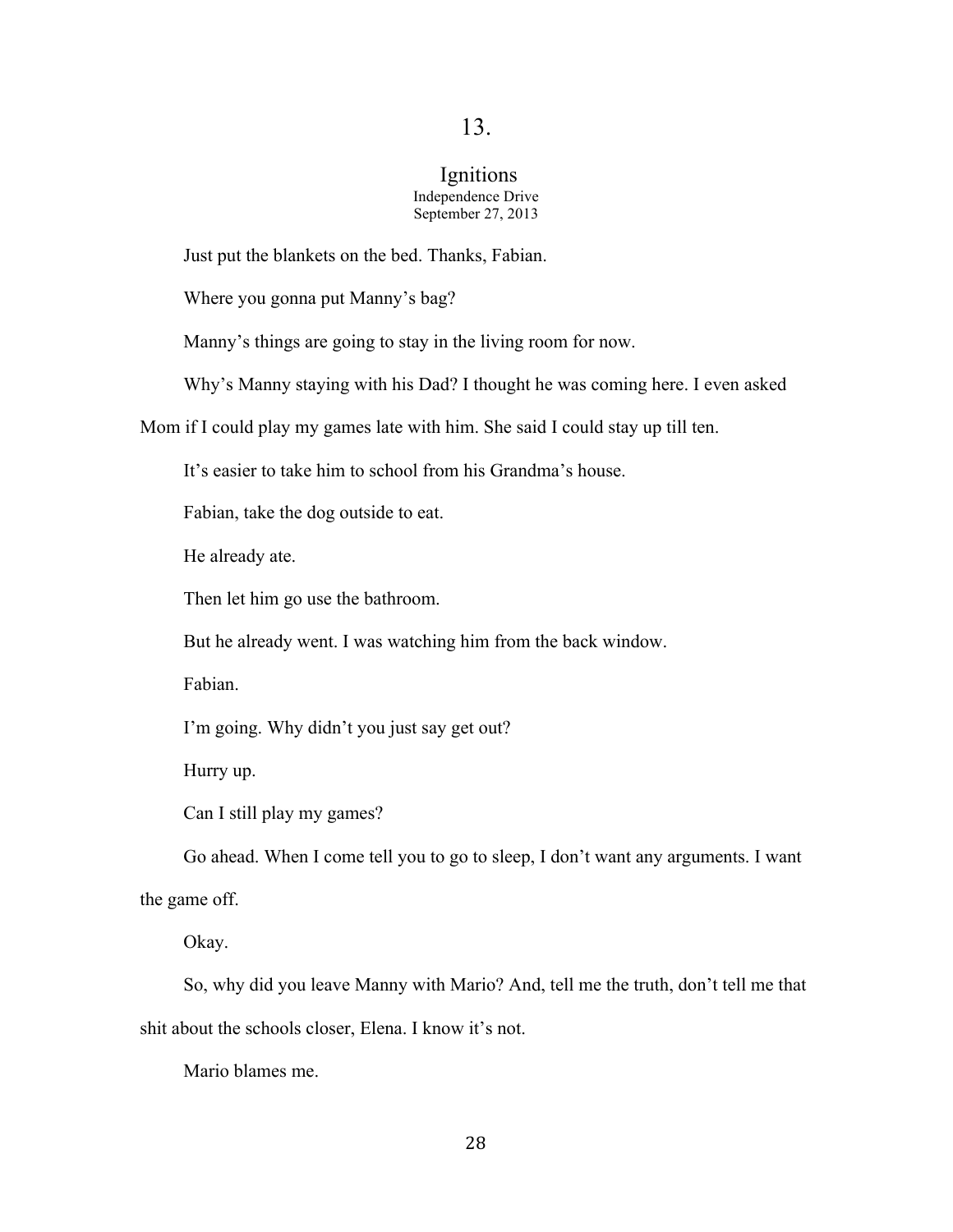Blames you, for what? Not for the fire? Of course, what else is new? He blamed you for the puta at his job he was sleeping with. He blamed you when he crashed his car. You know Jerry told me he was drinking with them. He'd blame you if it rained.

I know, but he's good with Manny.

But, you weren't even home. How could he blame you?

He says I must've left a pot on the stove, or something. But I remember putting the pot into the sink after breakfast. He was the last one to leave the house. I know he was. I dropped Manny to school before I went to Juarez. I remember calling him from the bridge.

You don't have to explain anything to me. What did the insurance woman say?

Said it didn't look like an accident, that someone had to leave a pot on the stove, but I know I didn't.

You're sure?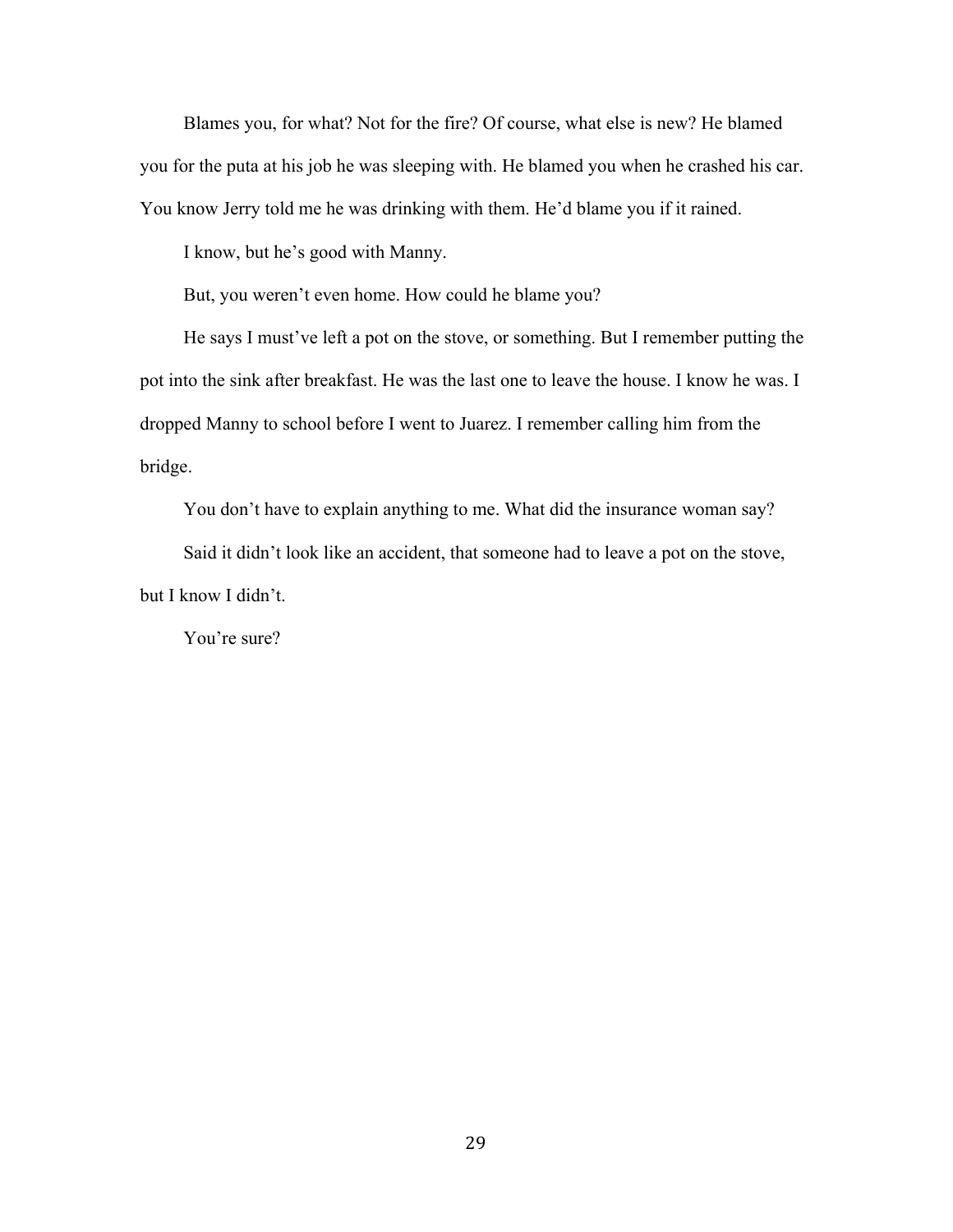## Wrap Tornillo October 6, 2013

Ok cut. That's a wrap, folks. Hey, Jim, how's it look?

Take a look, the slow mo came off really nice. We're going to have to overlap some of the footage though. The first cut's intro looks cleaner. You can see more of the desert in the background, in the fourth shot.

Yeah, that's a keeper. Let me see the last one. I think I cut too early.

No, no, it looks good. Wait till we see it on screen. You'll get the full effect.

Whoa, I really like how the slow motion came out. You can see the tears forming in his eyes, before he starts crying. And the tears, man, they're refracting the sunlight. I didn't expect that effect, but it looks so cool. We gotta keep that shot.

Hell yeah. Let's start packing the equipment away. It's already getting dark.

Hey, Christian, you got a minute?

Sure, Stacy, what's up?

I can't make next week's shoot.

What? Why? You know we're wrapping up shooting in a couple of weeks. We just need you for two more scenes. Then you're good. We just need your close ups with the other girls, and you're done.

I know. I read the scenes, but I can't make it next weekend. My brother's getting back from deployment. We want to greet him when he gets off the plane. I wanted to ask if you could take pictures for me. It'd be so awesome to have something to remember his homecoming. Can you do it? I couldn't pay you much, but I could pay you some.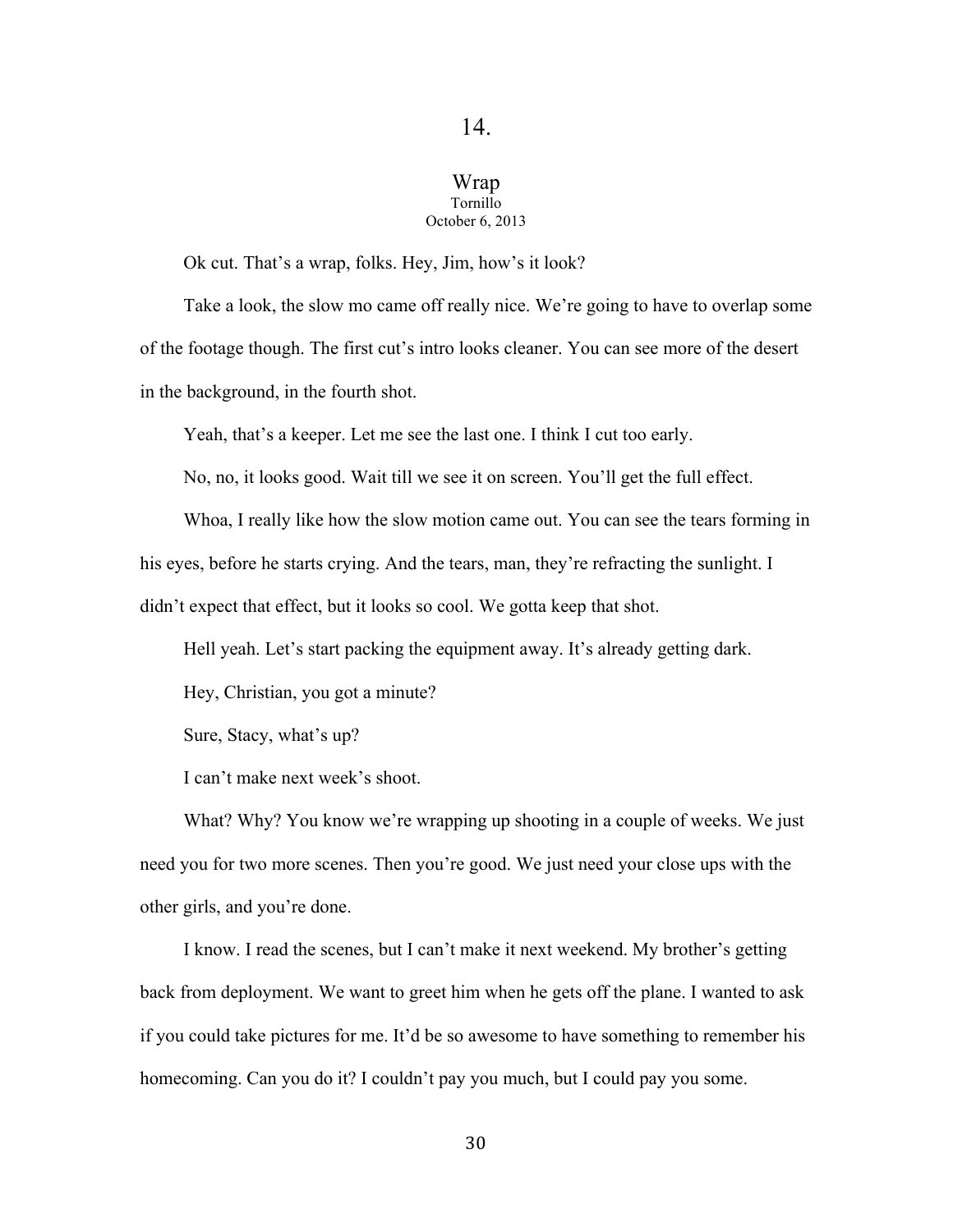It's going to be at the airport, yeah?

Yeah, at El Paso Airport, it'll be around two in the afternoon. So you can do it?

I think so? But, let me check my schedule, okay?

Great, Christian, thanks so much. It'll mean a lot to my dad.

Dude, I'm finished packing, did you need anything else? I'll start back towards El

Paso when everyone leaves.

Okay, Stacey, I'll give you a call.

Nah, dude, you're good. Thanks for waiting.

Hey what did Stacey want?

Her brother's coming home from serving. She wants me to take pictures, when he gets off the plane.

Oh, nice, when's he getting here?

Shit, I don't care. I'm not going. She said she wasn't going to pay me that much.

You know how much this equipment cost. I'm not just taking it out for nothing.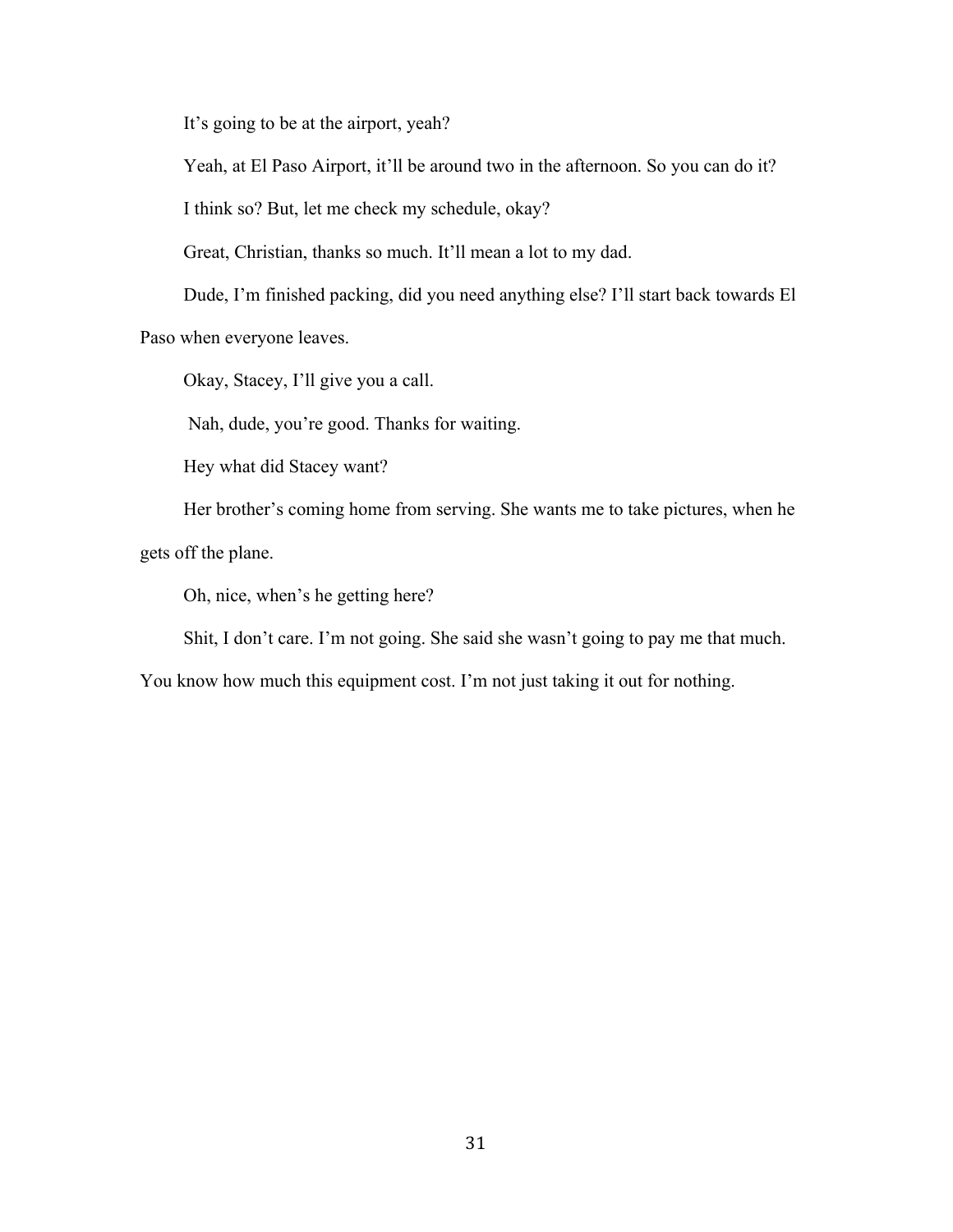#### Tour I-10 Clint

October 24, 2013 Where are we playing? North or south stage?

South stage I think. Let me check. Yeah, south stage.

Cool, we're in front of Taylor's pad. I'll call ahead and let him know. I think he's going on at eight. We play like five sets before him. So even if he's on the other stage we can catch his set.

Word. You still wanna do the afterparty?

I think so. If I can crash out a couple of hours I'll be okay. I'm just tired.

Dude, you should just let me drive the rest of the way. We already passed Clint.

Nah, I'm good. The coffee's what fucked me up. I should've ate something.

You want some of my sandwich?

Does it have mayo?

Oh, yeah, shit, I forgot. Sorry, bro. Just stop in Horizon. There's bound to be something you can grab there.

I just want to get to Tony's crib, and crash out till morning. I don't even want to unpack.

You're going to leave the equipment in the car?

What, are you crazy? I said, I don't want to unpack. I never said I'm not going to unpack. Hell no, I'm not leaving the stuff in the car. I don't care if Tony lives on the west side. We're unpacking tonight. Hey, you want to give him a call, and let him know we're almost there?

I'll just text him.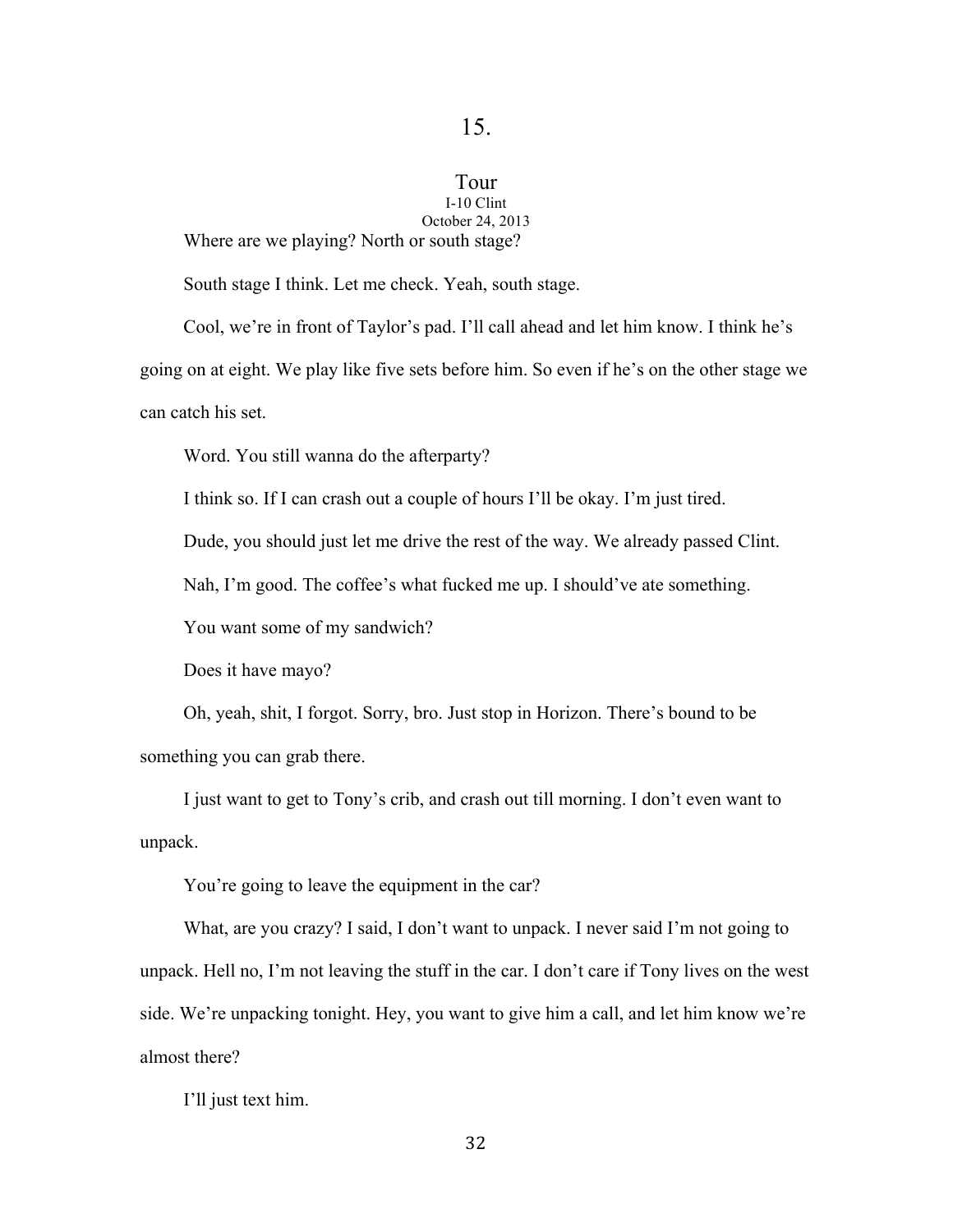Tell him to let Tony know we're playing in front of his house.

Cool.

I think we should start the set with one of the newer songs. Third year we're playing the block party, let's try something different.

But El Paso knows our older songs, and they like them. I want to get the crowd into it right off.

Yeah, but, what about Ultraviolet? I think they'll really like that one. Then we can mix in some of the older stuff to get the crowd jumping.

Dude, this isn't Austin. It's El Paso.

So what?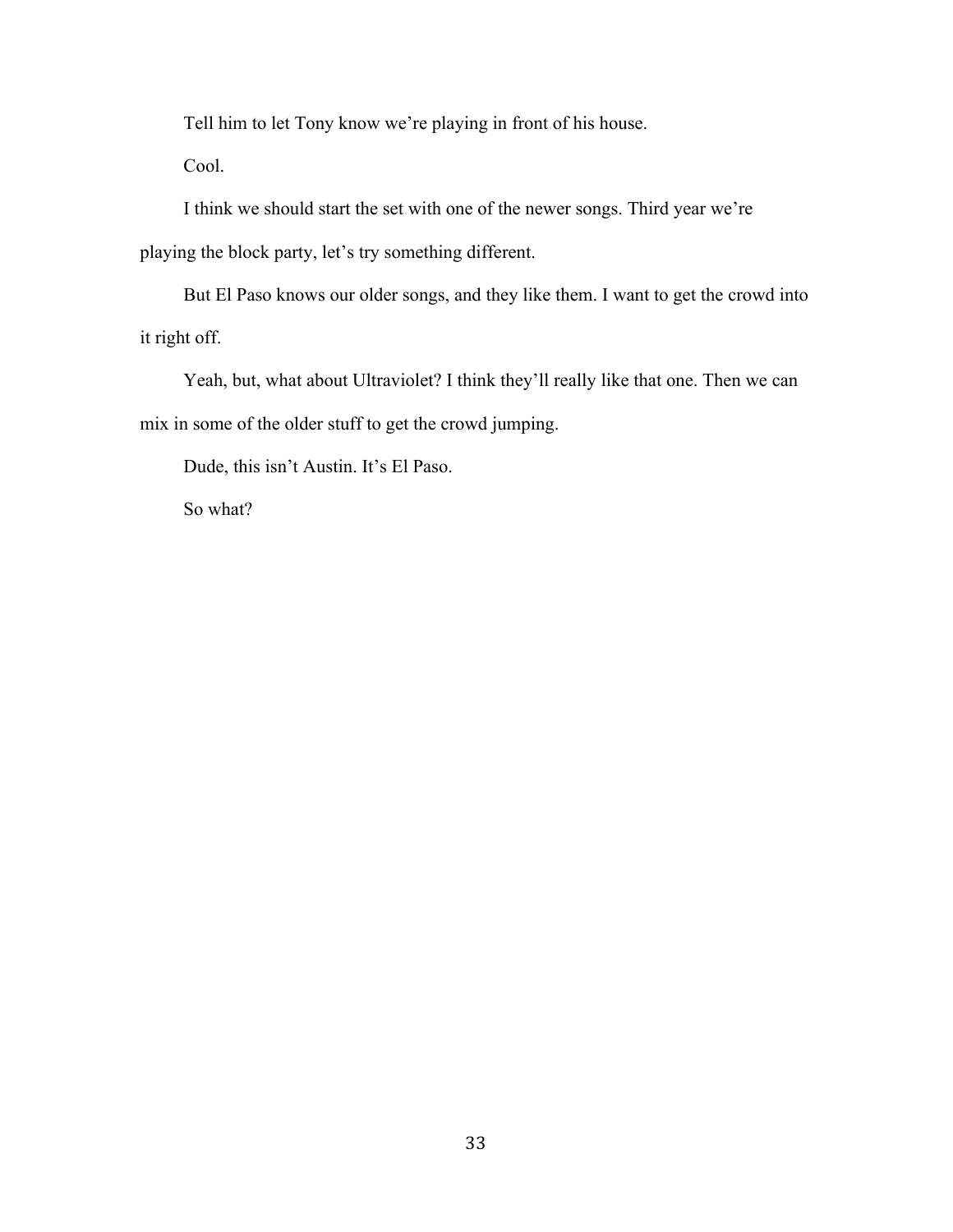# Picking

#### Fabens October 26, 2013

Hey, there, Erik. Looks like a good haul this year. They're already dropping.

Yeah, last year's monsoons helped. We finished the tanks in time, so we stored water up until the next spring.

Good thing, this summer's been brutal.

You're telling me. I don't know what we would've done if we didn't have those reserves.

Sorry to hear about Reese. I thought it'd finally work out with him.

I tell you, it was the craziest thing. Martha called me inside yelling. When I saw him on the TV my jaw dropped. Martha just turns to me and says, that's what you get for hiring convicts. What could I say? I turned down the Ramirez boy cause I didn't want problems with his Dad, but seems that would've worked out better in the long run. Seemed this feller had some tough breaks. I figured I'd give him a chance. Lord knows I've needed my share of second chances.

Haven't we all? It was just a shame, though. Guy loses his wife and Dad in the same year. He'd gone straight. I don't want to hear that convict shit. You saw how hard he worked. Man was here before daybreak, every day. And left long after everyone else was already halfway home. In high school, he was a punk, took me, and my brother's lunch everyday. But I saw the change in him when he got out a prison. Missing his mom's funeral really broke him down. He was different. I mean he actually shook my hand and apologized for his shit when we were younger. It's the only reason I asked you to hire him.

34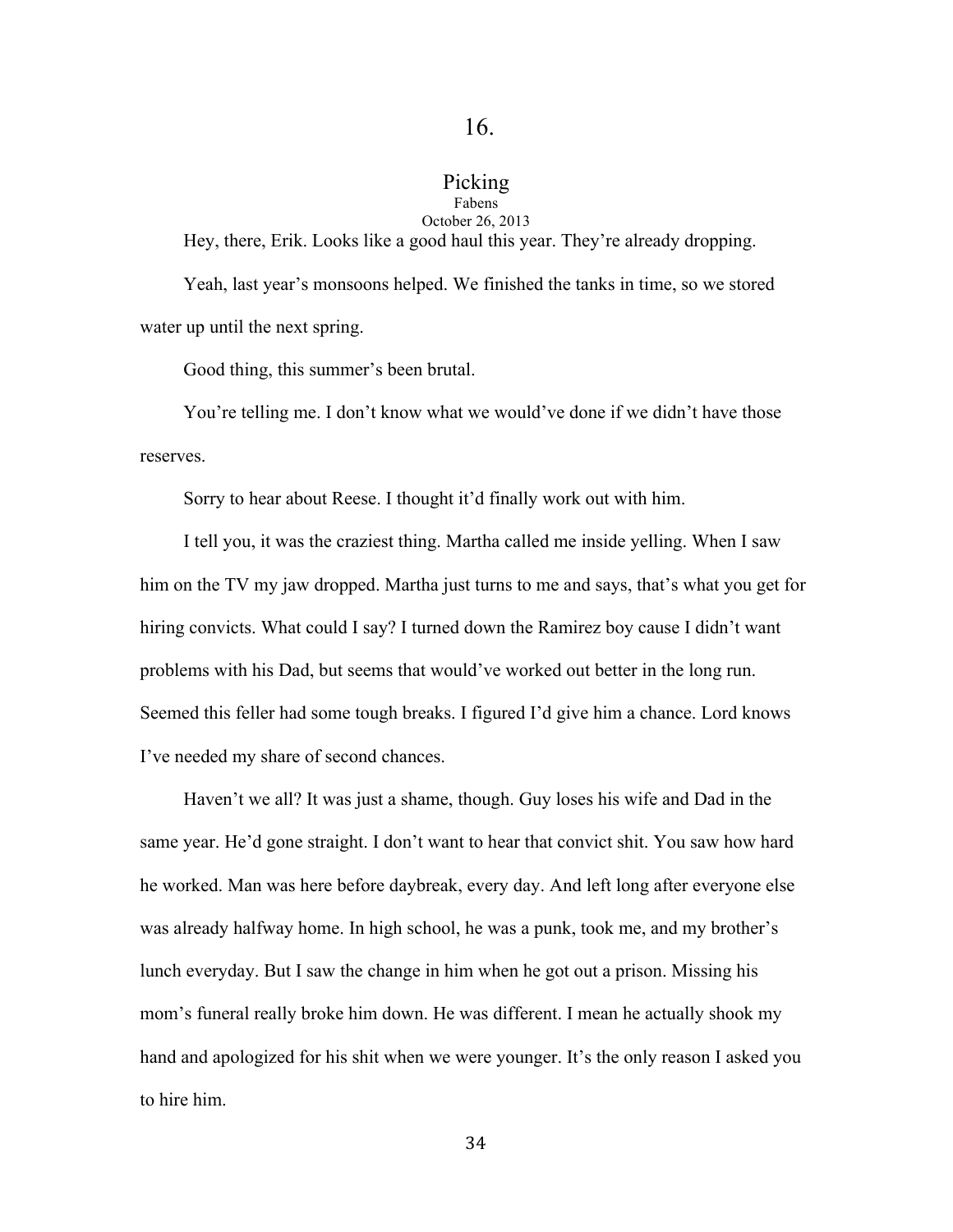I know, I know. It's a shame.

So you going to need an extra hand this harvest? I wanna take a break from the road for a while. Need to make some repairs on the house and such.

Sure, still remember how to use the hooks?

If there's one thing in life I'll never forget it's how to hook a pecan branch. You still gather the fallen twice a day?

You know it. Wait till you see the new tractors. Man they're sweet. I'm trying to order one of those new tree shakers by the end of the second harvest. We'll see how it goes. When were you thinking of starting?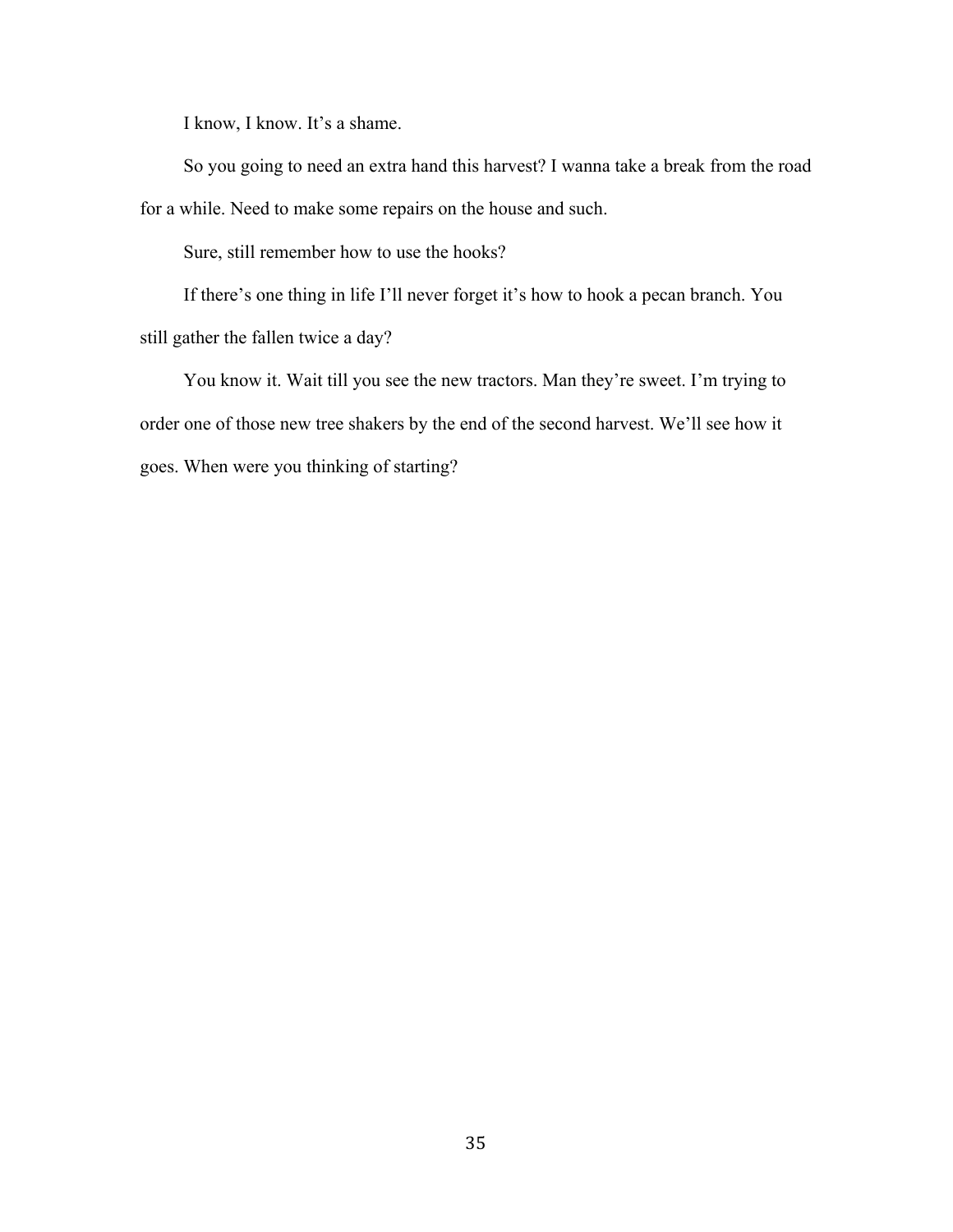#### Speakeasy Zaragoza Road May 10, 2013

Hey, you guys open?

Yeah, how can I help you?

I'm trying to find out how much a cover up is. Do you charge by the hour, or by the piece?

Depends on the artist.

Oh. So could I speak to one of the artists then?

Sure, did you have anybody in particular in mind?

Not really. My friend Sarah told me about this place. She got a hummingbird on her

shoulder. Said Dominic worked on it. Can I speak to him?

Dom should be back in like twenty minutes, he just left for lunch. But you could

look at his portfolio, if you like. You know what piece you wanted?

Not really. I was hoping whoever did the tattoo would help pick something out. I

mean I know I want a blackbird, but I'm not sure how it should look.

Yeah. that shouldn't be a problem. Where's the tattoo you want to cover up?

It's this cross I got when I was seventeen. It's on my shoulder. My best friend at the

time and I wanted matching tattoos.

Why a cross?

We went to Catholic School together.

Which school?

Loretto.

I went to Cathedral.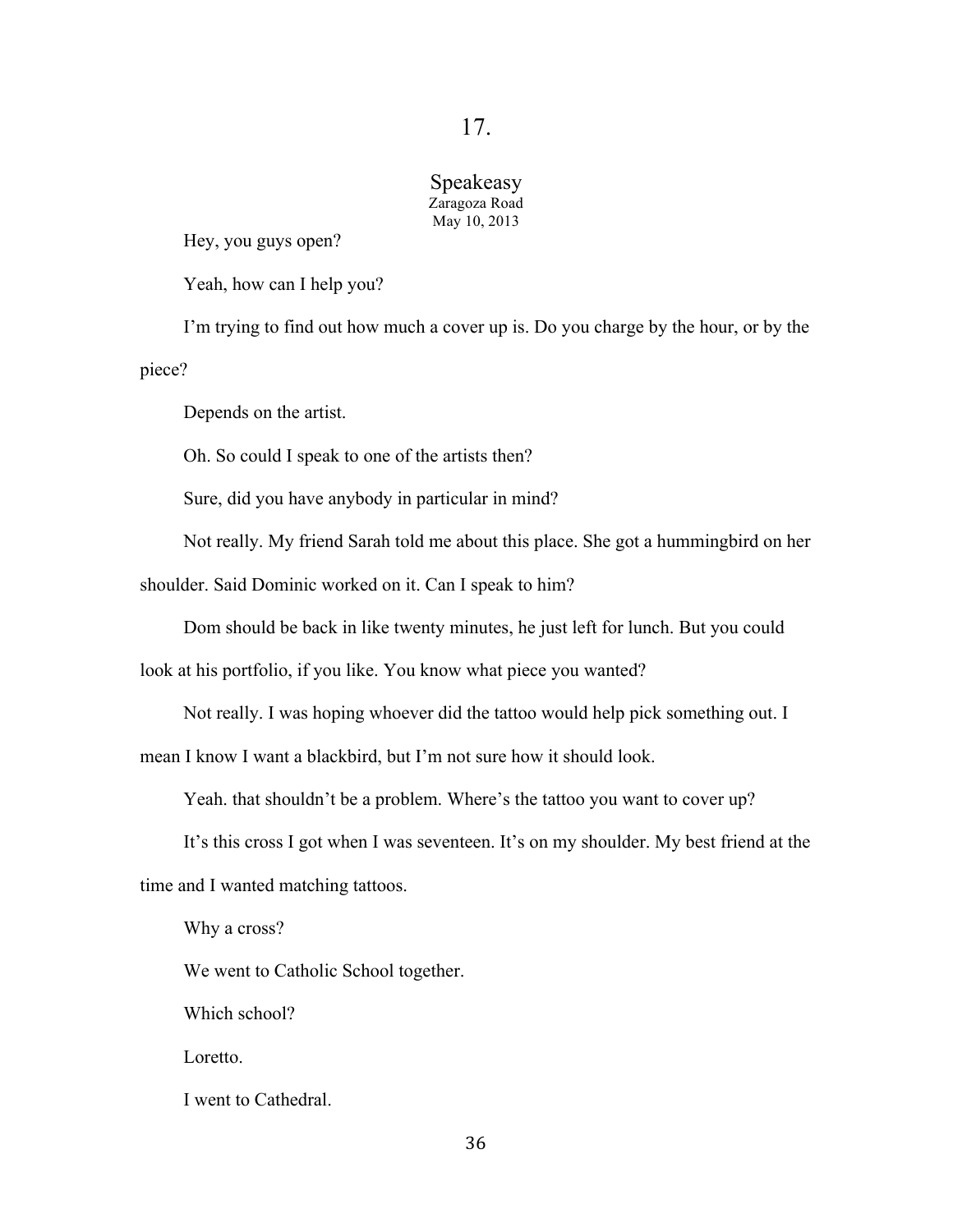For real, I hated Catholic School. I always wanted to go to public school, those stupid uniforms. What year'd you graduate?

Ninety-nine.

Oh, that's way before I graduated two years ago.

My sister went to Loretto Academy around then. Annabelle, she was on the debate team, and part of Scribblers.

Oh, I know her, she was always writing poetry and stuff, right?

Yeah, that's her. Here's some of the portfolios. You can take a look at them until

Dom gets back, or if you see another artist you might want to work with let me know.

Okay, thank you. Can I just wait over here?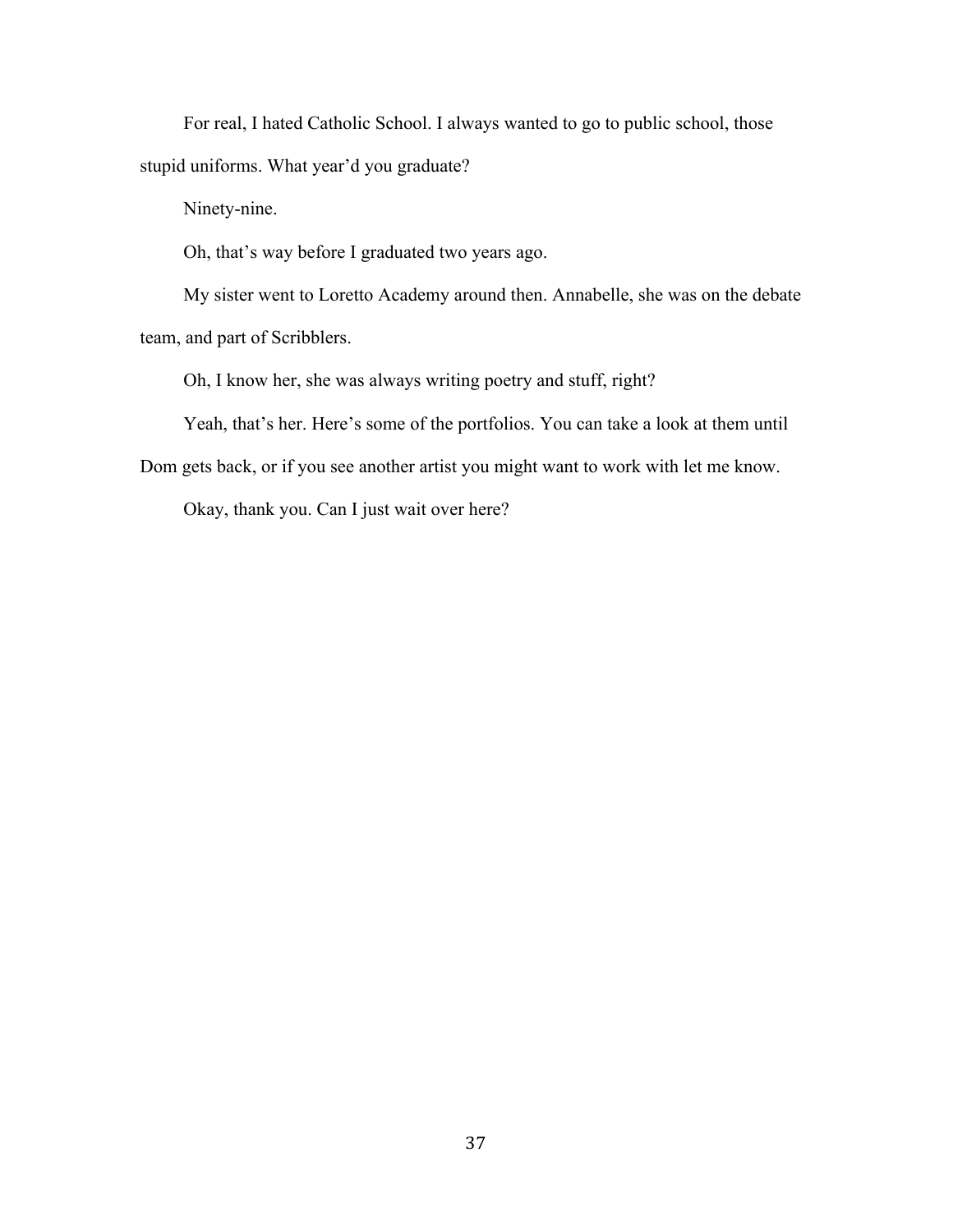## Ghost Story

East Glenn Drive May 19, 2013

Hurry up, bitch. They're not gonna wait forever.

Shut up, ho. They better wait if they know what's good for them. Pass my purple

top.

You're wearing that, with those jeans?

Yeah, I like it. What's wrong with it?

I like the one you're wearing.

This is dirty.

So they don't' know that.

Fuck you, bitch. You wear something dirty, like your cunt, you fucking slut. No

really, you don't like this top?

No, I'm kidding. I like it. Hurry up and take your shower. I'm starting to smell you.

Ew, where's my towel?

I don't know. This is your room.

Shit, my grandmother was in here cleaning again. Grandma! Grandma! Fucking

lady. Abuela!

Why are you yelling! Just come in the living room! I'm not shouting to answer you

if I don't want to! Venido aqui!

Abuela, where's my towel?

In the wash. It was filthy. Take a clean one from my room. Are you going out

again?

Si, Abuelita, I'll be back before one.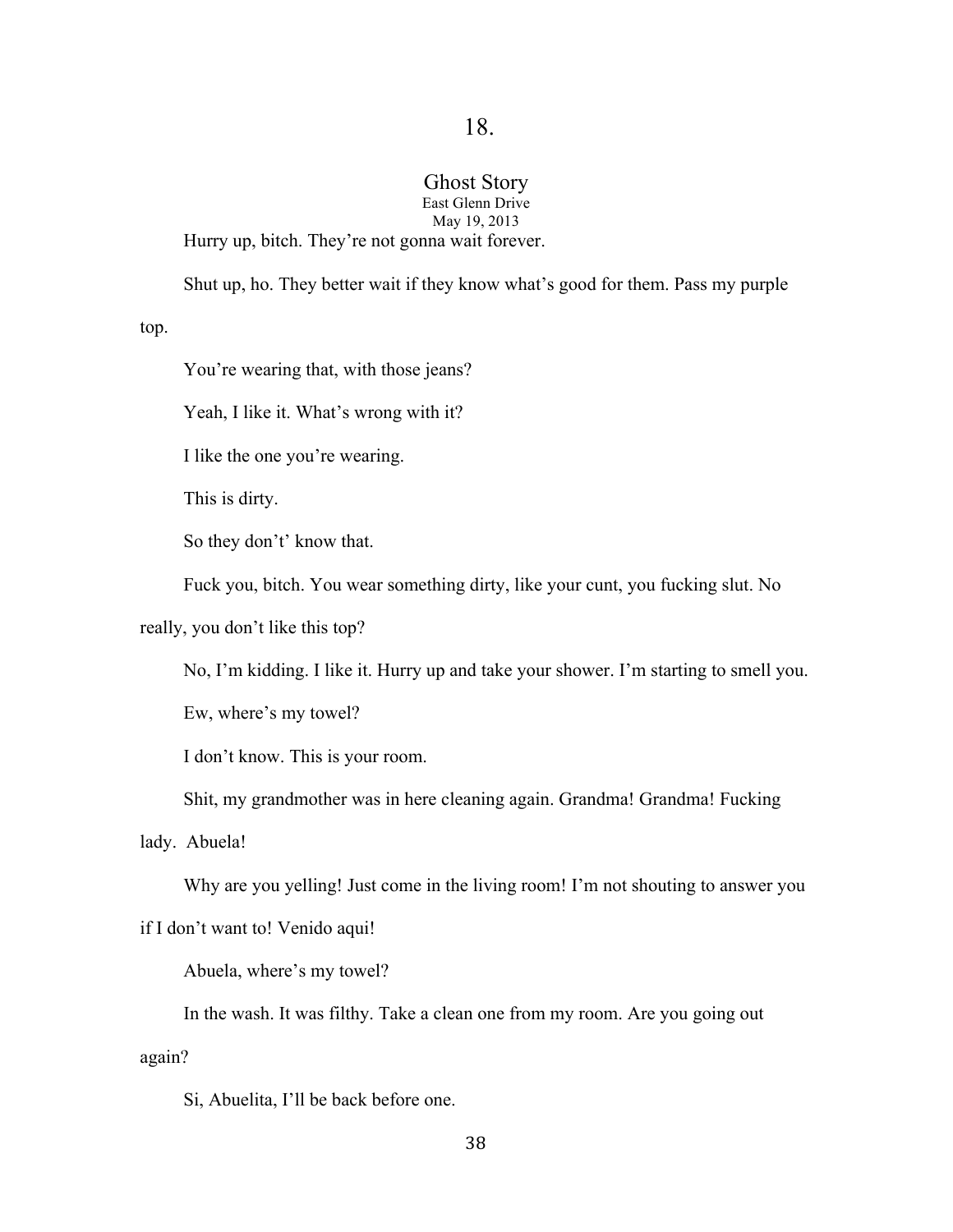But it's raining.

So?

Erika, what's taking you so long? They keep texting me. Oh, I'm sorry, Mrs Maldonado. I didn't know you guys were talking.

Why are you girls going out in the rain, just to see boys? You should just stay home tonight. There's only trouble in those streets.

Aye, Abuela, we'll be back early, I promise. Promise I'll even bring you back something from Chico's.

But why in the rain? Just wait for another day, or at least until it stops raining.

It's okay, Mrs Maldonado. I just got new tires, and I'm a good driver. I've never gotten a ticket, or anything.

Haven't you girls heard of La Llorona?

Who?

It's an old story about some crazy lady who killed her kids. It isn't even real. It's a ghost story.

No, it is. Listen to me, mi'ja, La Llorona's as real as me or you. It was before I had your mother. I can remember it like it was yesterday. Mi comadre and me were going to Juárez, on a Friday night. It was raining out, but we got a ride from her boyfriend. He had a friend I was meeting. He was cute. He had nothing on your grandfather, but don't tell him I told you that. I had my Cher outfit. I was something back then. You wouldn't've recognized your abuelita back then. We had just crossed the bridge downtown, and the rain started coming down so hard we could hardly see out the windows. I told the guy to slow down. He just started laughing. He kept saying, don't worry. I know how to drive in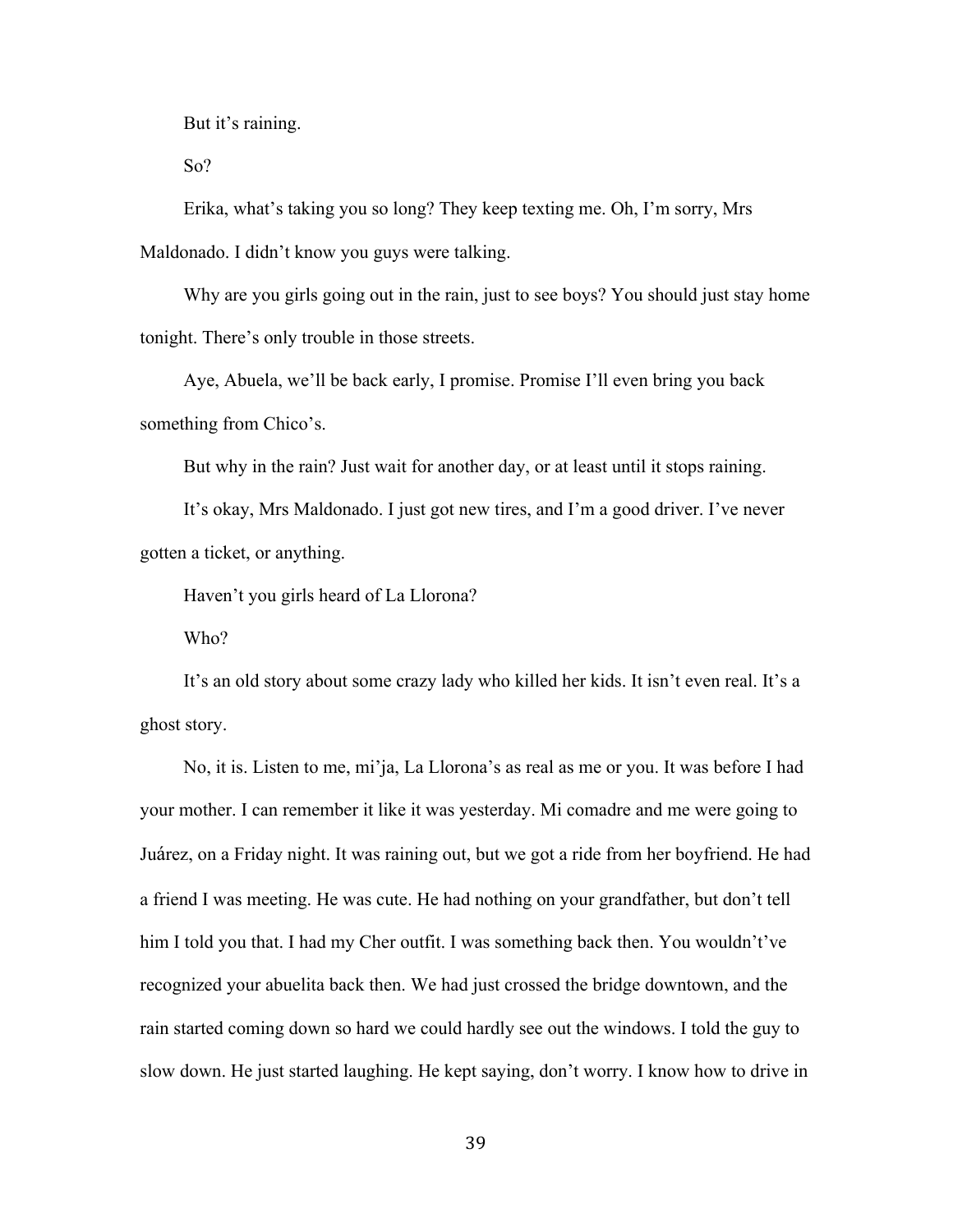the rain". He didn't know enough. He crashed into a street sign. I told my friend let's go and call my father. He'd come and get us. She was worried my father'd probably beat the guys up, she was right he would've. We sat on the road with the guys, waiting for his older brother to come. It turned out it wasn't even his car. All of a sudden I started hearing a low moaning it was like, \_\_

Hold up, Abuela, you didn't move to El Paso till you had dad. And you were just seventeen. You never partied, Grandpa wouldn't have let that go down, you told me you used to sneak beers with the neighbor, cause Grandpa was so crazy.

Callate, you're messing up my story.

Mrs Maldonado, you were lying?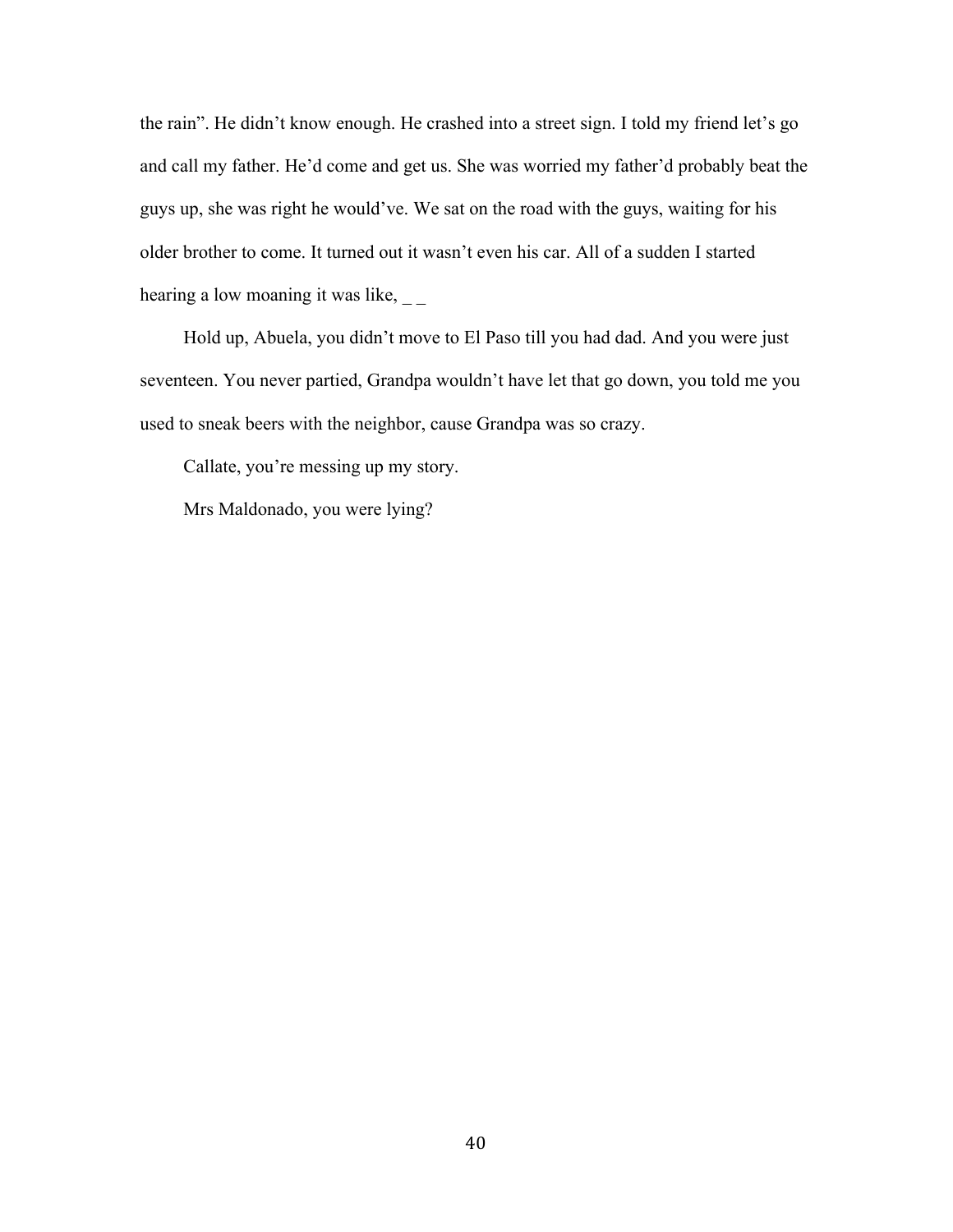## Citizenship Como Drive June 4, 2013

Where's my folder?

La mesa.

It's not there.

Under the newspaper.

Ah, bueno. Found it.

I can't find my glasses. Where're my glasses?

Next to your keys.

Okay. You ready? I don't want to be late.

I'm just putting on my coat. Your English's gotten so good. This time I know you can pass the test, no problem.

I get nervous when they start asking me questions. Why are you in the country.

Why do you want to be a citizen? I just want to ask him why not? Is this a bad country?

Why wouldn't I get my citizenship? Pendejos.

Don't get upset. El Maestro says you're ready. I know you're ready. You'll pass the test this time.

Aye, Pame, what would I do without you?

You better not find out. Come on, listo.

Put your seatbelt on.

It's on.

**Besitos**.

Okay, let's go now. You know if miss your appointment, we'll have to wait, and

41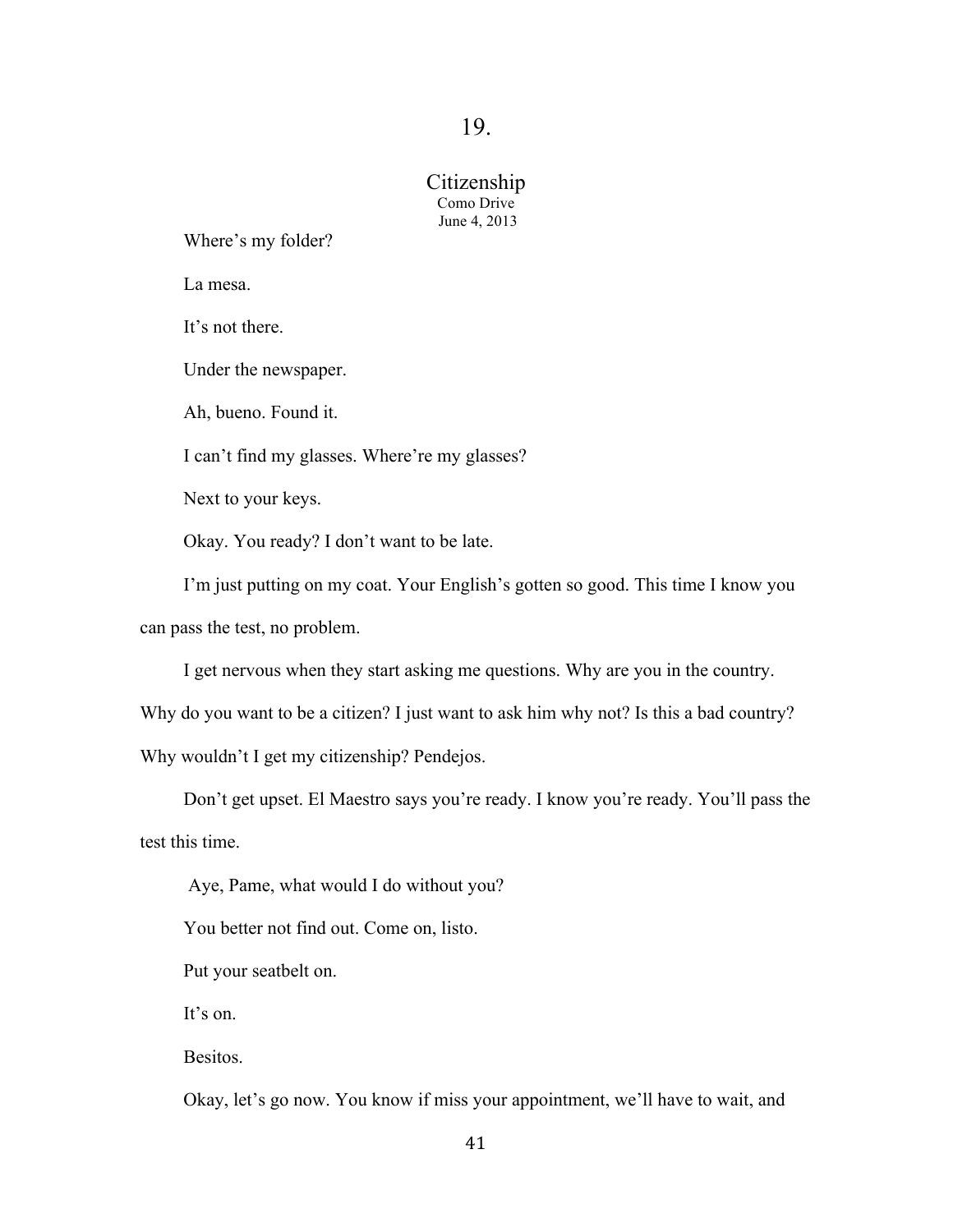you might not be able to take the test today. Ready?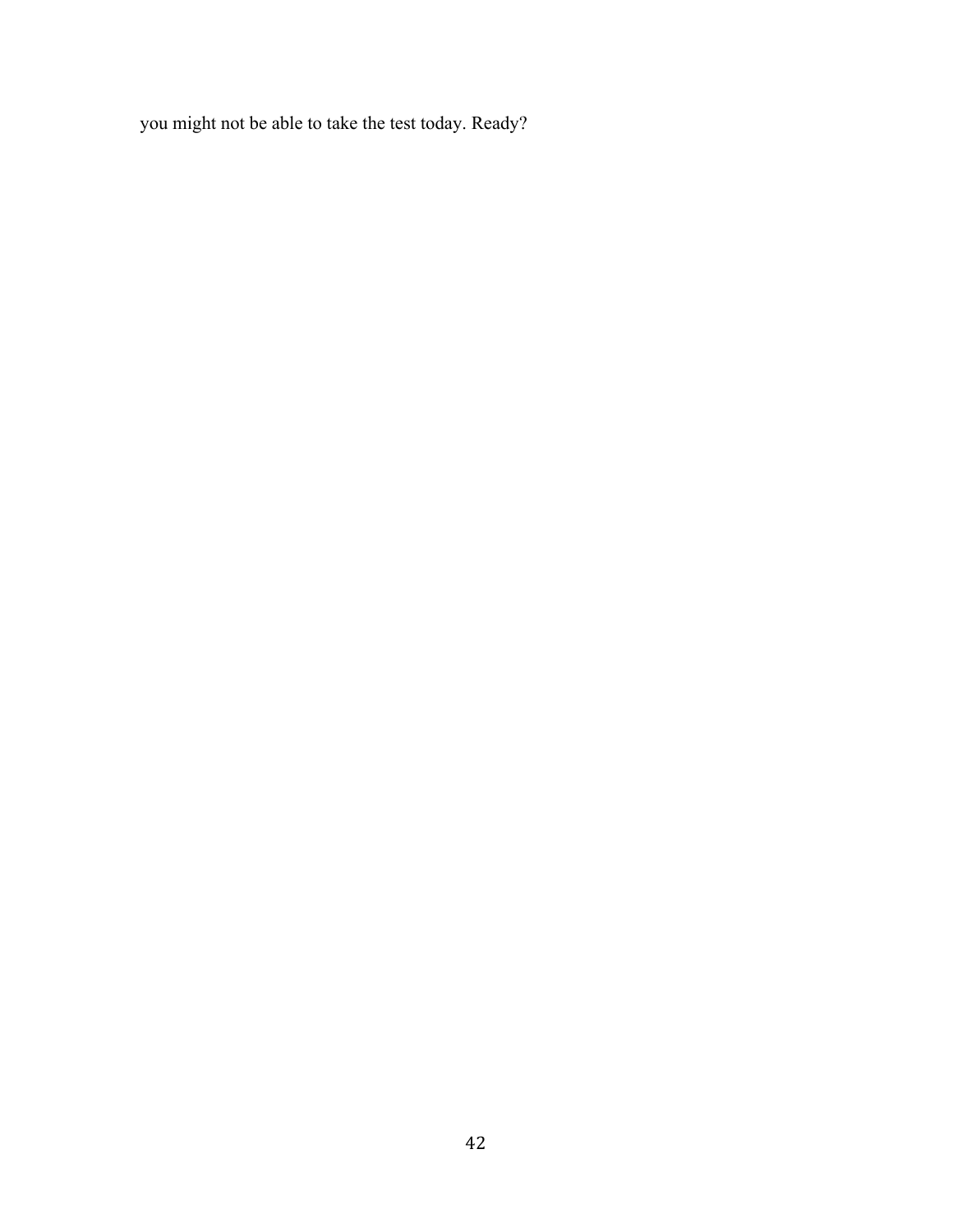## Left Out

Lomaland Drive June 17, 2013 You look so grown. Your father'd be so proud.

Mom, I've been wearing suits since I started working. It's been two years since graduation. I dress in suits almost everyday.

You're just not seeing yourself the way I see you. I notice the little changes in you. I'm telling you there's something different, and you should be proud. It's like when you graduated from college and then married Ana, you accomplished something. Are you ready for your first day?

I guess. I went over the schedule with Tio last night. He said he'd be back by weeks end. It looked simple enough. It's a slow week so there aren't that many deliveries coming in. I should be fine. Joseph'll be there any way. It's not like I'll there be by myself.

Your dad would've been so proud to know you started working at the company, it's what he always wanted. Father and son working side by side. It was his dream.

Don't cry, Mom. I know how hard Dad worked.

I know it's not what you want. But it's good work. You'll see. The company always provided for the family. Now that Ana's expecting, I can help out around the house, to make it easier for her.

Ana's not going to stop working, Mom. She's proud of her work. She's not giving it up. She might have to ease up a bit, but I know she's not going to just stop working. Mom, we're not planning on staying here forever. We have a life in San Diego. Ana's going back at the end of the month. We were hoping you'd come with us. Nothing's

43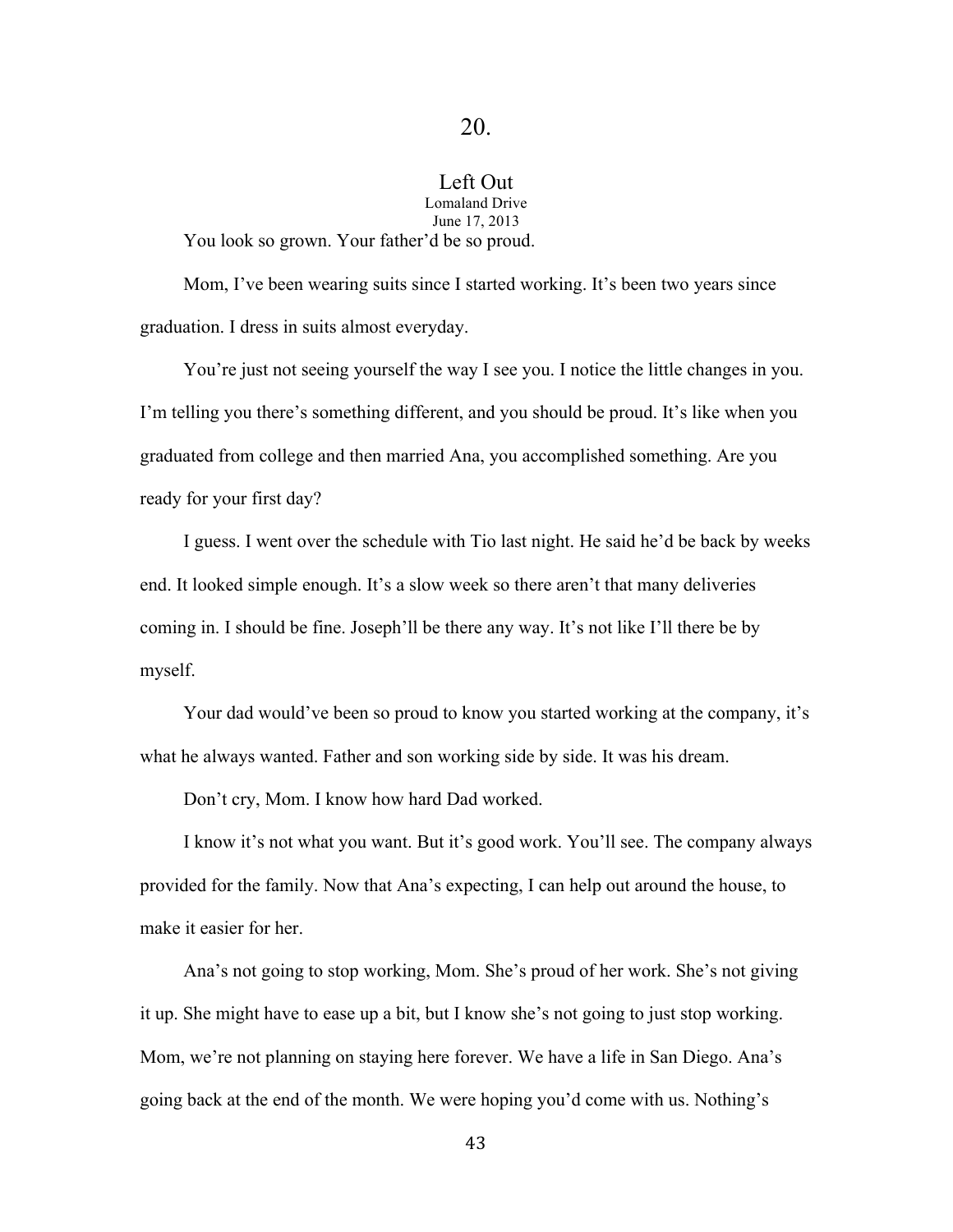keeping you here in El Paso. Dad's gone now. The business can take care of itself. Tio Josue and Joseph can handle the job. I'm thinking of selling my part of the business to them. They've offered a good price, and they're going to keep sending you residual checks.

Oh, that's fine.

You're okay with it then, Mom? Okay. I'll talk to Ana about moving you to San Diego. I thought this was going to be an argument you really surprised me. We should start looking to put the house on the market as soon as possible. Spring's right around the corner. It's the best time for home sales.

Yes, that's fine. You know. I thought you were coming home to help me deal with your father's affairs. I didn't know you came here just to bury your father, and his dreams. I don't need you and Ana to take care of me. I can take care of myself just fine, been doing it from before you were born. As for me, your father's buried in El Paso, and I'll be buried right next to him. Until then, I'm not leaving my home.

But, Mom, why do you want to stay here?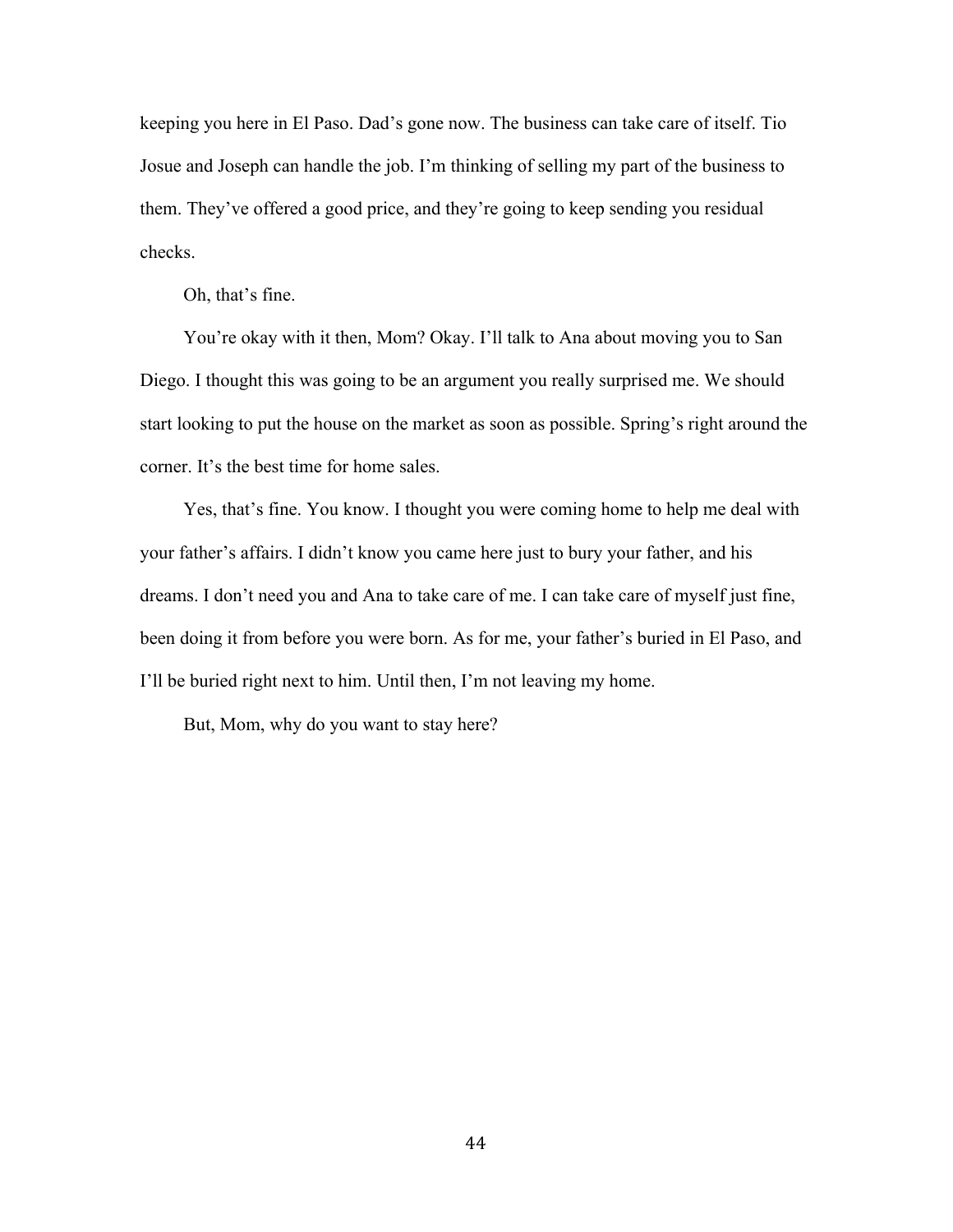III.

Central Rose gardens near Gold And Silver, where brides picture the rest of their lives.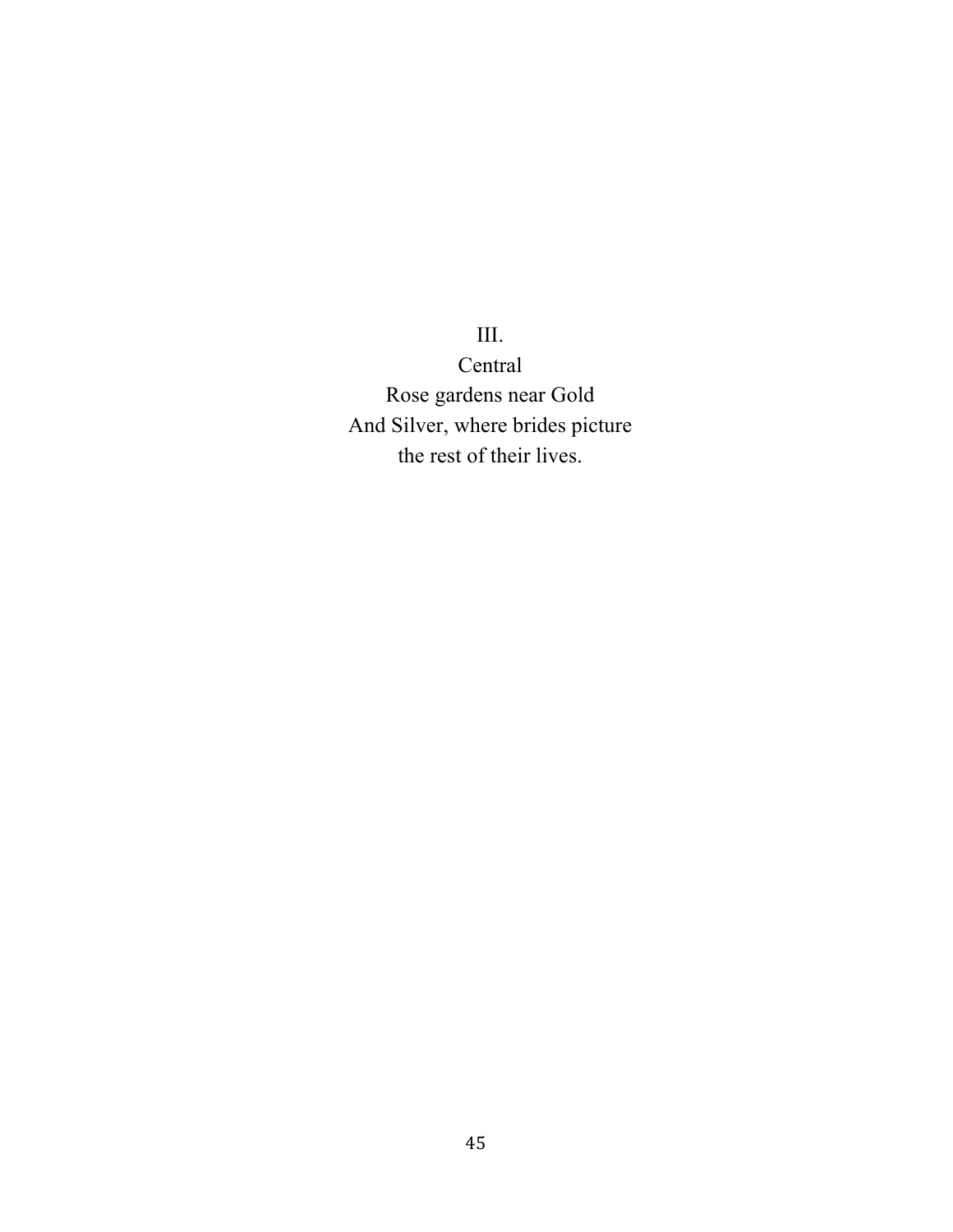### Ritual Raynolds Street November 23, 2013

It's still dark out.

I can see that.

I'm cold.

I'm cold, too. The car's still warming up. Where's your hat?

Forgot it on my bed.

That's a good place for it. I hope it keeps your head warm from there. You want to

run back in and get it?

Nah. I don't see why we have to keep going to these things. None of the kids at

school have to do this. Even Martin gets to stay home. How come he doesn't have to go?

You're not Martin.

I wish I was. Then I could be sleeping.

Stop leaning on the drum. If you break it you're not going to like it.

I'm not.

I see you in the mirror. Sit on the other side.

But, it's cold over there. I warmed up this spot.

I'm not going to argue with you this morning. I'm in too good a mood. If you don't want to go to any more ceremonies you don't have to. After this one, you're lead drummer this year. Martin's not going. Your aunt suddenly decided he knows what's best for him, whatever that means. But, you are going. You're sixteen, and until the law says otherwise what I say goes. Look, its Nunutzi tradition to have the oldest male son lead the drum circle, you're older than Martin anyway. You would've led the circle even if he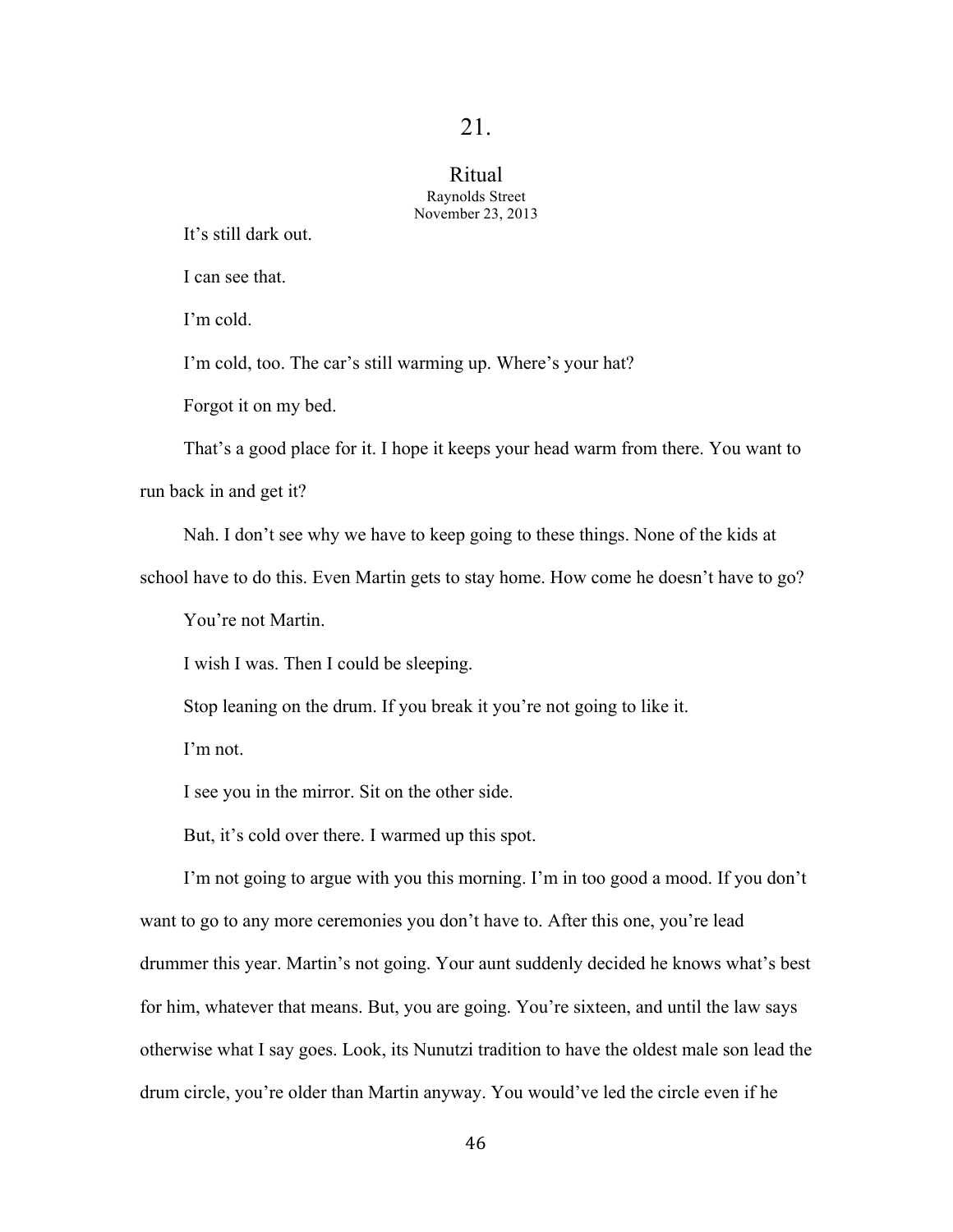were here. So stop complaining.

I know that. Why are we taking Raynolds?

They decided to hold the ceremony under the Spaghetti Bowl, close to the murals.

Why?

Why not?

It's under the highway. Why don't they have it at the lodge?

This is a different kind of ceremony. I wish your grandfather was here. He explained all this stuff better then I do. Daniel, this is important to me. I'm hoping one day it'll be important to you, too.

I'm still hungry. Did you bring snacks?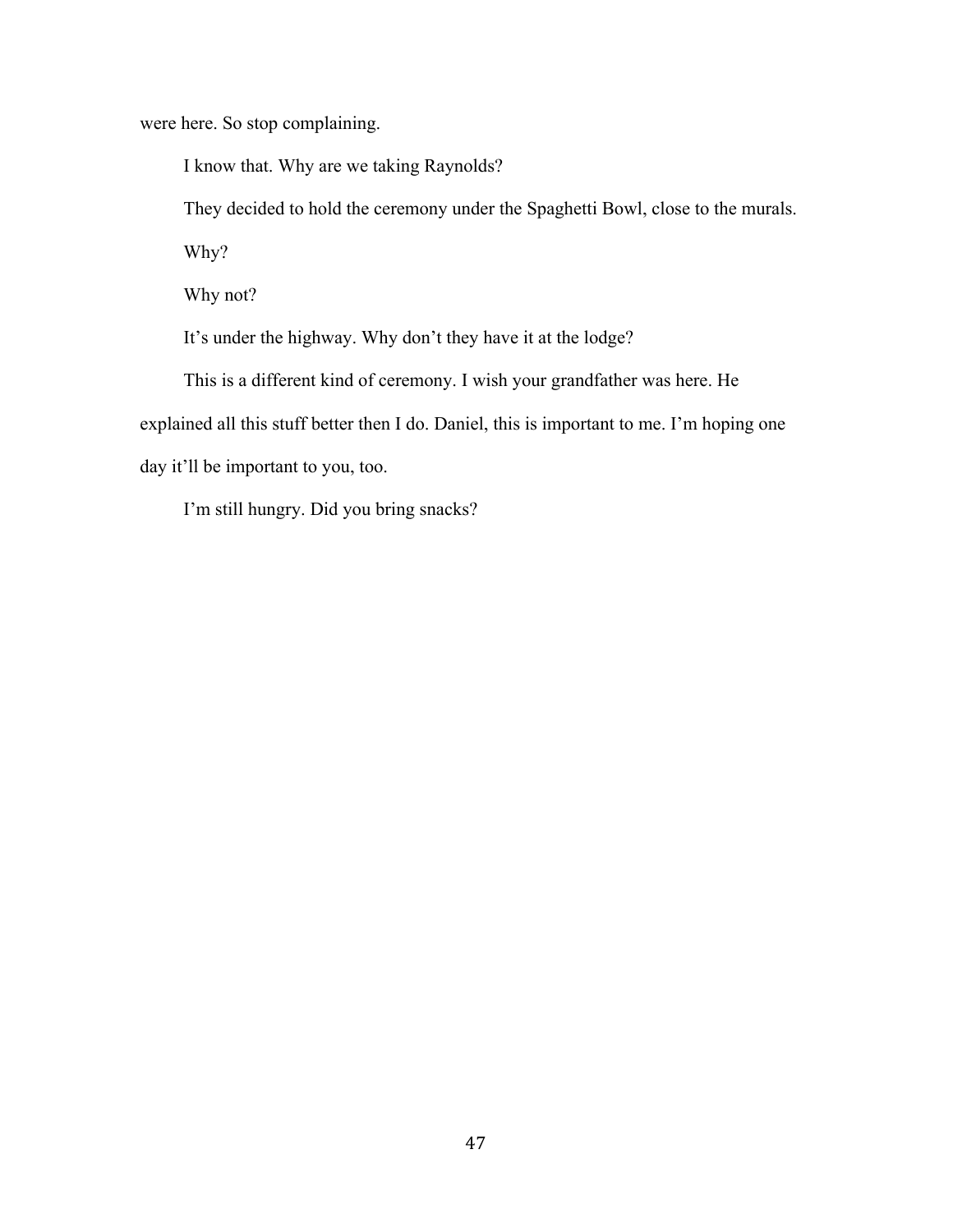Tease Trowbridge Drive November 7, 2013

So what are you gonna do?

I don't know yet.

That's fucked up, man. Are you even going to get your money back?

I don't know, probably not. I might have to move back in with my mom.

That shit sucks. If it was me, I'd be banging down their front door. And I mean their house, not the school. You should call the news, put that shit on TV. They can't just take your money and get off scot free. That's bullshit. Girl, if you need a loan I can float you some cash for a couple a weeks, you know, to hold on to your place and stuff.

Ah, B, thanks. But I can't ask you to do that. This nursing shit didn't pan out. I just got to find something else, and quick.

You know they're always hiring where I work. And you're pretty. I know they'd like you. But, I know you're going to say no. I'm just sayin. It's quick money, and it's not forever. Just till you find something else, you know?

You mean dancing? I don't know about that. Getting naked, on stage, in front of some old dudes? It's not my thing. I'm not knocking you for it. You're my girl. But I don't think I could do that.

It's not so bad. It's like wearing a bikini at the beach, a topless beach. And you don't even have to give private dances. You could just do stage shows. That's good money, too.

I don't know. How much do you make on a bad night?

You can't compare you and me. I do private dances, and stage shows.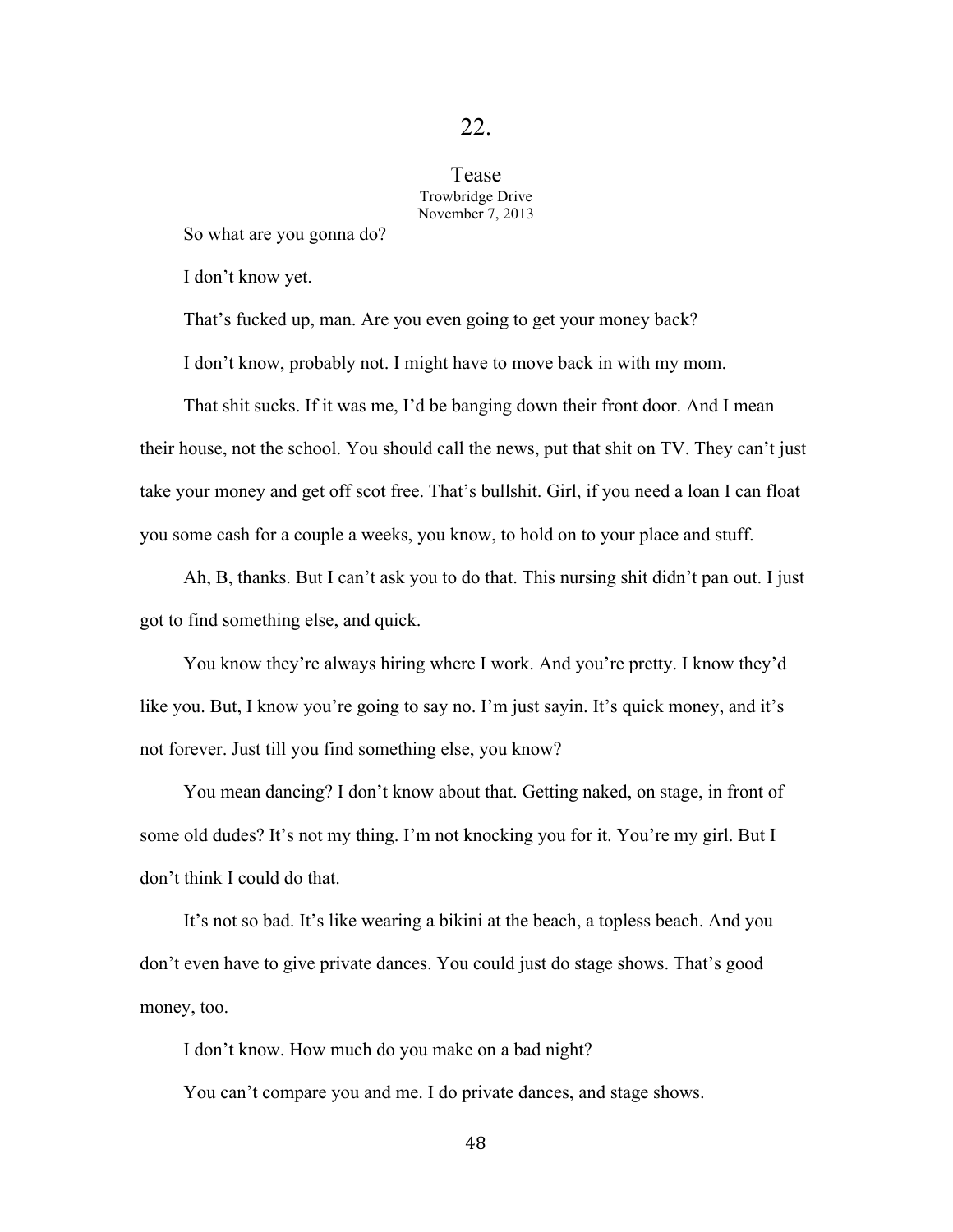I know that, but I'm just asking. So I can compare, I'll just take away like half, you know?

I make way more in private dances, though.

Okay, so how much in a bad night?

On a bad night, I guess around two, three hundred.

Dollars?

Yeah, dollars. What do you think cents?

I didn't know you made that much. I could pay my rent and get a new car making that much.

So what, you're thinking about doing it?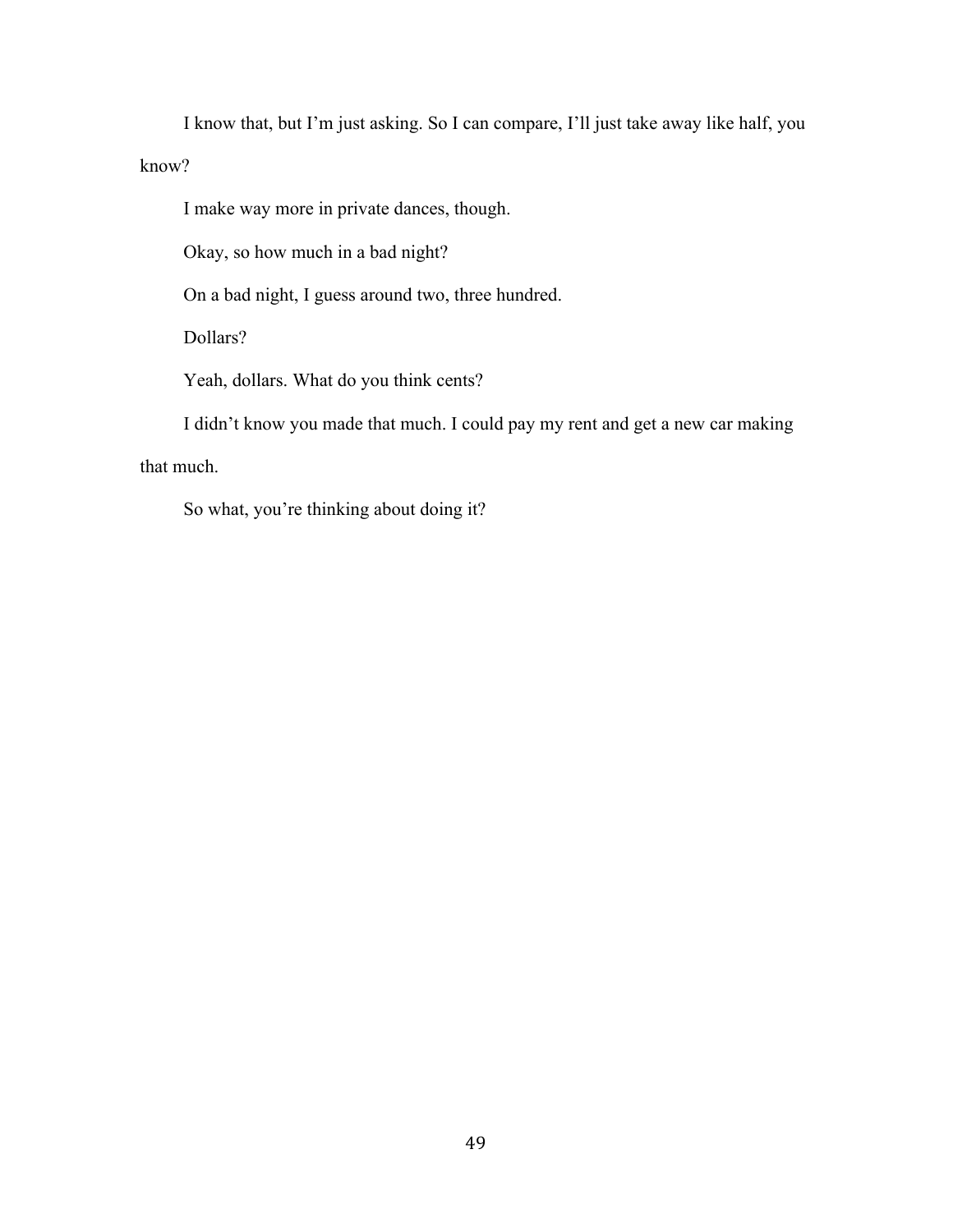## B-Side Alameda Avenue

November 2, 2013 Can you turn that down? Bro, could you turn that down a bit? Man, what's wrong with your cousin?

Hector, man, turn it down.

What the hell, man. You ask me to give you and your friend a ride. You tell me you don't have gas money. I'm already late for work. And now you want me to turn down my music? What? You don't like Tupac?

Not really. Don't you have another CD or something?

Yeah, look under the seat. There're some CDs in the case.

Dude, these are all rap CD's. What, do you think you're black, or something?

What?

I mean, almost every one, over a hundred CD's in here, and almost all of them are rap music. A couple aren't and those are all reggae. You don't even have Eminem, and I looked through it twice.

Hey, lay off, man. He's giving us a ride, right? Don't be a dick.

Nah, it's cool. Yeah, I listen to rap music. So what? And, that's ska not reggae. It's different. That doesn't mean I wanna be black. I just like rap music. What should I listen to, rock?

Nah, man! That's not what I'm saying. I didn't ask you if you think you're white. I mean Mexican music. Don't you listen to Ranchera, or Norteña?

I'm from Cali, bro. I grew up on N.W.A. and shit. I was even pissed when all that East Coast West Coast bullshit was going on. I think it kinda fucked up hip-hop for a

50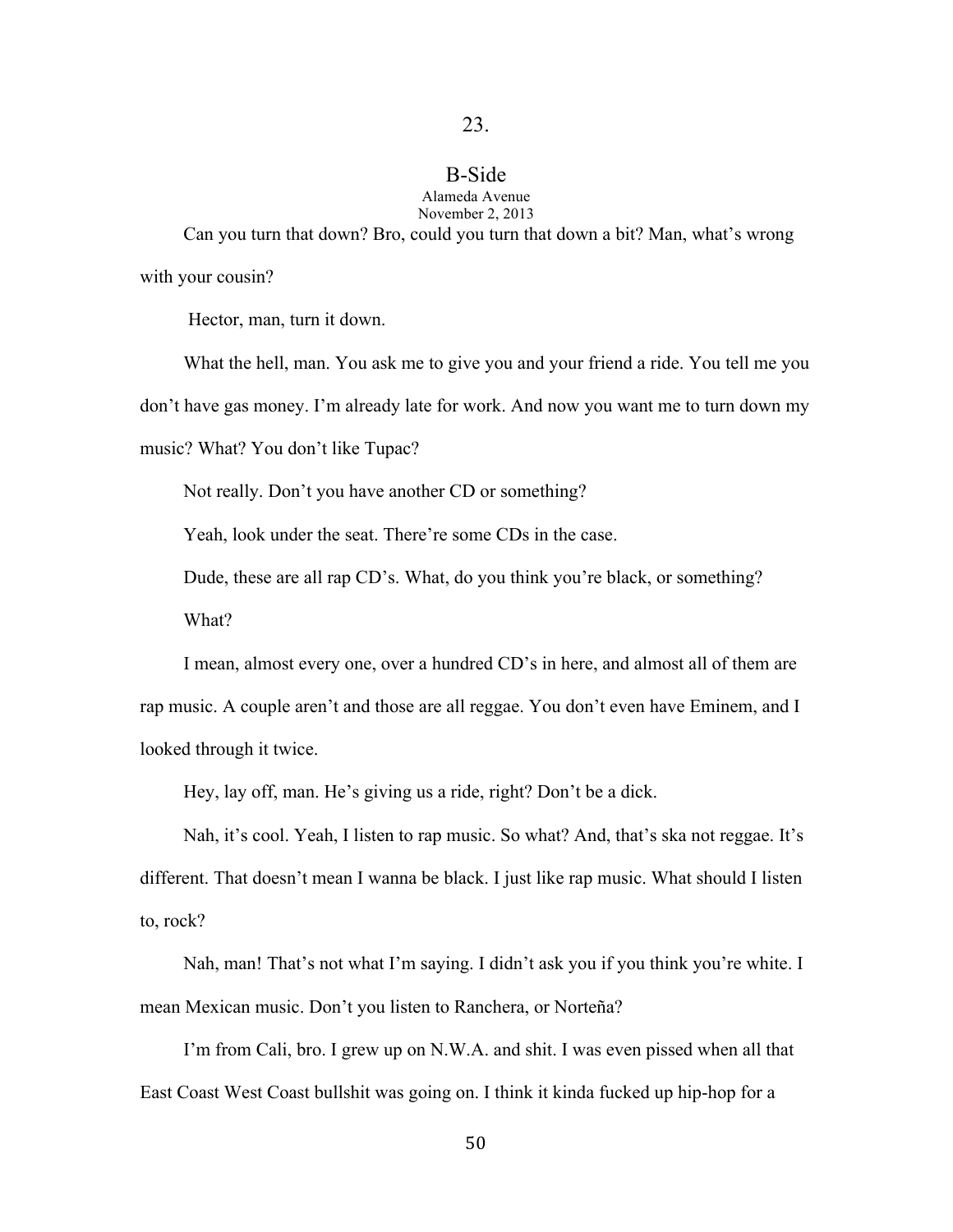while there. I mean, it's supposed to be about the lyrics, the beats, you know? The music. But how can you learn about your culture unless you listen to your music?

Man, I'd rather hear music talking about what's going on where I'm from. And, I don't just listen to black rappers. I got some Big Pun, and I love Cypress Hills. You crazy, dude I love my low rider shit.

What do you think, Ed?

Shit, I don't care. If it sounds good, and I can move to it, then it's music I like. Hey turn left here, the house is right off Piedras. You gonna wait for us Hector?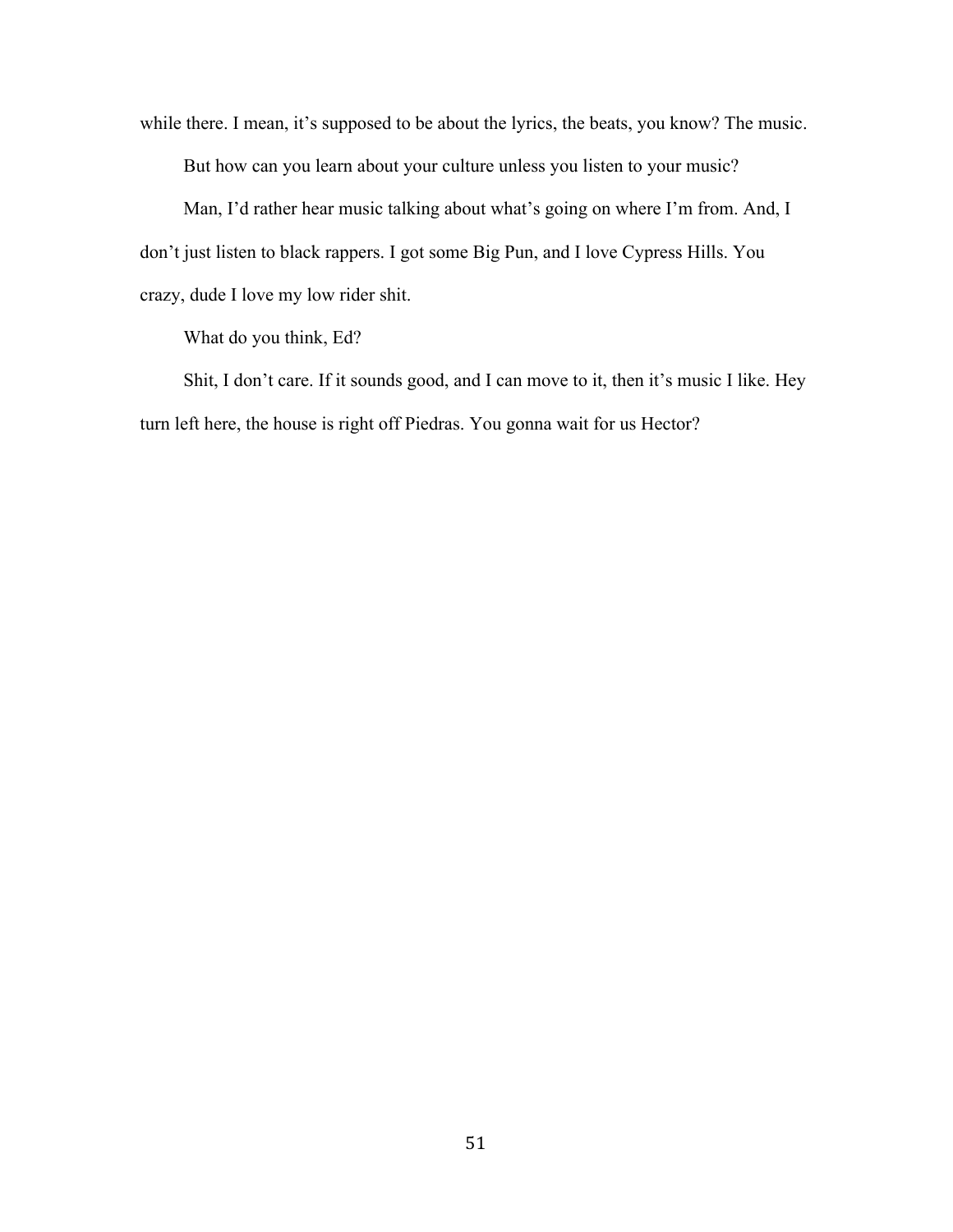### Educated Estrella Avenue October 17, 2013

I'm still sleepy.

I know, mi'jo, but I don't want you late for school again.

Why can't Papi drive me?

Your father's tired. He worked a double shift again.

Papi's always working. He needs a vacation. Why don't you drive, Ma?

I never learned how. I'm scared of driving.

If you knew how to drive you could get a job. Then Papi wouldn't have to work so

much, why don't you work?

I do work. I take care of you and your father.

That's not work. You do that cause you love us.

You're right. I do love you, and your dad, but it's still work taking care of you two.

I guess. Did you go to school, Mom?

Yes, what kind of a question is that? Of course I went to school. I even graduated

college. You know, your father didn't.

He didn't? Then how come he has to work at a job, and you can stay home. And

take care of us. Couldn't Papi take care of us, and you can work?

Don't you like me taking care of you?

Yes, of course.

Do you want to eat Papi's cooking?

No, he even burns popcorn. Okay, you can take care of us. Is the bus almost here? I don't know, mi'jo, I can't read the schedule. It's old, and worn out. The times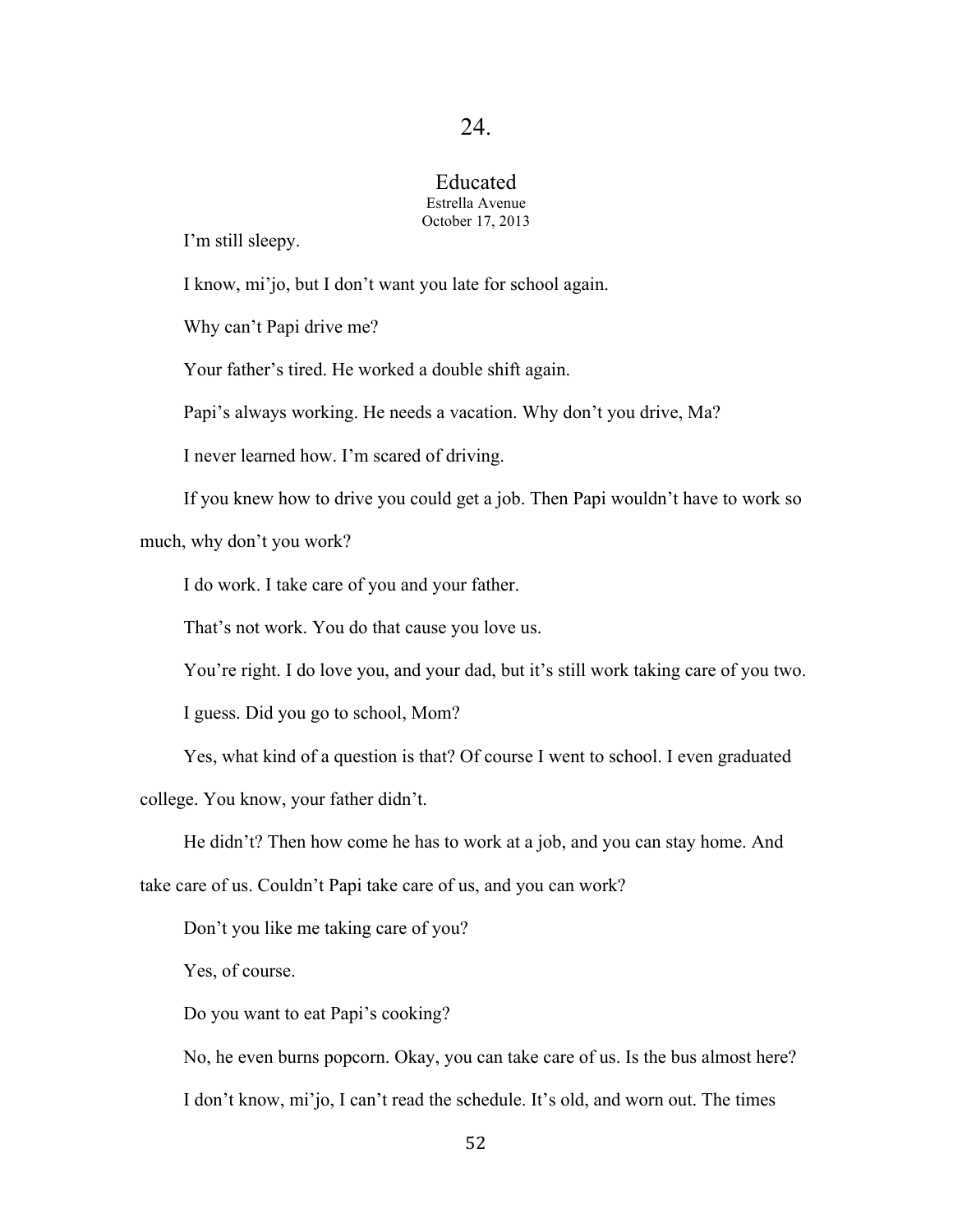have probably changed. Just be patient.

I'm still hungry.

Eat one of the sandwiches I packed for your lunch.

Mom, what's a wetback?

What? Where did you hear that?

Jonathan called Suzanna, the new girl, a wetback. Miguel got mad and punched Jonathan, right in the nose. So then Jonathan and Miguel started fighting, and Mr. Alvarez had to break it up. Jonathan started making kissy faces at Miguel, said he loved Suzanna. But, when I asked Miguel later he said he punched him cause he called her a wetback. That's not a bad word though. Who cares if your back's wet? My back gets wet when I swim, and when I take a bath, even when it rains sometimes, and the water gets through my coat, so I why'd he get so mad at that?

Aye, mi'jo, people say stupid things sometimes, but don't let what people say make you do something to get you in trouble. Think first.

So what would you've done, Mom?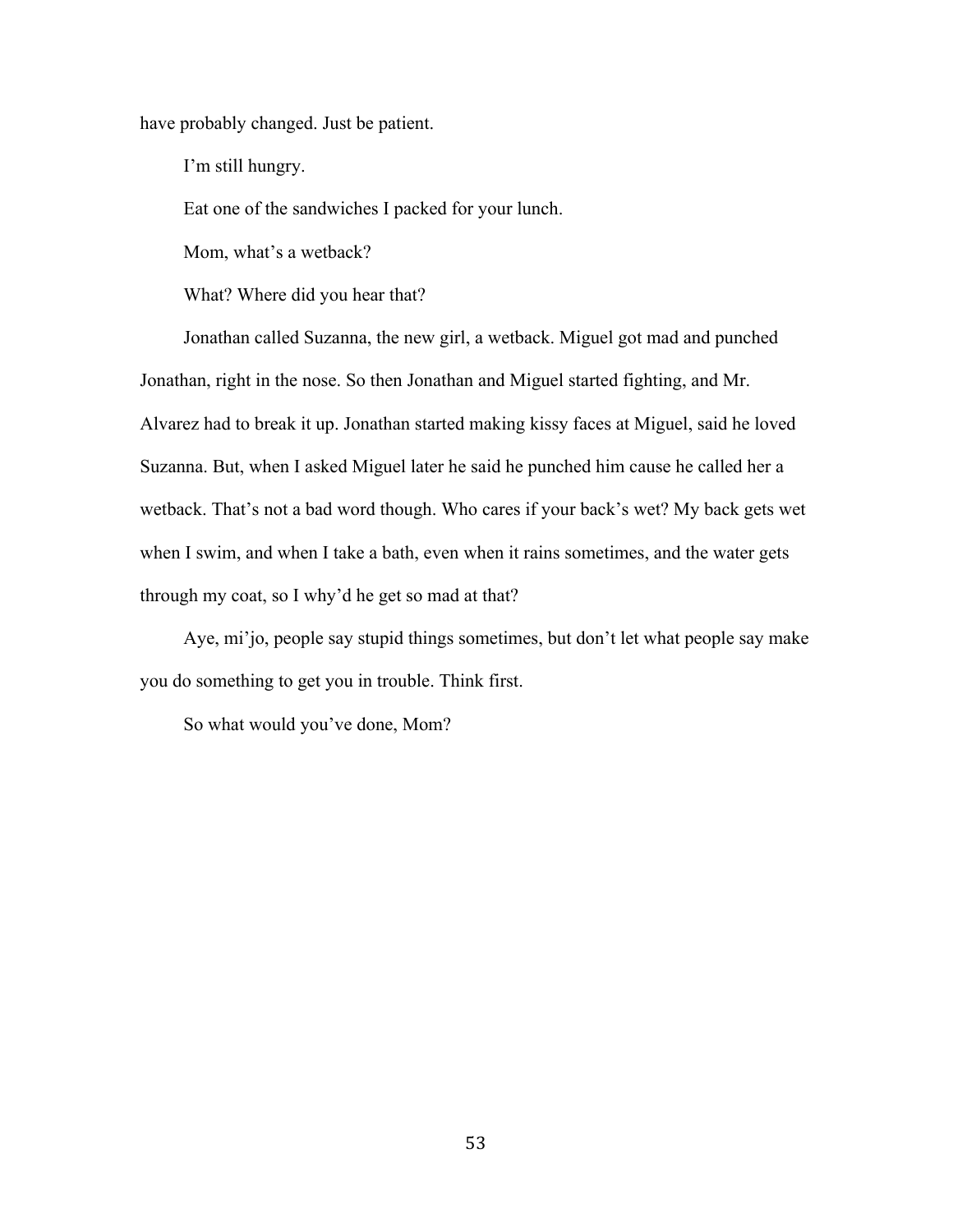### Wardrobe

Wayside Avenue June 24, 2013

Put on the green one. It matches your eyes.

But the blue one looks good with the shorts, and the pink is old, I've already worn that out like twice. What do you think about this black top?

I still think the green one brings out your eyes. You want to show off your best assets. Trust me. Wear the green one.

You're sure?

Yes, I'm sure. Why are you so nervous? Who is this guy? It's not like you don't date. What's the big deal?

This guy's different.

Uh oh, what do you mean different?

He's not like the guys I usually date. I didn't meet him at the club, or anything like that. I know him from work.

Oh, so he's a professional. So what? You're awesome, and I'm sure he already knows that. He's going out with you, right? And he asked you out. So he should be nervous, not you. You're the one being chased, girl let him chase let him woo you.

But I've never dated anybody from work. I keep my personal life and work separate, on purpose. It could be messy if you had a bad break up in the office. I don't want to ruin anyone's career, namely my own.

I know what you mean. Work and relationships can be tricky. But, if he took the chance, and you accepted, there must be something there. You're both adults. You both know the risks, I'm sure you won't jeopardize your jobs. Look, you could've said no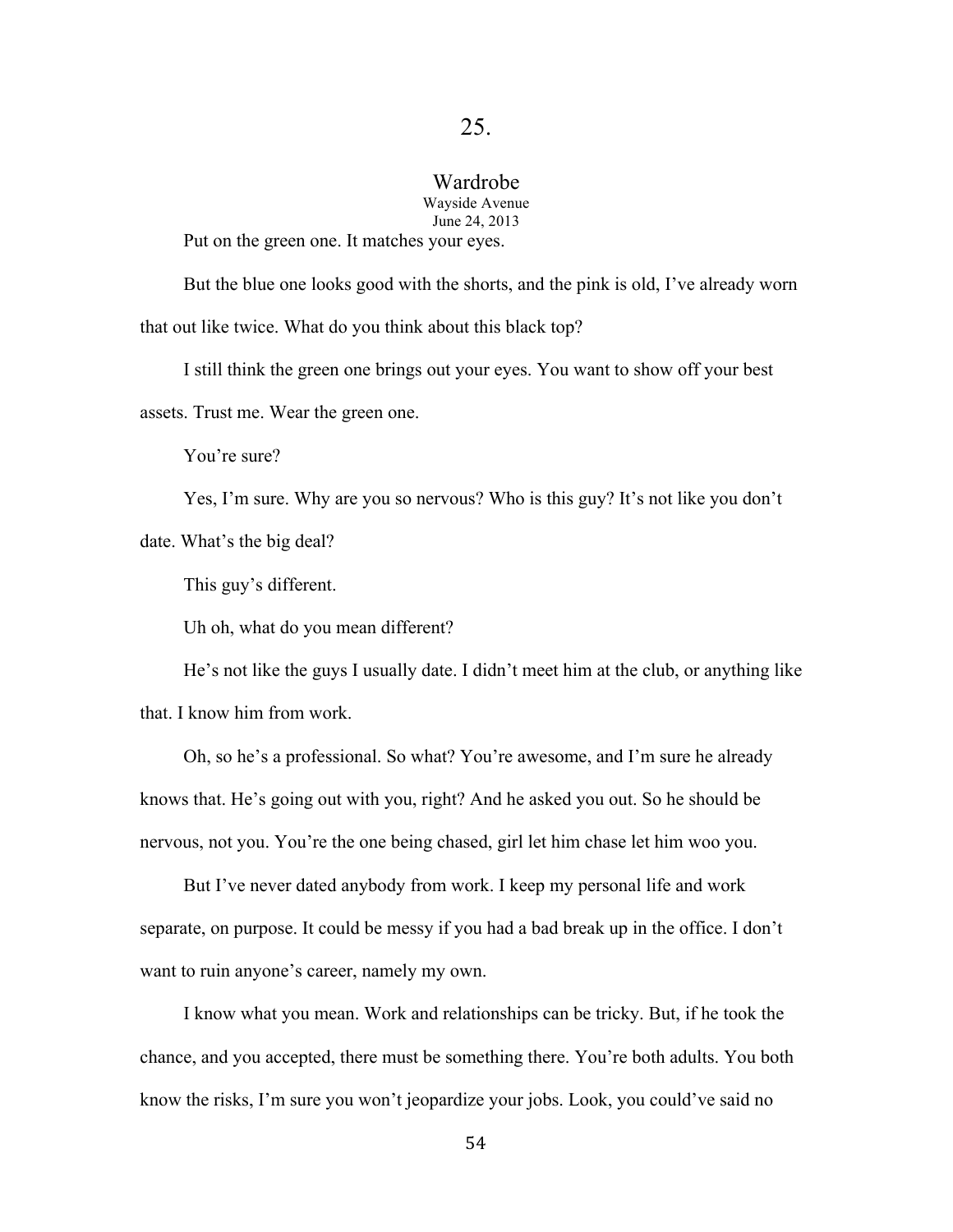politely, but you said yes, so you really must want to see if something's there.

Fine. I am going to wear the green one. Are you going to lend me your green shoes?

Of course, let me make sure that they don't need to be polished. Hurry up and get ready. Isn't he going to be here at seven? It's already six thirty.

Thanks, Raul.

Shut up, and get ready, Juan. Don't think being fashionably late is cute. Don't mention it, hermanita.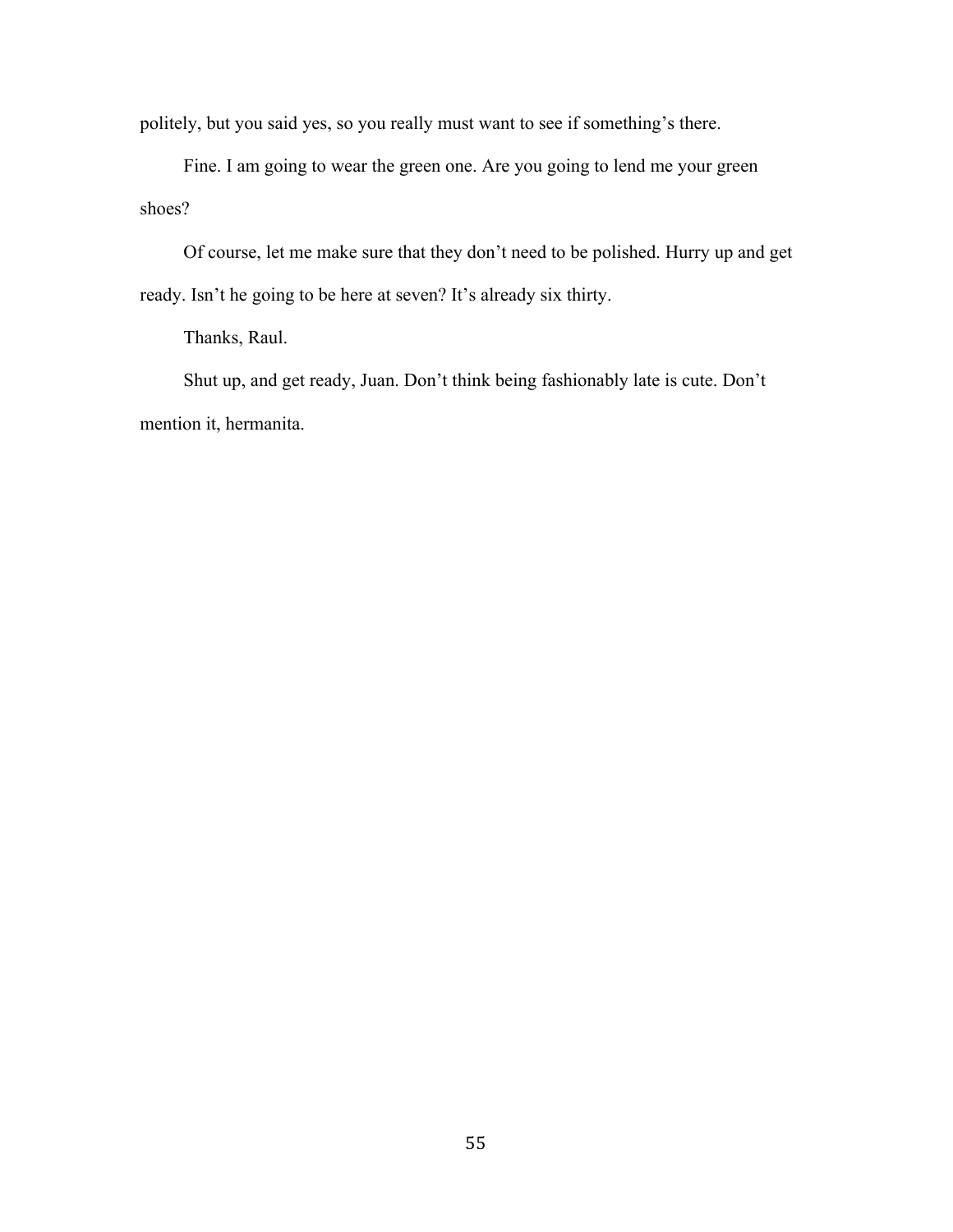**WIFI** Cardon Street April 27, 2013

Is Dad coming yet?

No, mi'jo. It's only 11:30.

What time's he going to get here?

In another twenty minutes, maybe.

Can I have some more soda?

You already had enough. You're not going to be able to sleep tonight.

Ah, Mom. But I'm thirsty.

Por favor, mi'jo, we're leaving in a little while. Play with your Gameboy.

It's dead already, and I don't have the plug. I'm tired, Ma.

I know, mi'jo, but I have to finish this paper for school. I'm almost done. Go get

some soda, but just a little. I don't want you wetting the bed.

I'm a big boy now, Mom. I don't wet the bed anymore.

What about when you stayed at your Tia's house? She told me you wet the sofa.

No. It was Ricky. He was sleeping on the sofa, too. He woke up first and said I wet

the bed. But my side was dry. When tia came out, Ricky said I wet the bed. But I didn't.

Okay, if you say so, just half a cup and no ice.

No ice?

No ice.

Ah, man. Please?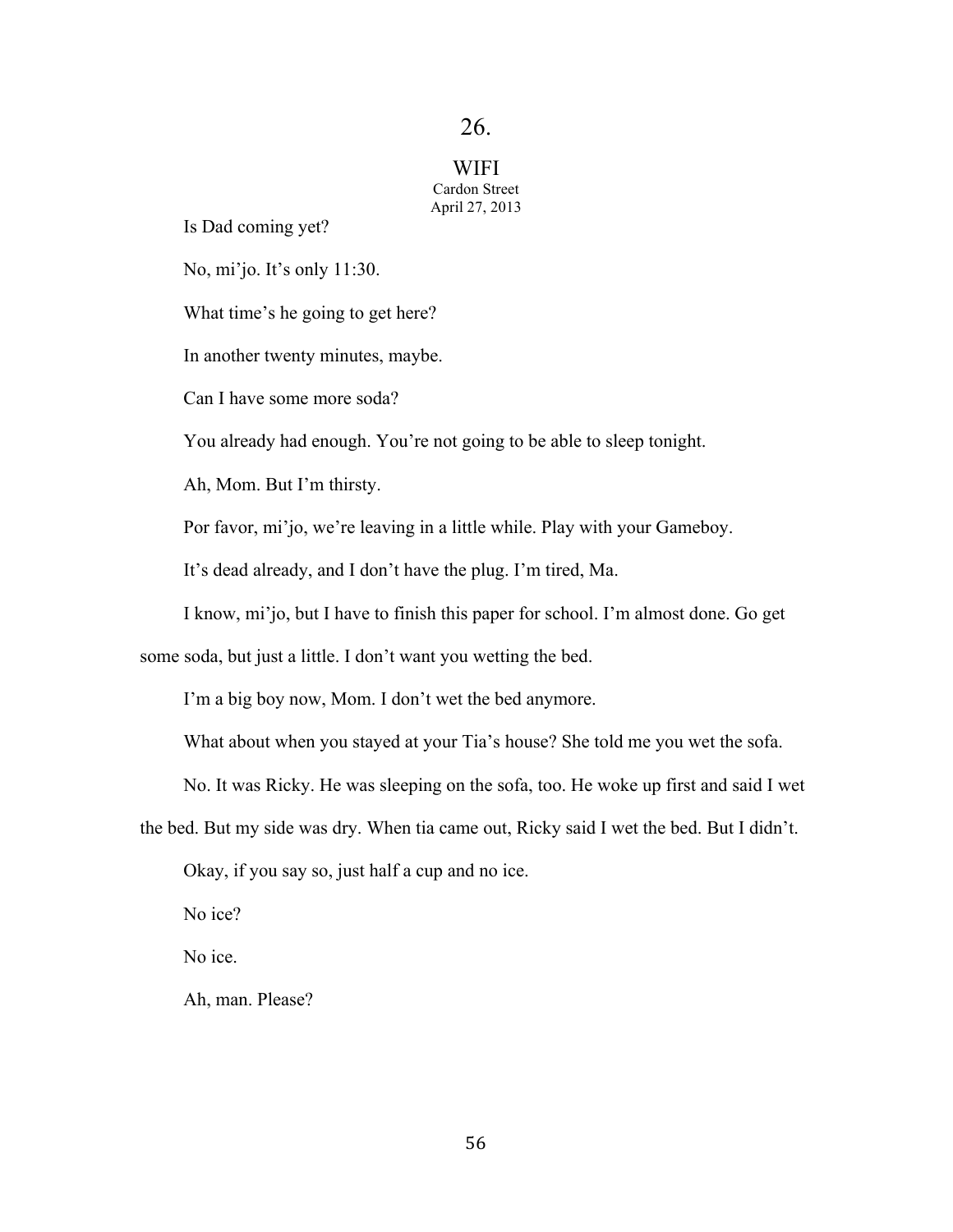## Last Shoes Noble Street April 26, 2013

Your grandmother called again.

So?

She said she fixed the hem of your dress.

I told you, I'm not going.

Aye, mi'ja.

Please, Mom. I don't want to hear it. I'm not going. I said no. That's it.

Why're you being so difficult? I don't see why you just can't go.

You know why I'm not going.

Your dad would want you to go.

Dad's not going to be there, is he? Is he? Exactly, and you want me to just act like

everything's fine. And it's not. Nothing's fine.

I never said everything's fine. What do you want me to do? It's hard for me too you know. I'm trying to make the best of things. Your dad wanted you to have a quinceañera, and you're having one. Your cousins already have their dress. The halls paid for, and so's the caterer. Why are you being like that? Do you know how much this is costing us?

Everything's always about money with you guys, I don't care about Dad's blood money. That's why he's not here.

Cállate, Christina. Don't you ever let me here you talk like that about your father. Do you hear me?

Yes, Mom. I hear you.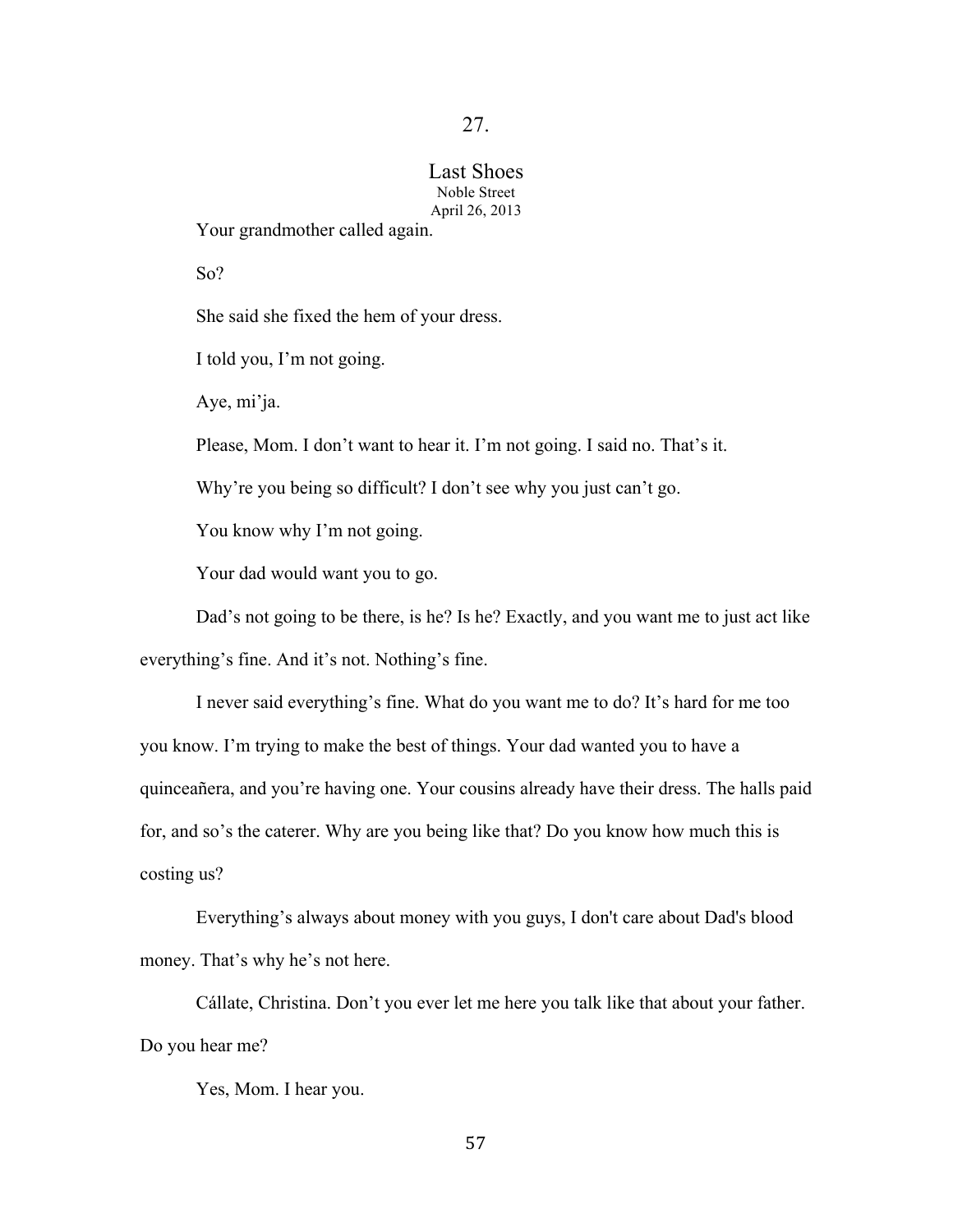Now call your grandmother back, and tell her we're on our way.

But, Mom.

Christina.

Fine, I'll call her.

And hurry it up.

I'm going. So, since Dad won't be there, who's going to give me my muñeca?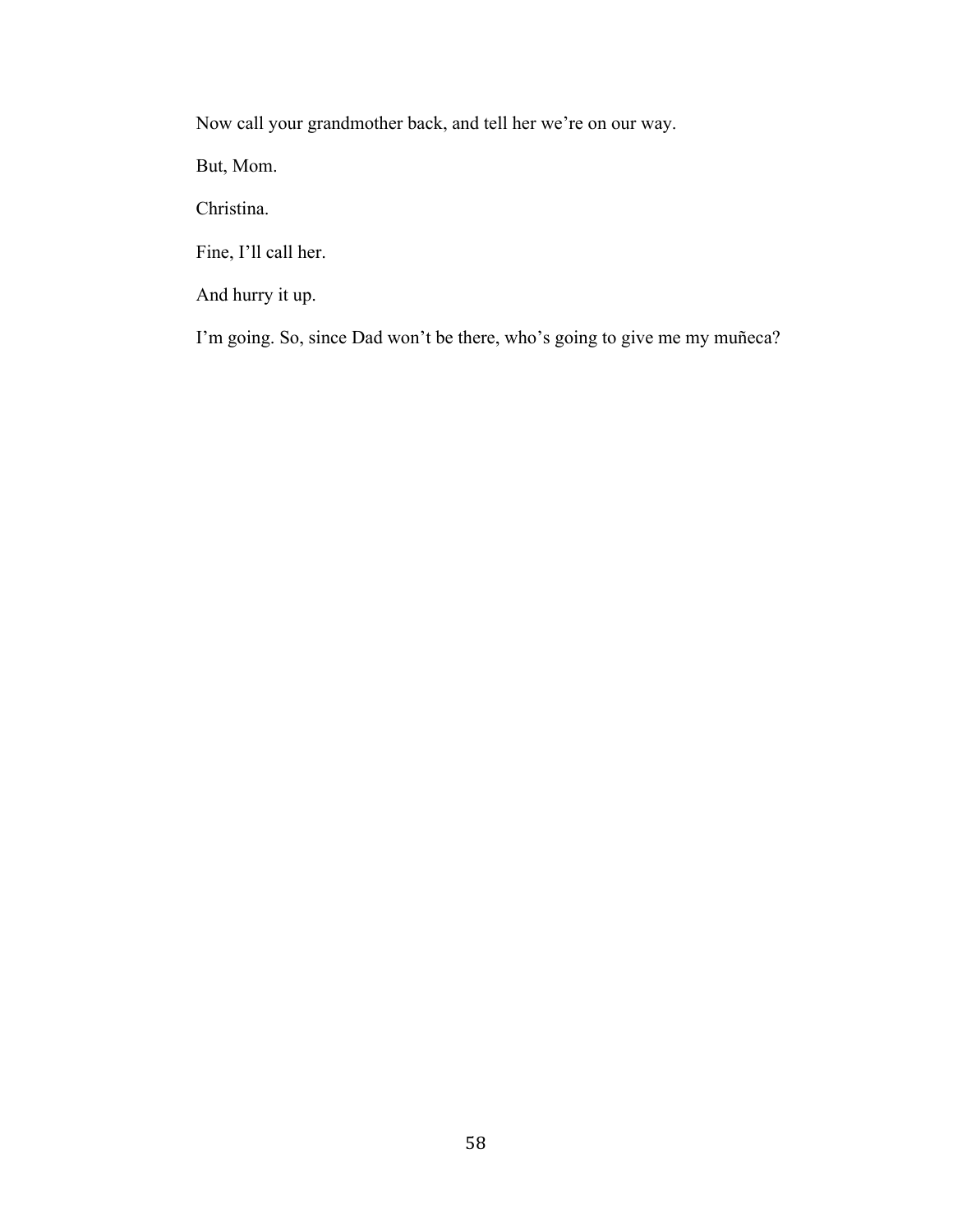## Side-tracked La Luz Avenue April 24, 2013 Oh, shit. Look at Mr GQ. Where you going, fucker, court?

Nah, gúėy, I'm going downtown, over to the new ballpark. They're hiring. You should come.

For what?

For a job, fucker. You telling me you don't need money?

Shit. I don't need ballpark money. I'm cool, gůėy, I got money.

What, from selling Javier's weed? Fuck that. You could buy your own weed, if you had a job.

I don't need to buy weed. I get weed. My cousin hooks it up.

So why're you always giving him money? And you always complain that you're broke.

Shit, bro. Get outta my pockets. Don't worry about my shit. You better not let my cousin hear you talking about that shit, gúėy.

I'm just saying, gúėy. You could have your own money, be able to do what ever you want to do. Shit, I saved up enough to start at Community in the spring.

Now you're going to school? What the fuck's up with you? Who put the battery up your ass? Damn, bro, you're serious?

Hell yeah, I'm serious. Look, my mom's not getting any better, and I got to worry about my brothers. I can't be getting locked up all the time. That shit ain't cool.

Fuck, bro, that's cool, man. Well, shit, good luck, man. So what's up? You still want to smoke this blunt?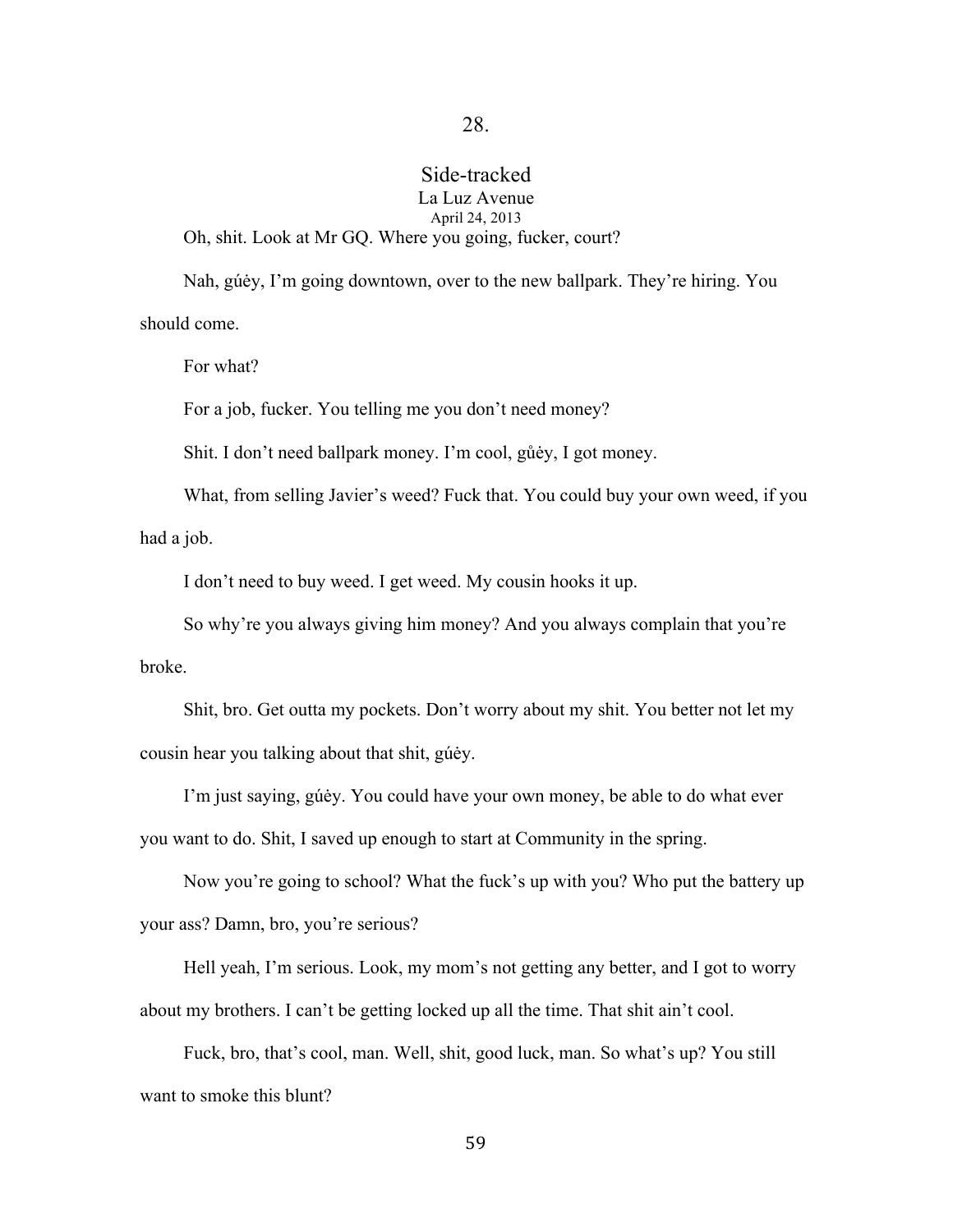I do, but I'm gonna wait. I want to go to this interview with my head on straight. I can't be going in there all blazed out.

Shit, all right man, I see you when you get back?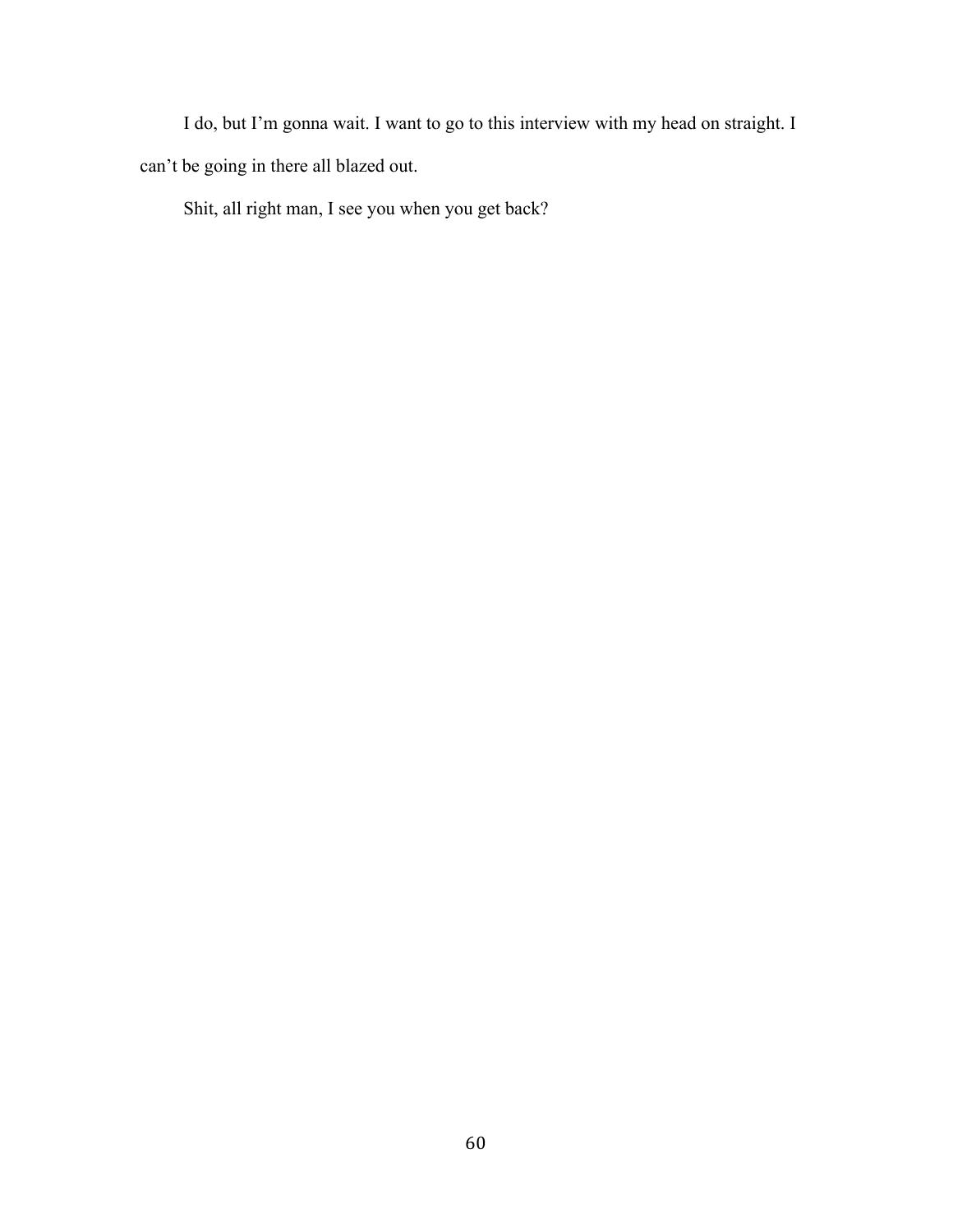### Detour Montana Avenue March 30, 2013

How long's this train take?

It usually passes pretty quickly.

It's been like fifteen minutes already. Just back up and go around.

There're cars behind us. It won't be that long. Just chill out.

Do trains come through here all the time?

They usually come through at night, but as you can see trains can pass through

unexpectedly.

They should build a bridge or something.

A couple blocks over on Yandell you can drive under the train.

So why didn't you cut up that way?

I usually take Montana. I didn't know the train was coming, and it was too late to

back up. There was a truck right behind me. I didn't have room. Look the last car's going

by. I told you it wouldn't be that long.

That's so weird. Why would they have a train run right through the city? What if there were an emergency, or something?

I'm sure the emergency services know not to go this way. And anyway trains don't come through that often. I wouldn't've driven this way if they did.

Are there any authentic Mexican restaurants around here? I want to try some real Mexican food.

You've had Mexican food in New York, though.

Yeah, but it's not the same. I want real Mexican food.

61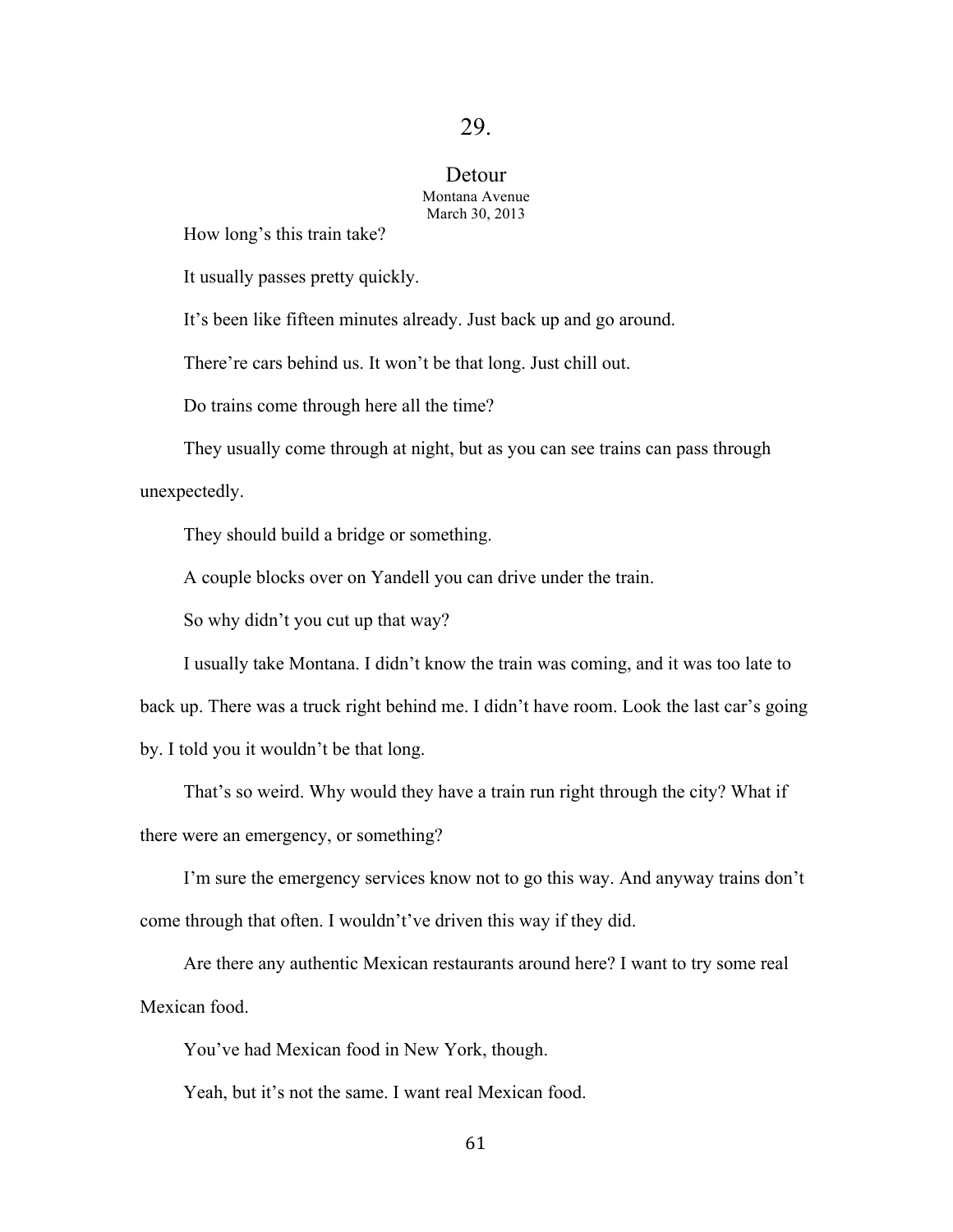Do you want to go to Juárez? The food's better over there. We just take Mesa straight to the bridge.

How far's Mesa?

We're on Mesa now. Goes from the west side of El Paso all the way to the bridge to Juárez. We're like fifteen minutes away from Mexico. You could literally jump across the border. So you want to go to Juárez?

I don't know about that. Maybe next visit. Aren't you scared about all the cartel stuff? Is it safe?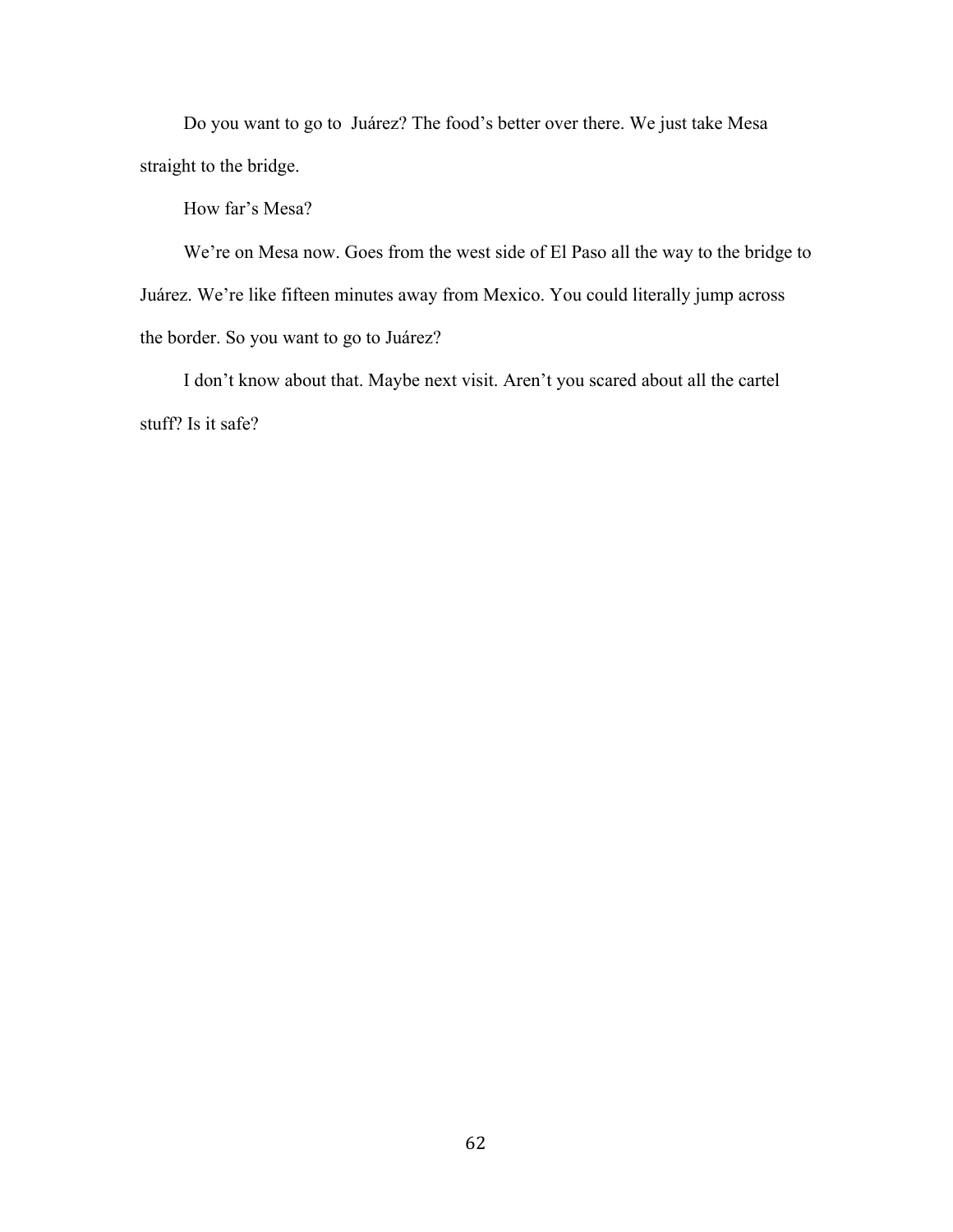### Remains Missouri Avenue March 19, 2013

Hey, Elijah, you still here?

Yeah. So, what of it?

You heard the cops. We need to make ourselves scarce, or else. Shit, man, why you ain't pack your stuff yet? Elijah, man, you all right? You don't look so good.

Nah, man, I'm all right. I ran outta my meds, again, but I'm all right. I just need to wait for the nurse to get back. When Mrs. Shaw gets back everything's going to be all right. Hey, you, you seen Mrs. Shaw today?

Hey, bro, how long you say you been off your medication?

What? I ain't off my meds. I just saw Mrs. Shaw. She just gave me my medicine like five minutes ago, with some pizza, and ice cream. You didn't get any ice cream? It was good.

Come on, man, get up. Let me help you pack this stuff up before the cops get here. You don't want no problems, man. Come on let's just go over to Beaumont. I'll go with you.

I don't need to go to the hospital. I'm just waiting for Reggie to get back. We're going to lunch today. Hey, man, you seen Mrs. Shaw? I miss her. Whatever happened to her?

Hey, you two! Where's the party?

Shit. Not now, Stacy.

What? I want to party, too, what ya'll still doin here? You left some stash to come back for, huh? Come on. Be nice, I can be nice if you're nice. Let me see what you got.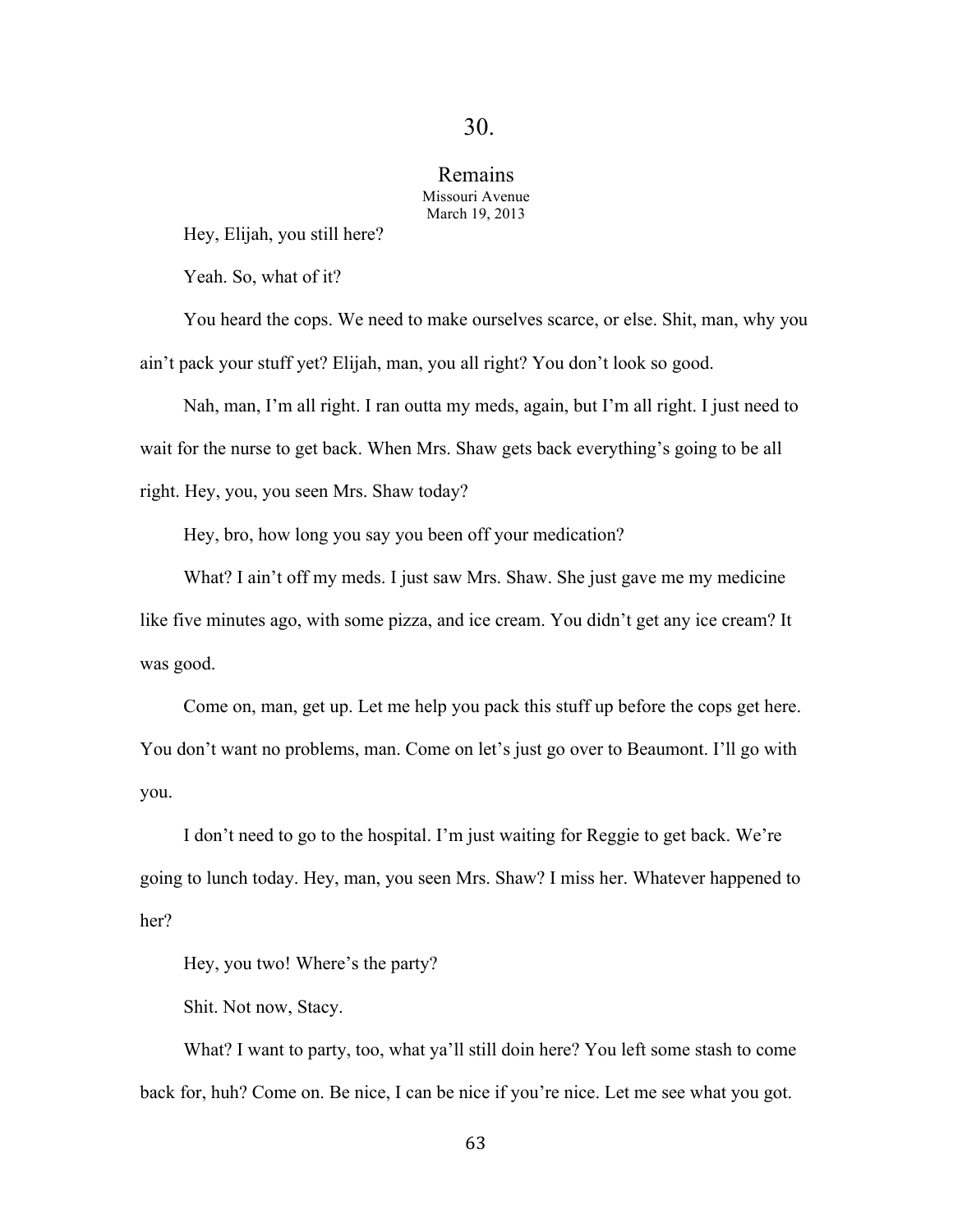Hey, hey, Stacy. You want some of my pills? I don't want them. They make you feel real good.

For real? Why don't you want them? What's wrong with them?

Nothing, I just don't want them. They make me feel loopy.

What? You got your pills? So why haven't you ben taken them? Leave his pills alone, Stacy he needs them.

You ain't my father, and you ain't his. Why you always preaching at people, Martin?

I'm just looking out for my friend, more than what you're doing. Fucking crack whore, get out of here. You're either in someone's pocket or rolling down their pants'. There's nothing here for you. Come on, Elijah let's go. You want to deal with this shit?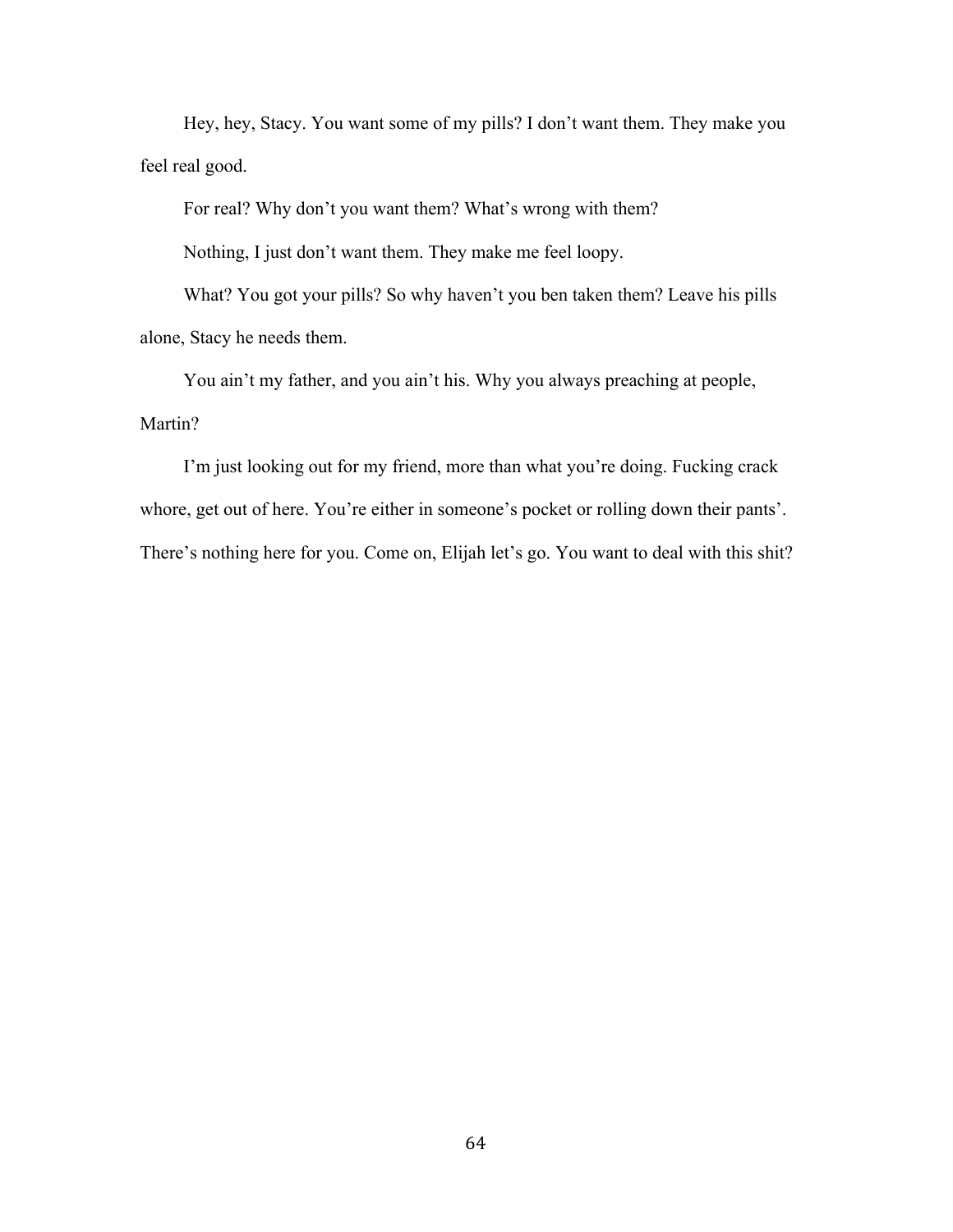IV.

The Bridge Cross between nations Between nations, family Bridged and bond by blood.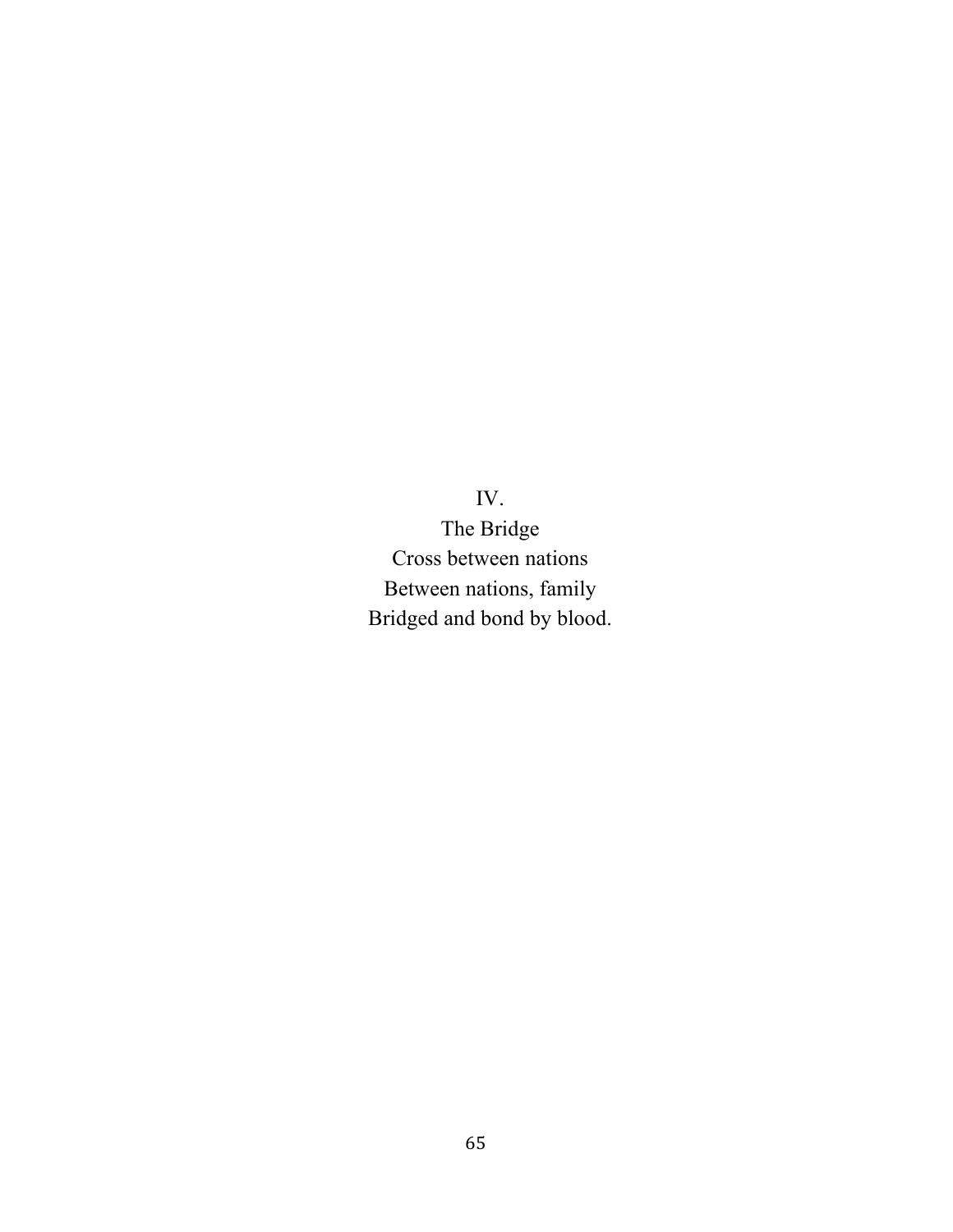### The Bridge June 29, 2013

I'm telling you. I didn't know that stuff was there.

She's lying, bro. She knew that shit was in the car. Make her take a piss test. That bitch is gonna come out dirty. I'm telling you she was down with it.

Sir, I suggest you sit there and be quiet.

Man, I wasn't even driving the car, and it's her car anyway. That bitch is lying if she says she didn't know anything. Fucking, bitch!

Why are saying that, Miguel? I didn't know that you had drugs in the car! Tell them the truth.

Ma'am, I'm speaking to you. Can you stop yelling over there?

But he's lying! We were just supposed to go to a party by his friend's house in

Juárez. We left early because he got a call from his mom to come home early. And we

left the party.

So you're telling me you didn't smell the marijuana in the car?

No, officer, I'm telling the truth. I don't even know how weed smells.

So you wouldn't mind taking a quick drug test then? I'll let you and your friend go,

if you come out clean.

Okay, but what if people smoke around me? It could be secondhand smoke in my system. You know like with cigarettes.

So you're going to stick with that story? You didn't know anything?

But it's the truth.

Ok, ma'am, I'm going to ask you to turn around now.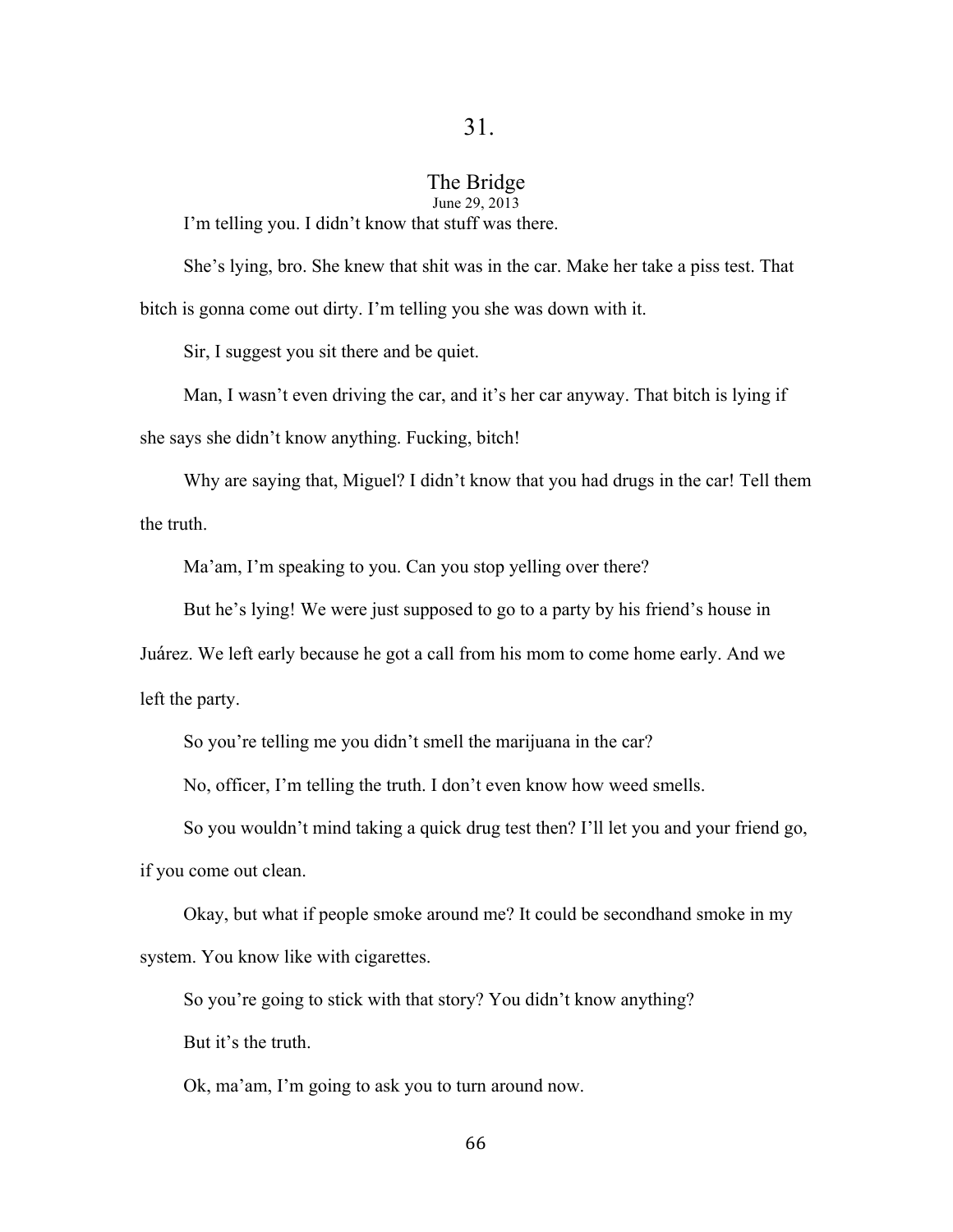What? Why?

You're under arrest for possession, transporting, and intent to distribute narcotics. Yeah, put the cuffs on that lying bitch. Ah ha, bitch, you think cause you live on the West Side you ain't Mexican. You're Mexican, too you going down just like me. You wanna play gangsta, huh? Well, get ready for the gangster life, stupid bitch.

Ma'am, I'm giving you one more chance. Is that your story?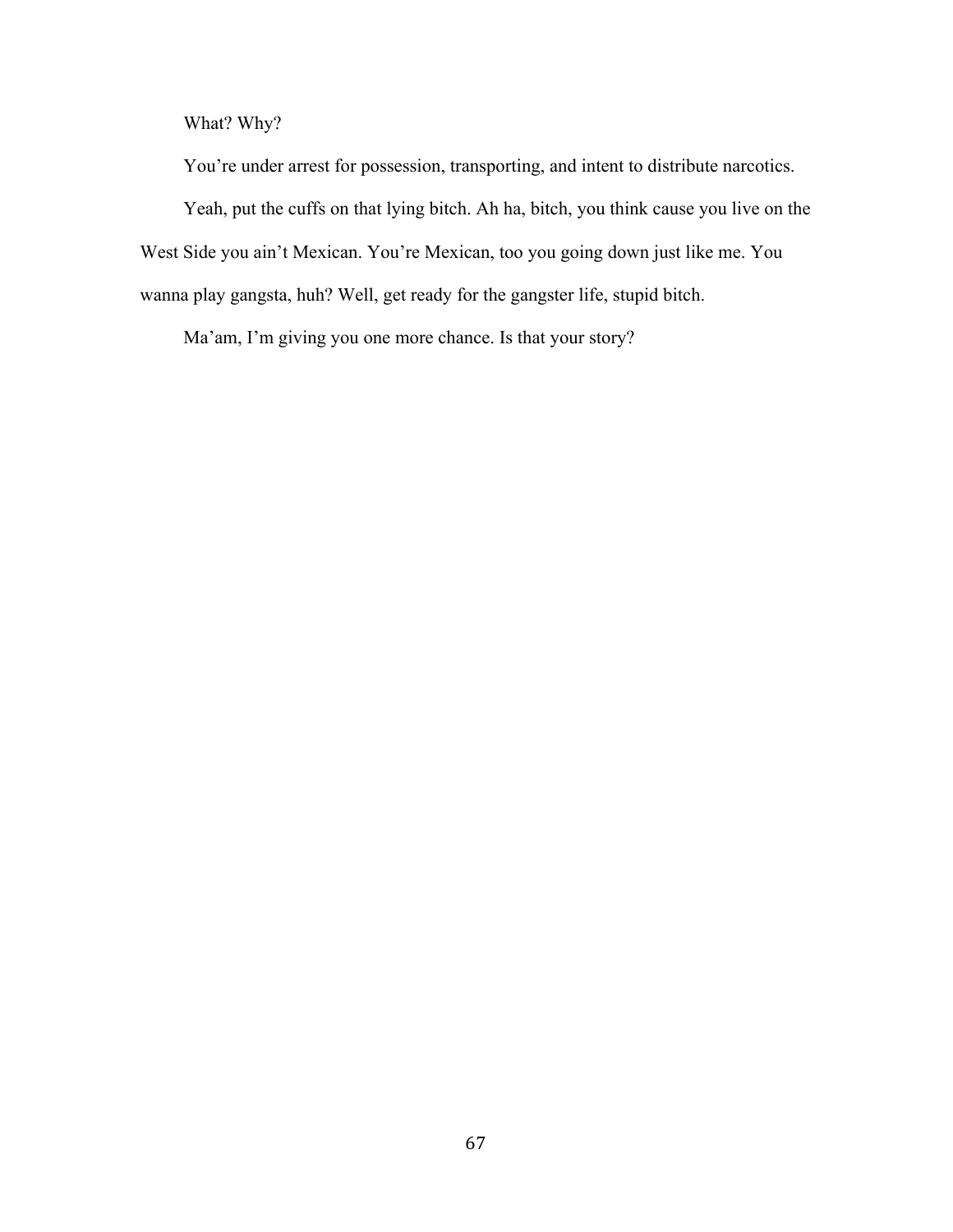## The Bridge - II

October 2, 2013

I'm gonna open the trunk and start taking out the signs.

Did you check to make sure they're not damaged?

Yeah, they're good. I made sure there were a couple of inches to spare so they wouldn't get bent.

I hate seeing old, dirty, bent up signs at rallies. We're here for a purpose. The least people could do is take pride in it. God knows those Mexicans are going to be there with their signs and banners. They take the time to make them bold and bright. Everybody can see their message clear. Did you see Ana's sign? It was the same one she used in San Bernardino, Brown, and Laredo.

She's been using those signs since California.

Tell me about it. Look, here she comes.

Oh, god.

Hey, there, Liz, hi, Susan.

Hey, Ana, you're here early.

I know. I wanted to get an early start. Have they started crossing yet?

No, we've been here twenty minutes. We were just finishing up our coffee. Did you bring your signs?

Oh, no, after the last rally I decided to throw those things away. Jess and Greg said they'd bring extra, so I can just borrow some of theirs. Have you seen them yet?

No, I think they're still on their way. Why don't you give them a call?

Okay. I'm running back to my car. It's chilly out here.

68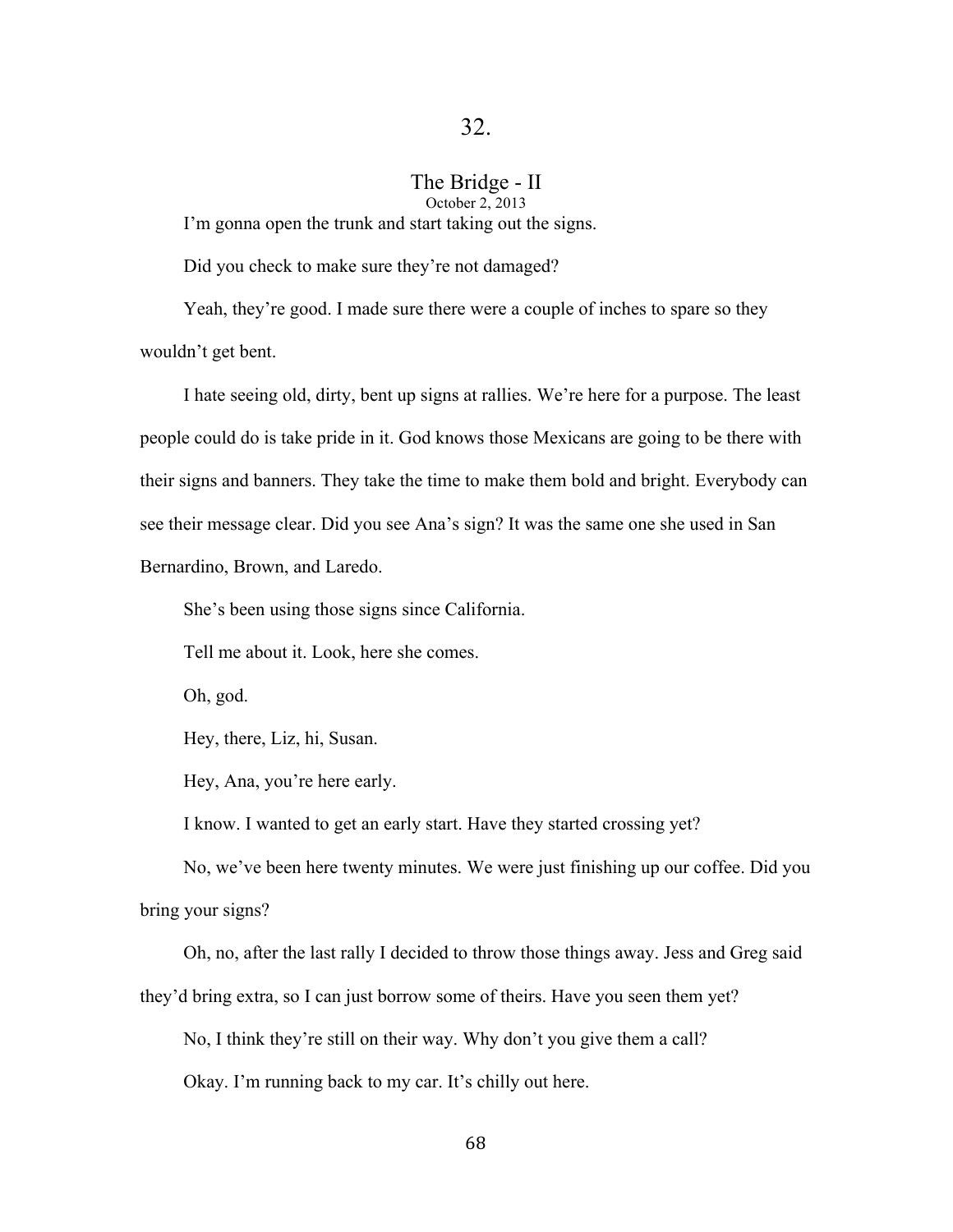Okay, Ana, stay warm. We don't want you catching a cold. We'll see you at the bridges entrance.

Okay, bye, Ana.

See you guys in a little bit.

You see? Now there's a good Mexican. She even helps us keep her kind out of the country.

Oh, Sue, you're terrible. Damn it, now my coffee's cold. Should we ask Ana to go get some more?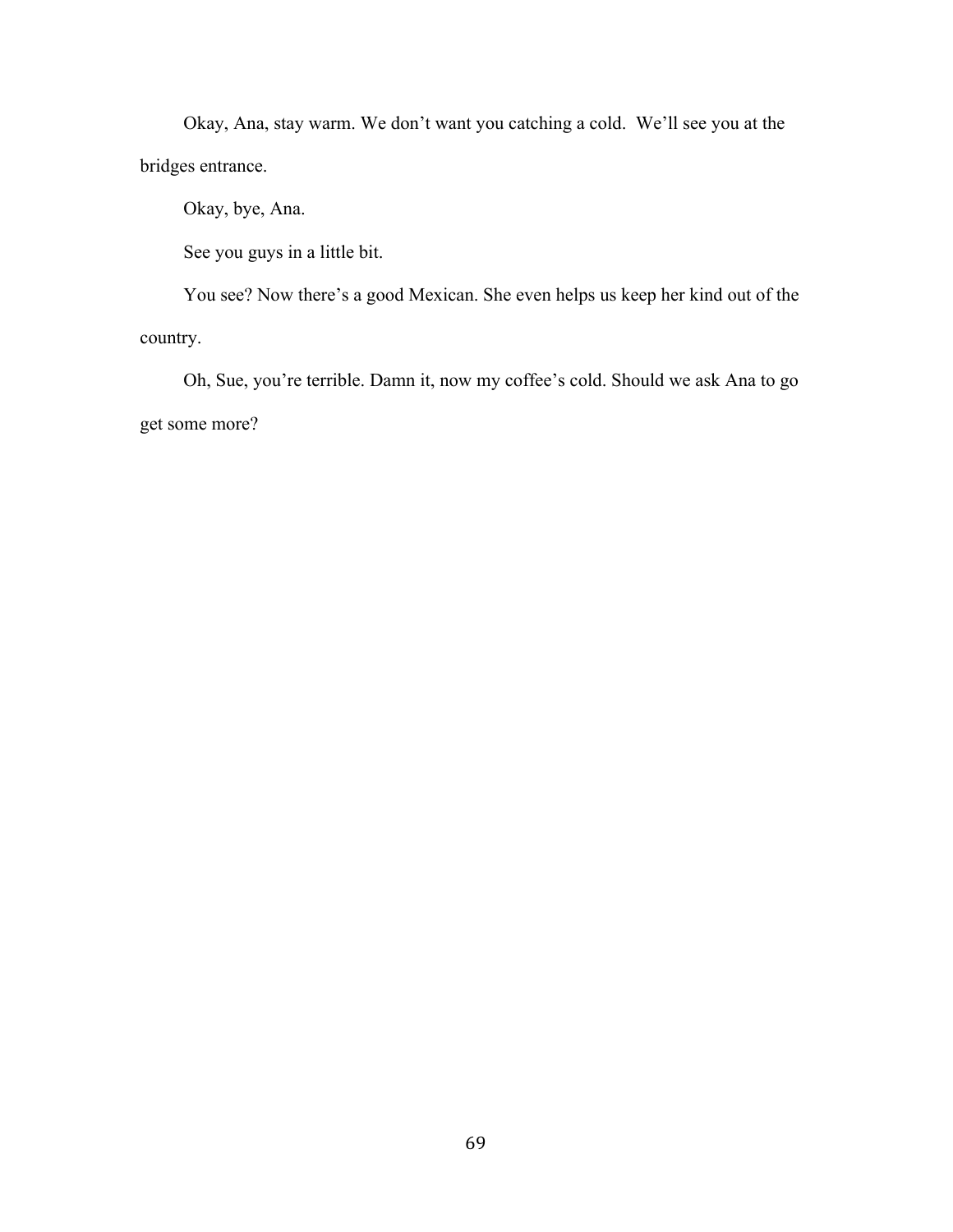## The Bridge - III September 29, 2013

Hello, Jane?

Hey, Sarah, what's up?

I'm glad you answered. Is Brad there yet?

No, he's not coming in till after lunch. We just got off the phone. Is something the matter?

I'm still stuck on the bridge. The line's not moving at all. There's something going on at the entrance of the bridge, there're a bunch of protestors, with picket signs.

Oh god, I saw something about that on the news this morning. I totally forgot

you're staying by your Mom's house in Juárez for the week. I don't know how you do it.

I'm used to it. I used to make the trip everyday to get to school, and I was walking across then.

So how long you think the line's going to be?

Boy, I wish I could tell you. While we've been talking, we still haven't budged. I wonder what they're protesting.

You don't want to know.

Why? What is it?

A group calling themselves Border Convoy. They're protesting Obama and the Dream Act.

Are you kidding me?

Wait, that's not who're on the bridge protesting. It's a group protesting the protestors.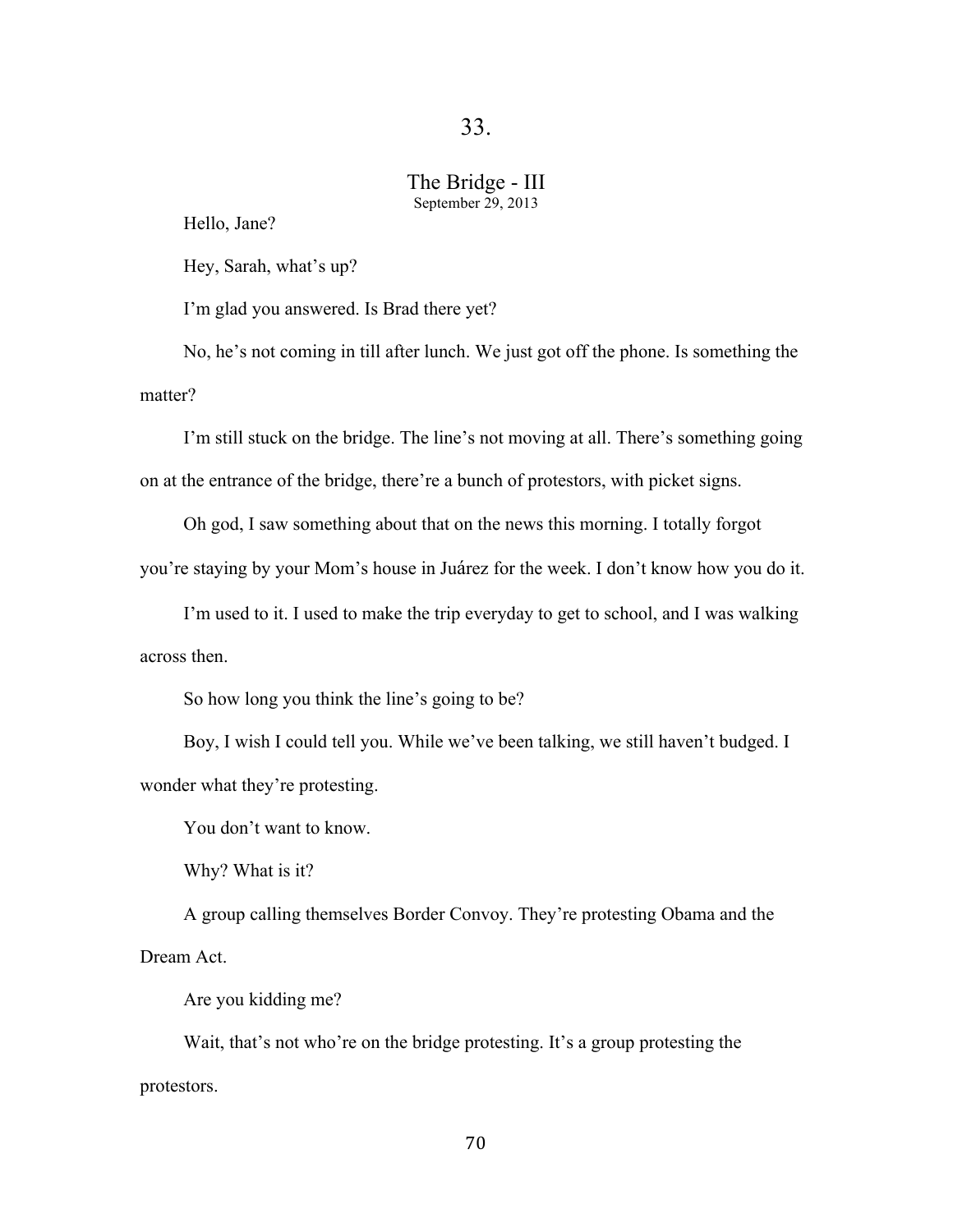What?

It's a group called Border Network for Human Rights. I think they're from El Paso. They wanted to stop the other protestors, so they got there before the convoy and called the news to get exposure.

My sister's a part of that group. She's always advocating for some cause or another.

Julie? Really? Don't get me wrong I think your sister's one of the nicest people I know. I just can't see her holding signs, yelling at cops, and getting arrested for a cause. She just always seemed so quiet she doesn't seem the type.

Julie was always the Mother Theresa type. She had a hospital for the neighbors' pets. She never treated them. She just put Band-Aids on them and fed them snacks. But that's who she is she's my sister that's one of the reasons I love her so much. If I see her I'm going to stop. I'll call you when I cross, I'll let you know what I'm doing.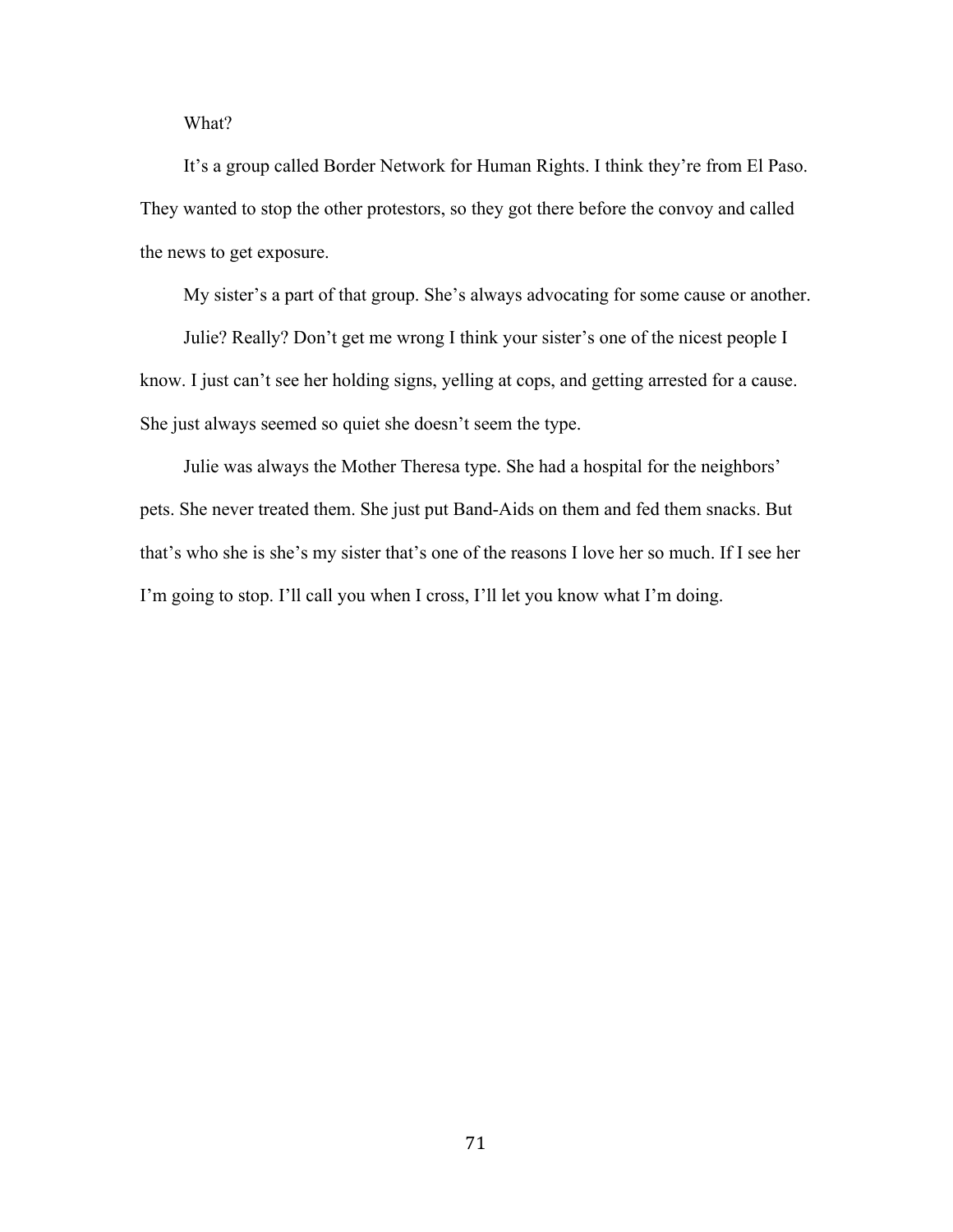### The Bridge - IV October 8, 2013

Hey, Mike, can you make sure the camera's ready to go as soon as we get there? Sure, no problem. Do you want to stop over at El Tragadero when we're in Juárez?

Juárez? I wasn't planning on going into Juarez. I'm just going to cover the story that's it. We're just getting shots of the protestors on the Mexican side. Why would you want to go into Juárez?

What do you mean? I'm in Juárez every other week. I love Juárez. I was born there. I mean, I moved to El Paso when I was three. So it's not like I was raised there. But I love visiting family, going to parties with my friends, just hanging out in Juárez, you know? It reminds me of my heritage.

El Paso's basically Juárez on this side of the border. I mean everybody speaks Spanish. There're plenty of restaurants from Juárez that have places up and down Mesa. Most of the radio stations play Spanish. There're more Spanish channels than English on the TV. I mean, come on. You know what I mean, right?

I guess, but it's not the same. I love El Paso just the same, but Juárez will always have a special place in my heart. Hey, the extra mic's in the back, right?

It should be, I didn't take any of them out yesterday. They should be behind my seat.

Yeah, they're there. I made sure to bring the longer cables in case the batteries die. So we're going to be in and out, right?

You really don't want to stop over in Juárez for a quick bite? It won't take more

72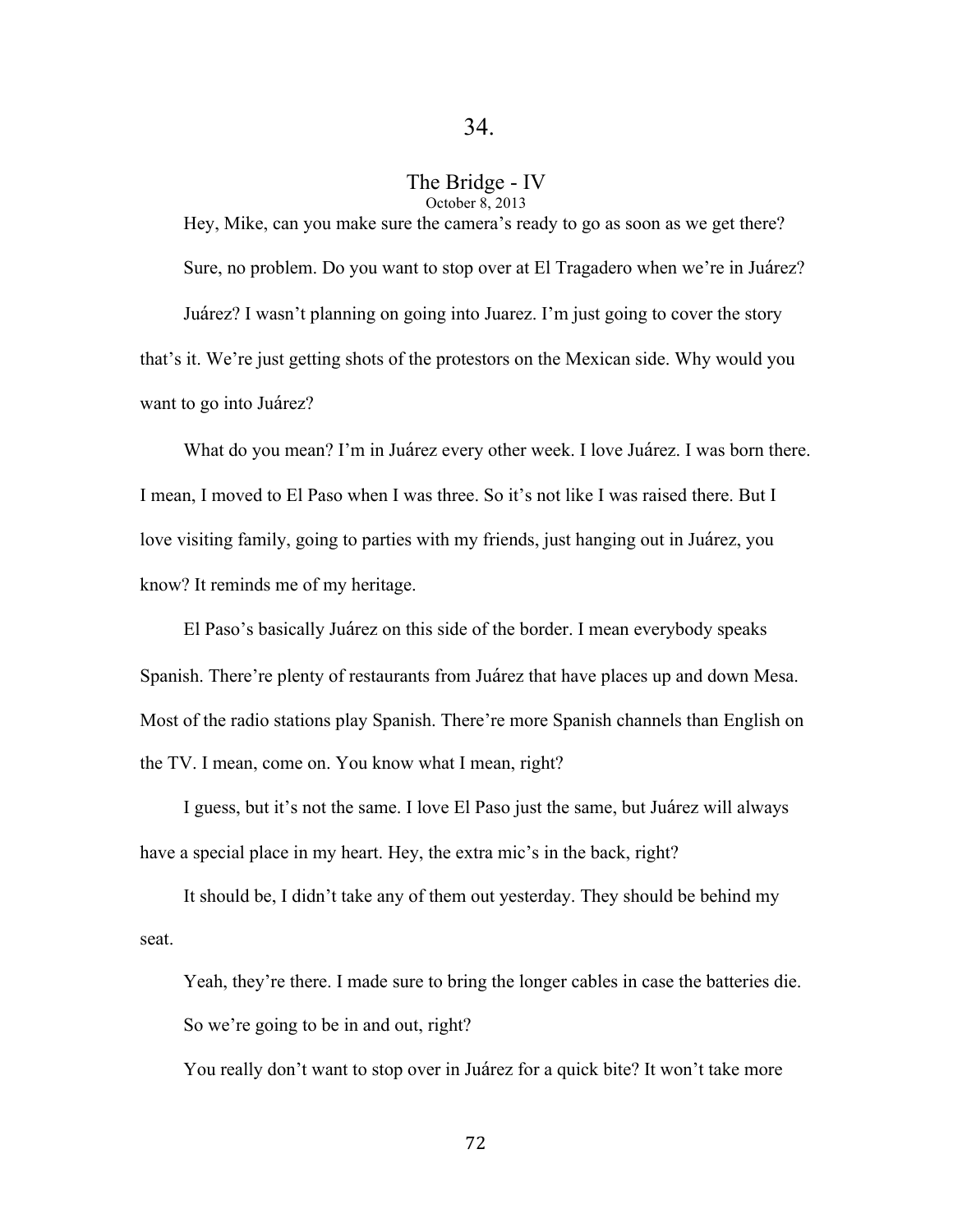then twenty minutes it's on me. I'm telling you this place has the most awesome carne asada.

I don't know. I've never been. I don't want to get kidnapped, or worst.

You're kidding right, dude? It's safe. Come on, let's go. After we wrap we can make a quick run to Juarez. What do you say?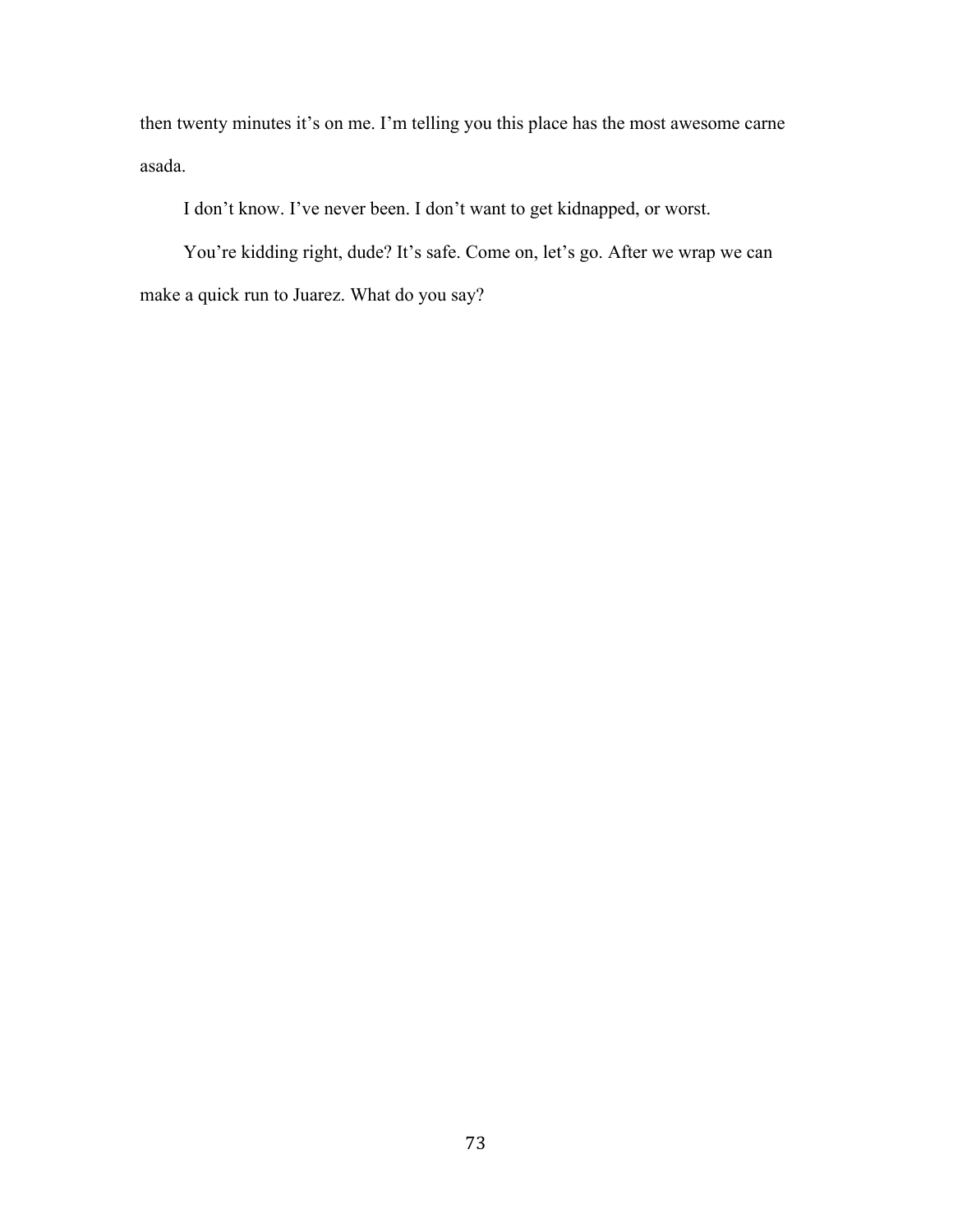## The Bridge – V October 9, 2013

Hurry up, Debra.

Stop rushing me, Hannah.

Oh, my god, you drive so slow.

What do you want it's not my fault there's traffic? You want me to drive through the cars? Or maybe you want me to fly?

Stop being so fucking sarcastic. I just don't want to hear my mom complain. I was supposed to be at the store since two I already sent her to voicemail twice.

So why'd you go to Juárez with me?

You said it wasn't going to take that long. "It'll just be a quick drive to my aunt's" you said.

That's what you get for quoting me. You weren't complaining when she dished out that second serving. This line's so slow today. I think there are protests going on up ahead. I thought there might be a delay, but this is ridiculous. I saw something about it on the news, but I didn't think they'd block the bridge.

Are you serious? I might as well get out and walk. We haven't moved in twenty minutes. Why does your aunt have to cook so good? My mom's going to kill me.

Just call her and tell her you're with me. She loves me. Just let her know we're on the bridge.

If she loves you so much, you call her. You don't know Korean moms. She doesn't mind me hanging out with you in El Paso, but she'd have a fit if she knew I was still going to Juárez.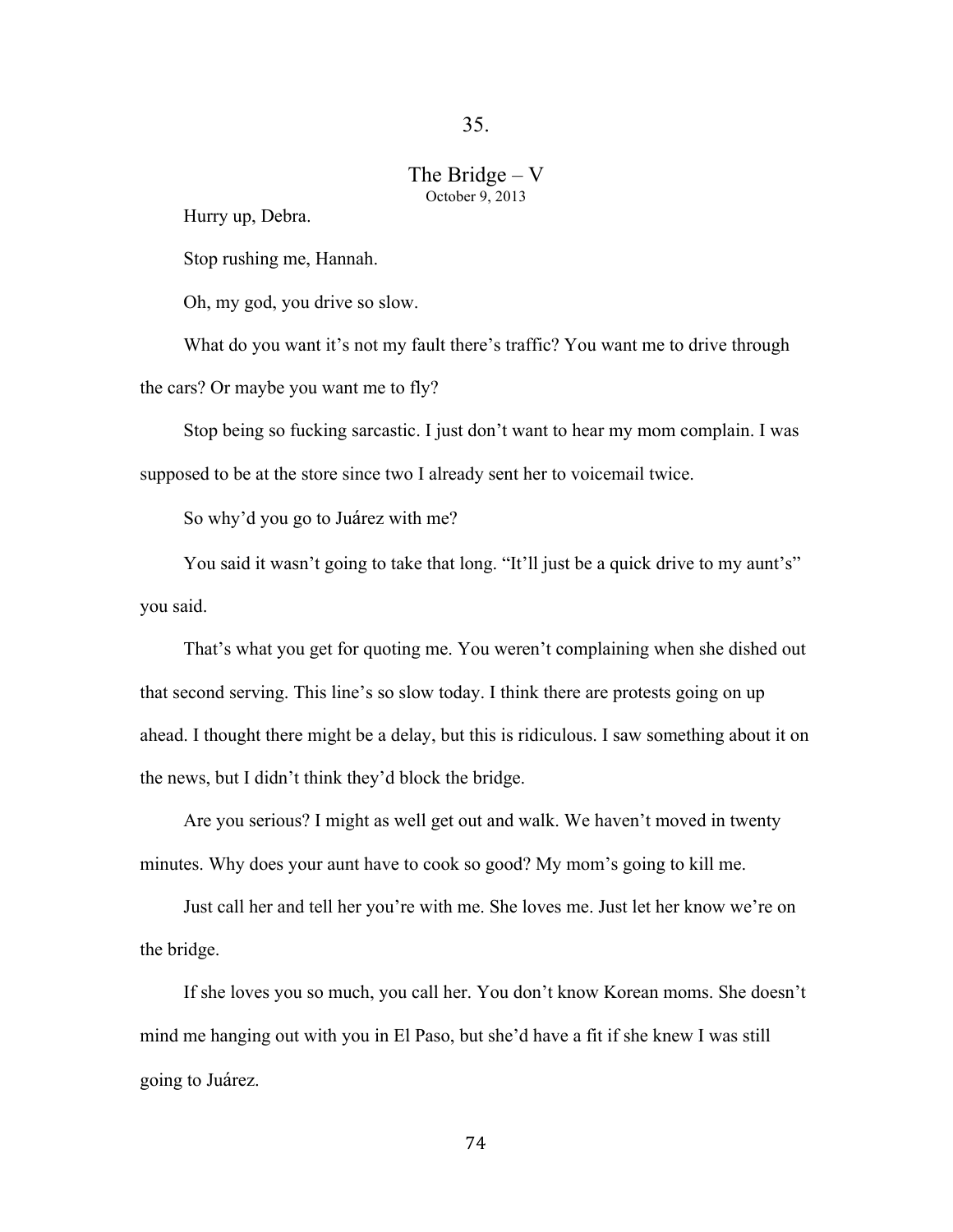Why? your mom's been to Juárez plenty of times. I thought she loved Mexican Food? Didn't she even have a shop over there, or something?

Yeah, but she had to close it. The taxes were too high.

You mean the city taxes?

No, the cartel taxes.

Oh.

Yeah, she hasn't been back since last summer. I don't think she'll ever go back there. And, it's sad. She said it reminded her of home. Well, more than El Paso does, but it's all the same to me.

Maybe she'll come back one day. The violence isn't as crazy as it used to be. I mean the craziest thing I've heard is about the students in Southern Mexico, but that's some corrupt mayor or something.

I'm getting out Deb, my mom's calling again. I'm just going to walk the rest of the way.

Just let me talk to her, I'm telling you she'll be okay with it. Are you serious? You're getting out?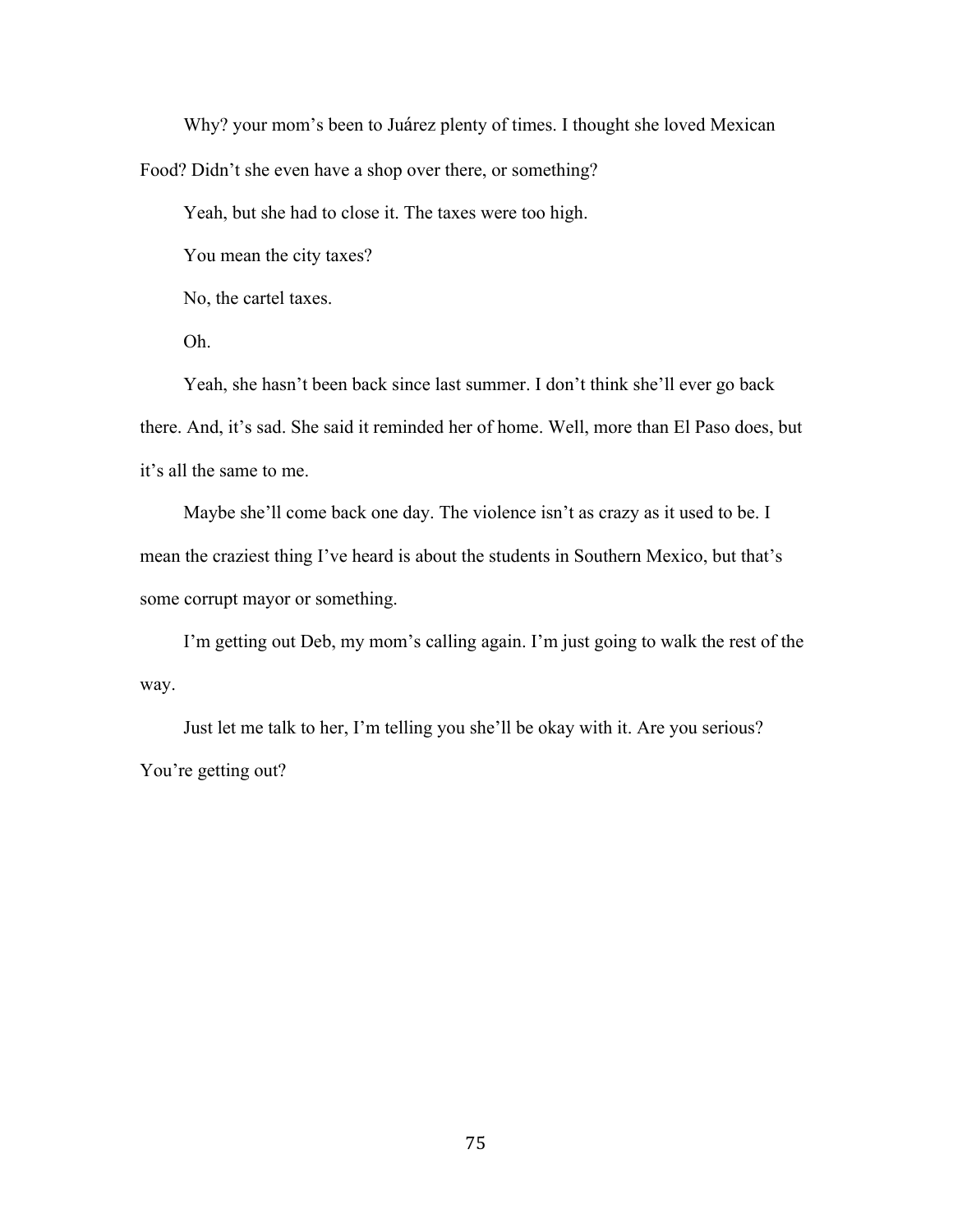## The Bridge- VI October 15, 2013

Is the traffic always like this?

Yup. It's always like this on Friday night.

I hope this parties' good. I mean I'm not carrying all this crap for nothing. You're sure people are going to be down?

I'm telling you. You're going to sell out before two. We'll be chillin way before the nights over. My cousin Ysela's going to be there, with some of her friends and they party hard. They'll probably buy your shit out as soon as we walk in.

Okay, if you say so. Fuck, this line is taking forever. I hate going to Juárez.

Why? The parties are fucking dope.

Please, it's the same shit as over here. Except more Mexican.

What's wrong with that?

Nothing's wrong with that? I'm just saying. Its not like I'm telling you that you should stop liking Juárez. I don't like going over there, that's all.

But why?

It's just a bunch of bull shit, fucking corrupt cops. My mom used to get bags from Juárez, and sell them in El Paso. One of our trips the cops stopped us before we got to the bridge. They took all my mom's stuff, all of it. One of the fucking cops started staring at me. My mom stood in front of me to get the cops attention. She just told me to get back in the car.

Shit, what happened?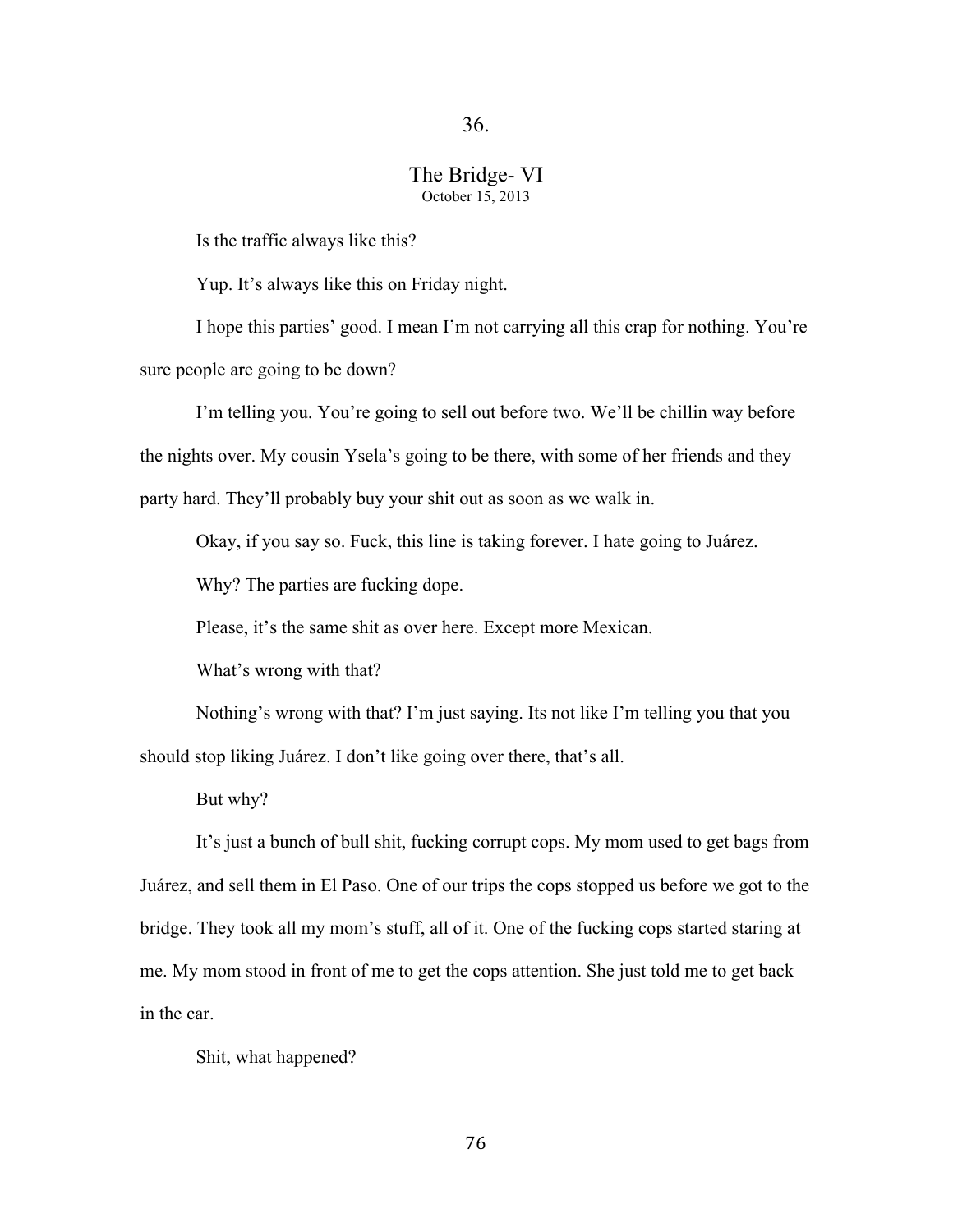What do you think? I just stayed in the car till my mom got back in. She just broke down when we got back to El Paso.

I don't think she's been back since. Not even when my grandma died.

Fucking cops, they're corrupt everywhere. Look, if you don't want to go we can just go to the SMG concert. It might take longer but it'll still be fun.

I don't know. We're already on the bridge. Do you think they'll stop us if we try to turn around?

Hell yeah they'll stop us. We can just turn around when we get off the bridge. So we have to go into Juárez?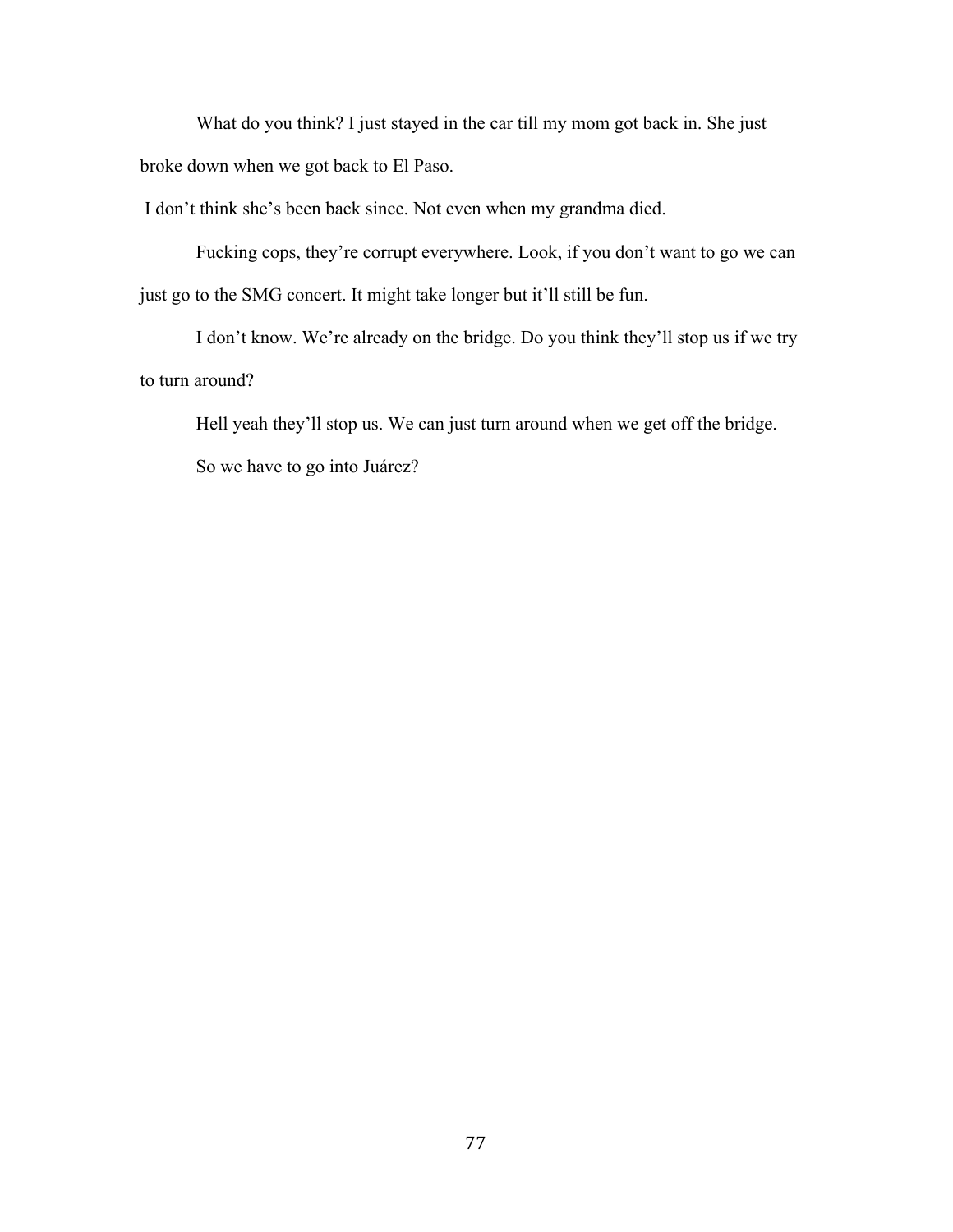V.

South Run from the border, There are no borders downtown It's all Mexico.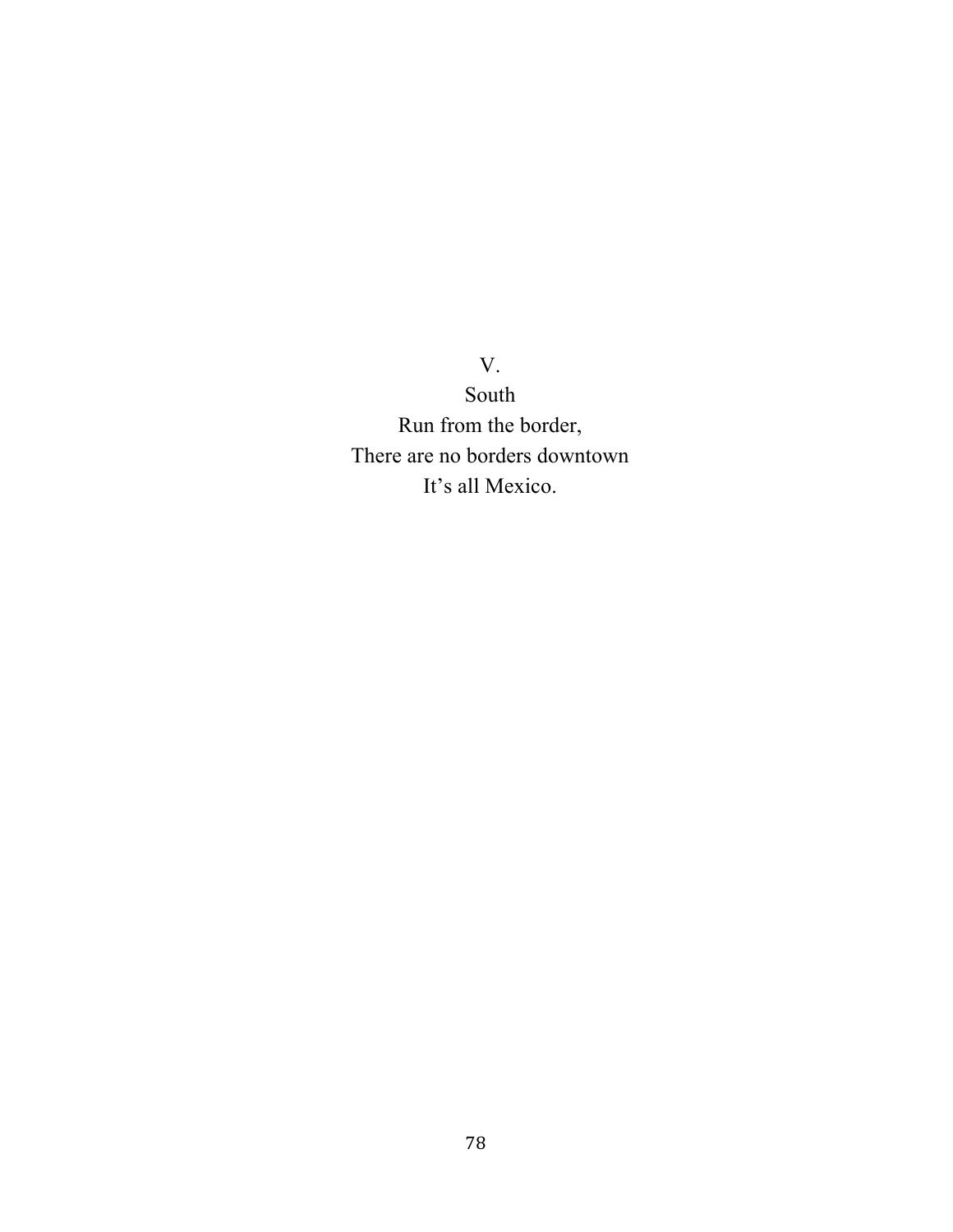# Diversion

#### 7th Avenue July 27, 2013

Well, Jim, it seems like those politicians in Washington are never going to get their acts together.

I know, Bob, gridlock as usual.

Turn that shit off, what the hell, man. Turn some music on or something. What the fuck?

What's your problem, gůėy? Why don't you calm the fuck down? I can listen to

what I want. It's my mom's car. If you want get out, then get the fuck out.

Why don't both of you chill out? Luis, leave him alone. He's driving us right?

Manny, put on some music. That shit's depressing.

I don't want to change my mom's settings. She'll have a heart attack if I do. I'm

late with the car as it is.

Then turn that shit off, man. I can't take that government shit. They don't give a fuck about us.

Fine. Chill, gůėy. Hey, man, how long do we have to wait for your friend?

He'll be here. It's already 6:40, and he said he'd be here by 6:30. Give him a minute. We just got here.

You think we missed him?

Nah, he'd text me.

I don't like waiting around this neighborhood. I'm getting hungry. And? I am missing dinner for this, Sarah.

I thought you were cool, gůėy, I told you I'd give you an ounce, or something, for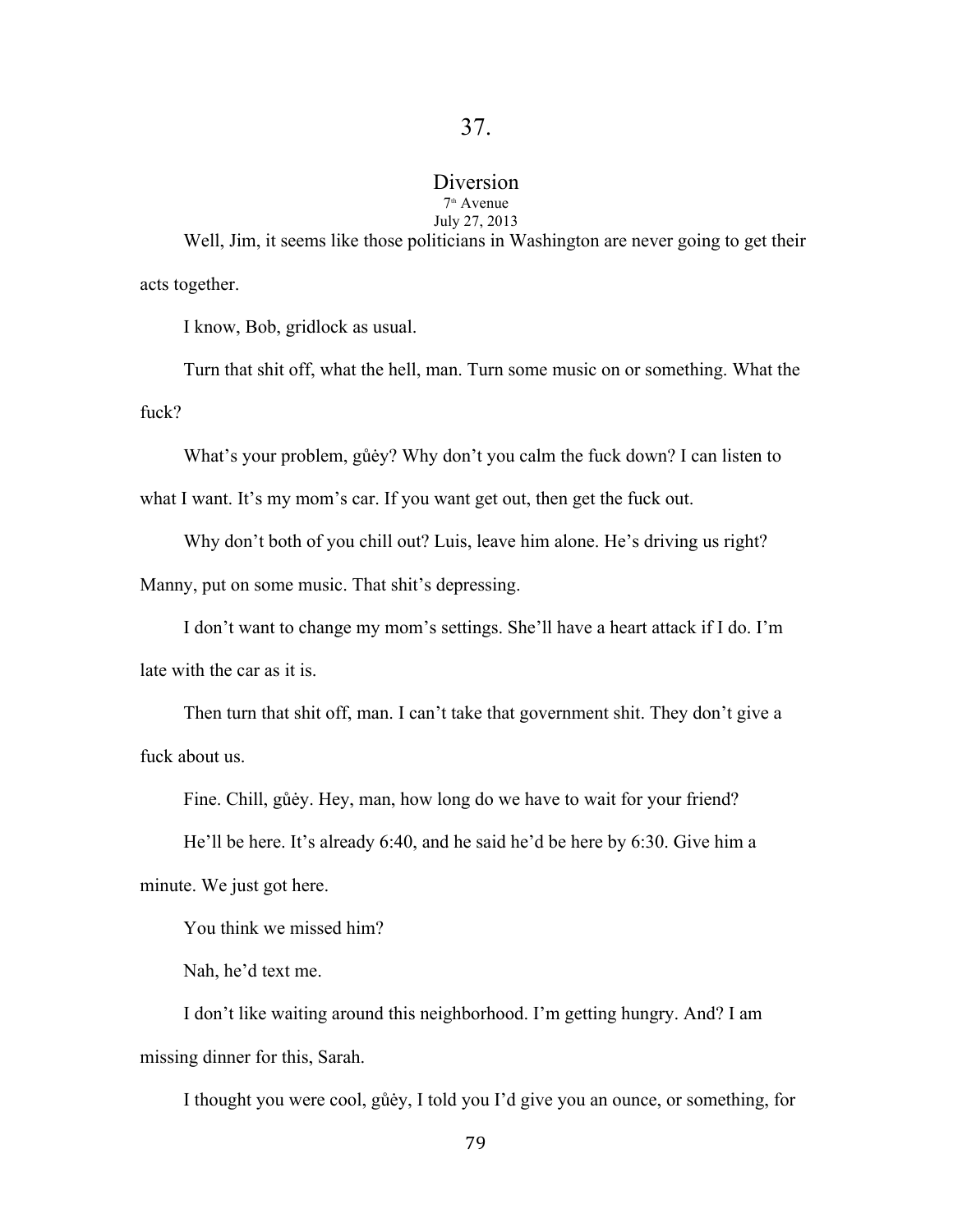taking me. What's up with your cousin, Sarah?

Come on, Manny. Just chill out. I'll buy you some Chico's later. I'm already letting you print your Psych. paper, and I'm hooking you up with Vero. Come on, just relax.

See, this is him texting me now.

See, Manny? We'll be outta here in a sec. Don't worry.

Whatever, just tell your friend to hurry up.

Shit, he's stuck on the other side of the bridge. Hey, man, do you mind driving over?

What? Hell no, across the bridge? I thought you were meeting him on this side. I'm not taking my mom's car across the bridge. I'm sorry, Sarah. I just can't. What if something happens? I'm not bringing that shit across the bridge, you're crazy man. No, hell no!

Hey, Sarah, talk to your cousin.

There's nothing to talk about I said no. I'm not going.

Manny, let's just hurry up. It'll be quick.

I said no, I'm not… Hey, man, let go of me, what do you think you're doing?

Luis, what the fuck? What are you doing? Let him go! Let him go!

Fuck that! Stop being a pussy, gůėy! Drive the fucking car before I break your

fucking neck. And leave your ass on the curb, by the garbage.

Let me go, man. Get the fuck off me. I can't I can't breathe. All right man!

Yeah. I know it's all right, now let's go.

Luis, what are you doing? We can't take my aunt's car.

Yo, shut the fuck up. Don't you start. I said let's go. Start the car. I said start the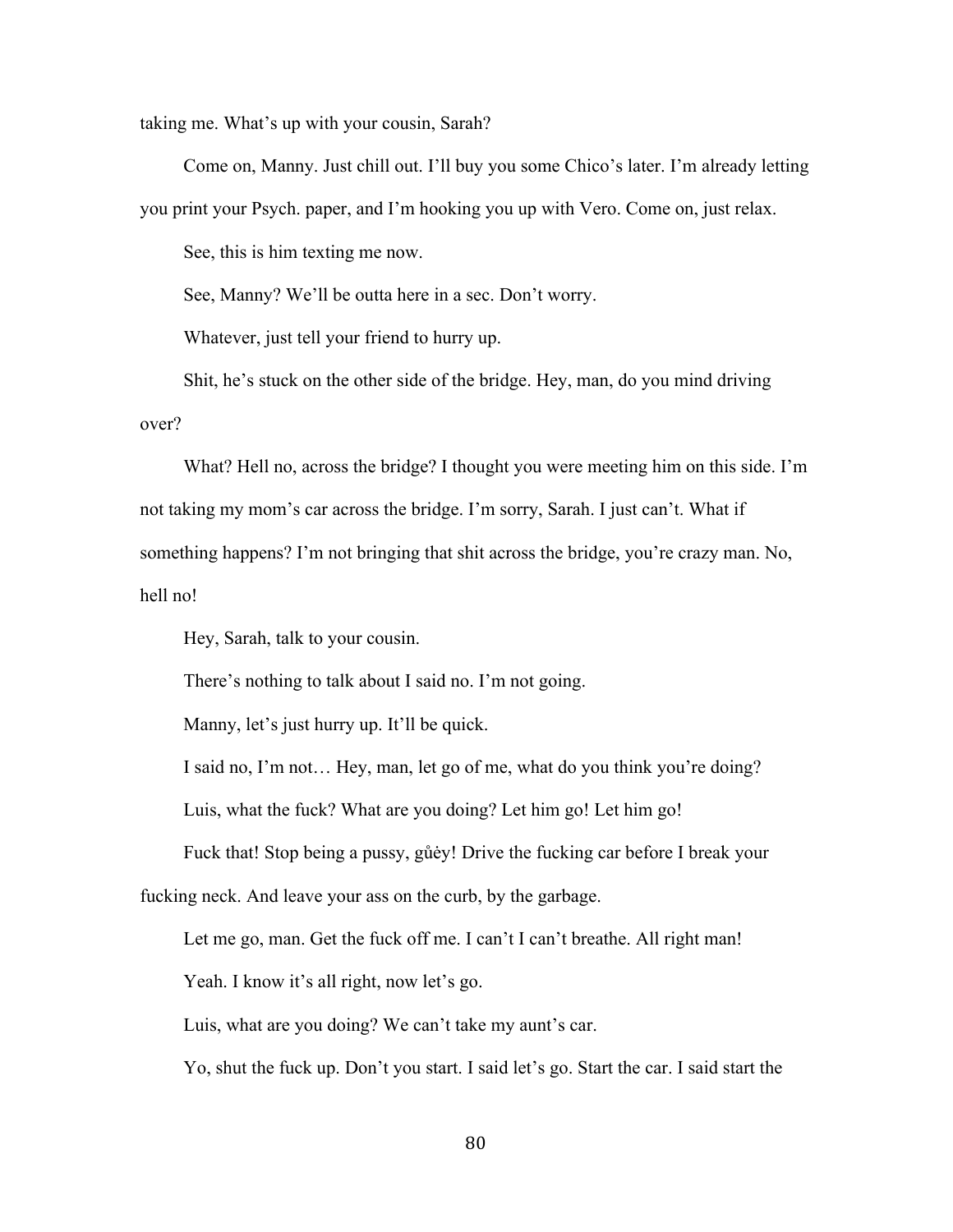car! Did you hear me?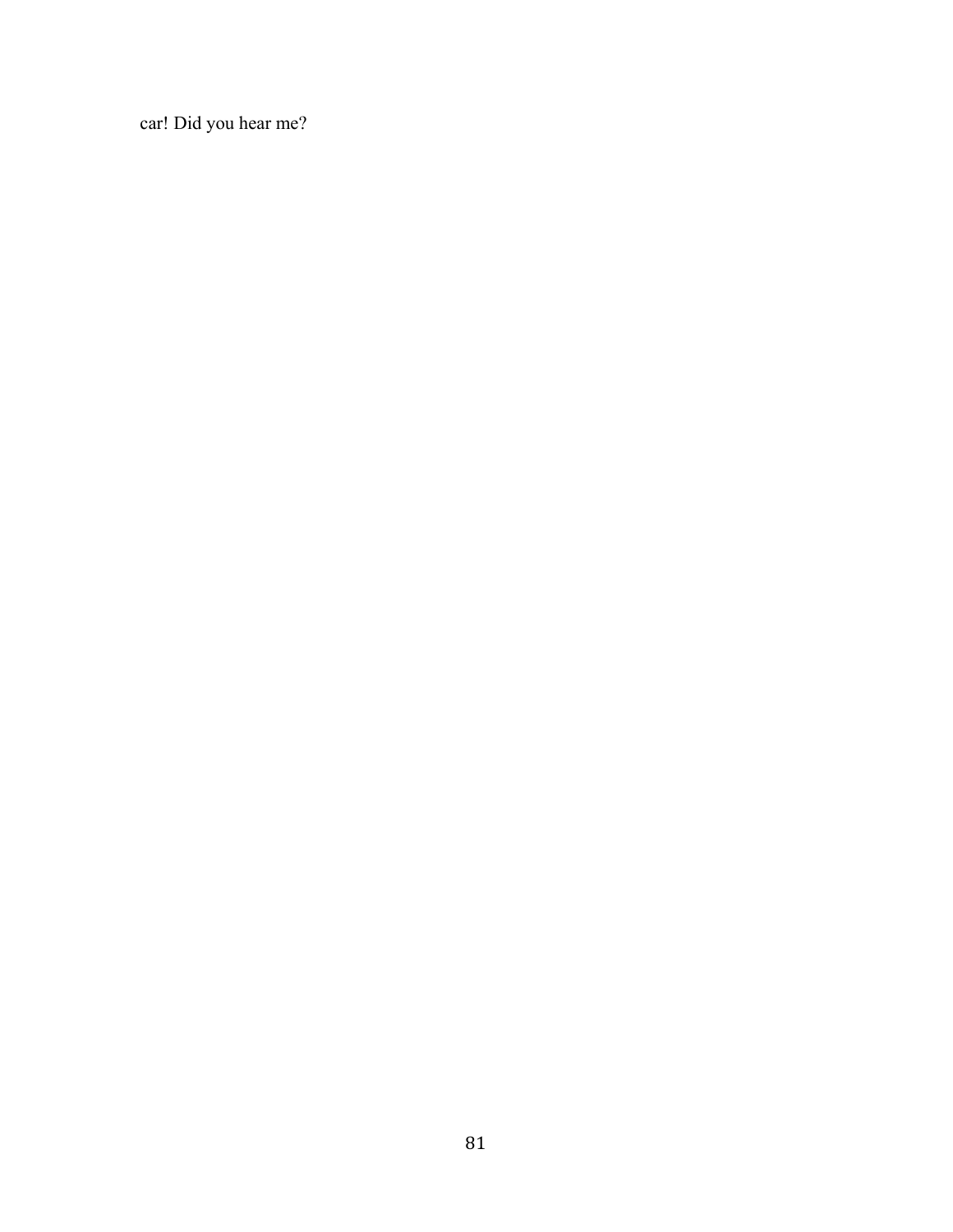### Poison Paisano Drive August 14, 2013

Put your hands on the car!

But it wasn't my fault. She must a been suicidal or somethin. She just strolled in front of me. I'm tellin you, officer. She's gotta be drunk. I wasn't speedin or nothing. She just jumped in front of my car.

I'm not going to tell you again. Put your hands onto the vehicle! Sir, put your hands on the vehicle!

Hey, buddy, do you know who I am? You wanna lose your badge?

I don't care who you are, don't move!

All right, all right, you don't have to yell. I hear you, what's your problem,

man?

Don't move! Don't you fucking move!

Hey, man, why are you putting me in cuffs. It's not my fault, man. She just

jumped out in front of me. I didn't see her till it was too late.

I said don't you fucking move, sit on the ground!

What? Why? What the hell are you doing?

Get on the ground!

All right, you don't have to yell, chill out man.

You stay on the ground! Hold on, ma'am, hold on! Can you hear me,

ma'am. Don't move. You've been in an accident. Just hold on. Oh, my god. This is

Officer Gutierrez. I need an ambulance on the southeastern corner of Mesa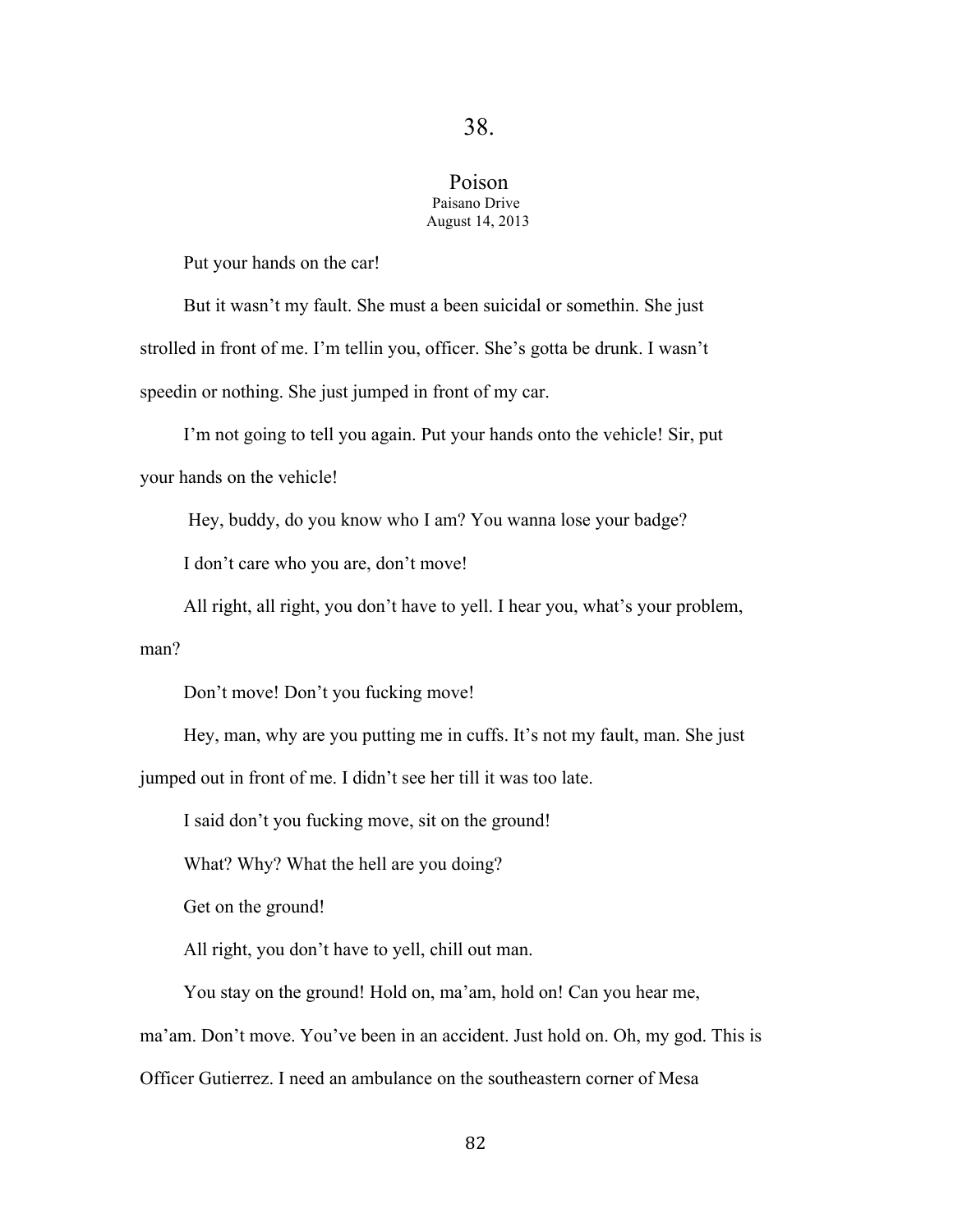and Paisano. There's a woman down at the scene. She's been struck by a

Vehicle. And isn't responding.

Officer Gutierrez, this is dispatch. Hold your position. Help's on the way.

Did you hear that, ma'am? Help is on the way, just hold on!

Is she all right? Hey, officer, is she okay?

You just remain on the ground. Back up will be here any moment.

Phone's ringing.

Get on the ground!

Are you gonna answer the phone?

I'm not going to tell you again!

But the lady's phone's ringing. Maybe you should answer it.

Get your face down on the ground. I'm going to stun you if you don't remain still!

I'm just sayin. Phones ringing.

Be quiet! Hello? Hello, this is Officer Gutierrez. May I ask who's speaking?

Officer? Who is this? Why are you answering my daughter's phone?

Ma'am, please calm down. You have to calm down. There's been an accident. Wait, hold on. Hey! I told you to stay down! Get down or I'll fire! Get down!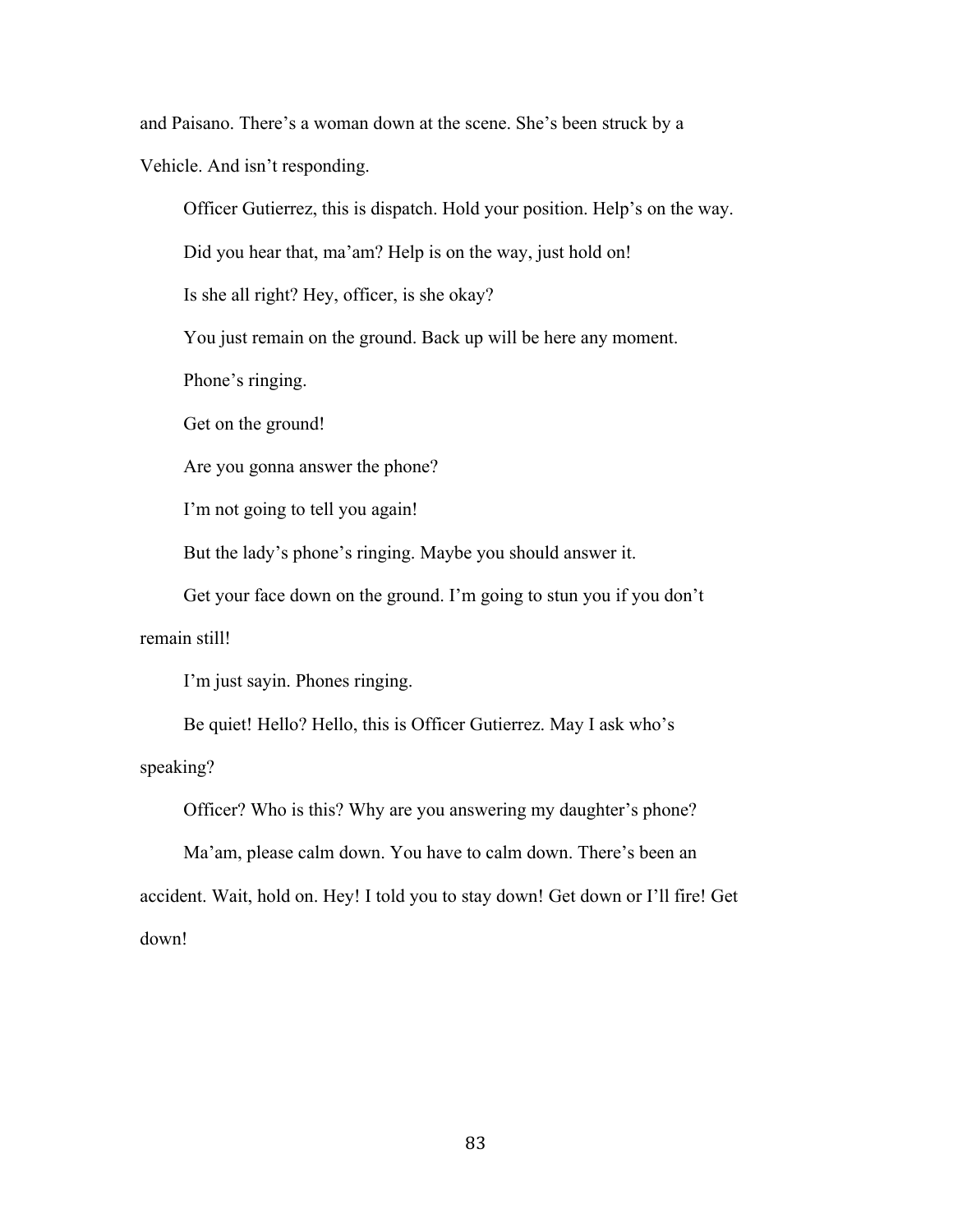### Hang-ups Paisano Drive

August 14, 2013

Fuck, I shouldn't've drunk that last glass of wine. My stomach's killing me. Shit, it's the last one I'll be having for a while anyway. Pick up your phone, asshole. I know you see it's me calling. Fucking jerk, answer your phone. Fuck this. I'm just gonna walk over there. It's not that far. It's just a couple blocks. Fucking asshole, I know you're home. You think I'm so stupid? Watch when I get there. Some stupid bitch is probably there. You're probably fucking right now. Fucking asshole, I hate you. I can't wait to see your face when I ring your bell. It's probably one of those gueras you meet at U.T.E.P. You're probably reading her some of your fucking poetry, or some other shit. Let's see that smug look on your face when I tell you I'm pregnant. Let's hear what your stupid poetry has to say about that. I bet Ginsberg never got anybody pregnant. But what if that look doesn't change? What if that smile is the same? What if that smug expression just stays plastered to your face? I think I'd just die, or kill myself. Why don't you just answer your phone? Fuck, David, answer your phone! I'm so stupid, I knew I shouldn't've trusted you. My mother was right. I shouldn't've trusted you. It's just like the time I caught you with that bitch at The Plaza. She looked so happy. In her red dress, stupid slut. And you, lying to me, telling me she's your cousin, and you're just picking her up. So then why'd you look so nice? You had your best jeans on, and I could smell the cologne that I bought for you. You're such a liar. Wait till I see her, I'm going to pull her fucking hair out of her head. Why won't you just answer your phone? Come on, David. Answer your phone. Oh, my god, it's not stopping, it's not stop

Oh, god, oh, god, oh, shit, what did I do, what did I do? Where's my phone? Hey,

84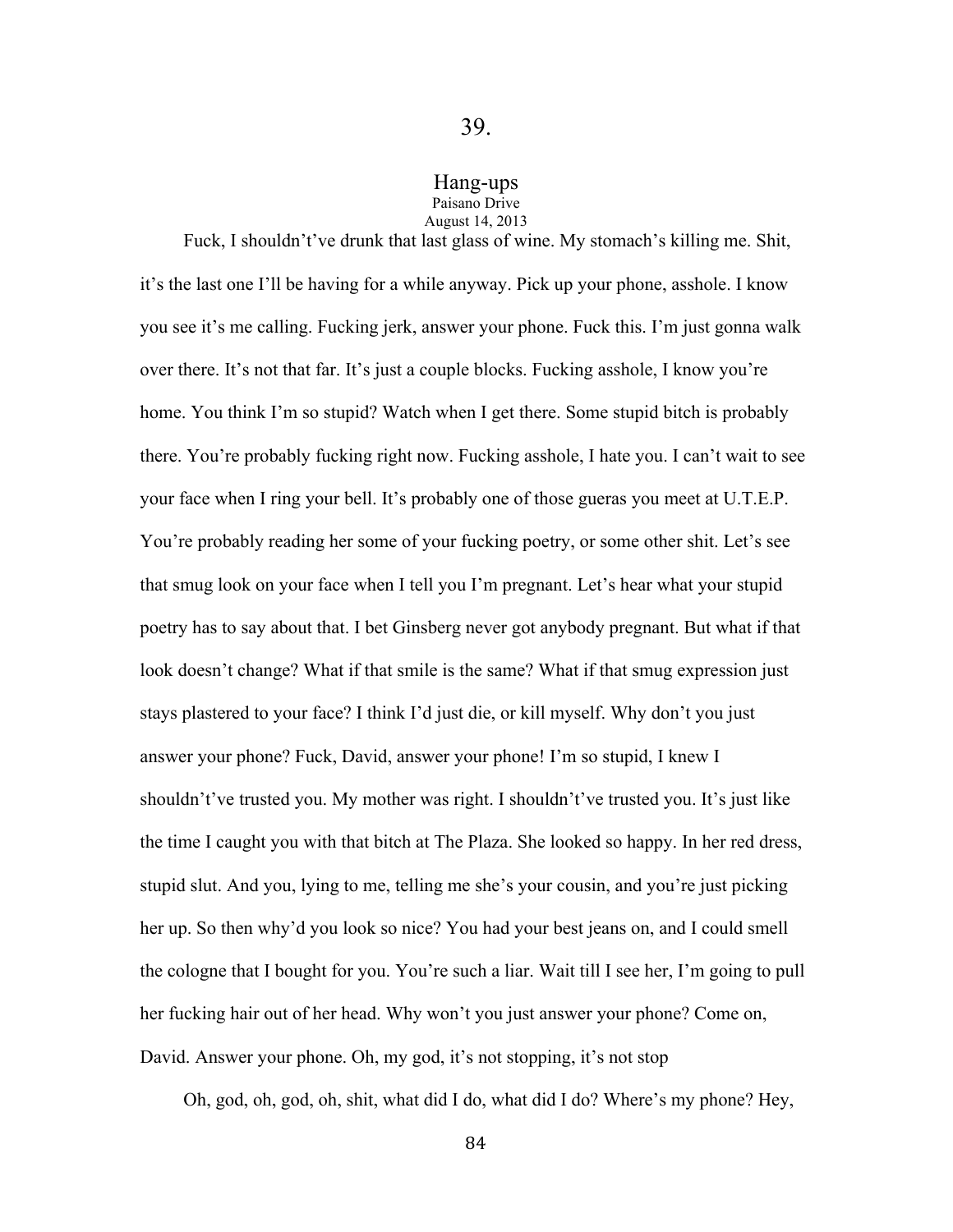hey you, call 911. I think she's hurt. Call 911. Are they answering?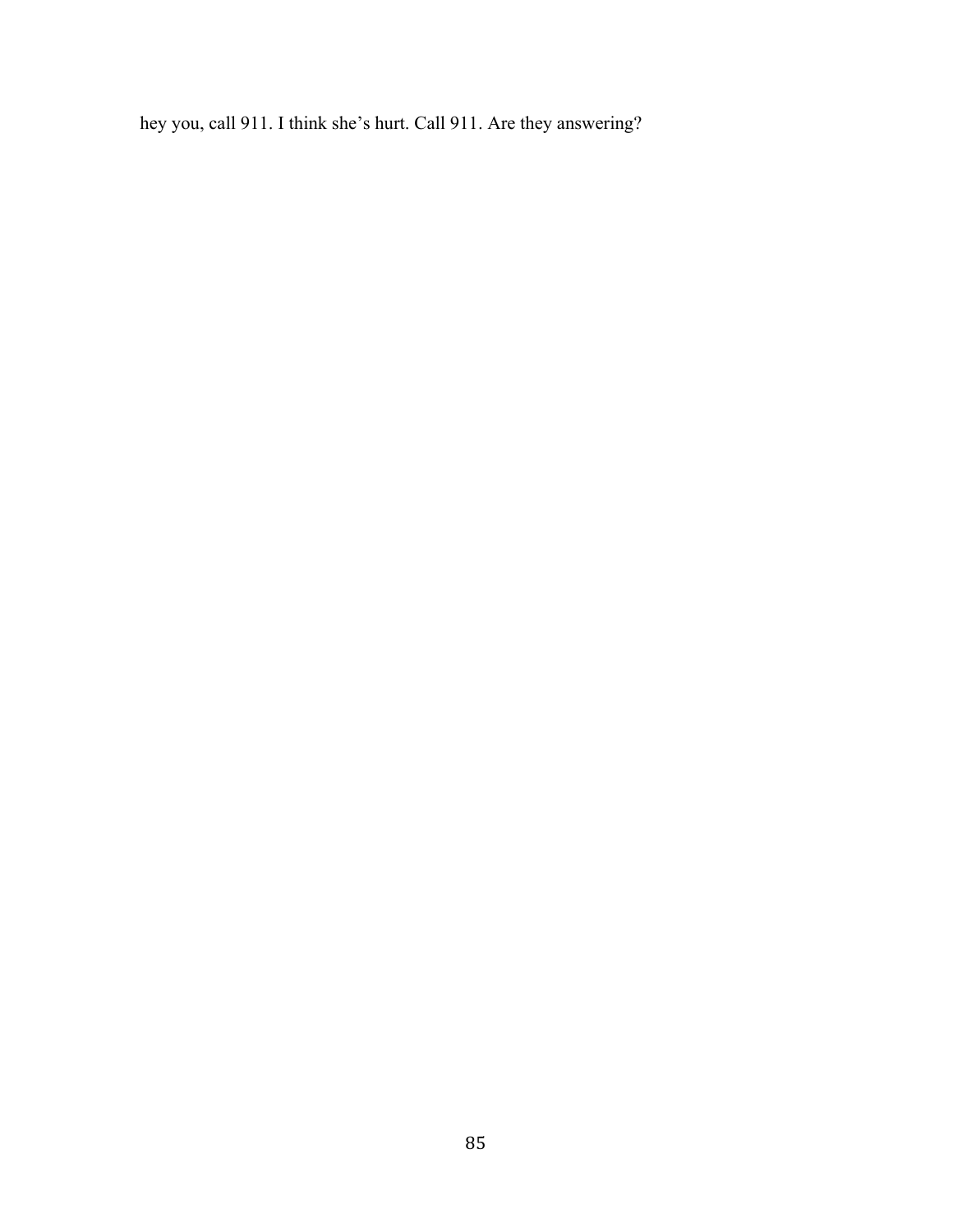#### Offbeat Overland Avenue September 18, 2013

Which one is he?

He's the one with the green Nashville hat.

Dude. He's black.

Yeah. So?

I mean, I'm not racist or anything. But are you sure he's going to fit into the band?

We're trying to do something new here, not make political statements.

Dude, he's good. I'm not saying he's Hendrix, or as good as Page, or Gilmour, or

some of those dudes. But, shit. He can play, and I've seen him work a crowd.

It's a group decision, so it doesn't matter what I say.

Why don't you just meet the dude, before you make up your mind about him?

Whatever, dude.

Hey, Charlie?

What's the word, Matty, Matt? Who's this?

Oh, this is the friend I told you about, Christian. He's the one looking for a drummer for his band.

Hey.

Wow. You in a band, man? What kind of music you play? I play in my Dad's band. It's for our church. I don't mind. At least I get to play, mostly bluesy stuff. But I'd love to be playing shit like Zeppelin, or Sabbath. What do you like?

Yeah, we're trying to put a band together. We don't know what kind of sound we wanna produce. But, you know, the good stuff, regular shit. I think my cousin might be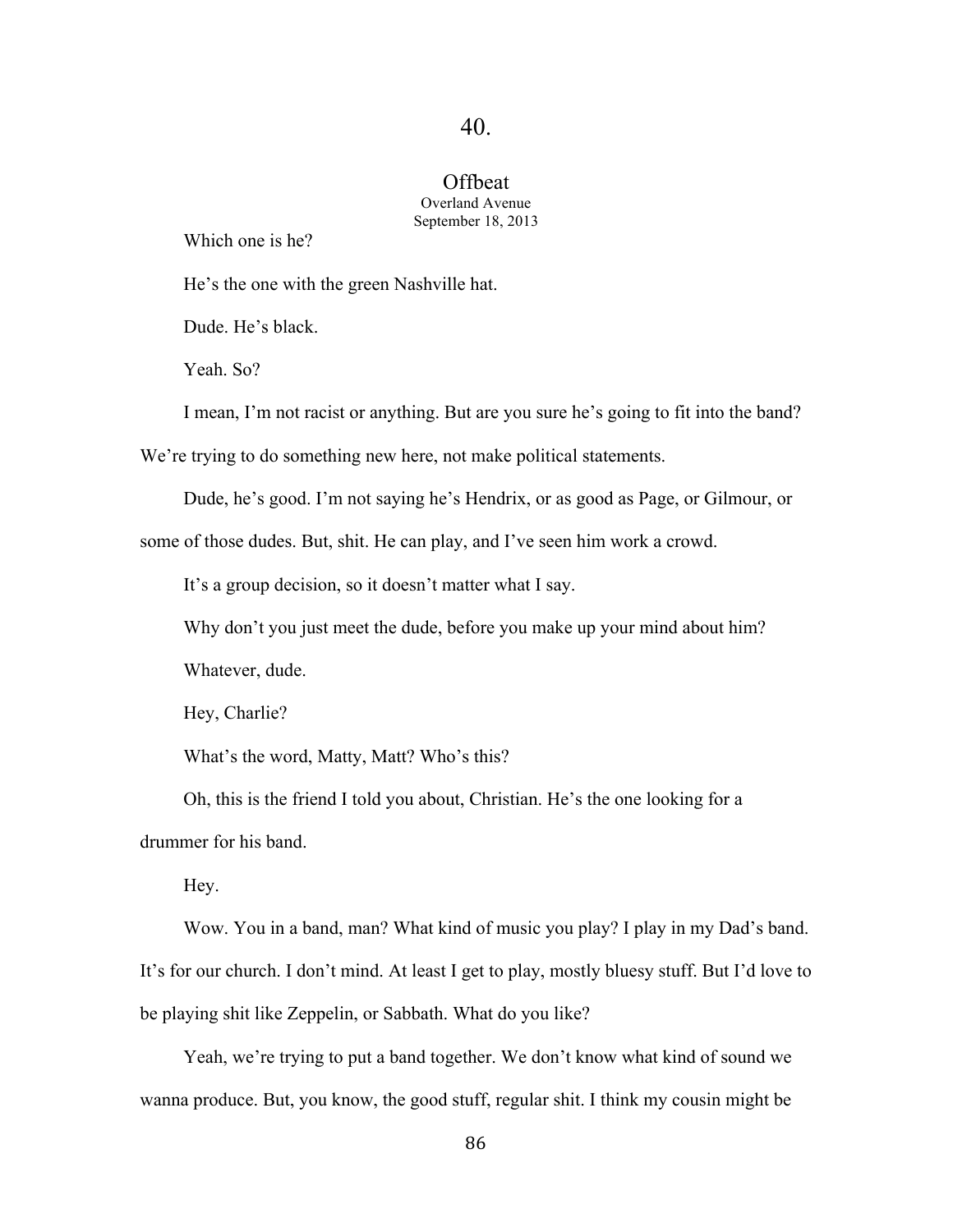playing for us though. He's already in a band, but I think I could convince him to play for us.

What? Which cousin? Who're you talking about? You never mentioned you had a cousin who played.

I just thought about him. You haven't met him before. He lives in the Northeast.

Oh, for real? Okay, sorry about that, Charlie. Hey, can I give you a call later?

Yeah, sure, dude. No worries. I don't want to be late for work. I just headed over here cause you said you wanted to meet up. But, yeah, give me a call later.

All righ,t bro, sorry about that. Nice meeting you, though.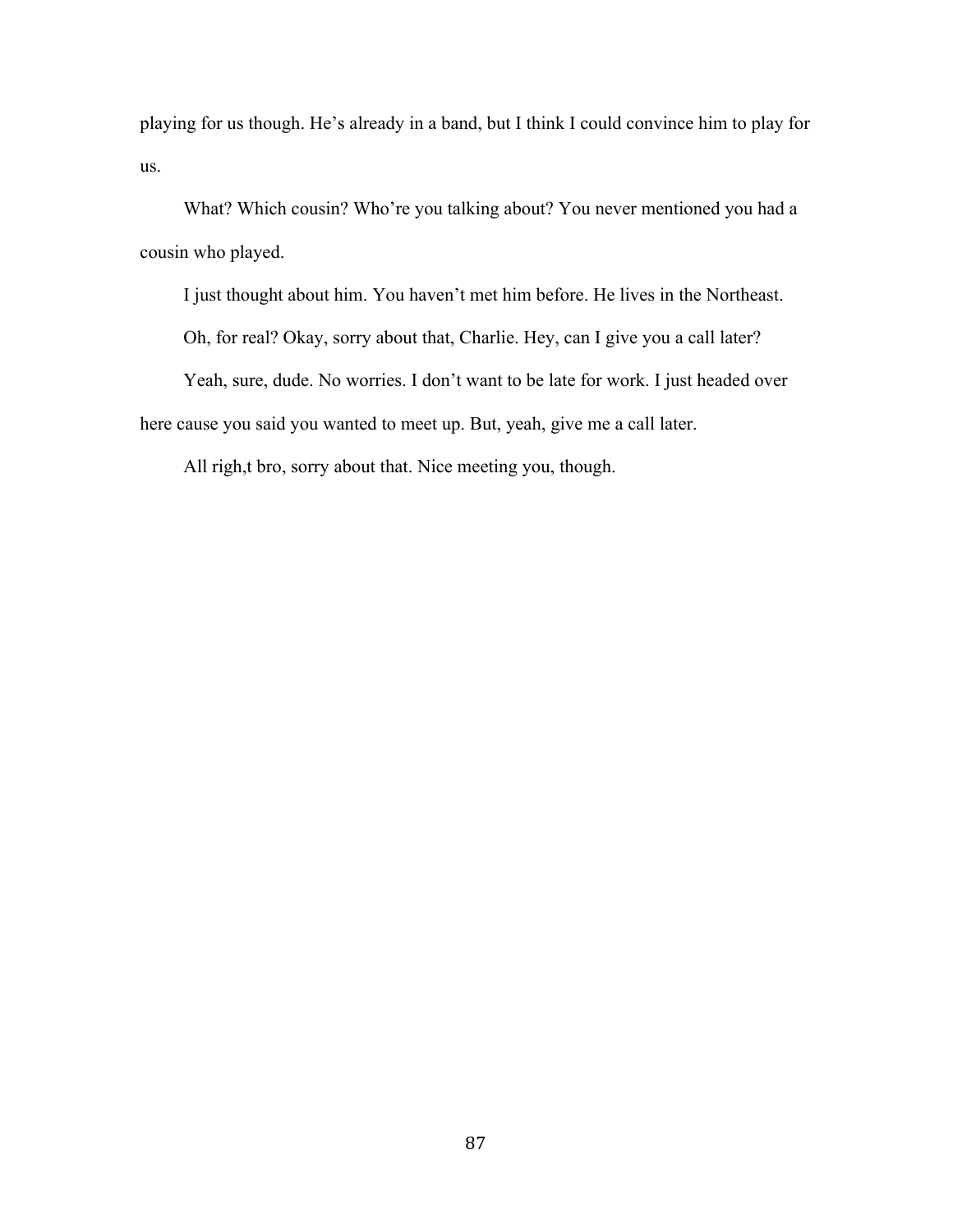### Tyrant Texas Avenue November 12, 2013

You got the tent?

Yeah, it was in the garage. York got back early and took it out the car before he went to work.

He knows where you're taking it?

I told him I was going to a sleep over.

So that's a no?

Yeah, that's a no. Dude, if I told him where we're going he'd tell my Dad. I'm

doing this, bro. They can't stop me. No one can. It's time we let those Wall Street dudes

know what's up. You know my dad got fired at the bank, right?

Yeah, so?

It was those Wall Street dudes. They sent some memo out that my dad was too old,

or something.

Dude, your dad's like a hundred.

Fuck you, dude!

Shit, fucker! You didn't have to hit me so hard. I was just kidding. But you gotta admit, your dad's getting up there. How old is he anyway?

Shit, I don't know.

What do you mean, I don't know?

I don't know. I never asked. He never volunteered the information. I don't know.

That's weird, dude. How the hell don't you know how old your own father is?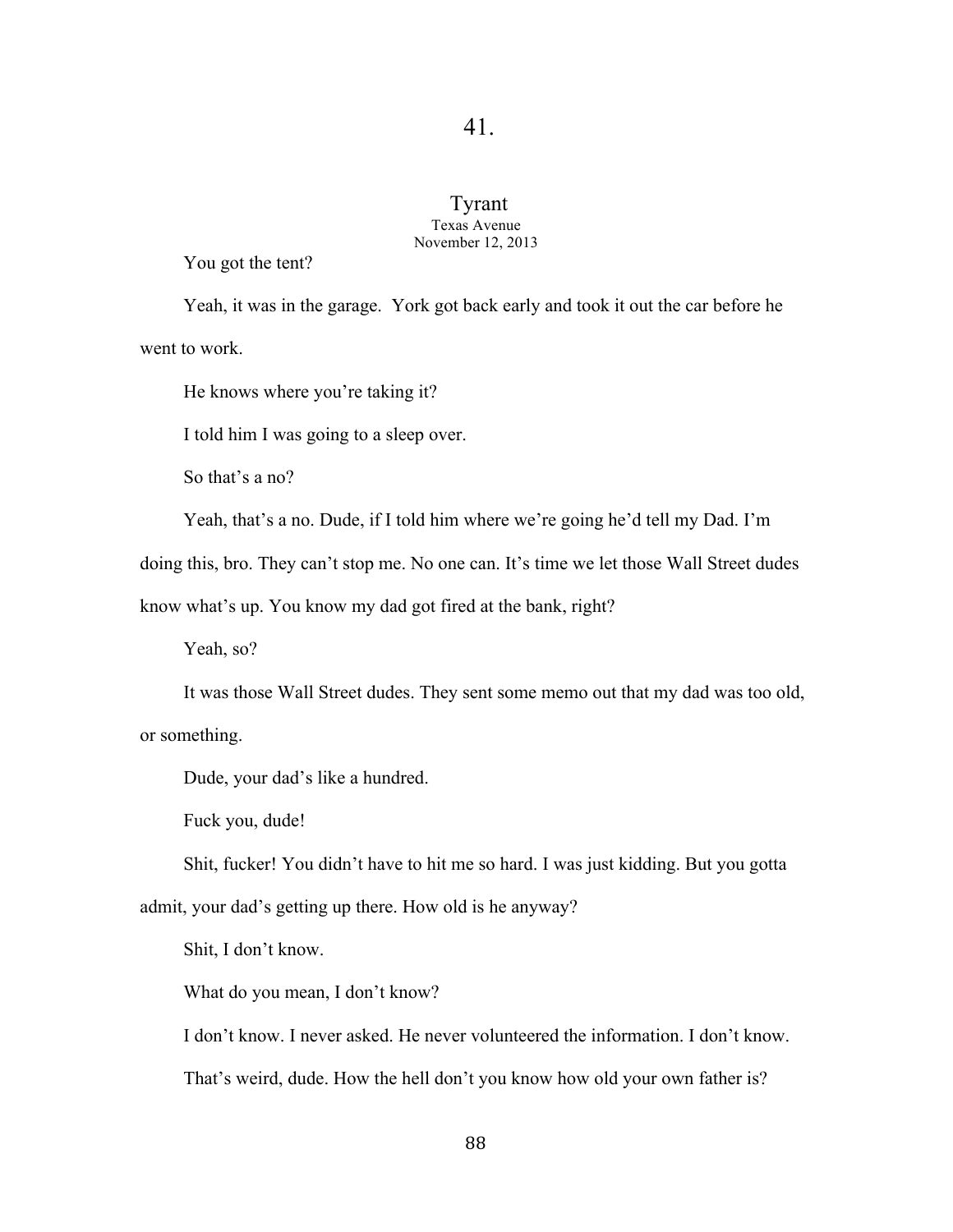Shit, dude. There's lots of things people don't know they know. And things people think they know, but really don't. There's stuff we want to know but we'll never know. And shit that we'll wish we never found out. That's just how some shit is.

Dude, what the fuck you talking about? Did you smoke all the weed already? What, nah, man, fuck you! I still got a G in my sock, but you ain't smokin. What?

I'm just messing with you, man. You got the blunt?

Yeah, but let's roll it when we get to the plaza. I want to smoke Jenny out, too.

Jenny's going to be there?

Yup, you ready to go?

I just want to stop at the Circle K to buy a couple gallons a water. I don't want to keep leaving the park once we get there.

Yeah, me neither, shit, man. You're a regular Daniel Boone. You know your camping shit.

Daniel who?

Dude, you don't know who Daniel Boone is? The guy with the skunk on his head? Man, you can't take a joke. Yeah, I know who he is, the hunter dude who fought at

the Alamo. Anyway, the water's for if the cops use their pepper spray.

Pepper spray? You think we're going to get pepper sprayed?

Dude, I'm joking.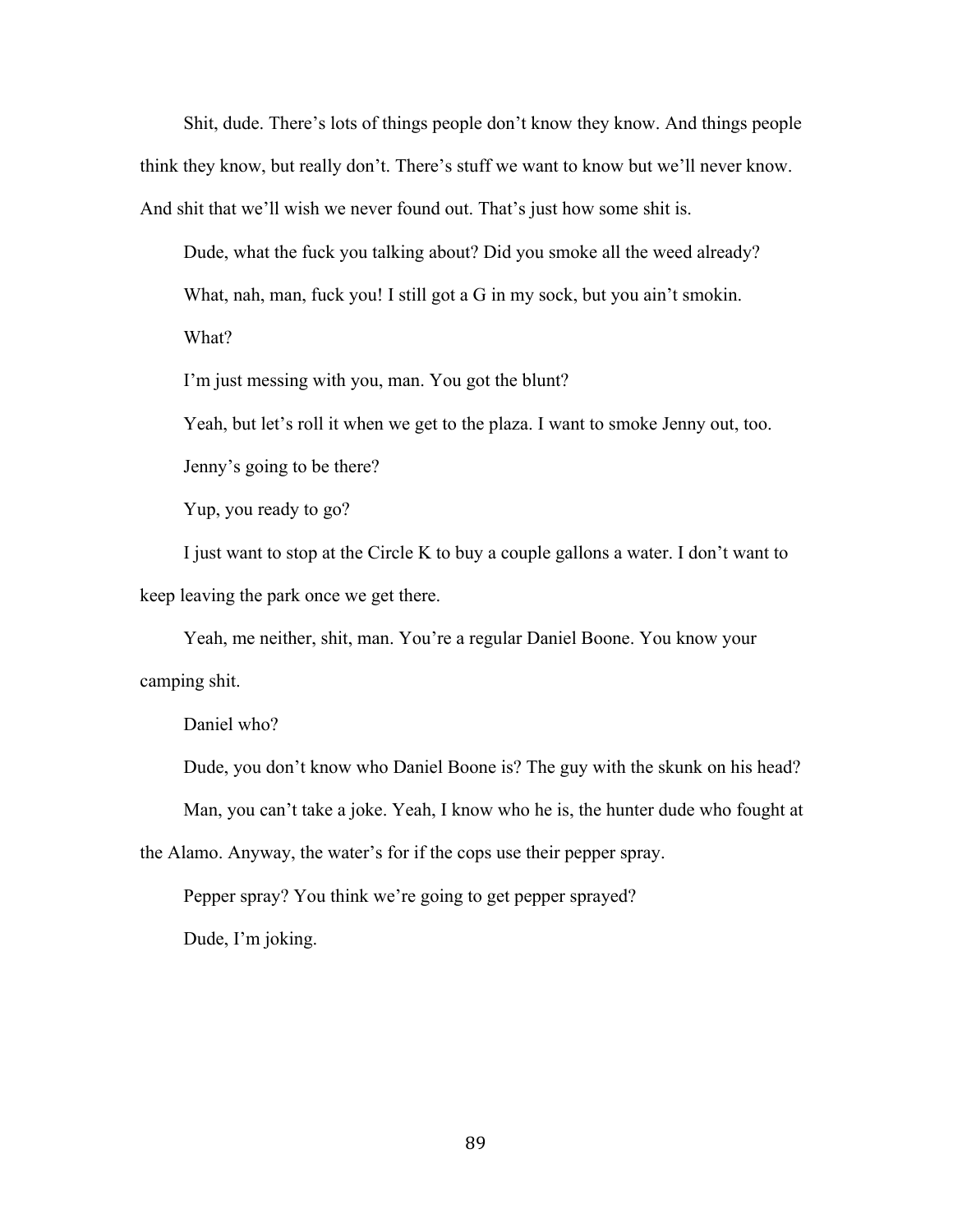### Hooked Artisan Hotel, North Kansas October 19, 2013 Arnold! Yo, Arn! Open the door! Man, it's Gilbert! Arnold, come on, man. I don't

have time for this shit.

What the fuck? Hey, man, you trying to break down the door or something?

Where's Reggie?

He left already.

What? What do you mean he left already?

He's gone. He took some of his shit. And told me to keep the rest if I wanted.

You're shitting me. Did he tell you to give me anything?

Yeah, man, relax. He left a bag in the closet for you.

Which closet?

Next to the kitchen.

When're you getting out of here?

Shit, I'm not going anywhere they're gonna have to drag me out of here kickin and screaming.

You're crazy man I'd just leave. There's other spots you can find. This place is shit. Why're you fighting to stay here?

All my friends are here, man. This is downtown El Paso. It's the place to be. The park's right up the block, plenty of people to talk to. Even the cops don't bug me, they just let me be. Long as I don't bother folks. Long as I just do my thing, you know?

It'll be the cops dragging you out of here if you don't pack your shit up, man. It's Jen isn't it? Hey, man, you can't save her. She's hooked on that shit. It's got her, man.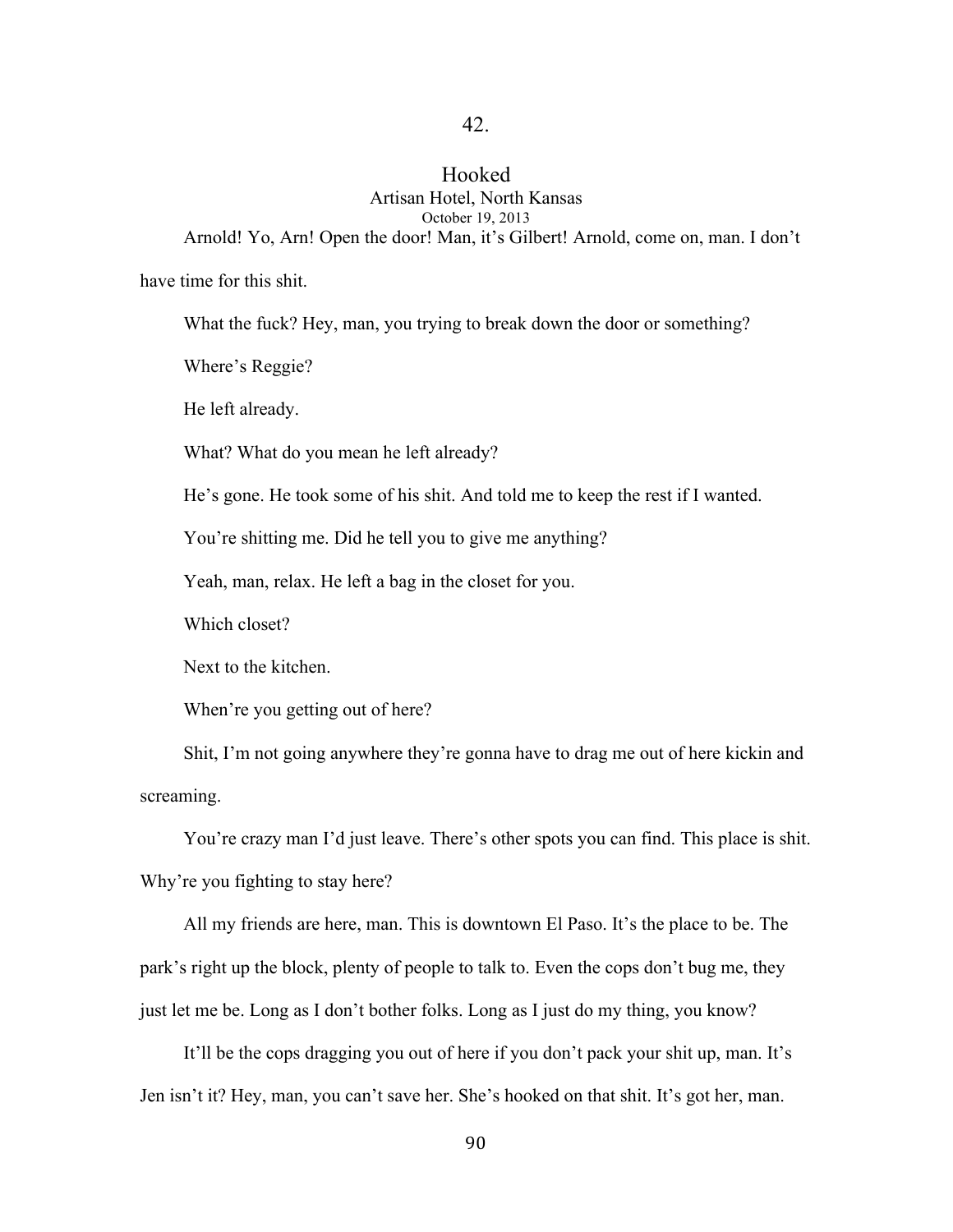Ain't nothing you or anybody else got to say to change her mind about that. She's gotta want to get off that shit. She has to want to live. And right now she wants that high, more than she wants anything else. You got to let her go.

Did you find what you were looking for?

What?

Did you find your shit?

Hey, man, you don't gotta be like that. I'm just saying.

Just get your shit. And go, man. I don't remember asking anybody's opinion.

Well, fuck you. I got my shit, all right. Lock your door, man. Sorry for bothering you, motherfucker, and I hope the cops come and kick your fucking ass. Stupid motherfucker, I'm just trying to help you out.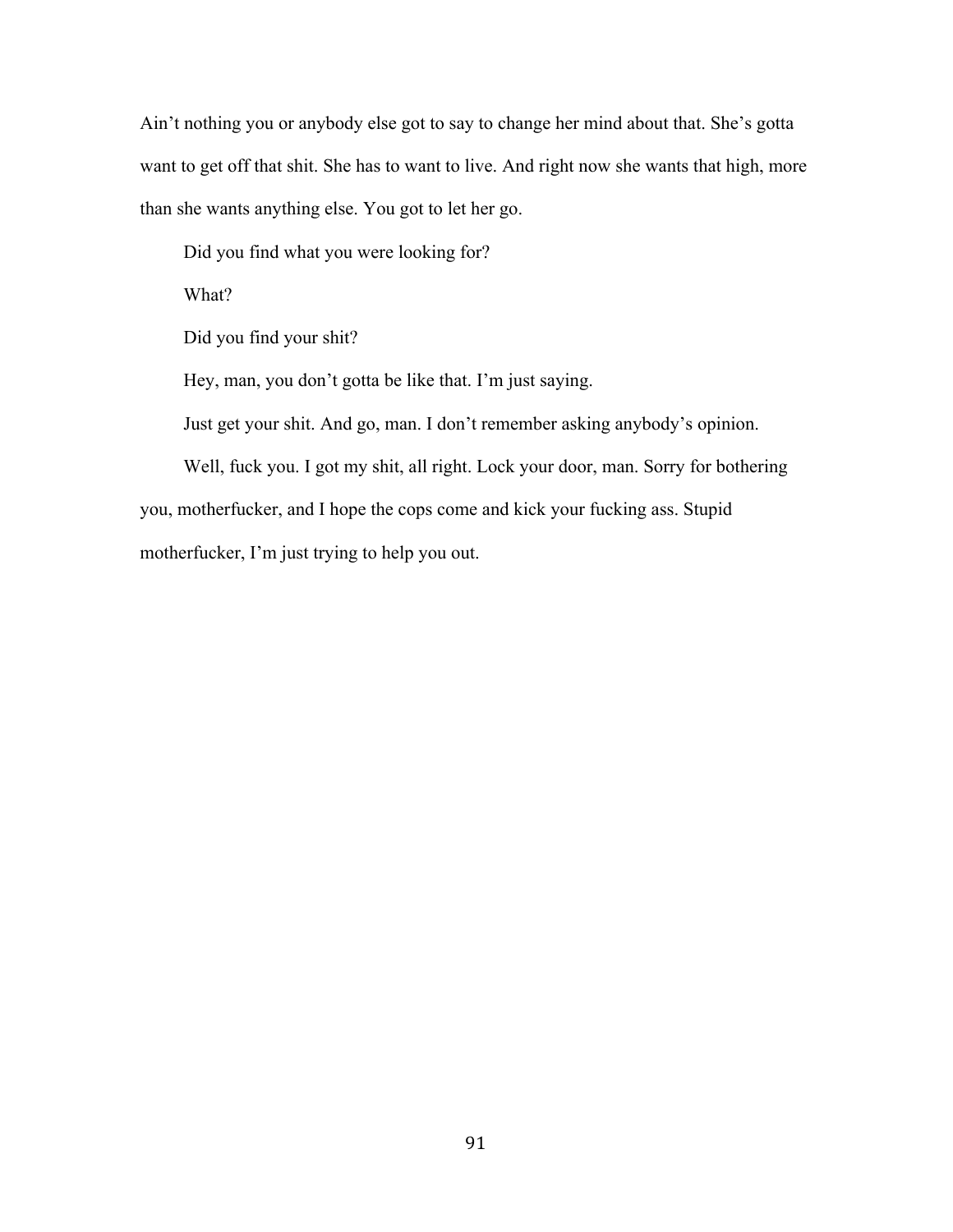#### Mining Stanton Street

# December 5, 2013

No, fine! That's fine. I'll get my shit before the week's out. No, don't touch it. Leave my shit where it is. Yeah. Whatever, just don't touch my shit.

Hey are you okay?

What? Yeah, I'm fine. The set's over. Did you need something?

No, well, yes, well, not really. I was wondering. If you'd sign one of my CD's, I

mean your CDs, I mean the CD that I bought, of your music?

What? Look, I'm kind of busy. I need to get ready for another party, and my ride just cancelled on me, permanently.

I know, I kind of overheard you arguing with your boyfriend. I could give you a ride. Where're you spinning? I don't mind. My car's off Stanton and Texas. It'd just take me a minute to run and get it. I have room for all your equipment, and stuff.

Ah, my girlfriend. Nah, that's okay. I don't even know you. It's pretty far it's all the way in Albuquerque. I gotta hold on to as much cash as possible.

Oh, I didn't mean anything by that. I mean I thought it was some dumb dude, or something. It's cool, really. I'm off till Tuesday, and I love your music. I've been following your sets for the past two, three years.

I really don't want to put you out. I guess I could give you gas money at least. I've got like fifty bucks extra after tonight's set.

No, really, it's okay. You're one of my idols. I'd love to watch you spin, and I dig your vibes. You seem like cool people.

If you don't mind, sure, why not?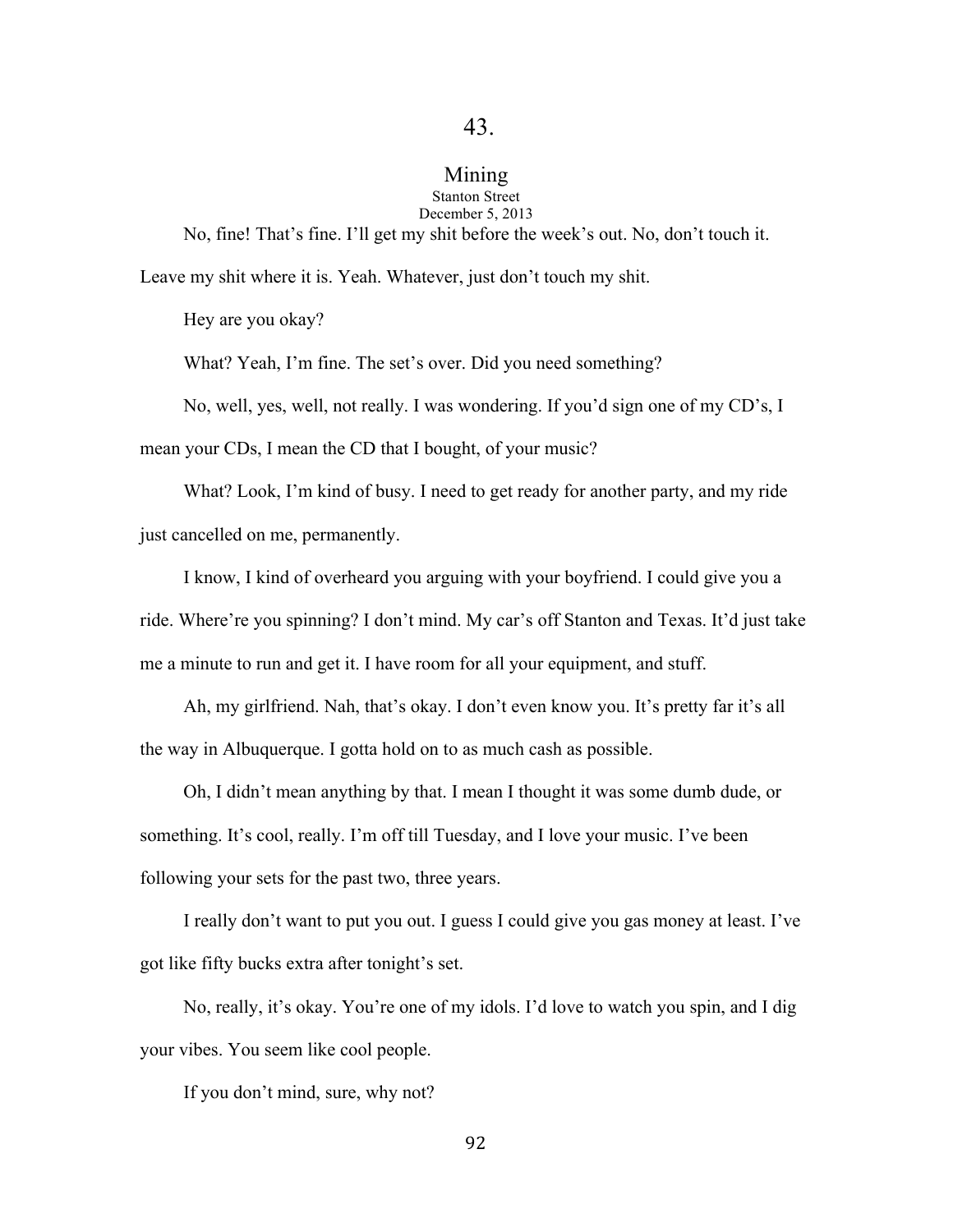Awesome. I'll go get my car. Do you want me to carry some of your stuff now? I'm stronger than I look.

Nah, it'd be easier to load the stuff up one time, instead of going back and forth. I'll just wait in front.

Okay, I'll be right back.

Hey. Did you want a shot before we left? I've still got to close my tab at the bar. If

you're giving me a ride, we don't have to leave right now. We could chill for a bit.

Really? You want to have a drink with me? Okay, but just one. I'm driving.

I got you, girl. You'll be all right. One shot won't hurt you.

Okay, let's go. I can't believe I'm actually hanging out with you. I didn't even think you'd want to sign my CD, and now we're having drinks like best friends.

What? Ah, yeah, so what do you drink?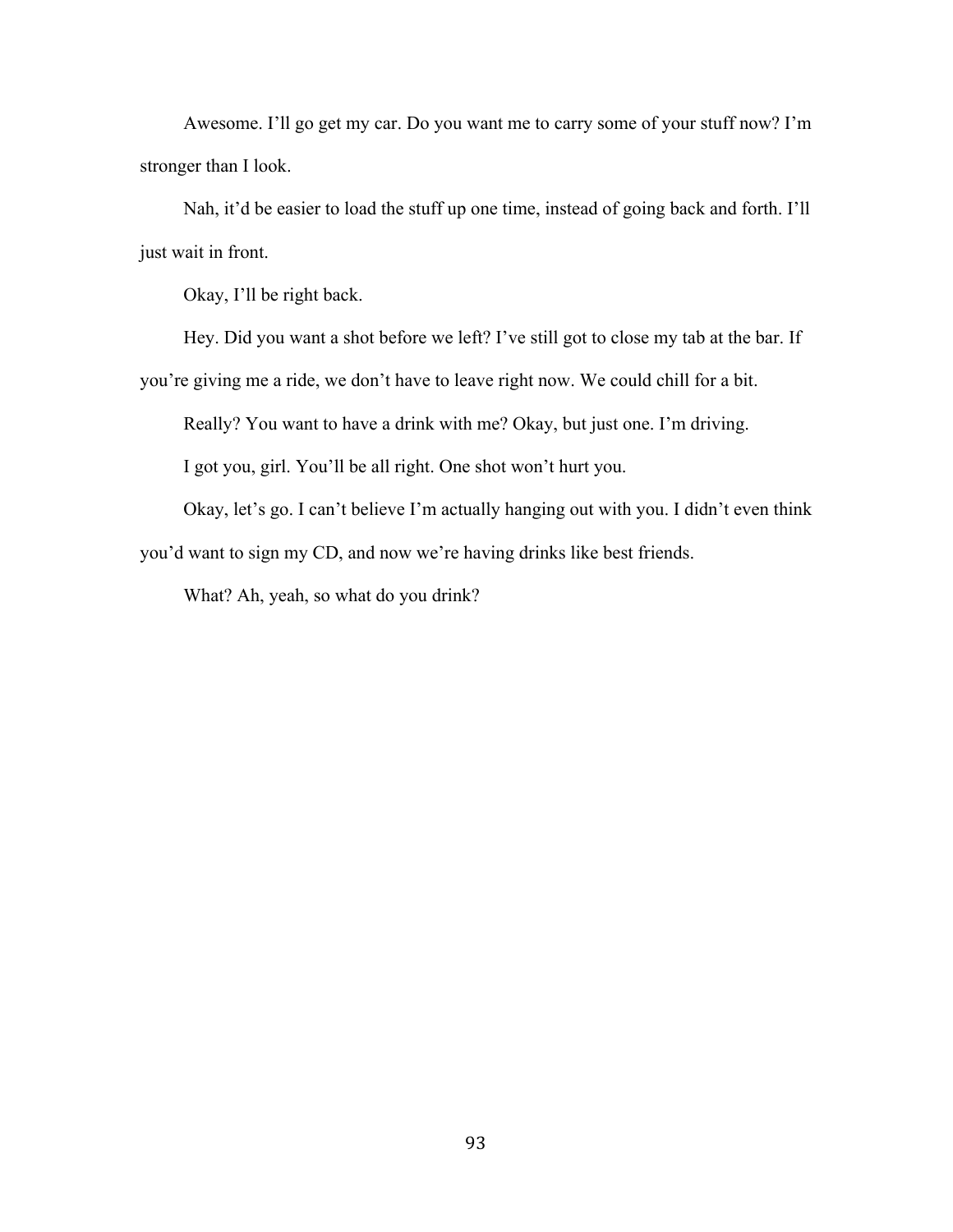### EP-Con El Paso Convention Center September 11, 2013

Hang it more to the left.

Make up your mind. Why don't you move it, and I see if it looks right?

You almost got it, just another inch to the left.

How about now?

Yeah, that'll work. Let me secure this side. Okay, grab the cords and fasten your side.

These cords are too short. Where're the red ones?

Under the table.

Got it. All right, I'm finished. I think it looks good. What do you think?

Yeah, that's what I'm talking about. Let's put the flyers out in front of the comics.

We should build a Jenga design with the flyers. Every time someone grabs a flyer from the wrong spot the whole thing will come down sending flyers all over the place. It'll look like an accident, but when everybody rushes to help pick up the flyers they'll see the shop's logo, and address.

Dude, that's a great idea. When'd you come up with that one?

Oh, I've got plenty tricks to use at conventions to get noticed. Hey, where's Vince?

He's still getting autographs. Did you see the zombies he got pictures with? They're way better then last year. I want a picture with the new light saber.

Dude, what are you, some kind of fan boy? We're here to promote for Asylum. How're people gonna know about our comic shop if you guys are just out here paying for pictures and autographs for other characters? We've got to promote our work, our

94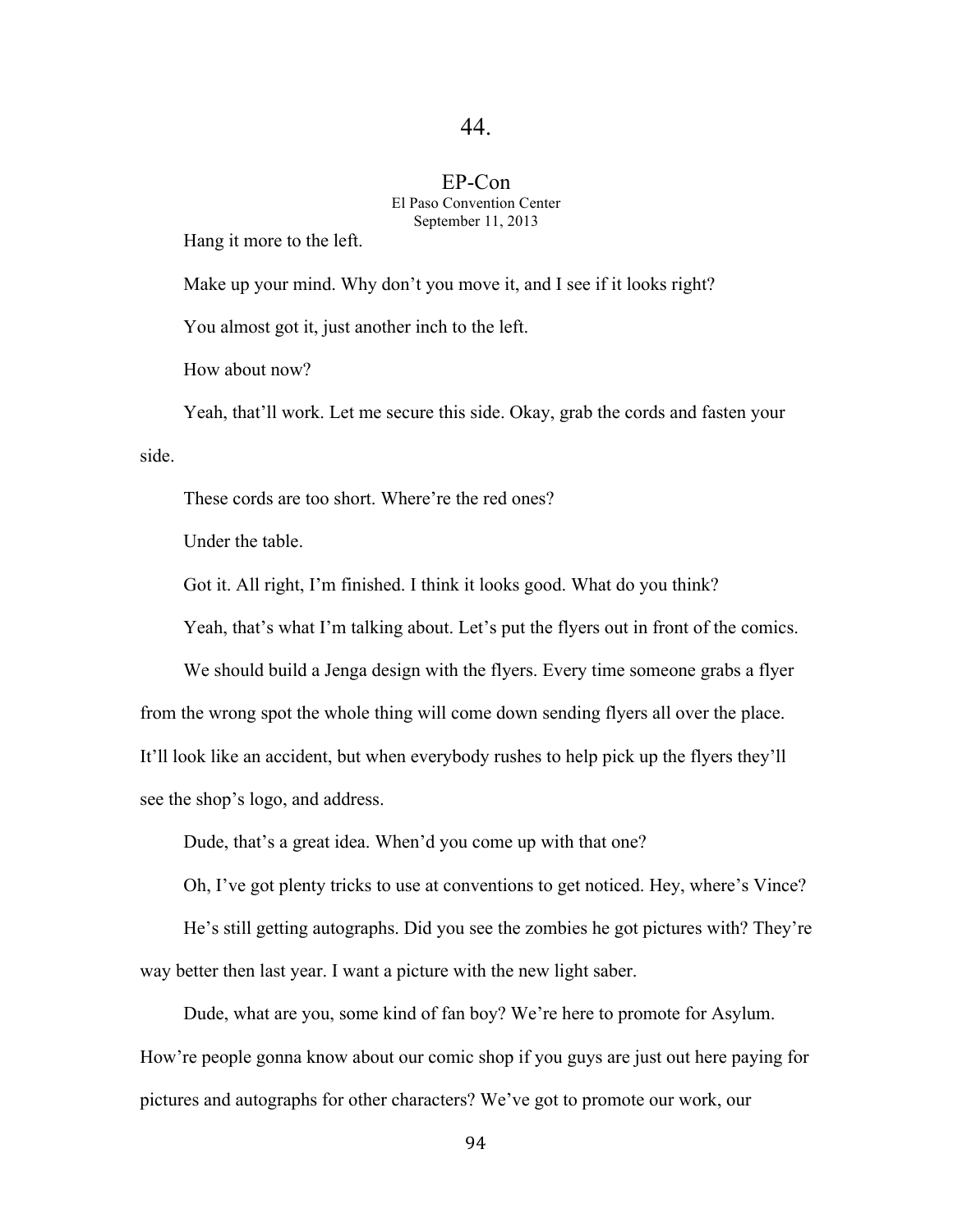characters. Don't you want to put our work on the map? We gotta let people know El Paso has good comic books coming out of here, too. Screw that Manga crap. I mean I love the style, but we gotta show our shit.

You don't have to preach to me. I'm with you, bro. Look, I'll go find Vince. Amy's on her way. She's bringing the extra t-shirts, and posters. Can you hold down the fort until I find him, or Amy gets here?

Sure, whatever.

Dude, don't be like that. Chill out, we just got here, and it's only the first day of the convention. Did you need anything from the vendors, like a soda, or nachos?

I really wanted to stop by Liquid Squid's booth. I like their new coloring books design, and I wanted to grab some plush bots from Michelle and Ray, but whatever.

It's cool, I can go, while I'm looking for Vince. Just relax man, look those kids are walking this way. Start showing them our stuff. Where're the fliers?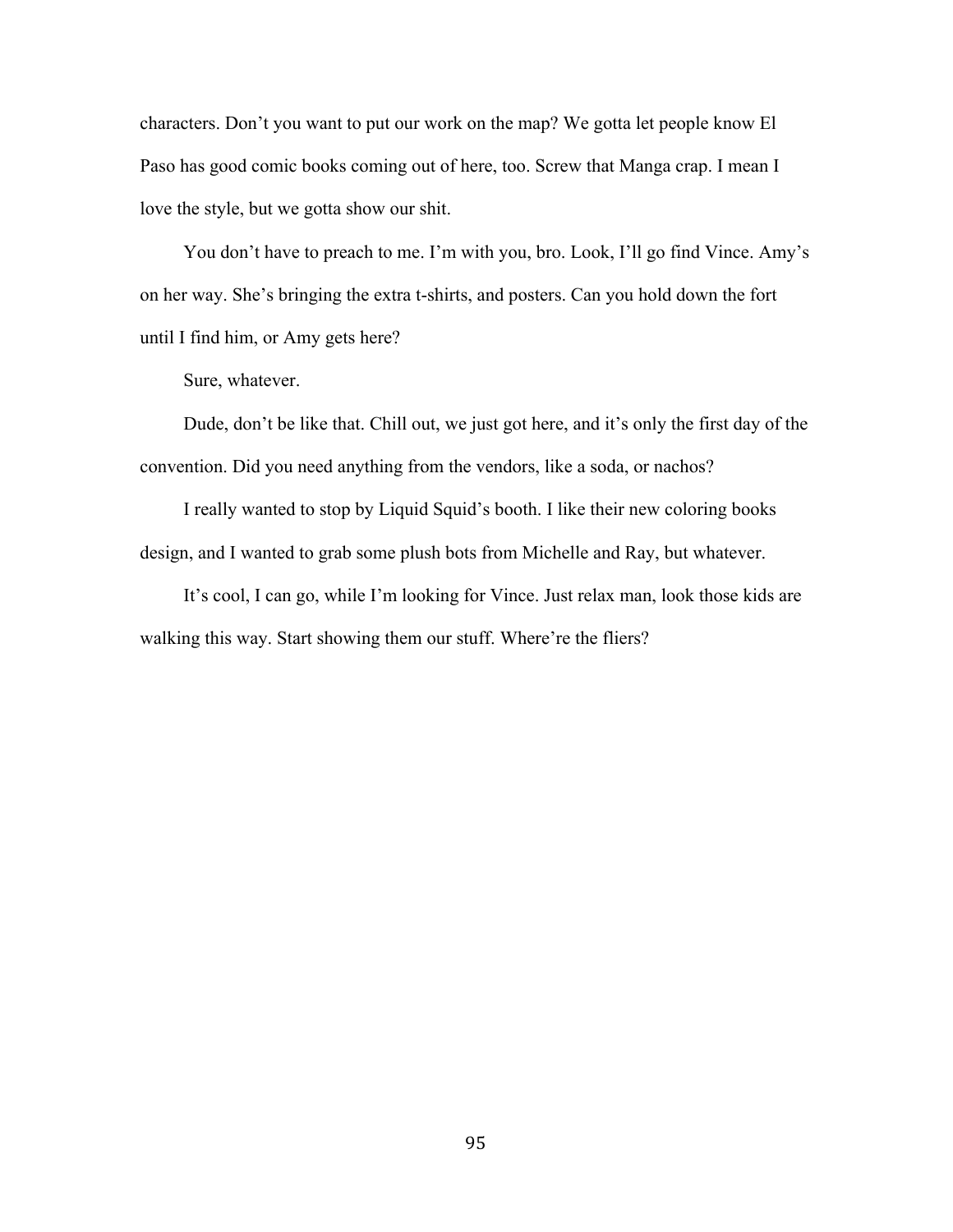# Break Bread

Arizona Avenue September 24, 2013

It's right down here, just a little farther. It's right off Arizona.

How'd you find this place? You sure they're on the up and up?

Mrs. Maria told me. You know, the main nurse at the shelter.

Yeah, she's hot. Man, if I were twenty years younger.

You'd still be a drunk, and she'd still be too good for you.

Fuck you, Charlie, I was on heroin twenty years ago. I wasn't a drunk yet.

Hey, be respectful in this place, no cussing.

Ah, man, they got rules to eat. I don't know about this place.

It ain't a rule, but the lady's real nice. And she ain't just given you some shit to eat.

She's making you a gourmet meal. Five star, man, I mean real class.

And it's free?

I told you, man, for us, it's free. The lady, she doesn't charge us, but fat cats, she empties their pockets. She makes them pay for our meals, and when they eat, it's right next to us. They don't get no special treatment, or nothing.

The way you say it this lady's some kind of saint, or Mother Theresa.

Shit, she just might be. Here's the place.

Mustard Seed, huh? Hey, I thought you said no cussin?

Shit, you're right. I almost forgot. All right. I'll stop now. I don't wanna embarrass the lady.

Hey, ain't that Milford?

Yeah it is. Hey, Milford, how you been?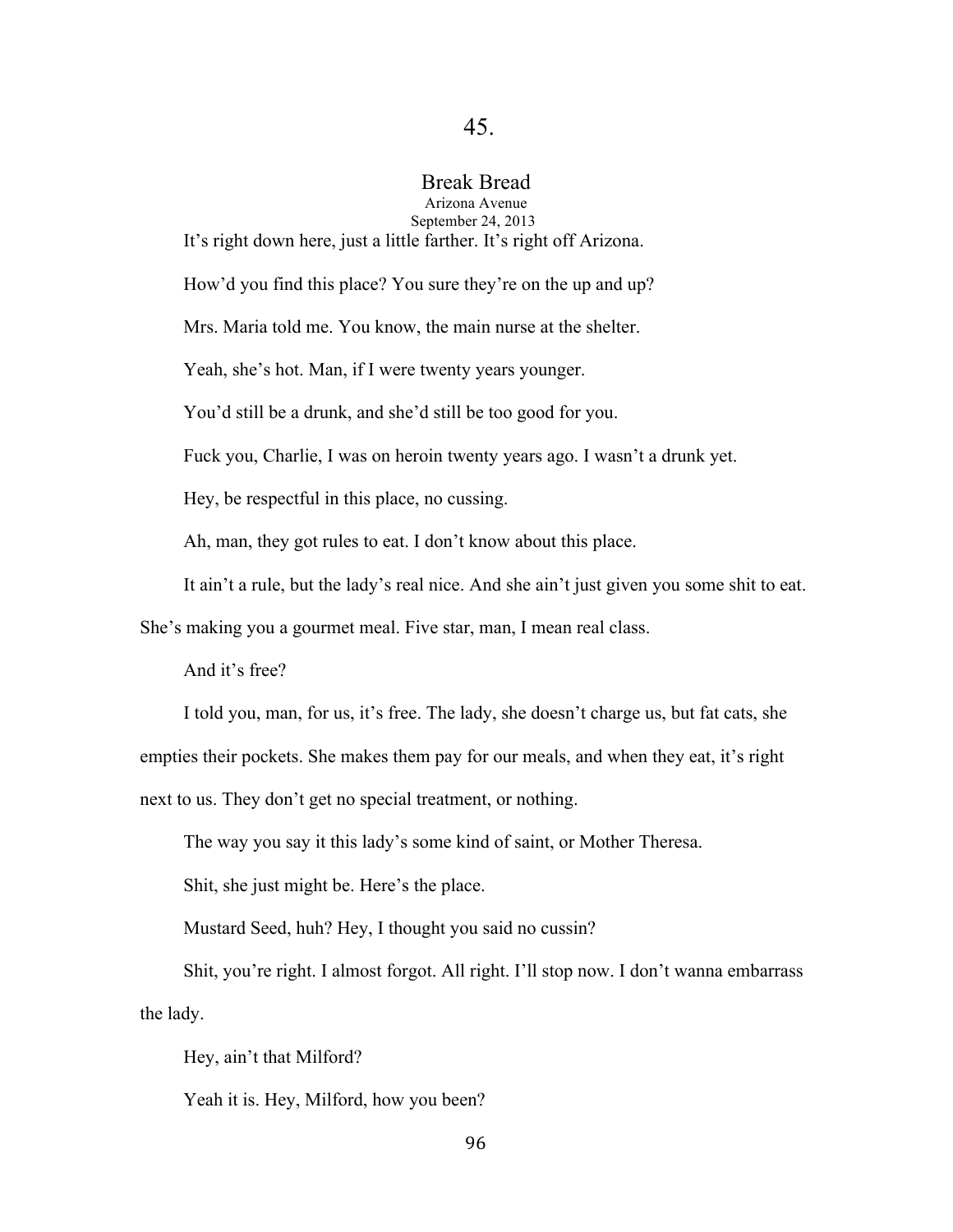Hey, Charlie, Angelo, long time.

What're you doing here, my man?

I been coming here for lunch for the past two weeks. I'm gonna start taken some of the classes they offer.

What? Ain't you too old to be going back to school?

It's that's type of thinking that'll keep you stuck.

Man, everybody's preaching today. I think I need some air. I'll be right back. Save my seat, Charlie.

You good, Angelo?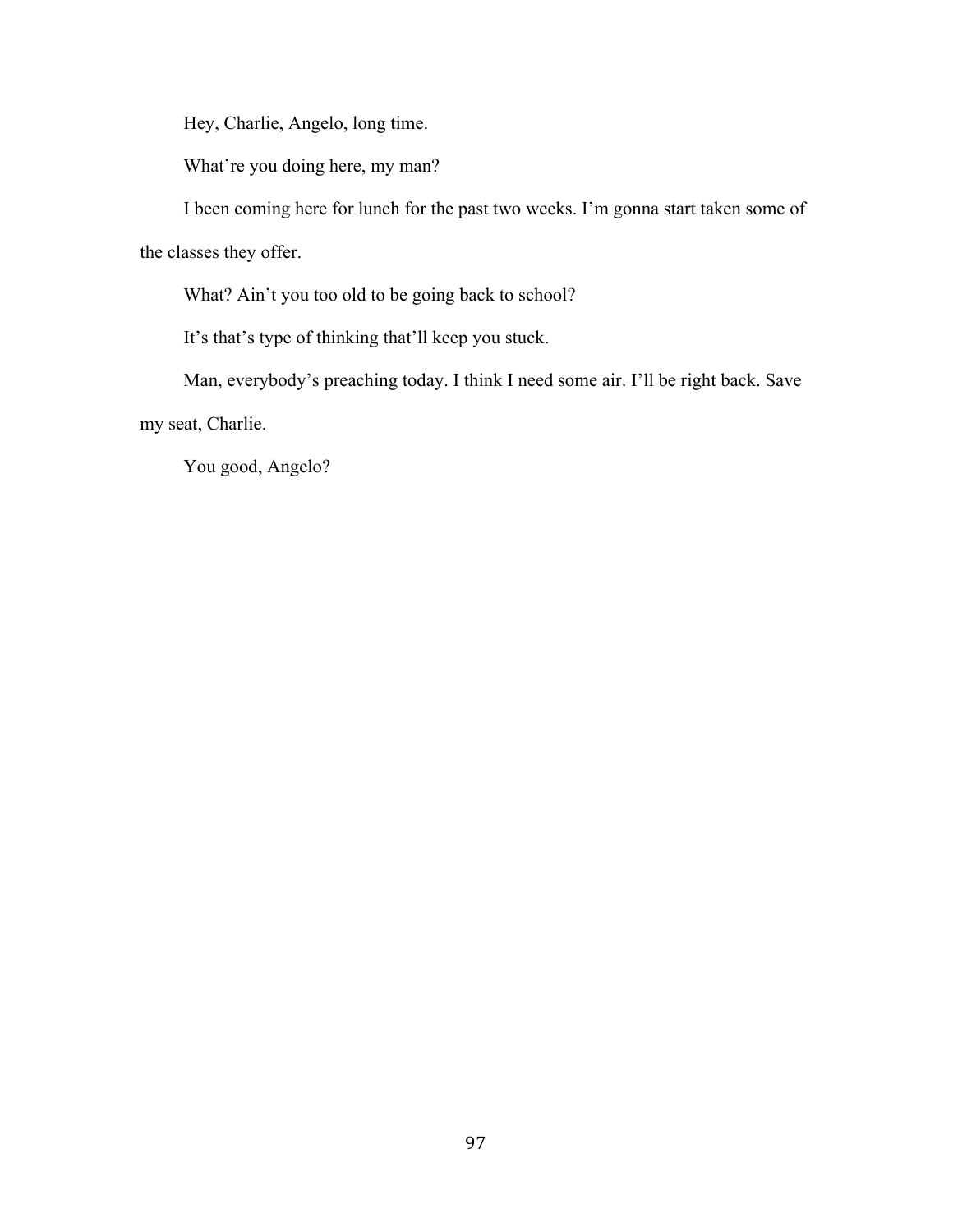## Exchange Leon Street September 29, 2013

Are you sure you don't want me to go with you?

No, Mom. I'm in college now. I can go by myself. I'm not going to be there long, just an hour, or two. It's a church. What could happen?

Don't ask me that. You're just going to make start to think of things. Is your phone charged yet?

Almost.

So why're you going to a church so far? There're plenty of churches near here.

Not Korean ones. It's not that far. It's close by Eastwood.

Why does it have to be a Korean Church? What's the name of it again?

I think its Bethesda. My sociology professor wants us to go to a religious service

from another culture, and write about it. My friend Seo said I could go to church with her.

She's going to come to Mass next week.

So she's Korean?

Ah, yeah, Mom. She's Korean.

Don't, yeah Mom me. I'm just asking, she doesn't have to be Korean.

But, it's a Korean church, and her name's Seo.

Okay, okay. I got it. Well, just make sure you put gas in the car, the lines already

past the quarter tank. If you get stuck I can't get you.

I know. How could you? I have the car.

You're lucky it's Sunday. Keep getting smart.

Sorry, Mom. Did you see my jacket? I thought I left it on the couch.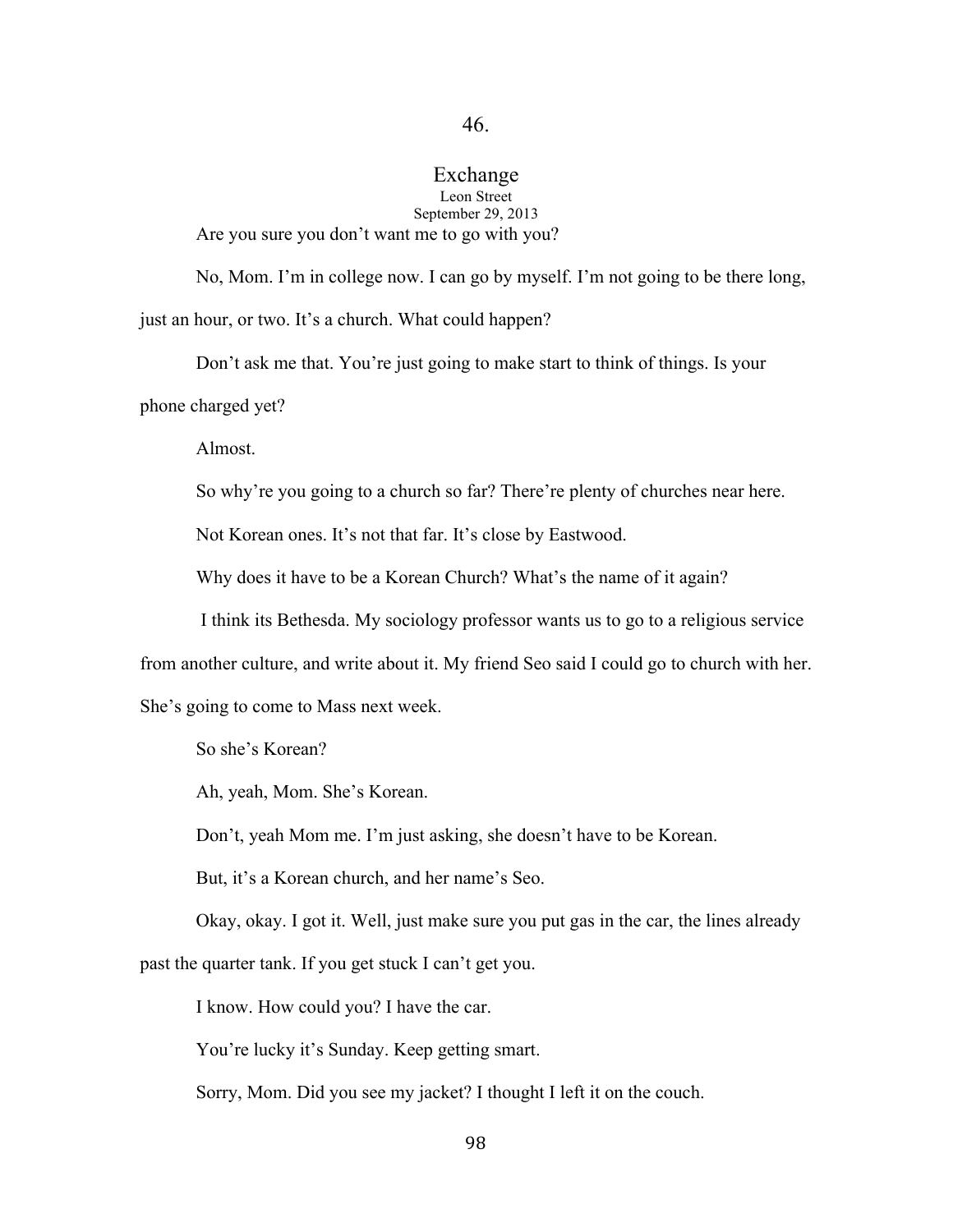I think it's in the kitchen. Did you look in there?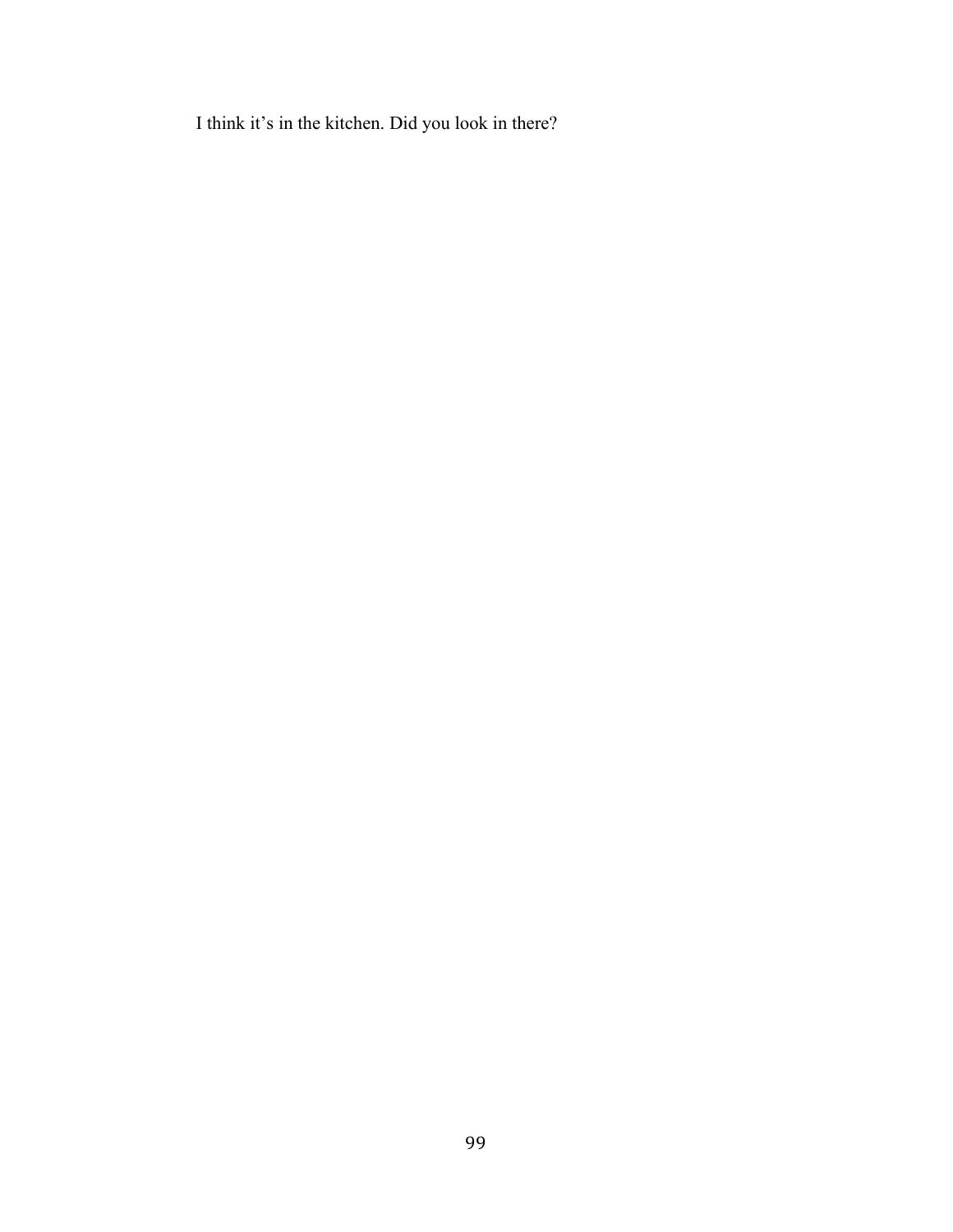VI. West Swanson hawks, sun blind Solar mirrors shine below Reflecting the sun.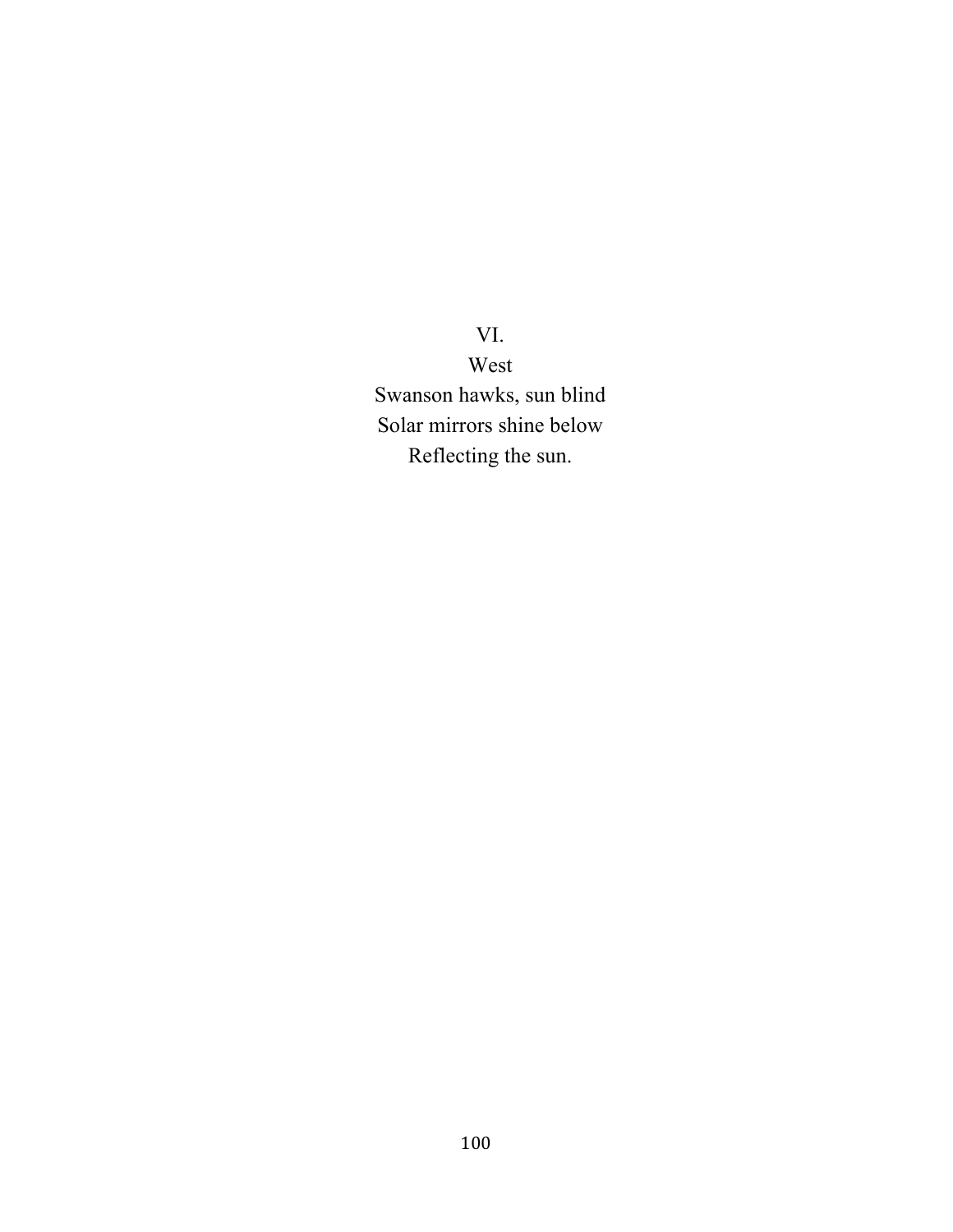### Sighting Scenic Drive March 14, 2013

Bro, d'you see that?

See what?

You didn't see that light in the sky?

Dude, you're trippin. You need to chill with all the D.M.T. Stick to bud you just want to relax and listen to good music.

Dude, I'm telling you, there was a light in the sky. It was purplish, with a gold ring around it. It was floating back and forth, and when I turned to ask you if you saw it, it was gone.

It ain't there now. And, I still think you're trippin.

So what? You don't believe in U.F.O.'S, or life on other planets, and shit?

Fuck no, are you kidding? What do you think? They're gonna beam you up, or teleport you away?

I didn't say that. But you're telling me that as big as space is, you don't think there's life out there?

I don't know. Maybe.

What about a higher power?

Sometimes, I guess. I mean I don't believe in all that Bible shit, but I do believe in God. I went to Catholic school for a couple years, but when my dad left, Mom couldn't afford it anymore, so I went to public school. That's not why I don't believe in the Bible it's all the bullshit contradictions in it. But God, that's different. I've seen shit that makes me believe in God.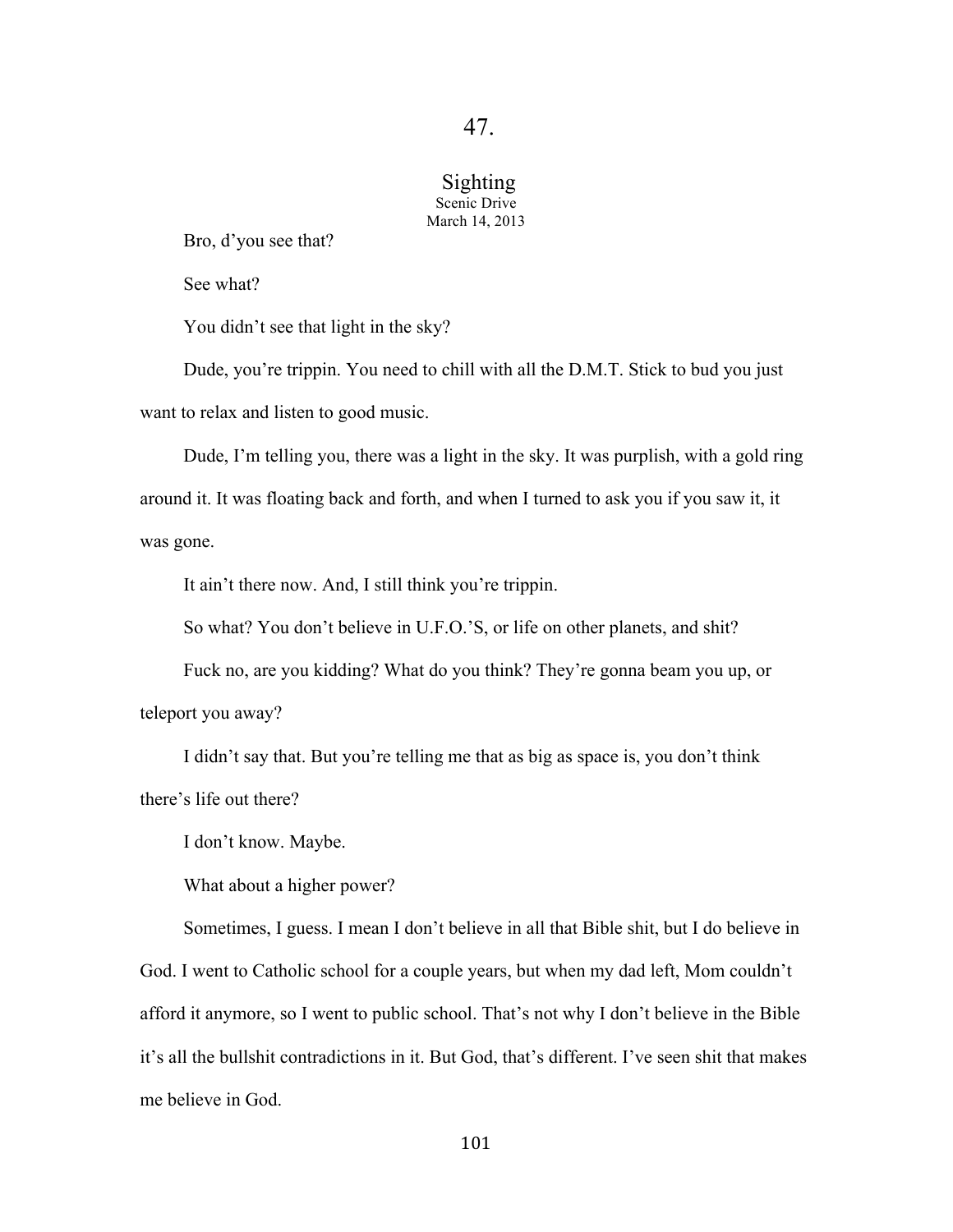Yeah, like what?

If I told you, you wouldn't believe me. Hey, man, stop hogging the blunt.

Oh, shit, I was listening to you and forgot I had it. Sorry, my bad.

Man, the blunt's half gone. You're rolling the next one.

But, you roll better. I always roll it loose. Where's your bowl?

Left it at home.

Shit, fine, pass me the lighter. I'll roll it when we get inside.

Did you really see a light in the sky?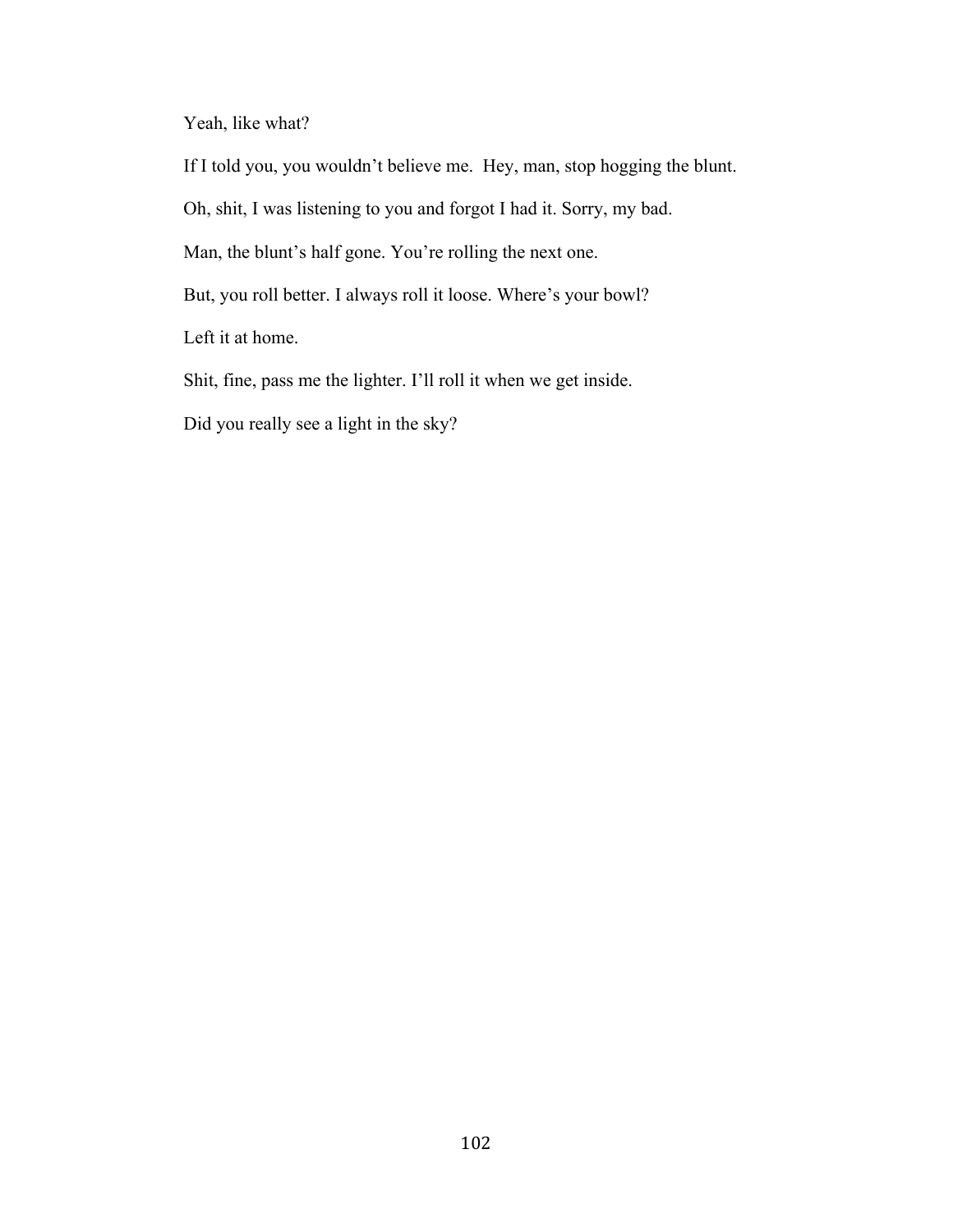### Dressing Room #2 Executive Center Boulevard March 29, 2013

That bitch!

What? Who're you talking about?

Fucking, Roxy, she's dancing with one of my customers again. Fucking Puerto Rican bitch. She's such a fucking slut.

So what? Dance with one of hers. What's the big deal?

What's the big deal? What's the big deal? Please, Jennifer, let someone dance with

one of your regulars. You'd drag that bitch out of here by the back of the neck.

You got that right, but that's me. Don't get all crazy, unless you gonna back that

shit up, and you ain't gonna back that shit up.

Please, she ain't worth my time. What I look like? Fighting over some fucking

trick? And anyway, I'm a be out a here by the end of the month.

Girl, where you think you going? You know you going to be here next week, next month, next year, and after. Just like the rest of us.

Fuck that. Me and Brad've been talking. He said he doesn't want me dancing anymore. He's coming back at the end of the month, and he's going to marry me.

Keep believing that shit. You gonna be in for a surprise. He's gonna come back, go to college, and get one of those young stupid bitches in school pregnant. Then they're gonna get married and start their fucked up life, the end.

Fuck you, Jennifer, you don't know shit. Just cause your old man knocked you up. And forced you to start working here, doesn't mean everybody's life's gonna end up like that.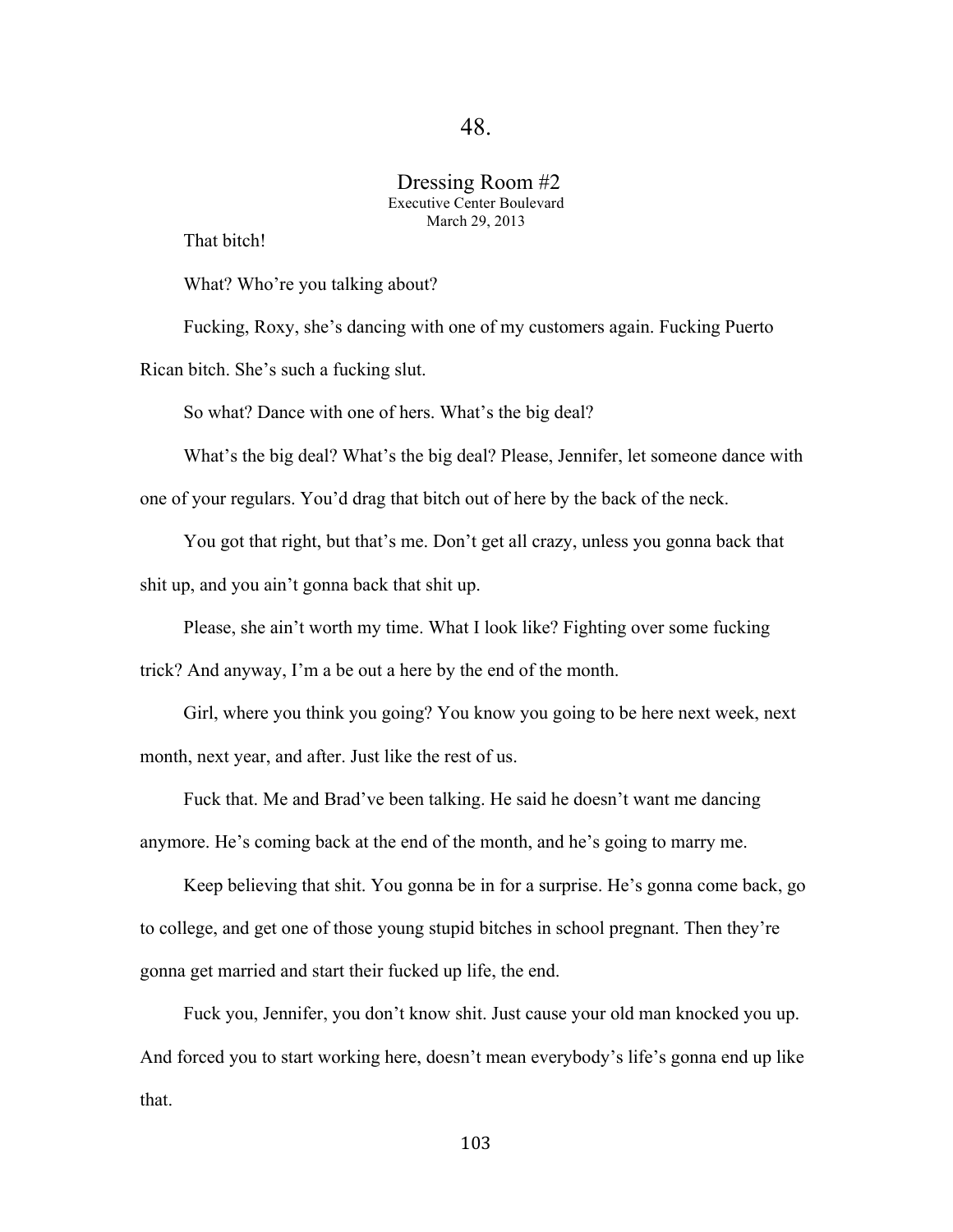You're so stupid. You're here just like the rest of us, shakin' your ass, letting dudes rub on your tits. Didn't you meet him in the Champagne Room? You think he's gonna marry some slut who sucked his dick. In the back room of some strip club? Bitch please!

Hey, bitches, what's the word? What's wrong with ya'll, oh, you mad, Vero? Shit, just dance with one of my customers. Why you always get so butt hurt? You act like it's your boyfriend or somethin.

Hey, Roxy, check this out. This bitch thinks her soldier boy is gonna come and rescue her. She thinks he's gonna swoop in, like Superman, and fly her the fuck out of here. And, yeah, she's mad you stole her customer. Matter of fact, she said she's gonna kick your ass.

She said what?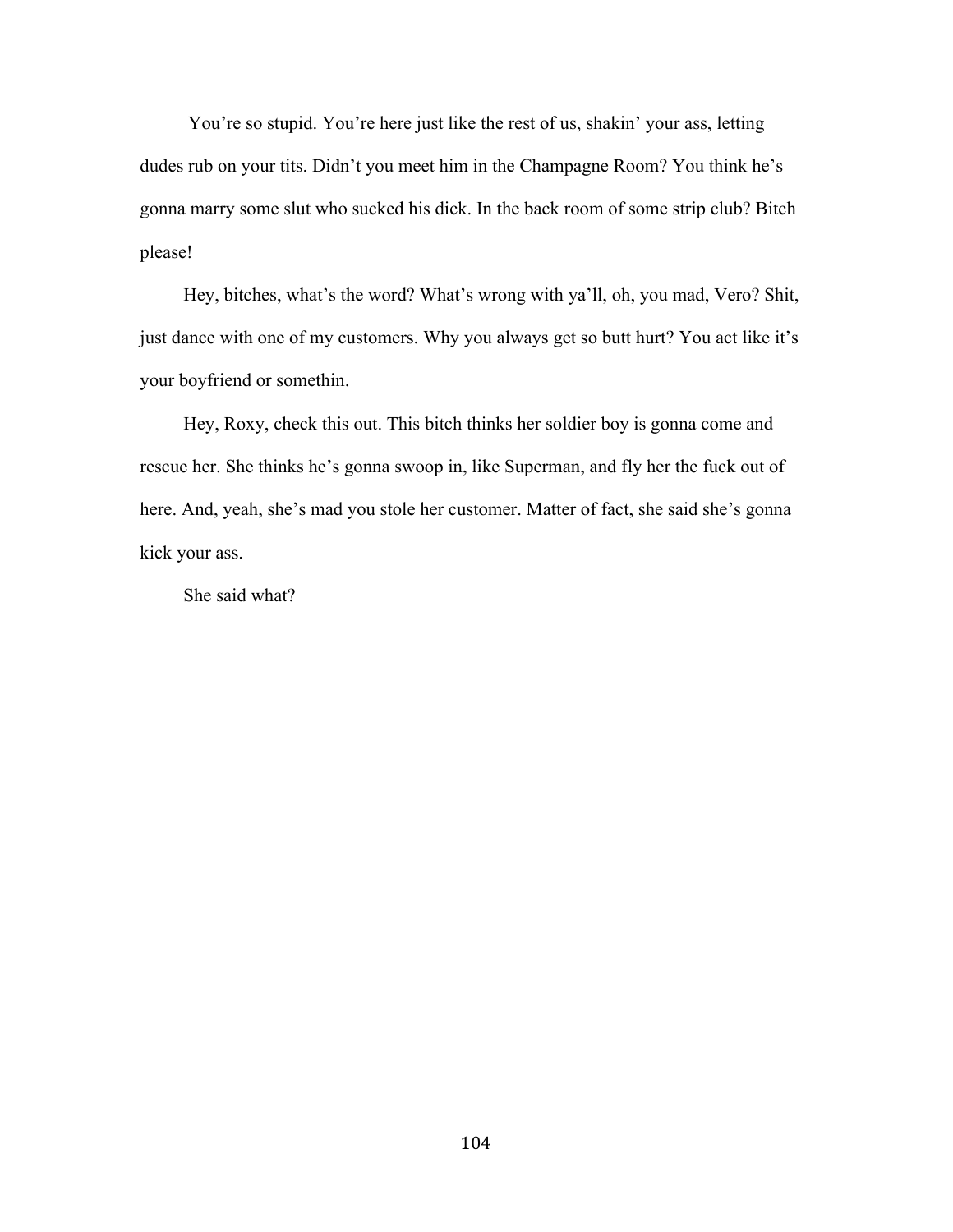### Bus Stop Western Paisano Drive April 12, 2013

Hey.

What's up? Where's your sister?

She's sick again. Staying home.

Again? Man, she's always sick. Is your mom staying with her?

It's not that bad this time. You know we just missed the bus.

I don't care. The wait's not that long.

Did you finish the assignment for Mrs Alvarez? I only did the summary.

Nope. I didn't even start.

Shit, you're gonna fail if you don't do it. You already failed the last test.

I know. I'm thinking about just taking the G.E.D. You going to watch them knock

down Asarco towers

For what?

What do you mean, for what? It's historic, man. It'll be cool watching the smoke stacks fall. It's like an event the news is going to be there and everything.

Yeah, and all the shit that's in those stack's is going to be there too. Nah, I'm going to be helping my mom seal the windows, and the doors, to try and keep some of that shit out of the house. Mom says, enough of the towers got in the house when Dad used to work there. Fuck those towers.

Hey, my dad and uncles worked there, too. So'd my Grandpa. He said he was lucky to get the job. He wasn't even eighteen when he started there. He got the job because his friend's dad worked with the railroad. But he always said that job made him a man, he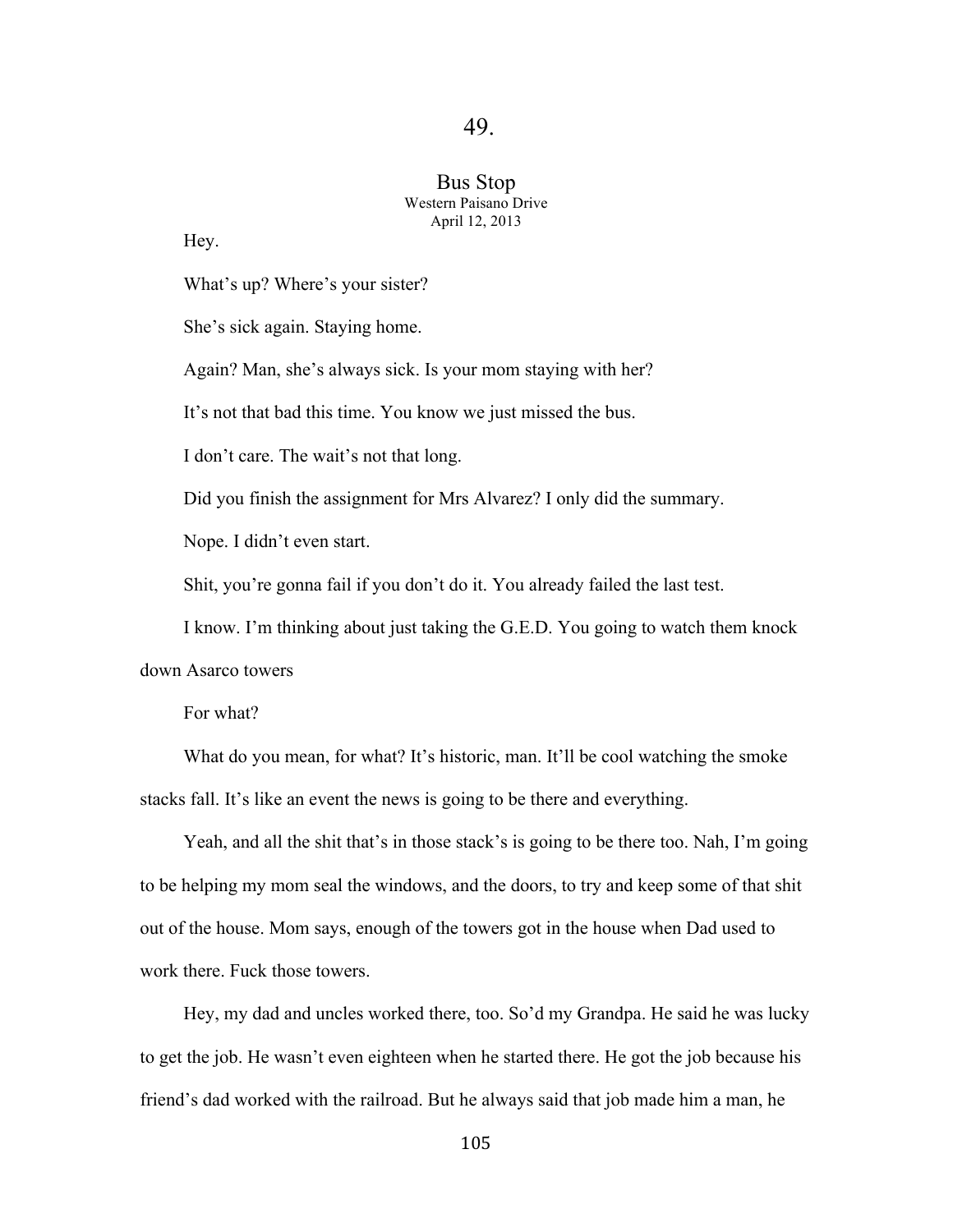could support his family, send money home. I mean, I wouldn't work there, but I'm grateful he did. Those towers' coming down is the end of an era.

Some things need to end bus's coming. Where's your pass?

I lost it again.

Dumb ass, I guess you got money for the bus?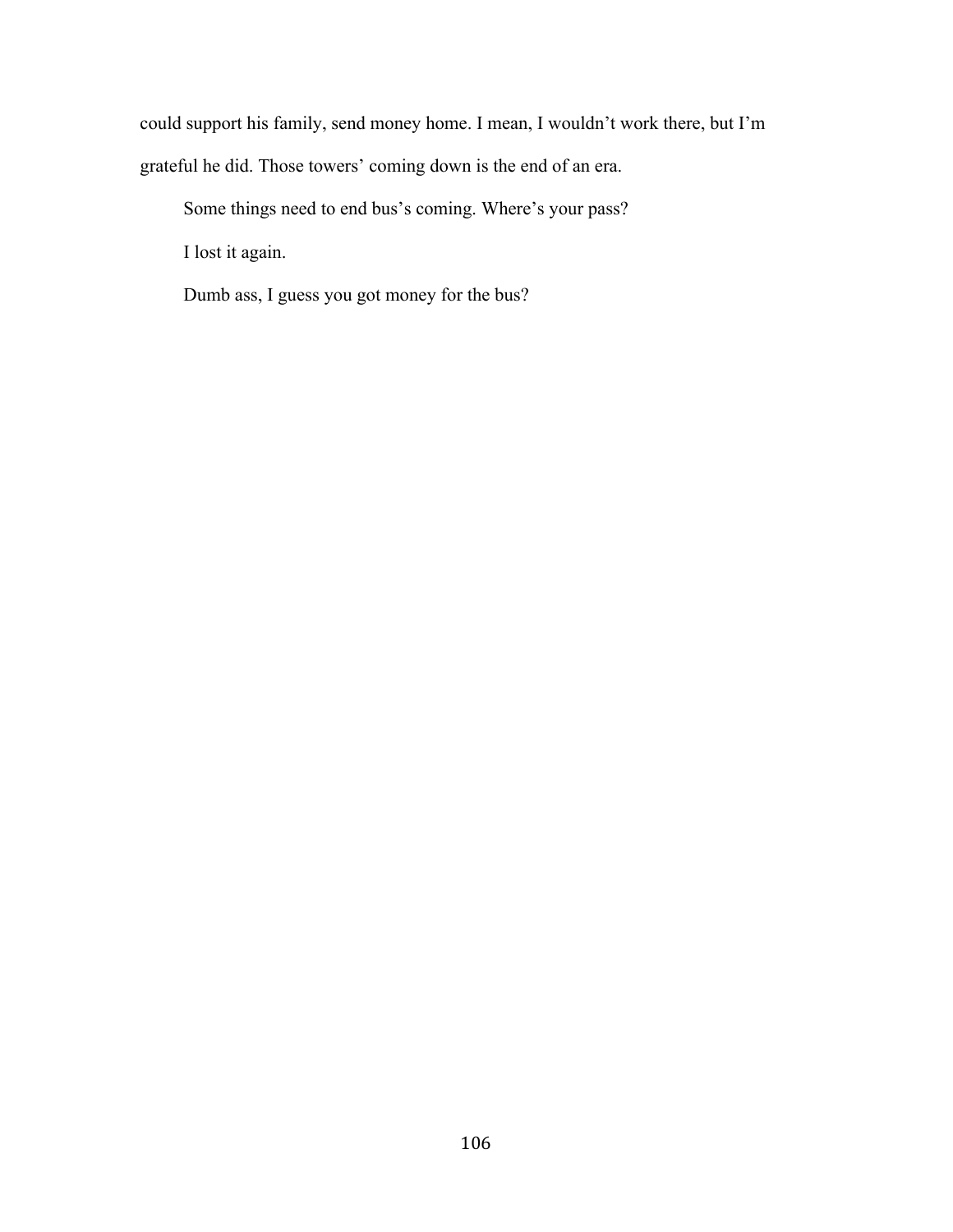## Mischief

North Mesa Street October 4, 2013

But, Indra, you know he's going to ask where you are. Why don't you just come home now?

I'm not missing another practice. I already missed two for the season, and I don't want to get cut from the team. And so what if he asks? Just because he asks doesn't mean you have to tell him. Just act like you didn't see me.

But I don't like lying to Dad. He always knows when I'm lying anyway. Just come home. You don't know. Maybe he'll let you miss Jumu'ah.

Are you kidding me? He didn't even want to think of his daughter on the basketball team. It doesn't matter if it's all girls. He nearly had a stroke when I told him I was joining the team. Why do you think I didn't mention Friday practices in the first place? Just don't say anything. This is him calling now. Hey, Dada. No, no I haven't seen Zariah. What? I don't know. She was supposed to meet me after seventh period. Yeah, Dada, no, I'm meeting some friends at the library to finish up on a project. I have to, Dada. I don't have a choice. My teacher told us we have to finish the project by Monday. I know I'm missing Jumu'ah. But we have service on Saturday, and I figured. No, I know. I wouldn't miss Saturday service, too. Okay, Dada, I'll try to find her. Yes. Yes, I'll be home right after the meeting's over. Okay, Dada, love you.

I can't believe you. You know he's going to find out anyway. You should just go home.

Come on, Zariah. Just don't say anything. You don't have to lie. Just don't

107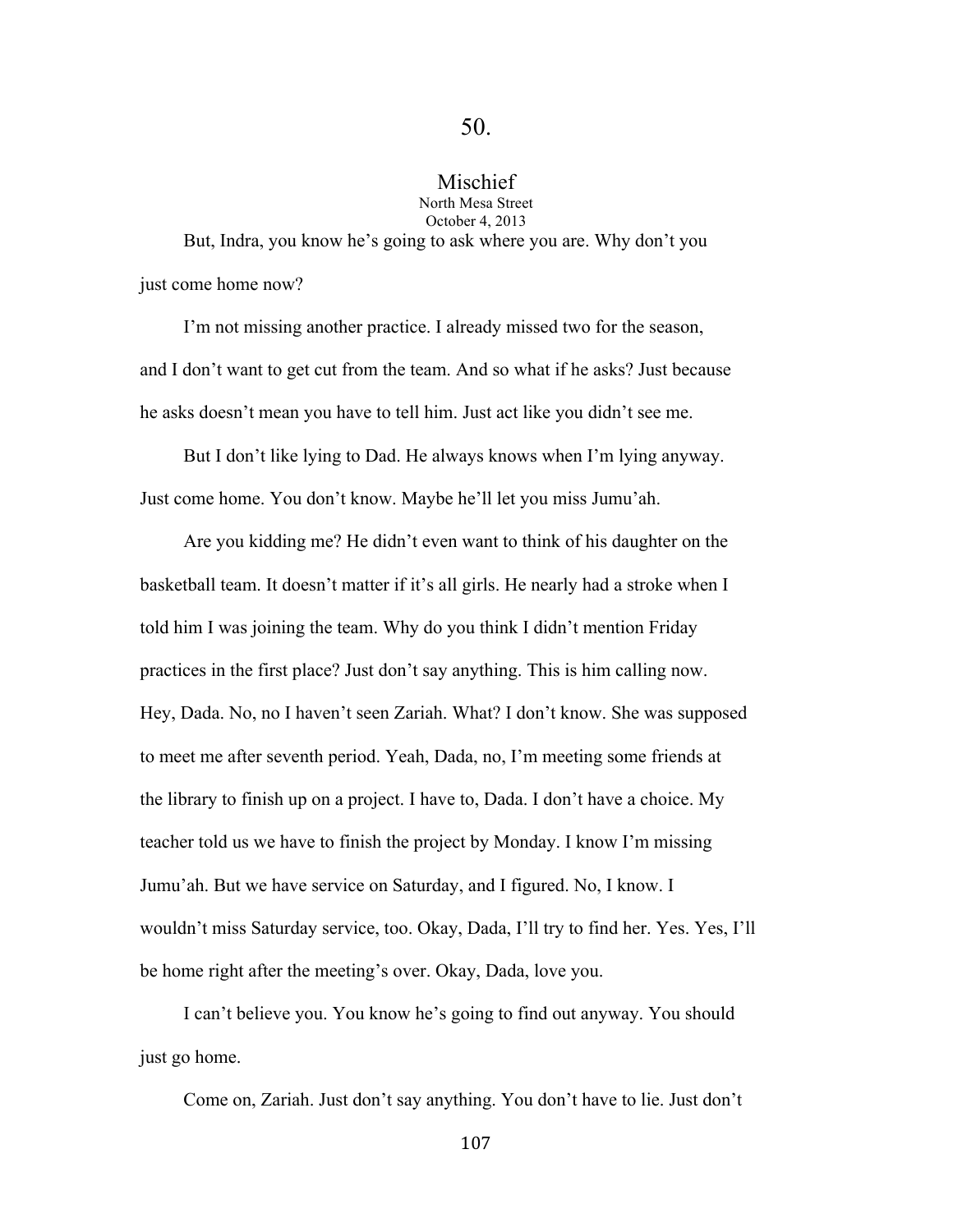say anything.

If he asks me if I saw you, I'm not going to lie.

I'm not asking you to lie. I'm asking you to shut up. Just talk about your day or something. Just talk about service Uncle Musa should be there. Just start him up about the festival next month and tell him you need a new Thob. Just don't tell him I went to practice, okay, Zariah?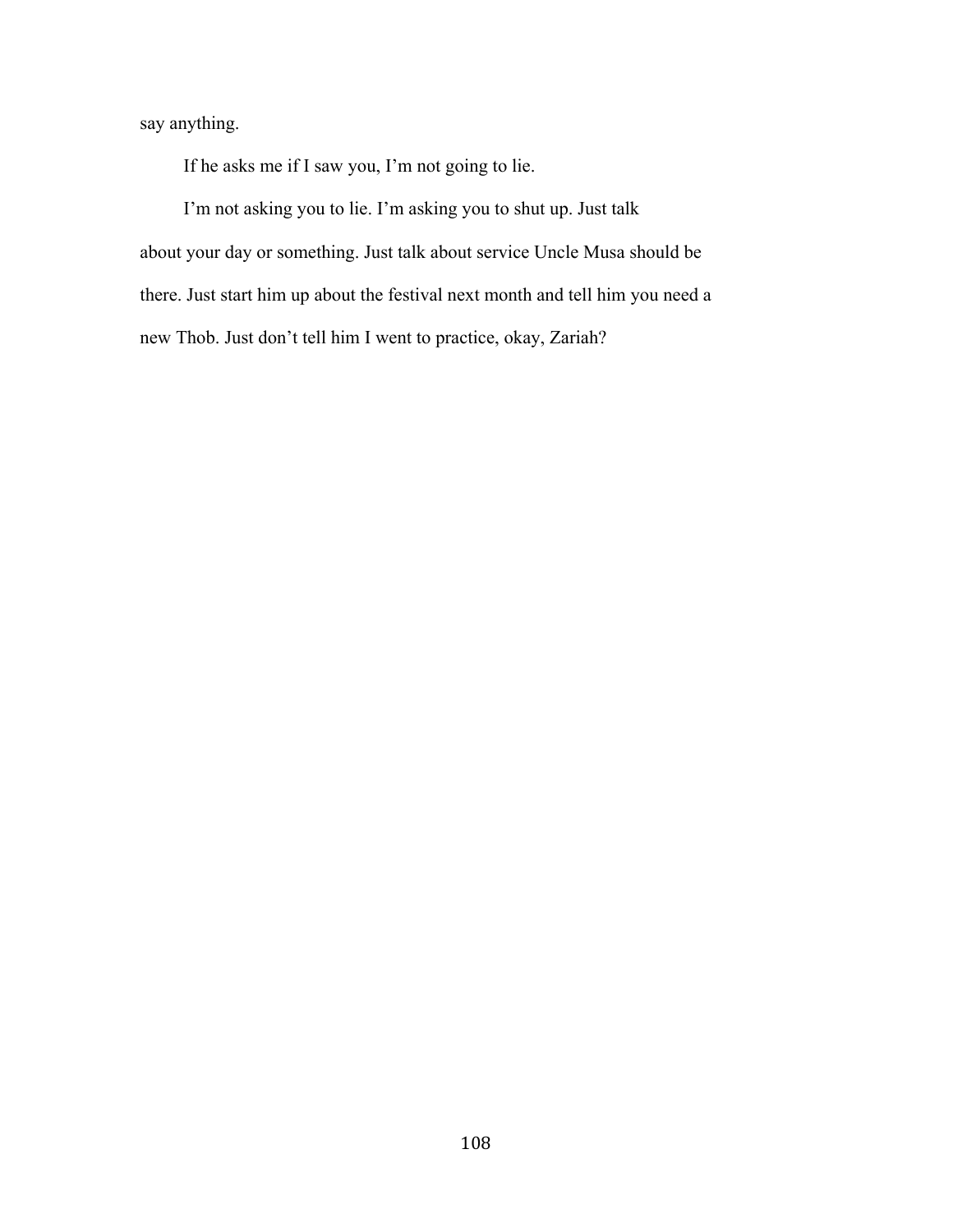# Reunion

North Resler Drive September 17, 2013

Look at this chick. Miss? Excuse me, Miss? Ma'am, what do you think you're

doing?

What? Nothing. Nothing. I was just looking for the expiration date on this box. The numbers are so small. I need my glasses. Can you tell me the date?

I saw you, Miss.

What? You saw me? What do you mean? Of course you saw me. I'm standing right

here.

I saw you put it in your bag.

Put what in my bag?

Miss, I saw you put the pack of crackers in your bag.

I didn't put anything in my bag. You saw me looking at the label. I just asked for

your help. The box is still in my hand. Here take it. I don't need this.

Miss, don't make me call the manager. I saw you drop the pack of Ritz crackers in your purse. Just put it back.

I told you I didn't take anything. Now I'm leaving. Get your hand off of me.

Mrs Gutiérrez, haven't seen you in awhile. I'm sorry I missed you at the door there

was a problem at one of the registers. How've you been?

I'm just mortified. I'm trying to leave, and this young woman's been harassing me.

What? It's, Natalie, right?

Yes, sir, I mean, Mr. Martinez.

I'll handle this, help out at the information desk.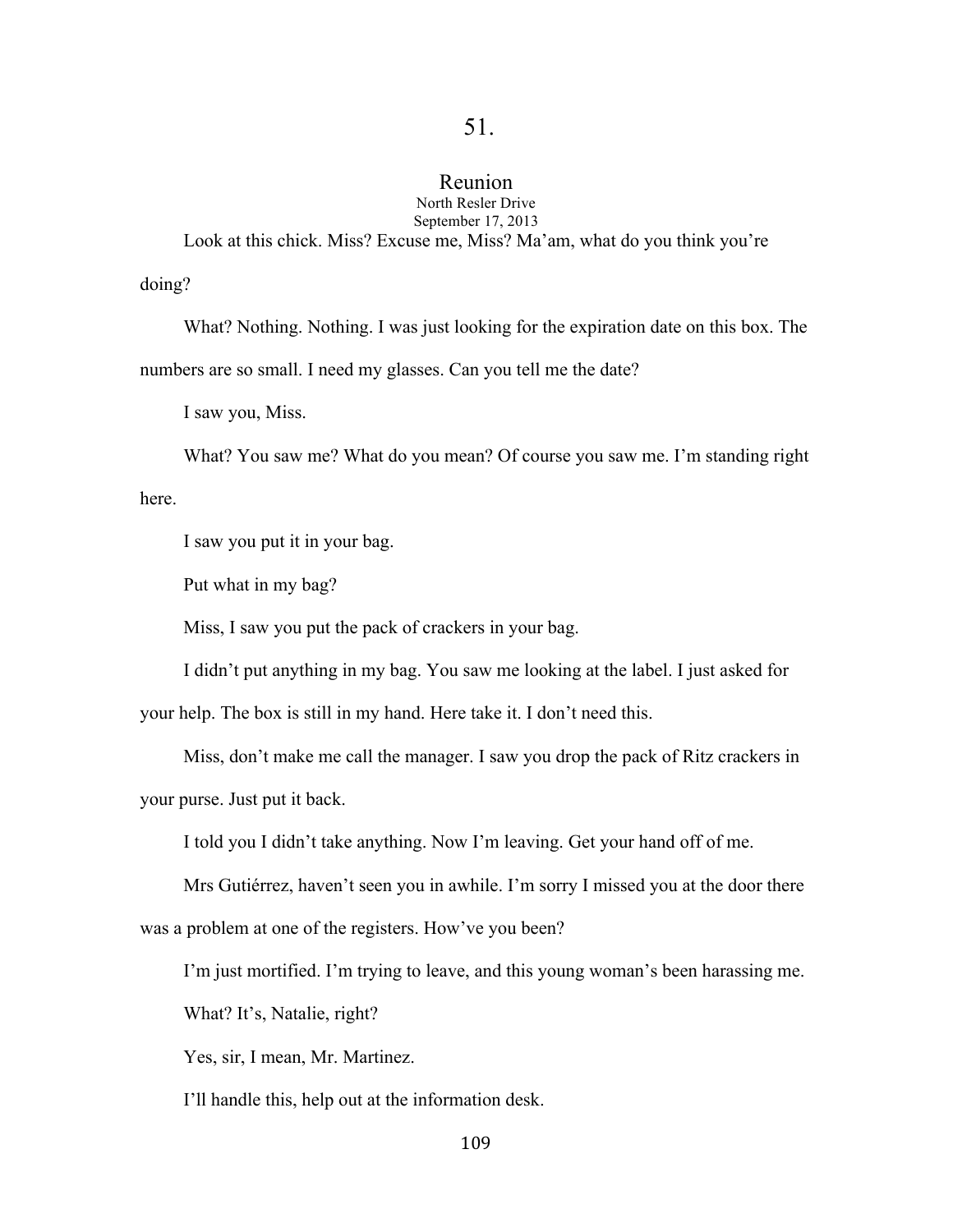But, Mr Martinez, she has a… I saw her put.

I'll handle this. Go over to information.

I'm so sorry, Mrs Gutiérrez. Here's you're cart. You must've forgotten it again.

What? Oh, Joseph, I didn't see you. Where's my head today?

Is Frederick outside?

Yes. Yes, Freddy's in the car, with the baby. He's waiting right at the front. Come say hello.

Oh, no I can't. tell Freddy I'm sorry. That register I mentioned has been giving problems all day. I have to make sure it gets back online. The company's losing money if a register's down. My friend Duncan here is going to help you with your cart.

Oh, all right. Well, Freddy will be disappointed.

I know, but I think he'll understand. He's a manager himself. He knows how it is.

My, Joseph, you've grown into a fine young man, nothing like that little rascal. Who I'd had to keep after school. Now don't you work too hard, you hear? Don't kill yourself for a company. That's how my Lester died. I can't believe Freddy still works for them twenty-four years he worked at those towers.

Don't work yourself up, Mrs Gutiérrez. Duncan's going to make sure you get back to the car okay. And don't worry. Freddy's not like his dad. He already told me he found another job working with the city. You take care of yourself, Mrs Gutiérrez.

Who was that, Mr Martinez? Did she work here before?

I'm sorry about that, someone should have told you about Mrs Gutiérrez. She hasn't been the same since her husband died a couple years ago. I got caught up at the register and lost track of time. I didn't even see her come in. If you ever see her in here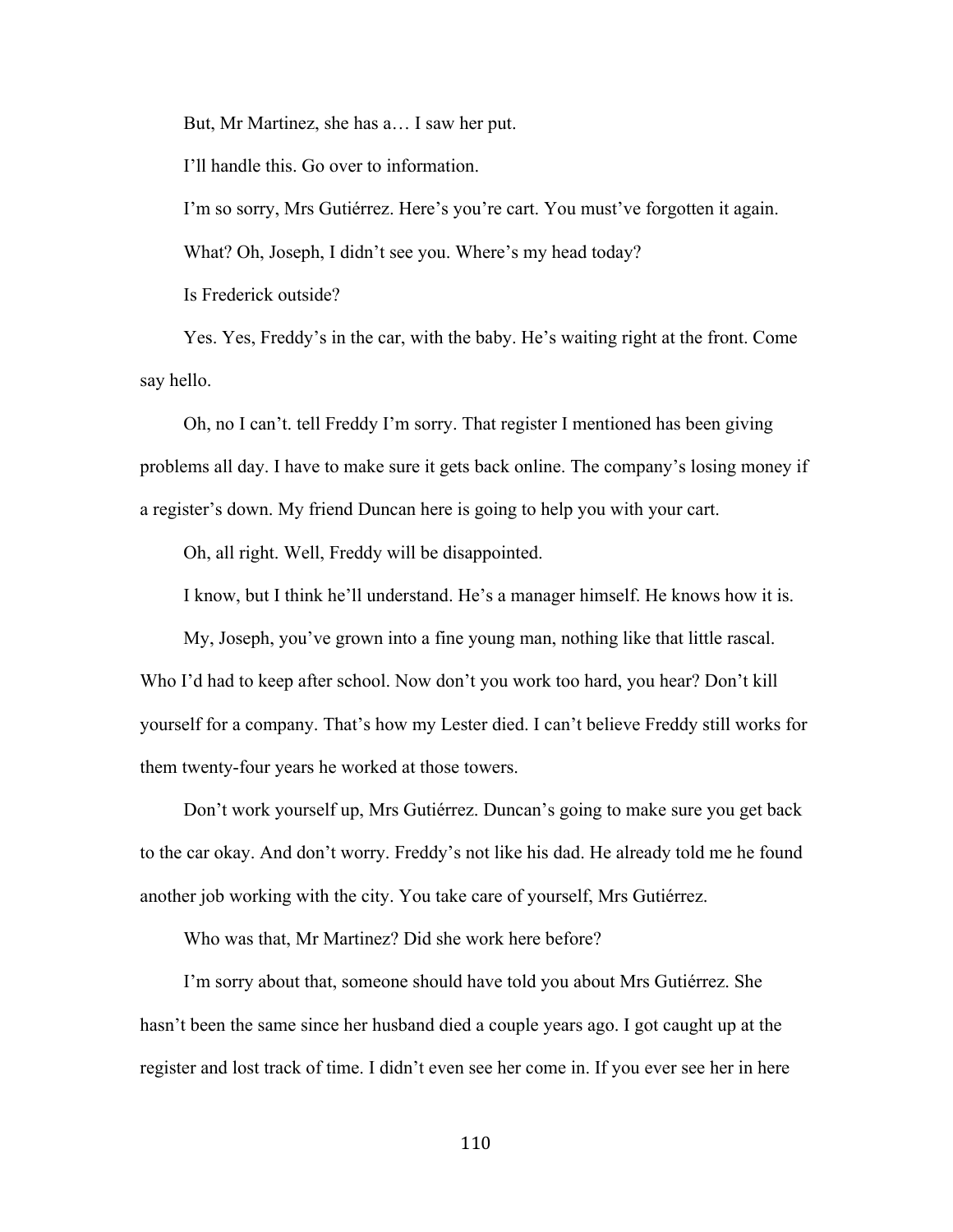just flag me down, okay?

Got it, Mr Martinez. That's so sad about her husband. I don't know what I'd do if something like that happened to me.

Yeah, ah, Natalie, can you get back to the information desk now? The lottery is backing up again.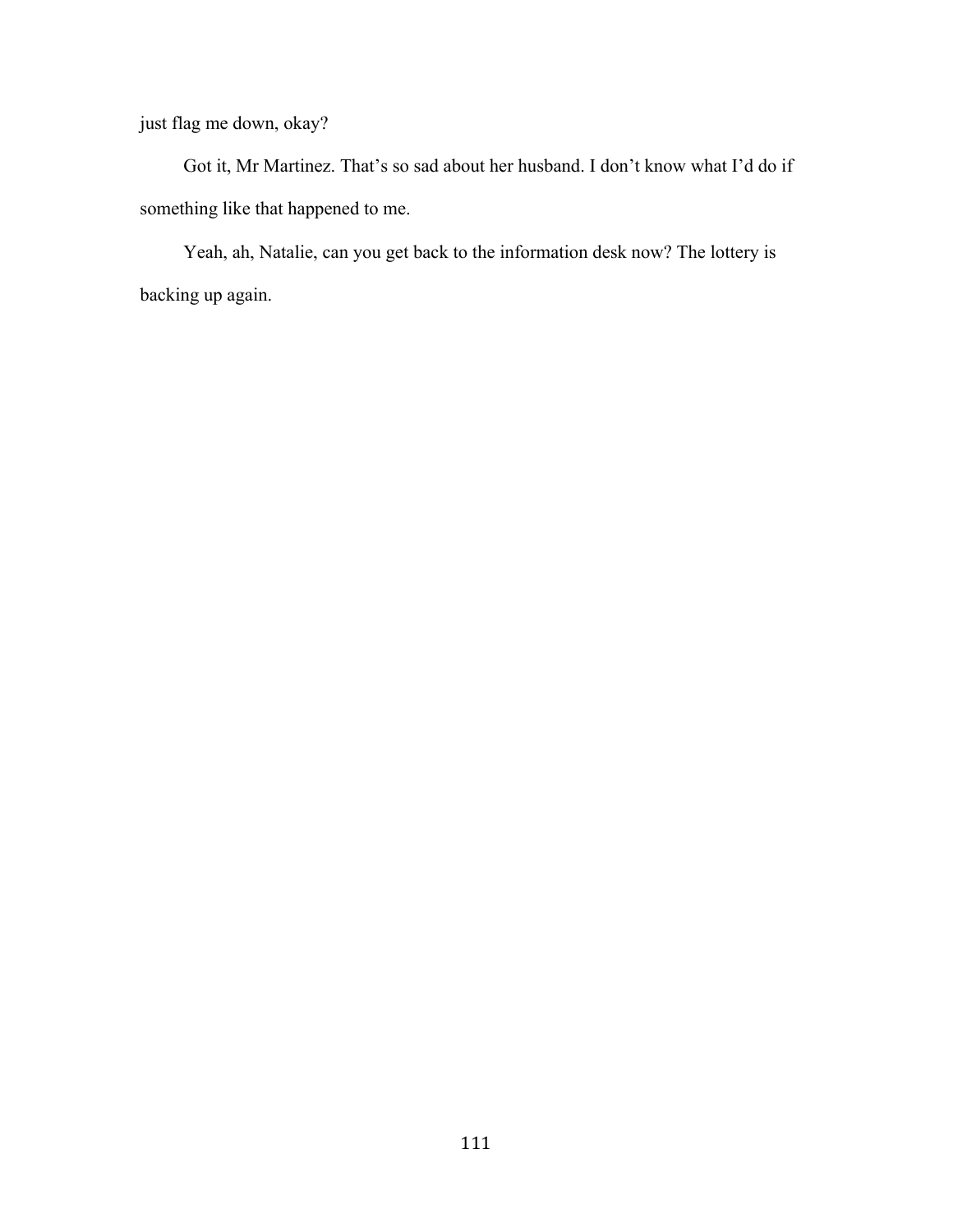# Stand Off

Isla Del Rey Drive October 12, 2013 Grenade! Move it, soldier. Move it or lose your ass!

Daniel! Daniel!

Yeah, Mom, what's up?

Daniel, your cousin's here! Come downstairs!

Send him up, Ma!

No, you come down!

Mom, I'm in the middle of a battle. Just send him.

Daniel, you come down here right this minute! Don't make me come up there!

How's your mom, David we missed her at the barbeque.

She's okay, Tia. The car broke down again.

I swear, I don't know why she doesn't just get a new one. I offered her the money,

you know. Her and her pride, she's just like your grandfather. And your sister, is she behaving?

Yeah, Tia, she's good, too. She got into community. She's going to Valle Verde in the fall.

Good for her. She can go to U.T.E.P. after, if she does well enough. But I'm sure she'll do just fine. Daniel!

I'm right here, Mom, dag. Hey, David, what's up?

Your cousin's here to take you out. Go get ready.

What? Where? I don't want to go out. I'm in the middle of a clan battle. My friend's'll kick me out of the clan, if I just up and quit.

112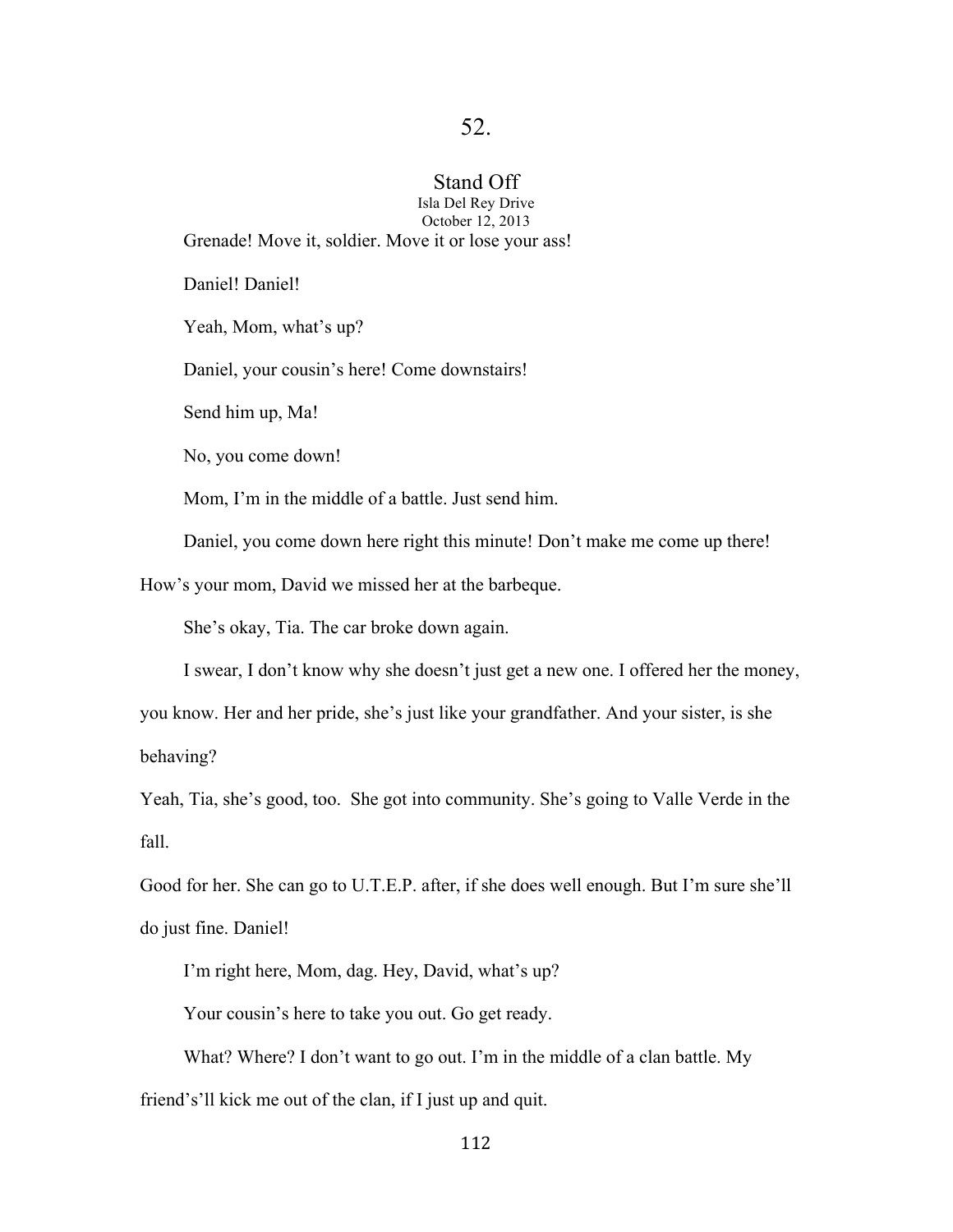You and those games. You're getting too old for those things. It's your first year of college and you haven't been out once. Your cousin's nice enough to take you out with him. So go get ready. And hurry up!

Mom. Hurry up!

I'm going!

Watch it, mister.

Yes, ma'am.

Here's a hundred, David. Don't get him home too late.

Yes, Tia.

Daniel! I don't hear the shower! I swear, that boy.

If he doesn't want to go, Tia, it's cool. We can go another time or something. We can just hang out here if he wants.

No, he needs to get out more. And anyway your uncle's bringing company by, and we want the house to ourselves for the night. Daniel, are you in the shower yet? I swear. Daniel?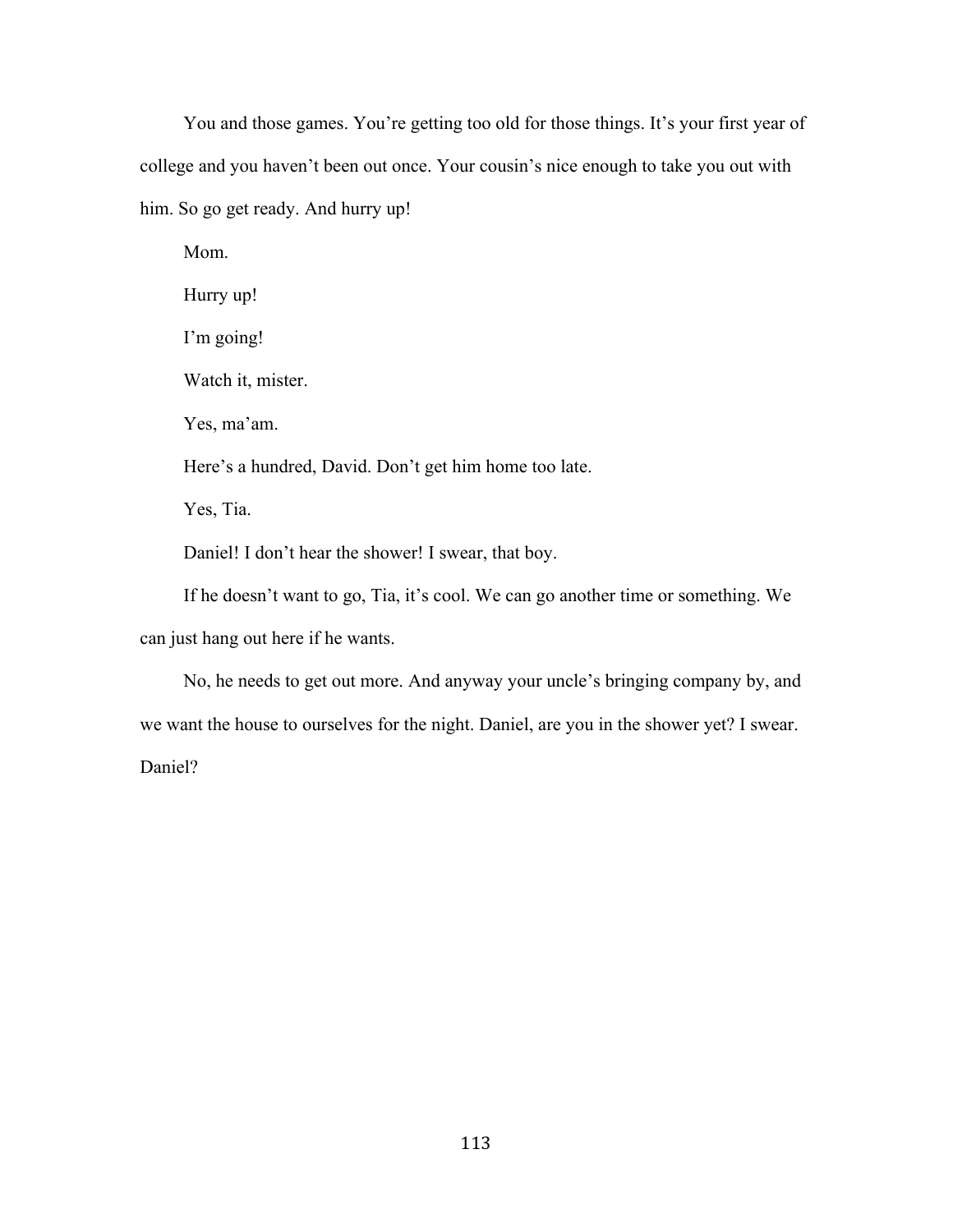### Phone Call Bellas Arters Drive November 6, 2013

Hello.

Hey, man, what's the word?

Ah, nothing much. Maintaining. What's good with you?

Just finishing up lunch for the kids. Thought I'd give you a call, see how you're doing.

I can't complain. School's going, and teachings always cool. I can't wait to finish, though. How's Isaiah and Brendon?

Those two, growing like weeds. School's finished this spring for you, right?

Yes, sir.

So what are you planning to do when you're done? You going back to New York?

I guess I plan on visiting, but I don't know about moving back to the city. Shit's as crazy as ever there. When's the last time you were in Brooklyn?

I was there for Labor Day. We stayed by my Mom's house. I didn't get to take Rochelle to Jouvert. But it was okay. The kids loved the parkway. Brooklyn's changed, though, boy. The parkway lock up. You can't even walk with the trucks anymore. They have gates sectioning off the streets, shit, there're cops on every corner. It might as well be a parade for the cops.

I heard since 9/11 they changed up a lot of shit. That's a big part of the reason I haven't gone back.

What's the other part?

Same shit.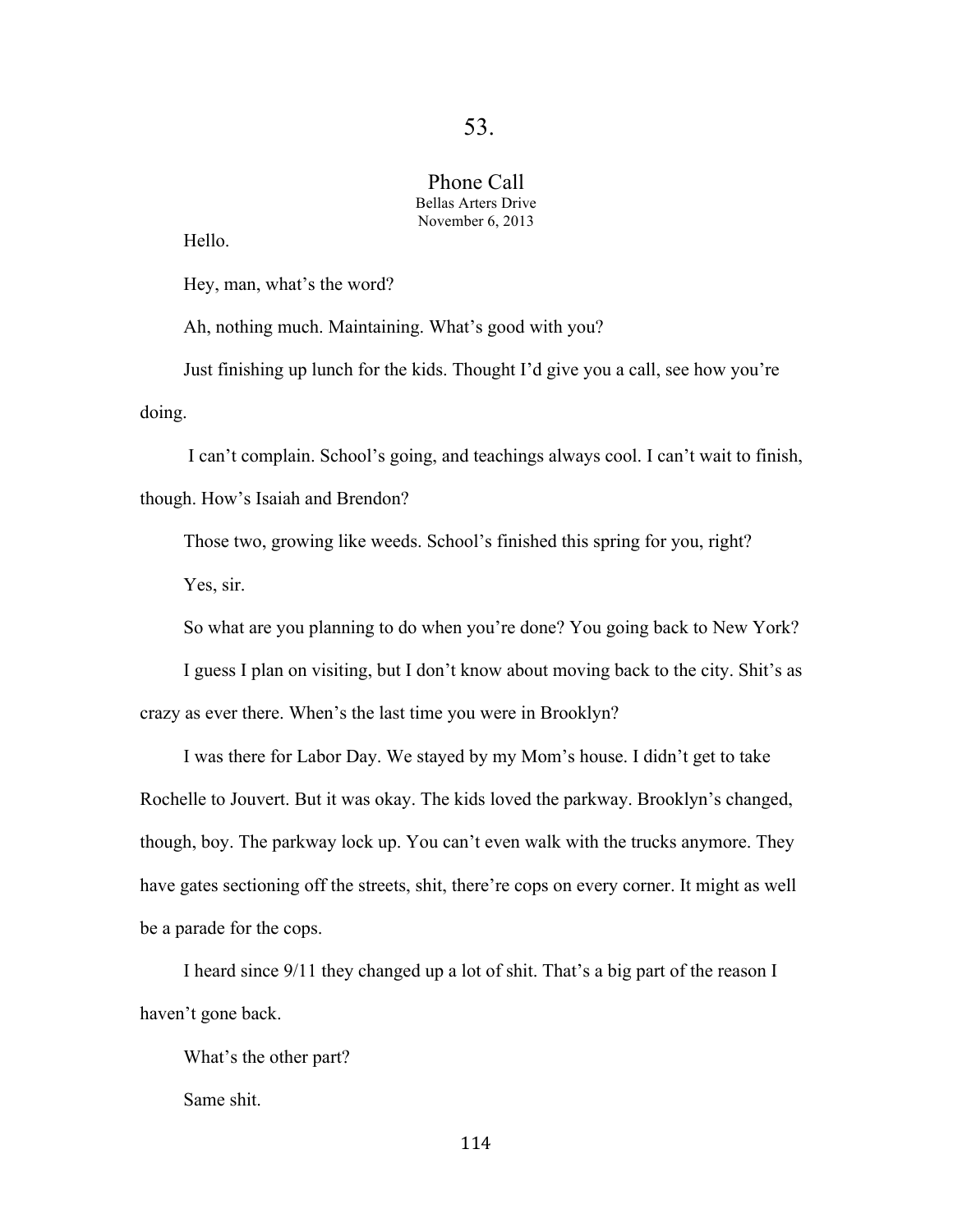You still beefing with the family?

It's not me. They just see the world differently. I just got tired of arguing with them.

Have you ever thought it's you?

What? What do you mean? You know my Dad and my Mom, she doesn't even live in New York anymore. There's no real rush to go back there.

That's what I mean, maybe you see things differently because you're supposed to. You were one of the first from the crew to leave Brooklyn, I mean permanently. You know most people leave for school, but they come back home. You always wanted to see something different. If you saw the world like the rest of your family, you'd probably still be in Brooklyn doing the same things, but you don't.

Yeah, I guess. But it'd be nice to feel like I had a place to go, instead of feeling like I'm always searching for a place.

There's nothing wrong searching for better. Just make sure you enjoy the search. Don't just get caught up in the move, you'll never get to enjoy the little things from each place, you'll just always focus on what's next. And what's better than today?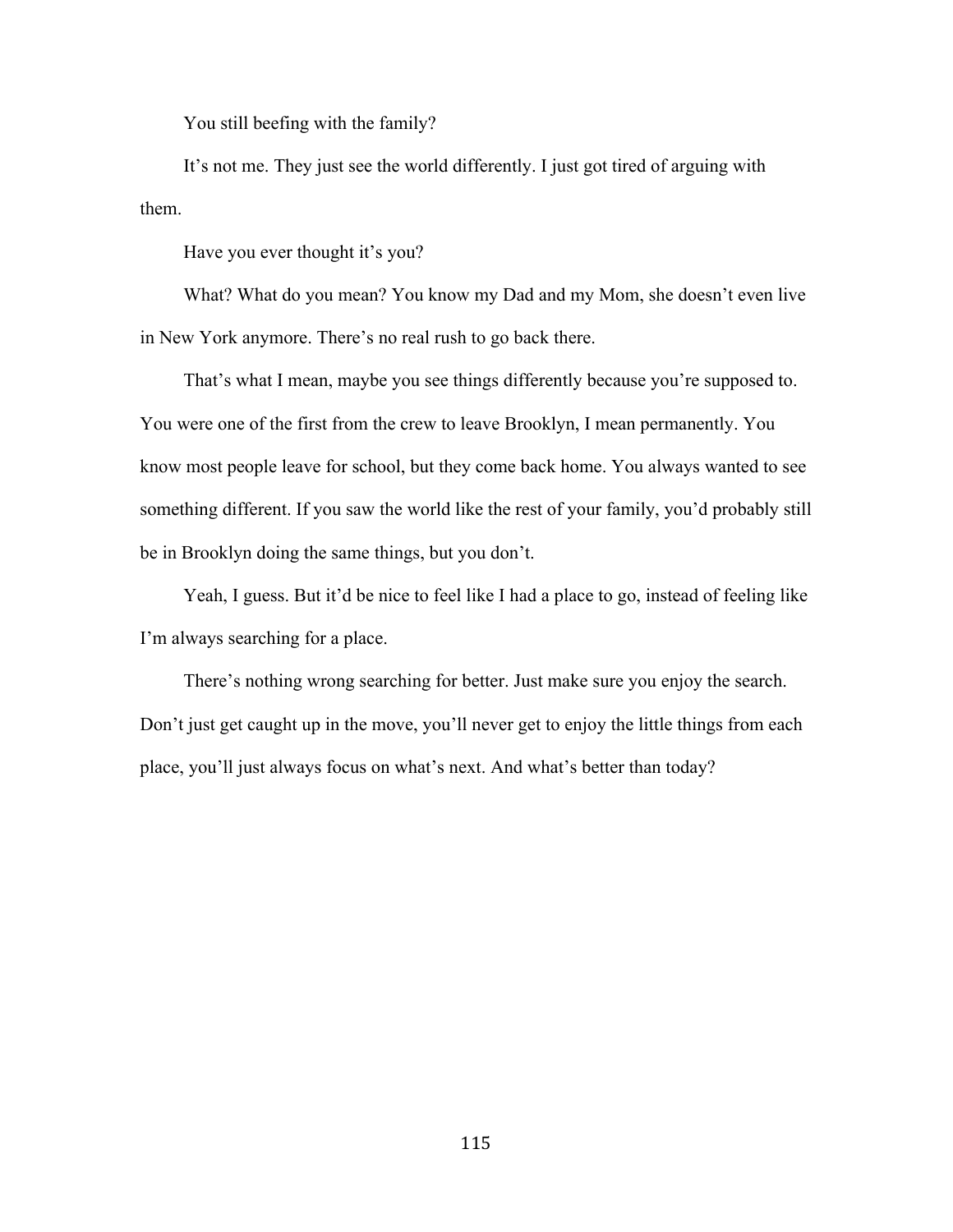#### Revelations Redd Road November 24, 2013

Dave, your book bag's open.

Oh, thanks, man. Forgot to close it. Did you see the game last night?

How could he drop that pass? It was right in his hands.

I know. I was like, dude? I was so pissed. I had ten bucks on that game.

Screw that, you shouldn't bet on sports. You know they're fixed. You're just

wasting your money.

Get out of here. So they planned that catch on the thirty last night?

Man, have you seen them practice? They always make those crazy catches.

Yeah.

You going to the game Saturday?

Nope, I'm going to temple, for Mincha.

To what?

Temple, it's like church. You know I'm Jewish, right?

Nah, I didn't. But, you're Mexican.

So?

Nothing, I just figured you for Catholic, you know? So what do you guys do there?

Does the pastor preach and stuff?

He's called a rabbi, and the prayers're called daveing. But orthodox call it tefilah. Sounds like a lot of stuff.

Eh, it's not so bad. I figure every religion has stuff. It's about traditions, you know? It's going to be a good game. You're gonna miss it man. My cousin ran for three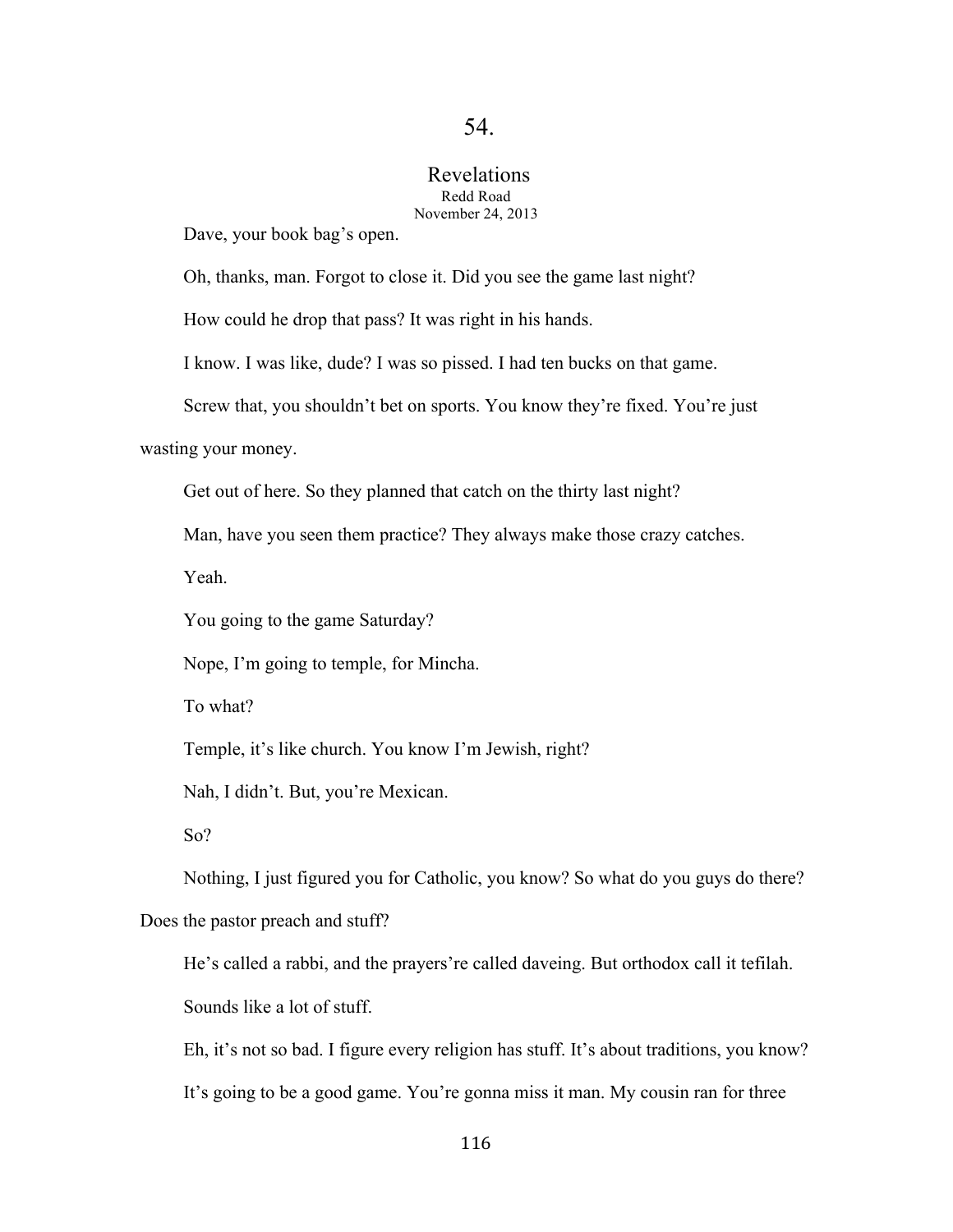touchdowns last week.

It's cool. There'll be other games. What did you get on Mrs Augustine's test? I got a B.

Shit, I got a C, but she said I could make it up. You going to Sonics?

Nah, I want Whataburger. I'm meeting Nancy. And Michelle there to start going over the final project.

I'm supposed to meet up with Bobby and Irene at the mall tomorrow.

So come hang out with us now. If you need some cash I'll treat for lunch.

All right, cool. Woo, almost forgot my USB.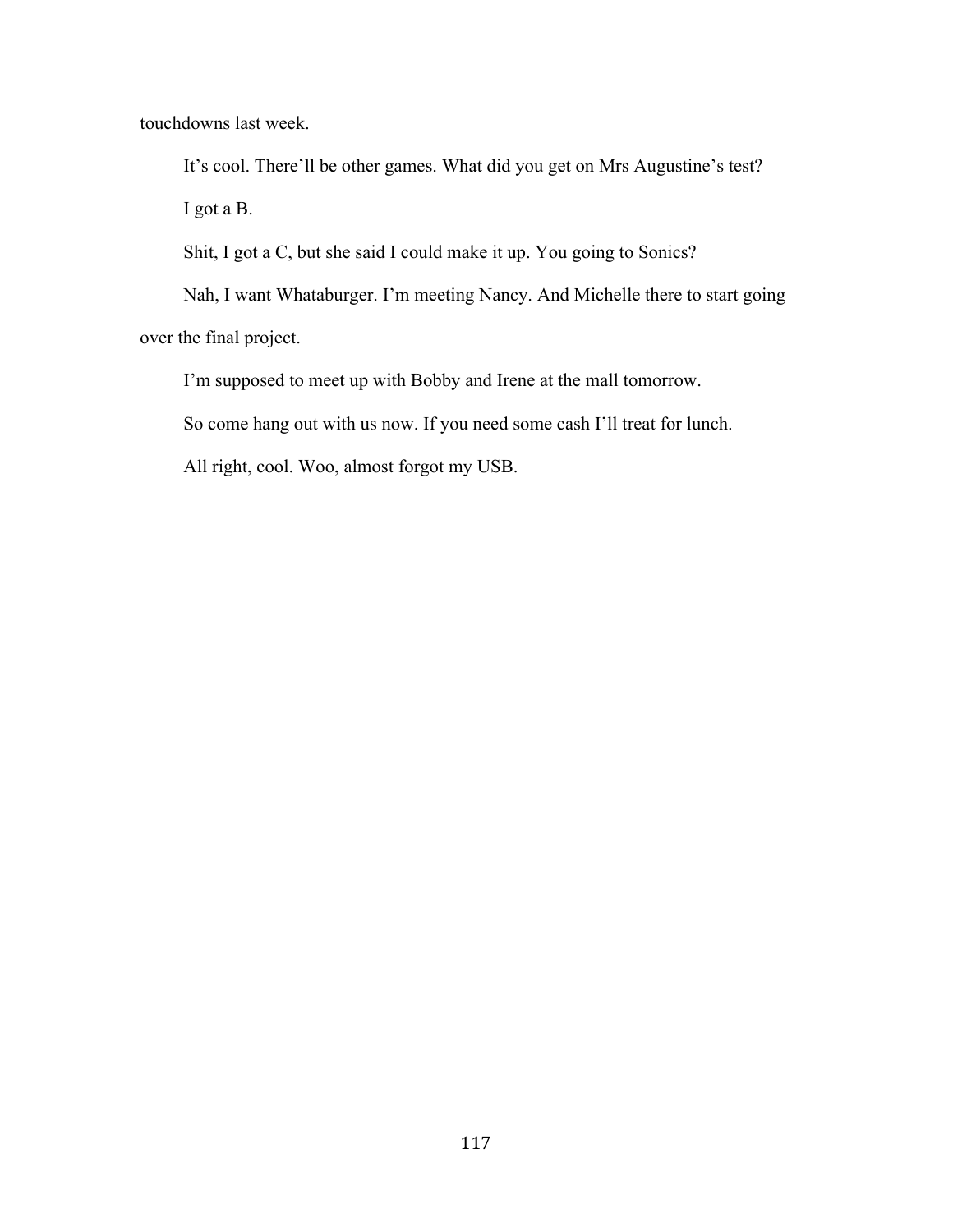# Traction

West Trans- Mountain January 29, 2014

Shit! Can you hear me? Stay with me, man. You okay? Ah, hell, man, don't move.

I'll be right there. Just stay still.

Ah, shit. My leg, my fucking leg!

Hold on, man, I'll be right there. Stop moving. What the fuck, dude? Didn't you see how close you were to the edge?

Hell no, I didn't see the drop. If I saw the shit, I wouldn't've fell. Fuck, man, help

me get this shit off my leg.

Your bike's fucked, man. What're you gonna tell Chuck?

Shit. Fuck that. What am I going to tell Mary? I wasn't supposed to be riding today.

Fuck, my leg!

Ah man, your leg looks pretty banged up. Can you straighten it? Try to stay down for a minute.

Just help me up. It's already getting late. I told Mary I'd be home before her, and she's going to be pissed if she sees I haven't fed the dogs yet.

Dude, we're going to be late any way. Your bike's fucked. How're we going to get down the mountain before the sun goes down? I'd go ride to your car, but I can't ride down by myself. Let's just take our time and walk down.

Shit, man, I don't want to hear Mary complain. You can make it this isn't your first ride.

It's not, but this is a fucking mountain. I can't do this shit by myself. Let's just walk down this shit's too steep for me.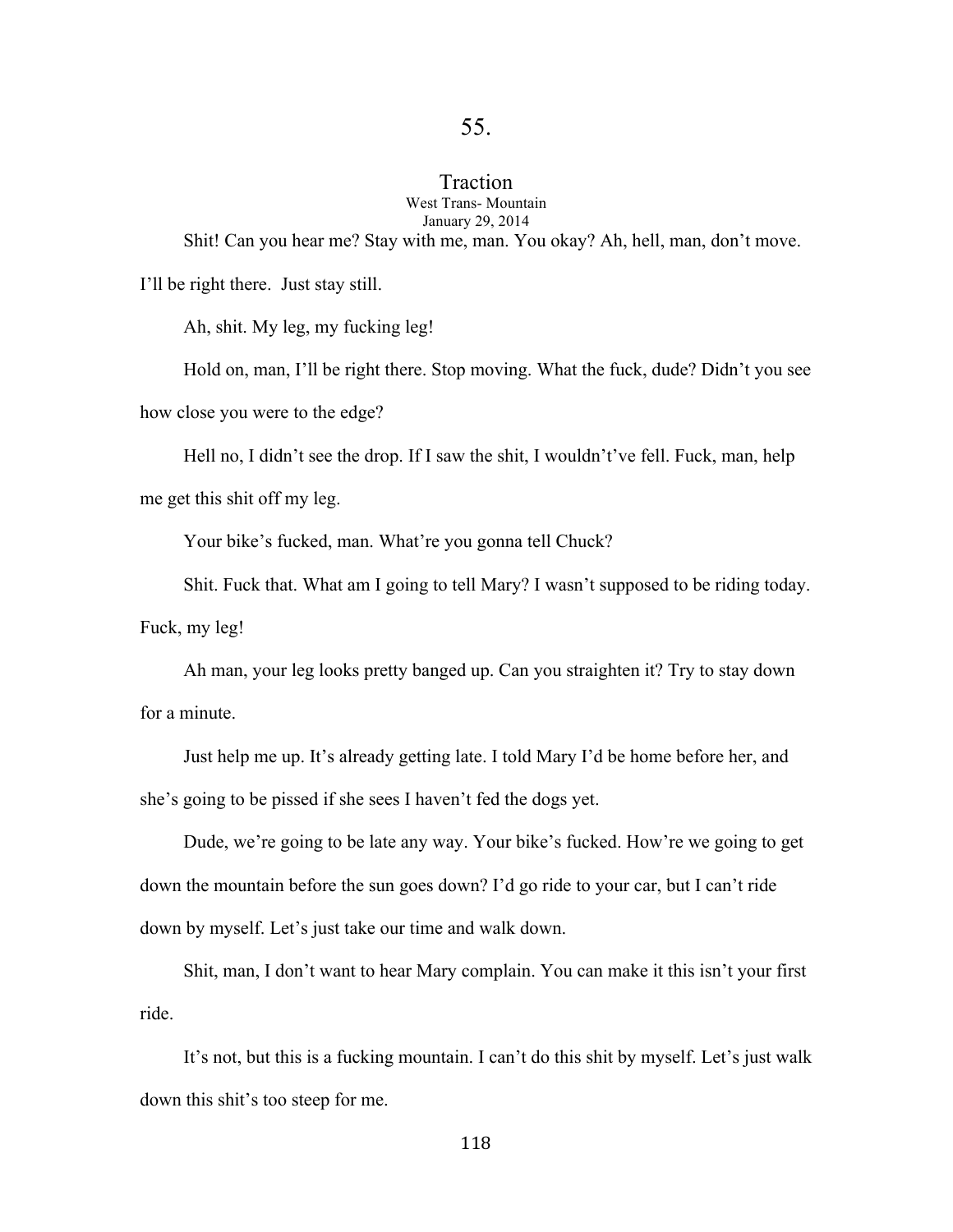Fuck it, man. Let me get your bike and I'll ride to my car. I'll drive back to where we started and meet you.

Fuck that. It's already getting dark. What if you fall again? I won't know where you are. Why don't we just walk? Mary's not going to kill you.

I know that. I just don't want to hear her. You know how it is with a wife.

Nope, that's why I'm single. I can't tolerate people's shit, and most people can't tolerate my shit. Fuck, dude, I'm not walking up the mountain with a broken bike in the dark.

Just leave the bike. We can come back for it. I'll ride fast. It'll be fine. Just walk back, and I'll be there in less than half an hour.

You haven't even tried to walk yet, dude. How do you know you can even make the ride, let alone ride fast? You're crazy, dude.

You gonna let me hold the bike?

Fuck it. If you think you can make it, go ahead.

Shit, my leg. Fuck.

Dude, let's just walk.

I can make it.

You sure?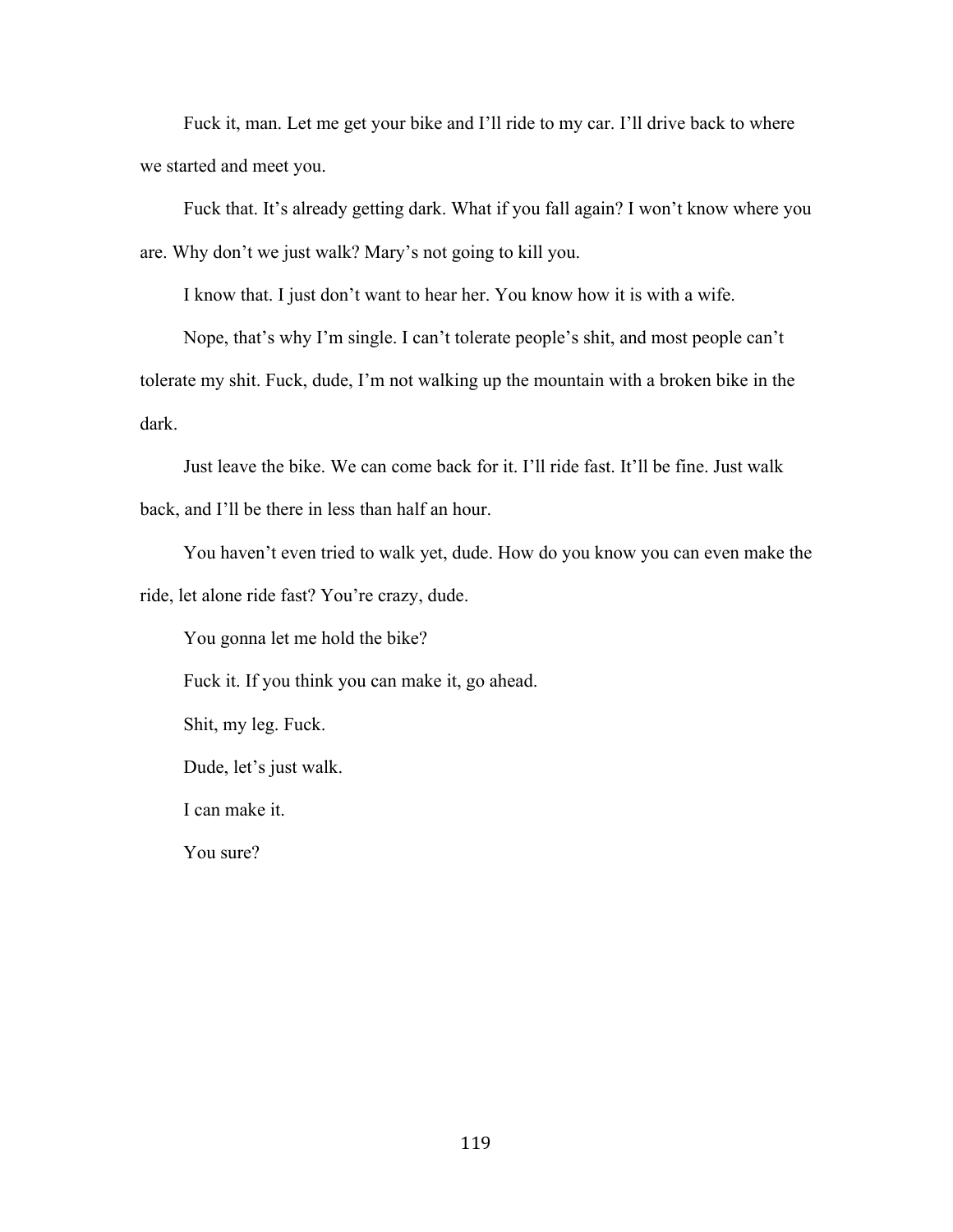#### Dilemma Doniphan Drive December 27, 2013

Say there, you look like you could use a hand. Everything okay?

I think it's the radiator. I'm not sure.

Kind of late for a young lady to be out on her own like this, no?

I know. It's an emergency. I'm making a house call out on Country Club. A mares gone into labor.

Well, pop the hood. I'll take a look.

Really? Thanks. I get the worst reception out here. I've been trying to call ahead and let them know that I'm stuck on the road. But close by. The reception out here is horrible. They need to put up more street lights out here. I was scared to leave my car for help.

I can tell you this car ain't going nowhere no time soon. The radiator's busted, and you need a new pump you're leaking fluid, bad.

Oh, damn it, I need to get there. There've already been complications with the mare. I should've just stayed there from earlier.

I could give you a ride, if you need. I live on Country Club. It shouldn't be too far from my house.

I couldn't ask you to do that. You're probably on your way home. You've already been so helpful, but thank you.

No problem, darlin, I don't mind. It's the neighborly thing to do. Let me just clean off the front seat. I got my work gear there, and it's kinda filthy.

I don't want to put you out.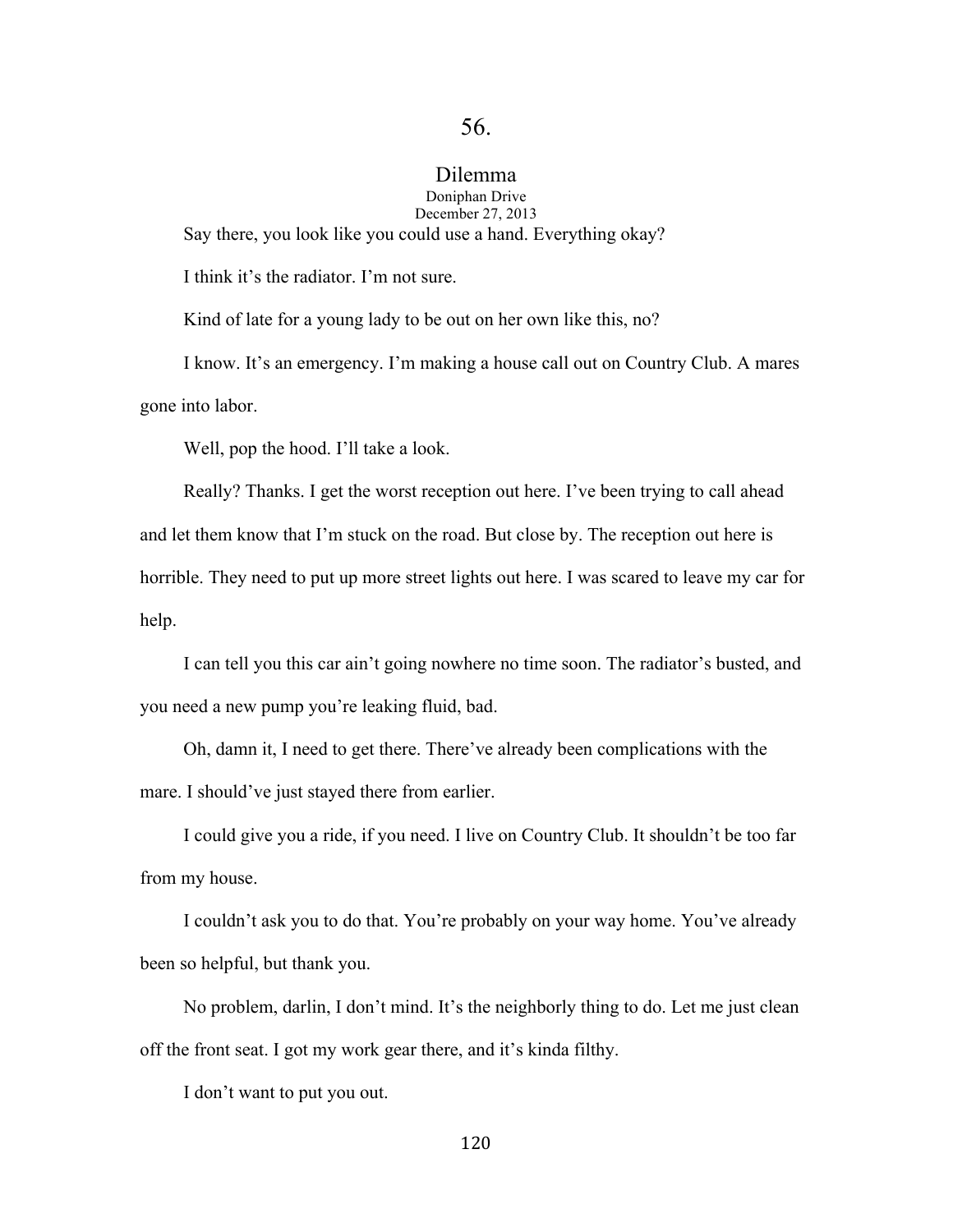It's no problem. Believe me.

You really don't mind? Okay, thank you so much.

All right. It'll just take a sec for me to move that stuff. Wouldn't want to get that outfit of yours dirty.

I really appreciate this. You might know the family with the mare, and they're probably your neighbors'.

Like I said, don't mention it. My pleasure.